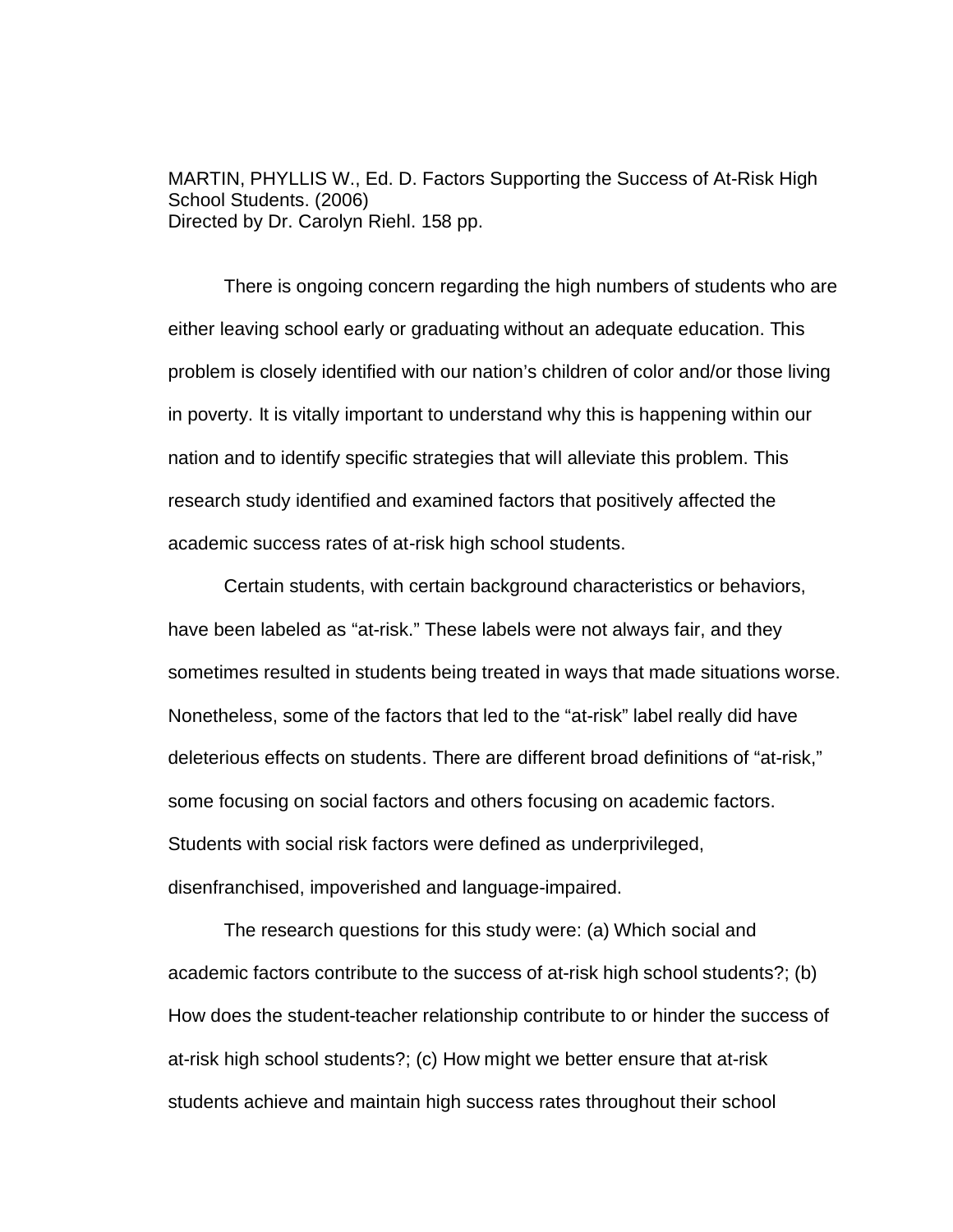experiences on all grade levels?; and (d) What are specific factors and strategies that support high academic and social success levels of at-risk high school students?

The methodology of this study utilized a case study design. Data were collected through interviews, classroom observations, and focus groups. Ten high school students from the same school participated in the study. Questions for the study addressed self-identity, support and engaging work for at-risk students.

The findings in this study revealed that these at-risk students were able to turn their performance around because of self-identity, support from parents, teachers, role models, and engaging work.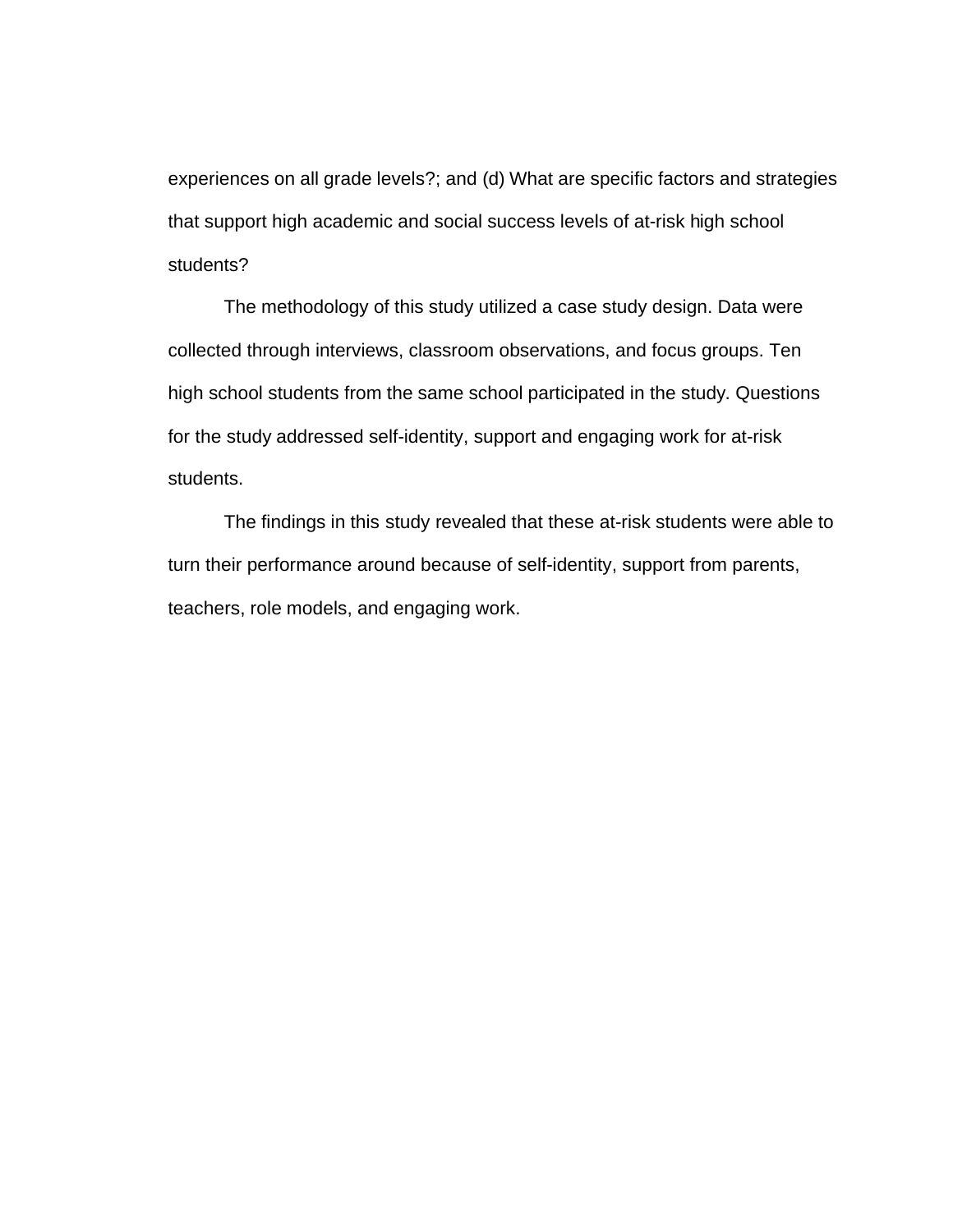## FACTORS SUPPORTING THE SUCCESS OF AT-RISK

### HIGH SCHOOL STUDENTS

by

Phyllis W. Martin

A Dissertation Submitted to the Faculty of The Graduate School at The University of North Carolina at Greensboro in Partial Fulfillment of the Requirements for the Degree Doctor of Education

> Greensboro 2006

> > Approved by

Dr. Carolyn Riehl Committee Chair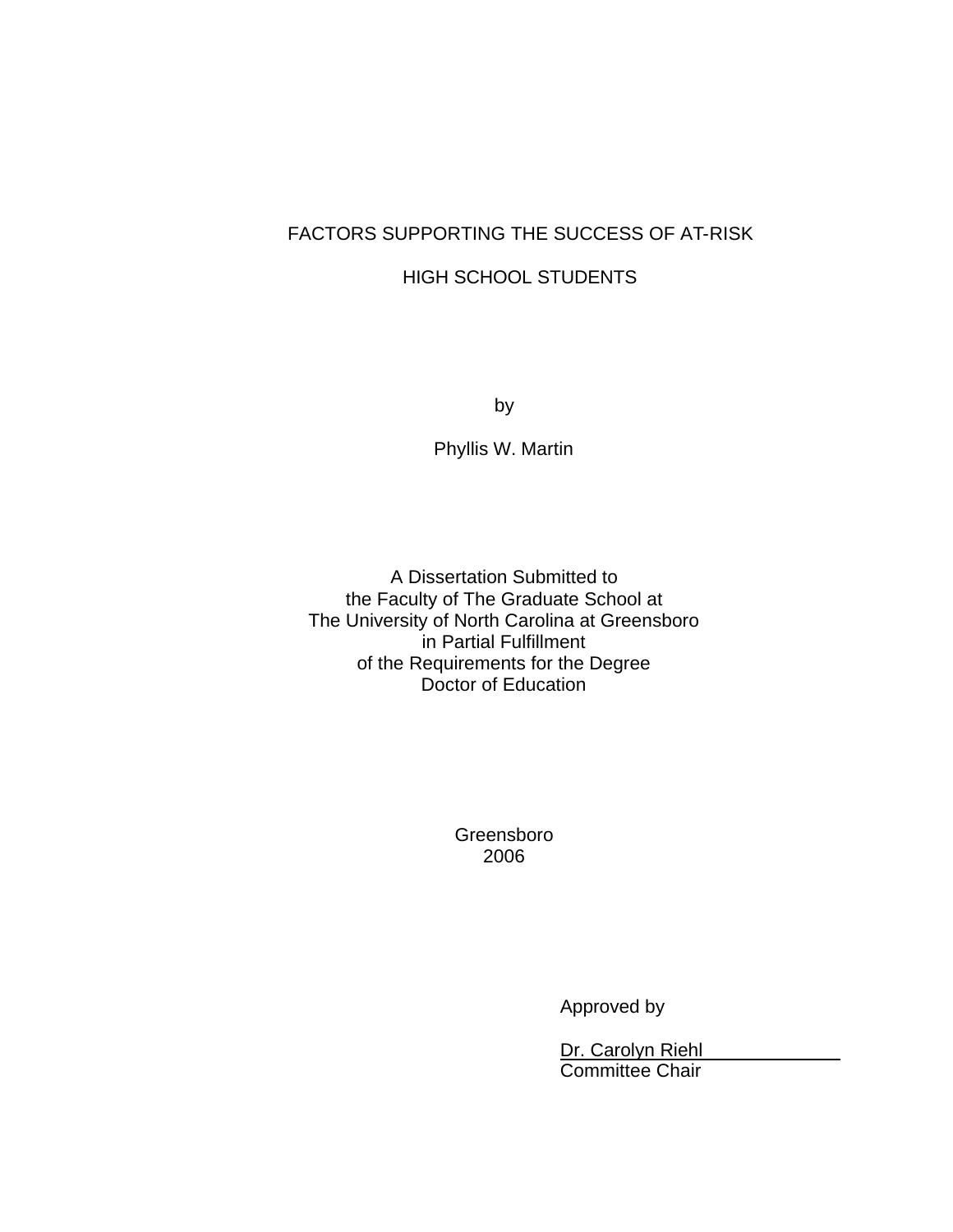I would like to dedicate this dissertation to my mother Willie Williams, my husband, Isaac Martin, my daughter, Toi Bailey, my brother Johnnie Williams, and my sister Ramona Shoffner. My family encouraged me to stay the course.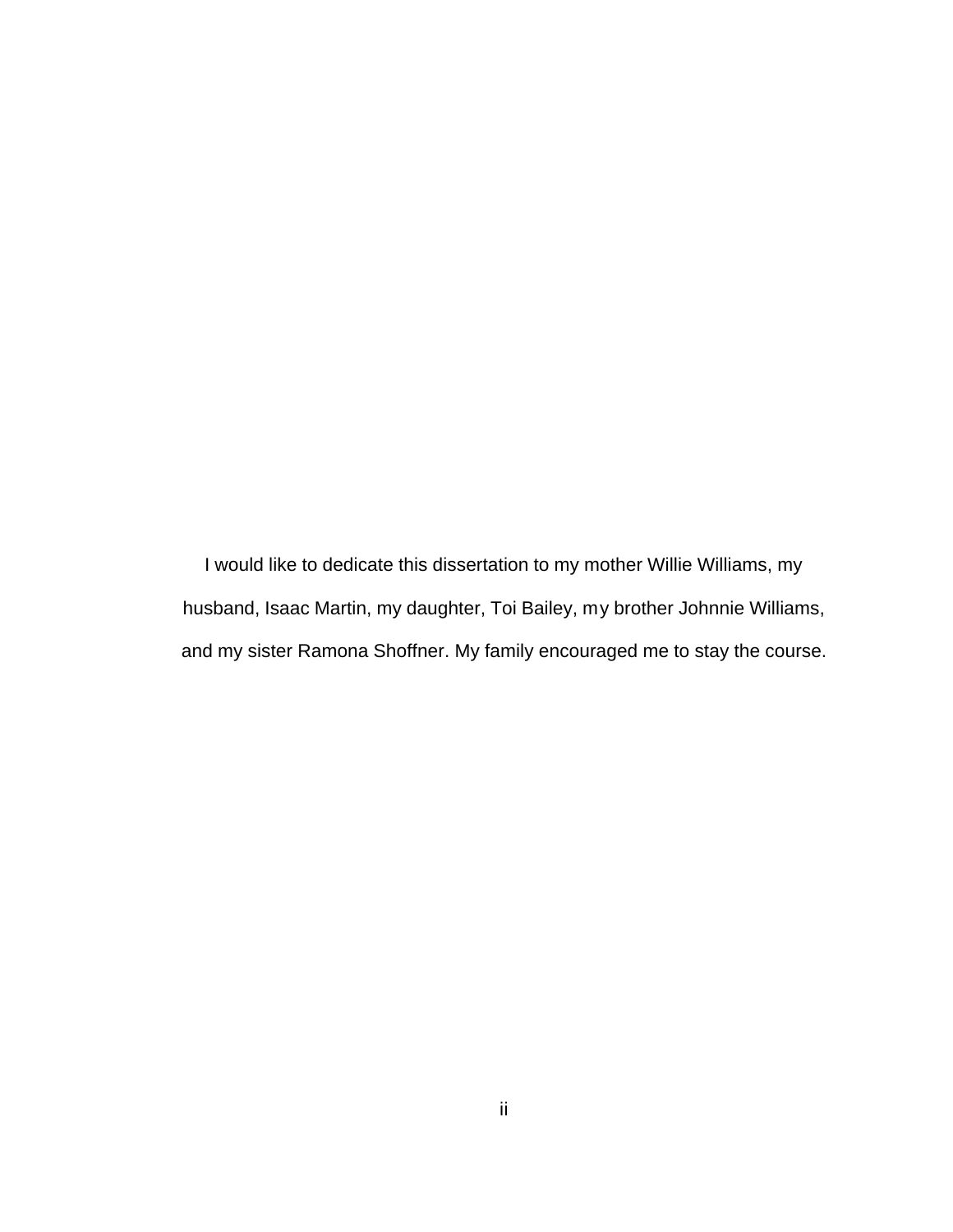### APPROVAL PAGE

This dissertation has been approved by the following committee of the Faculty of The Graduate School at The University of North Carolina at Greensboro.

|                                      | Committee Chair Dr. Carolyn Riehl |
|--------------------------------------|-----------------------------------|
| Committee Members Dr. Joanne Chesley |                                   |
|                                      | Dr. Carl Lashley                  |
|                                      | Dr. Kathleen Casey                |

October 19, 2006 Date of Acceptance by Committee

October 19, 2006 Date of Final Oral Examination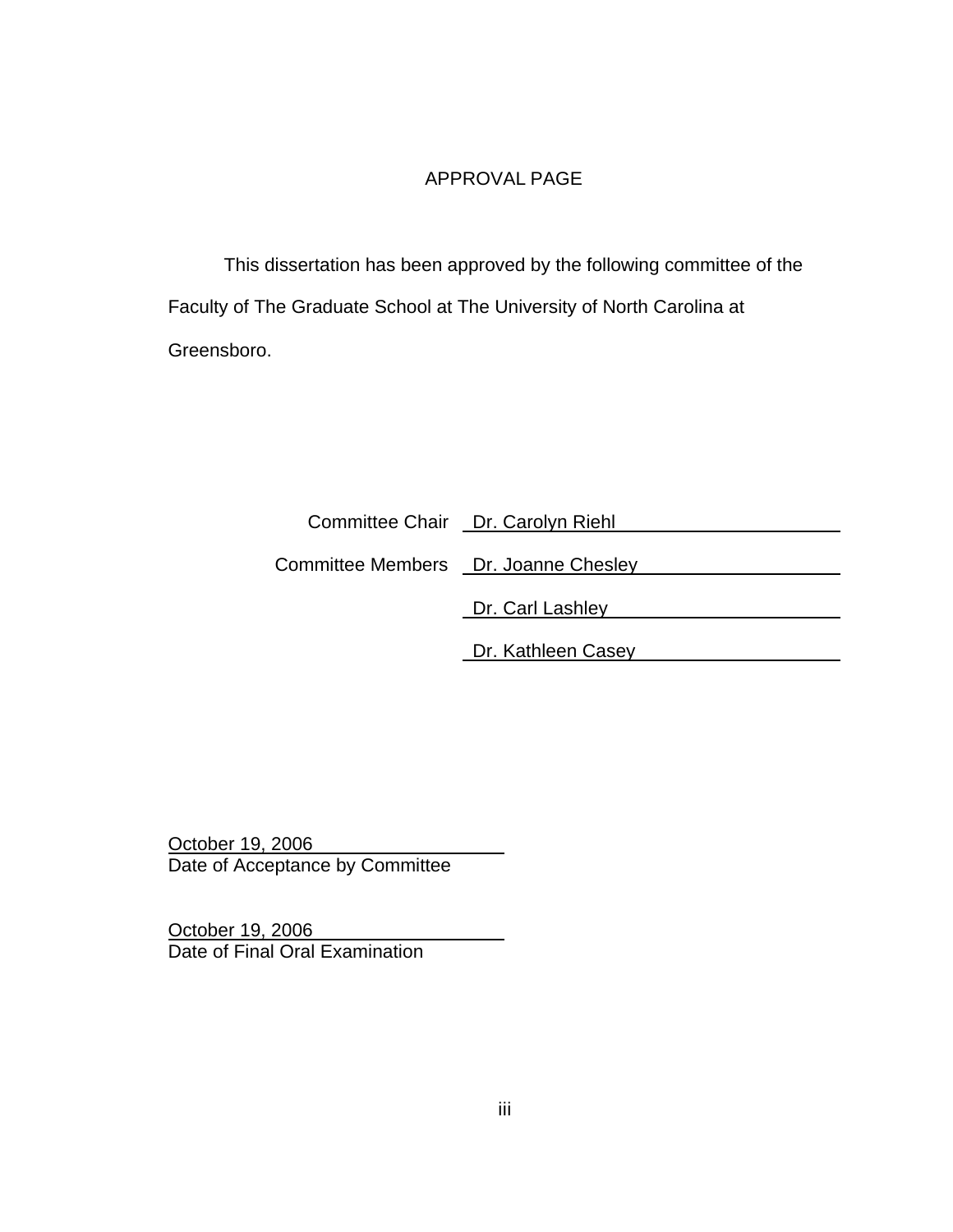#### ACKNOWLEDGMENTS

I am most appreciative to my dissertation committee for the guidance they rendered as I completed this project. I would like to thank Dr. Carolyn Riehl, my chair, for reading my draft from the beginning to the end. I am grateful to Dr. Joanne Chesley for critically reflecting upon resiliency of children and youth. I thank Dr. Carl Lashley for increasing my knowledge of social justice in educational issues. I thank Dr. Kathleen Casey for providing encouraging words, inspiration, and teaching me the value of narrative research.

Heartfelt thanks to Dr. Doris Brown, Earla Thornhill and Sharon Williams for proof reading and supporting me through this research.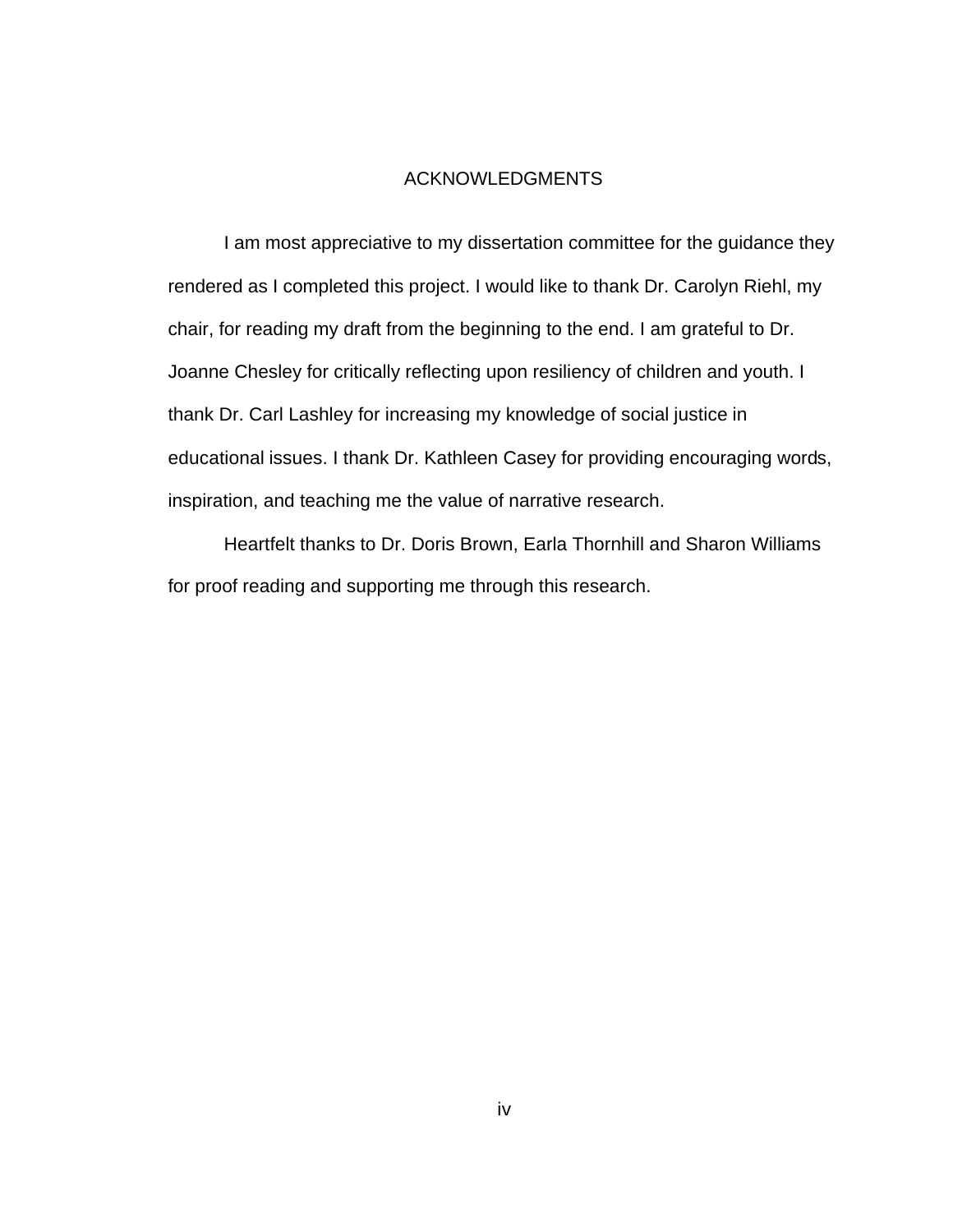### TABLE OF CONTENTS

| Page                                                     |  |
|----------------------------------------------------------|--|
|                                                          |  |
|                                                          |  |
| <b>CHAPTER</b>                                           |  |
| L.                                                       |  |
| Problems and Challenges within the Varying Definition  3 |  |
| Ⅱ.                                                       |  |
|                                                          |  |
| III.                                                     |  |
|                                                          |  |
|                                                          |  |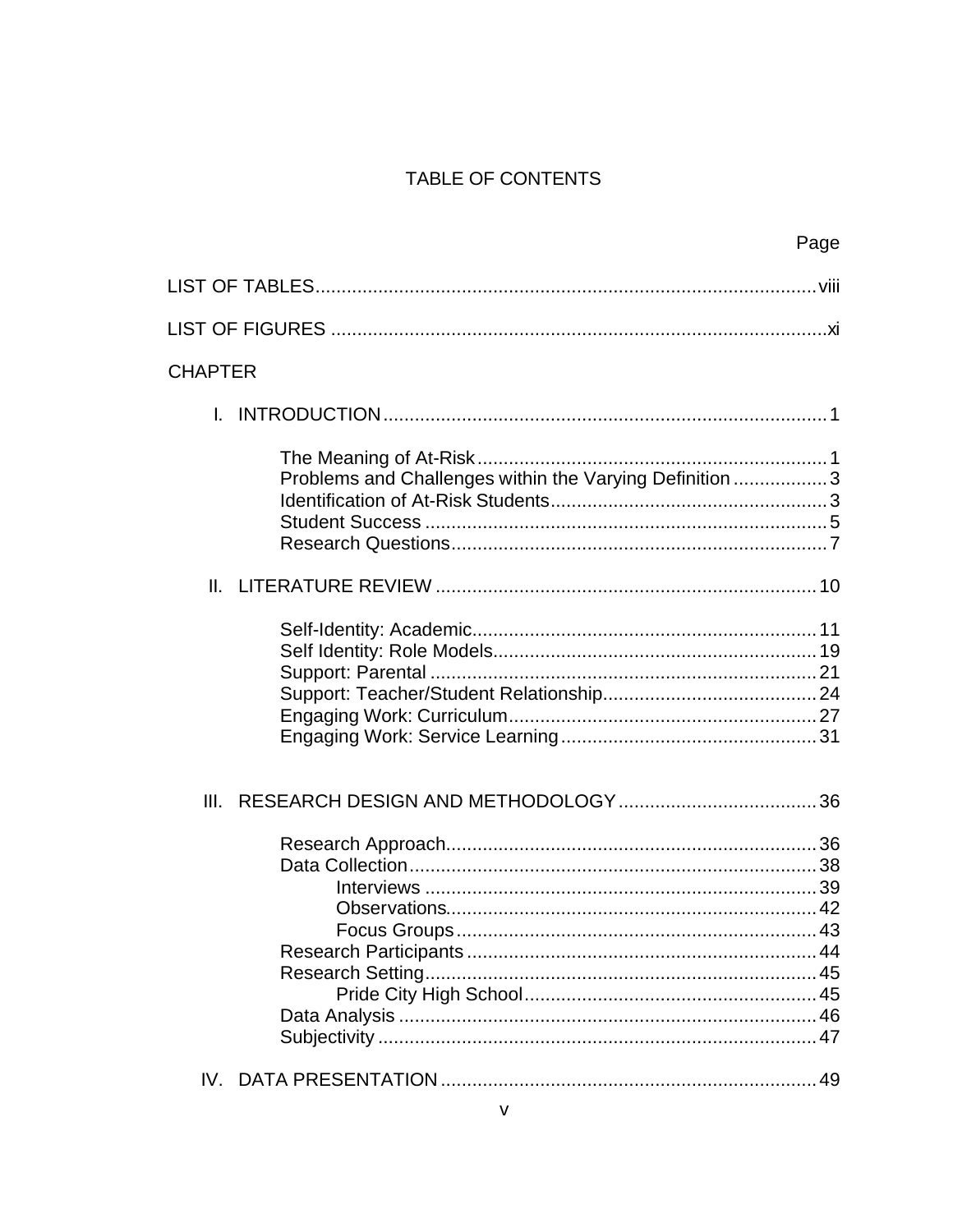# Page

| Do Student-Teacher Relationships Hinder or Help At-Risk   |  |
|-----------------------------------------------------------|--|
|                                                           |  |
|                                                           |  |
|                                                           |  |
|                                                           |  |
|                                                           |  |
|                                                           |  |
| Discussion and Analyses of Observation Data 84            |  |
|                                                           |  |
|                                                           |  |
|                                                           |  |
|                                                           |  |
|                                                           |  |
|                                                           |  |
|                                                           |  |
|                                                           |  |
|                                                           |  |
|                                                           |  |
|                                                           |  |
|                                                           |  |
|                                                           |  |
|                                                           |  |
|                                                           |  |
| How Does the Student-Teacher Relationship Contribute to   |  |
| or Hinder the Success of At-Risk Students? 121            |  |
| How Might We Best Ensure that At-Risk Students Achieve    |  |
| and Maintain High Success Rates Throughout Their          |  |
| School Experiences at All Grade Levels? 123               |  |
| What are Specific Factors and Strategies that Support     |  |
| High Academic and Social Rates of At-Risk High School     |  |
|                                                           |  |
|                                                           |  |
| Strategies that Support High Academics and Social Success |  |
|                                                           |  |
|                                                           |  |
| Support from Parents and Role Models 128                  |  |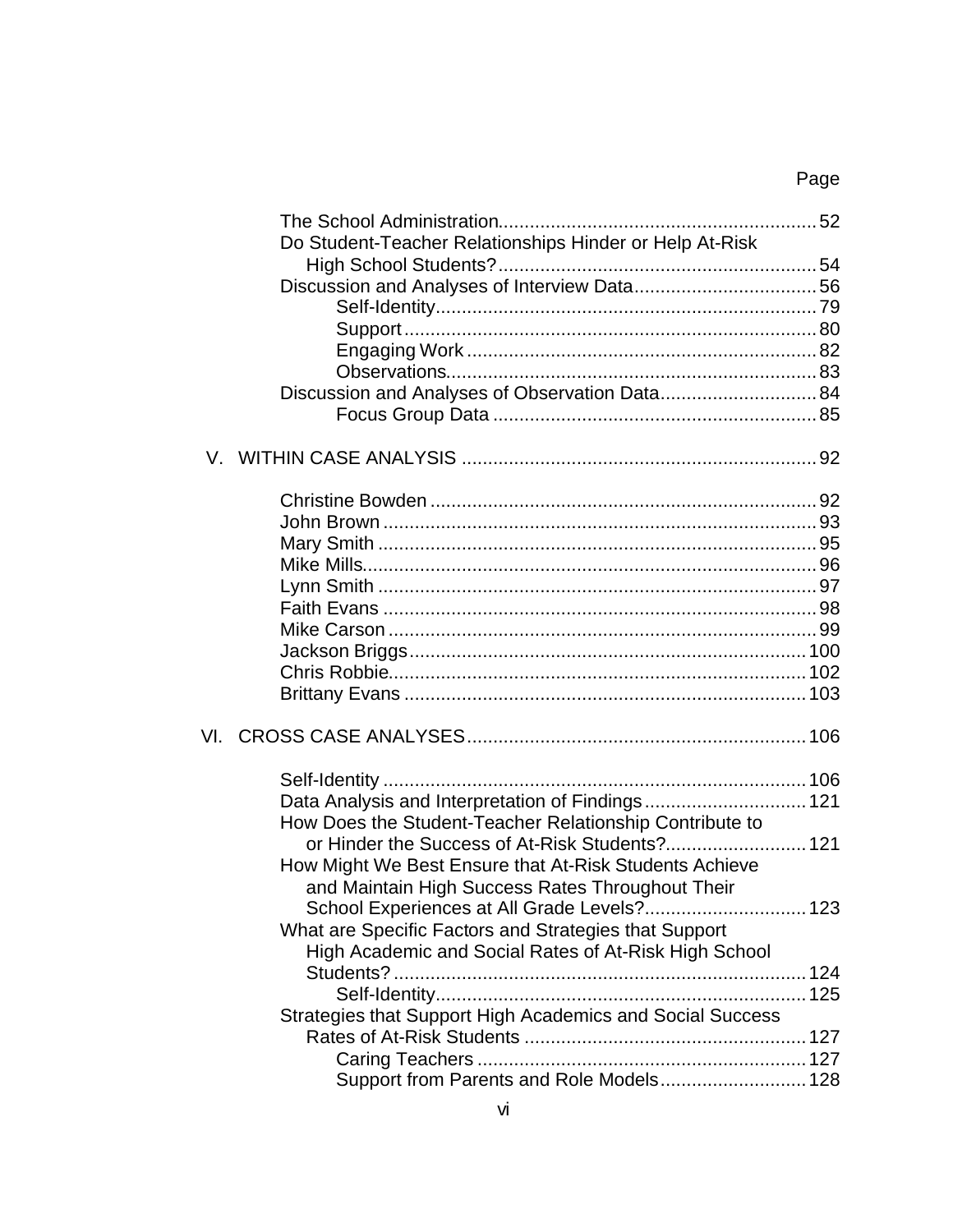|                                                     | Page |
|-----------------------------------------------------|------|
|                                                     |      |
| Lessons Learned/Strategies that Support the Success |      |
|                                                     |      |
|                                                     |      |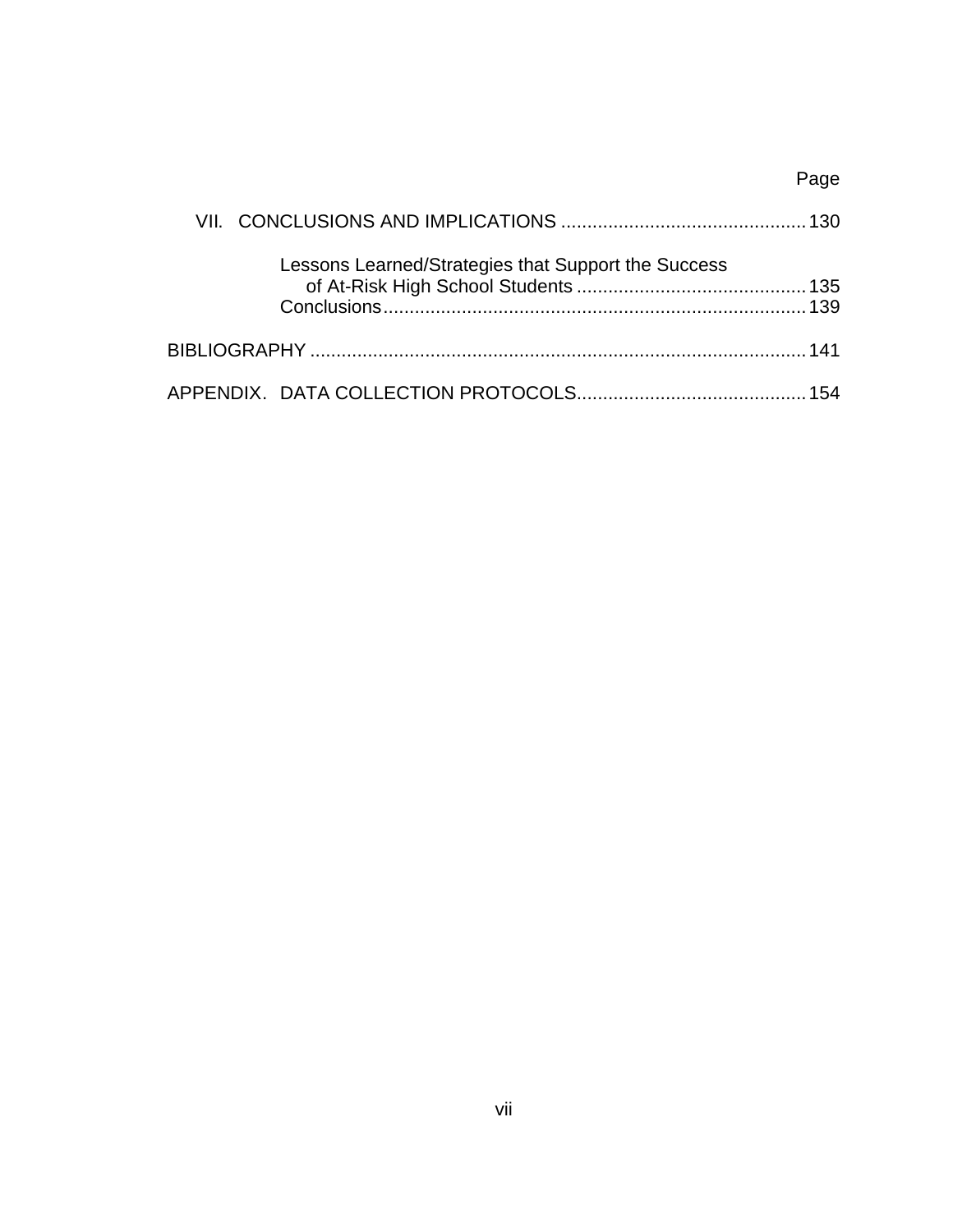### LIST OF TABLES

Table

| $\mathbf{1}$   | 2004-2005 Data: Number and Proportion of Students Retained                                                               |  |
|----------------|--------------------------------------------------------------------------------------------------------------------------|--|
| $\overline{2}$ |                                                                                                                          |  |
| 3              | Responses to Interview Question "What Do You Like About                                                                  |  |
| 4              | Responses to Interview Question "Where Do You Hope to be                                                                 |  |
| 5              | Responses to Interview Question "What are You Doing Now to                                                               |  |
| 6              | Responses to Interview Questions "What Adults Have Positively                                                            |  |
| $\overline{7}$ | Responses to Interview Question "What Do You Like about                                                                  |  |
| 8              | Responses to Interview Questions "How Did You Feel When<br>You Were Not Doing Well in School? What Hindered You?" 62     |  |
| 9              | Responses to Interview Questions "Who Encouraged You to Do<br>Better? Why Do You Think They Wanted to Encourage You?" 64 |  |
| 10             | Responses to Interview Question "How Do You Deal with Students                                                           |  |
| 11             | Responses to Interview Question "How Do You Account for the                                                              |  |
| 12             | Responses to Interview Questions "How Do You Interact with<br>Students at this School? How Do You and Other Students     |  |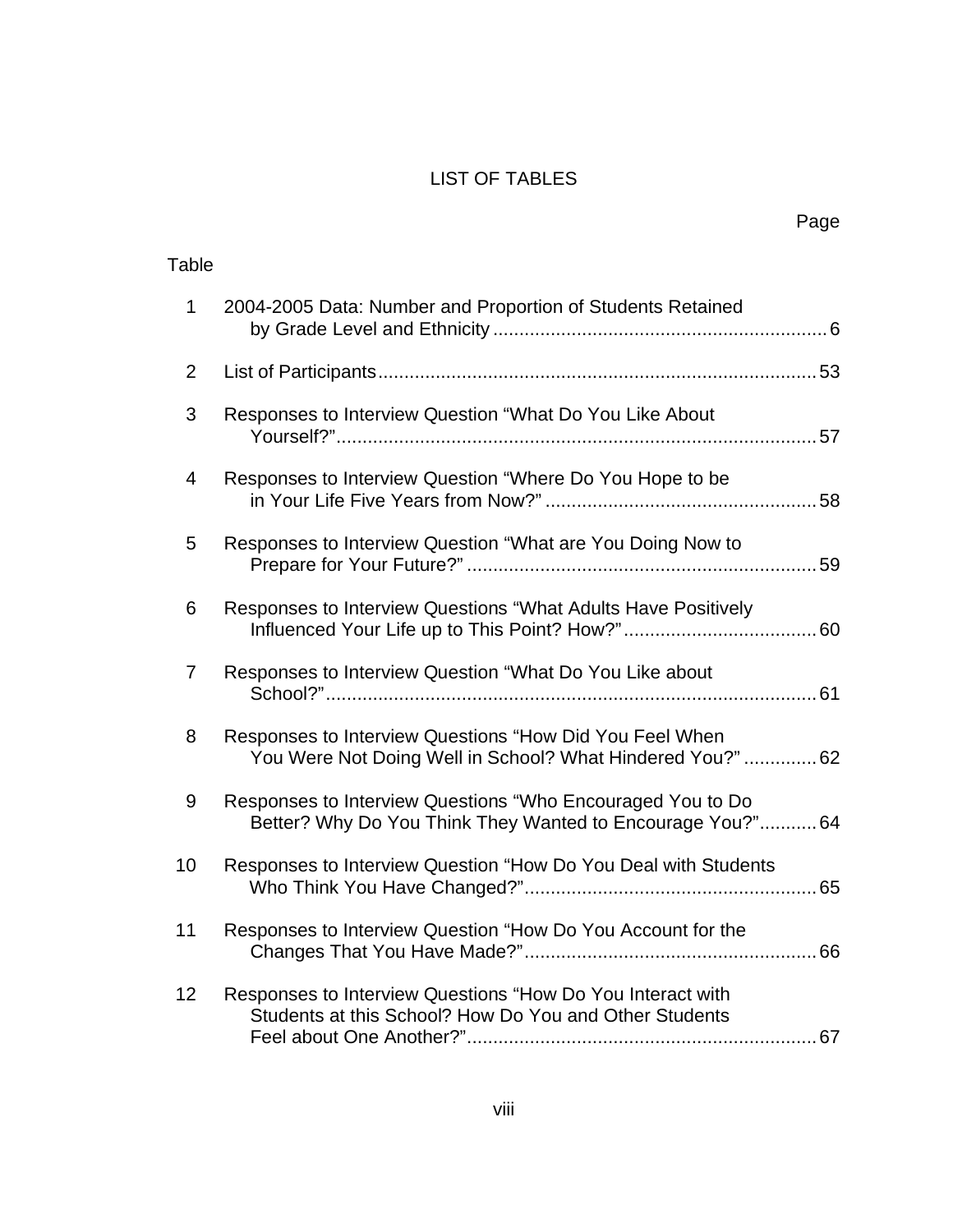| 13 | Responses to Interview Questions "How Good are You in School<br>Subjects? In what Subjects Do You Do Well? What Do You                                                                   |  |
|----|------------------------------------------------------------------------------------------------------------------------------------------------------------------------------------------|--|
| 14 | Responses to Interview Questions "How Do You Feel about Your<br>Teachers? Do They Help You? How Does that Make You Feel?"69                                                              |  |
| 15 | Responses to Interview Question "Who Encourages Your Efforts                                                                                                                             |  |
| 16 | Responses to Interview Question "How Does Your Family Feel                                                                                                                               |  |
| 17 | Responses to Interview Questions "Do You Like Your<br>Neighborhood? What is it Like? What Type of Neighborhood                                                                           |  |
| 18 | Responses to Interview Questions "Do You Have Any Hobbies and                                                                                                                            |  |
| 19 | Responses to Interview Question "How Do These Hobbies and<br>Interests Help You with Your School Subjects?"74                                                                            |  |
| 20 | Responses to Interview Question "How Do Your Hobbies and                                                                                                                                 |  |
| 21 | Responses to Interview Questions "Have You Participated in Any<br>Activity Outside of School that Helped You with a School<br>Project? What Were the Benefits of the Outside Project?"76 |  |
| 22 | Responses to Interview Questions "Are You Involved in an Outside<br>Activity that is Connected to Your Career Goals and Future?                                                          |  |
| 23 | Responses to Interview Questions "Are You Employed? What Helps                                                                                                                           |  |
| 24 |                                                                                                                                                                                          |  |
| 25 |                                                                                                                                                                                          |  |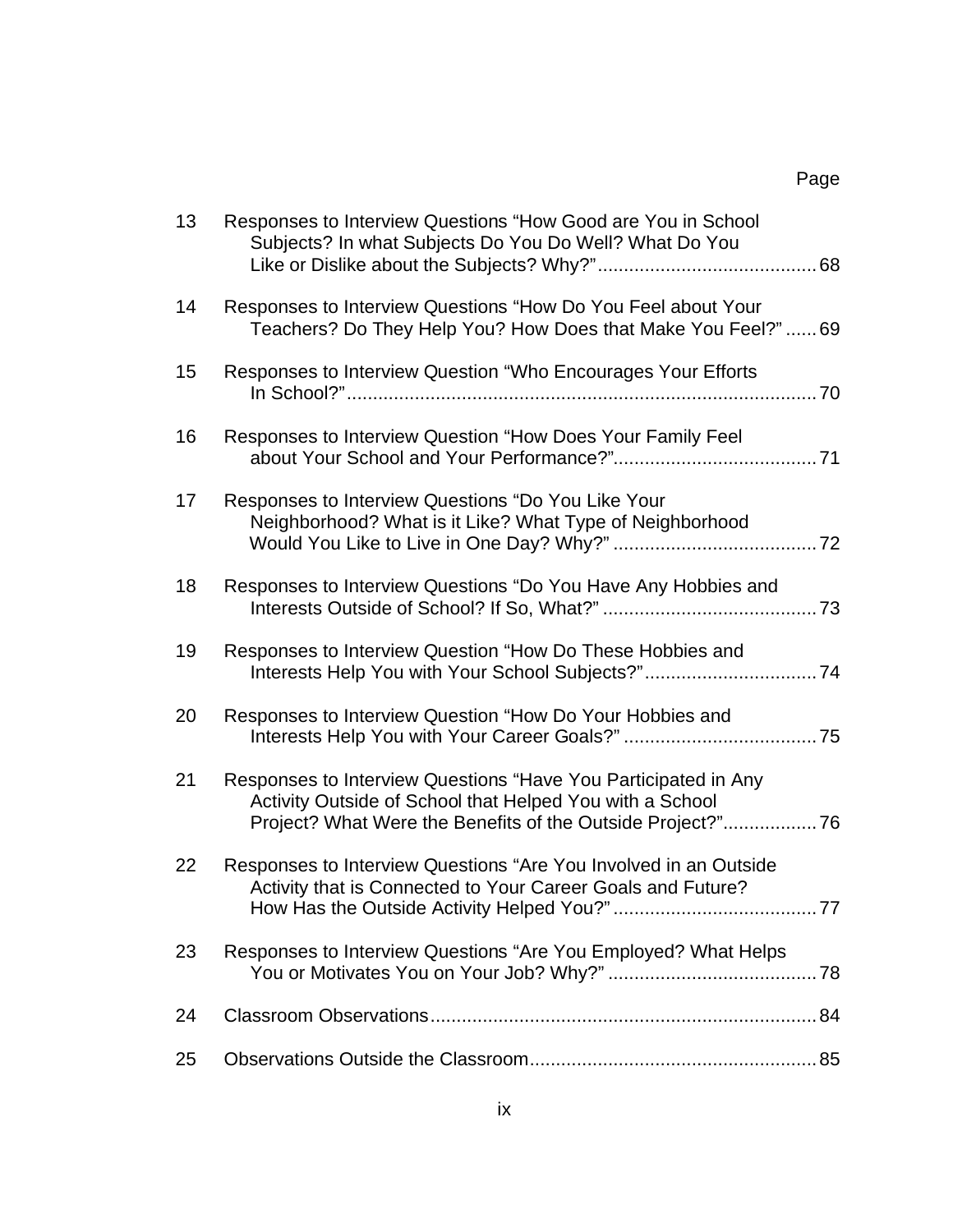| 26 | Self Identity: "Describe Two Events that Account for the Changes                                                   |  |
|----|--------------------------------------------------------------------------------------------------------------------|--|
| 27 | Self-Identity: "How Would an Adult Figure Describe You?" 87                                                        |  |
| 28 | Support: "Who and What Were the Important Persons or Events                                                        |  |
| 29 | Support: "Do You Believe that Your Teachers Care about You?                                                        |  |
| 30 |                                                                                                                    |  |
| 31 | Engaging Work: "Which Subjects Do You Enjoy the Most and Why?"90                                                   |  |
| 32 | Final Question: "Is There Anything that Somebody Else Wants to                                                     |  |
| 33 |                                                                                                                    |  |
| 34 | How Do At-Risk Students Achieve and Maintain High Success                                                          |  |
| 35 | Specific Factors and Strategies Supporting High Academic and<br>Social Success of At-Risk High School Students 118 |  |
| 36 |                                                                                                                    |  |
| 37 |                                                                                                                    |  |
| 38 |                                                                                                                    |  |
| 39 | Factors That Limited At-Risk Students' Academic and Social                                                         |  |
| 40 |                                                                                                                    |  |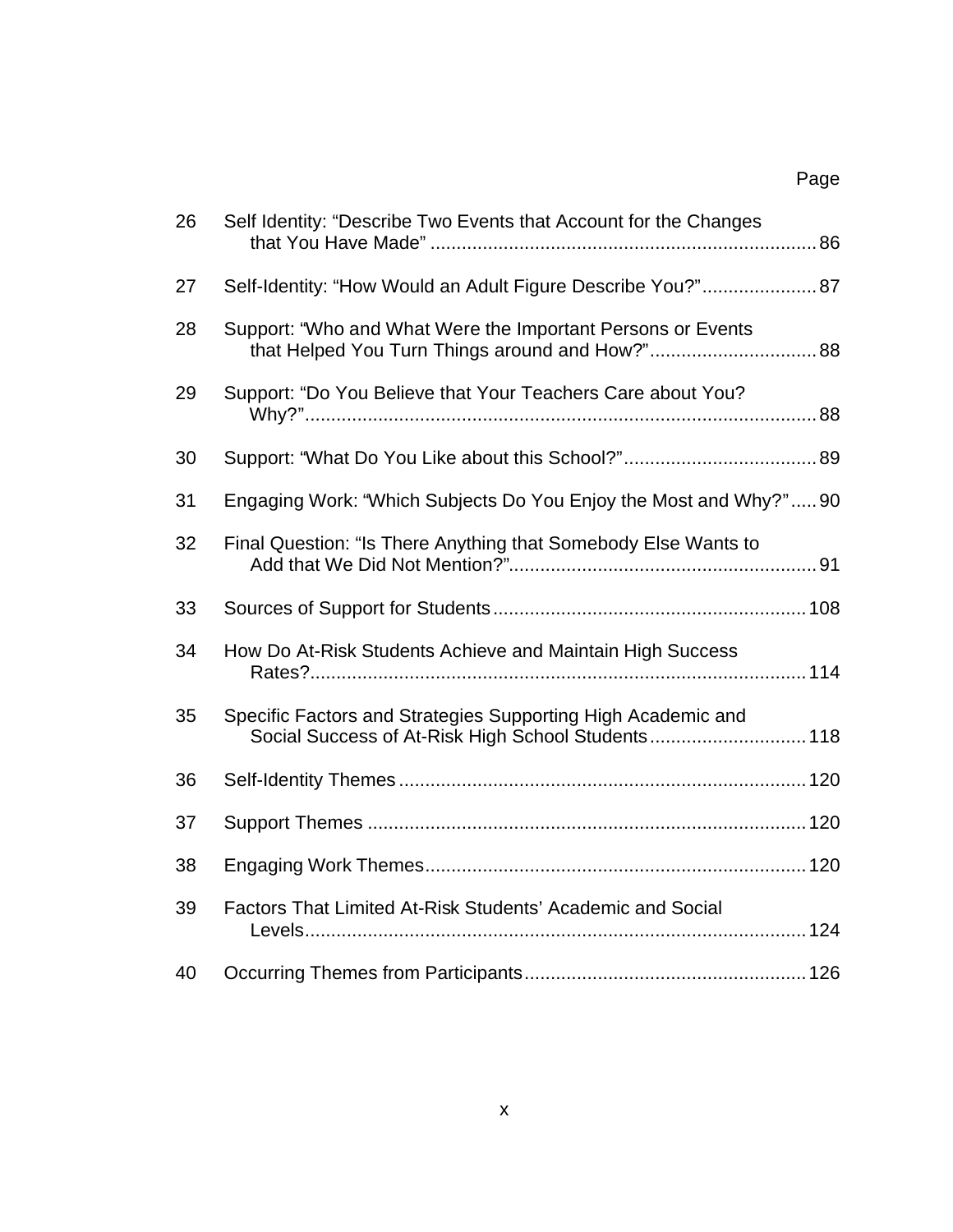## LIST OF FIGURES

| Figure |  |
|--------|--|
|        |  |
|        |  |
| 3      |  |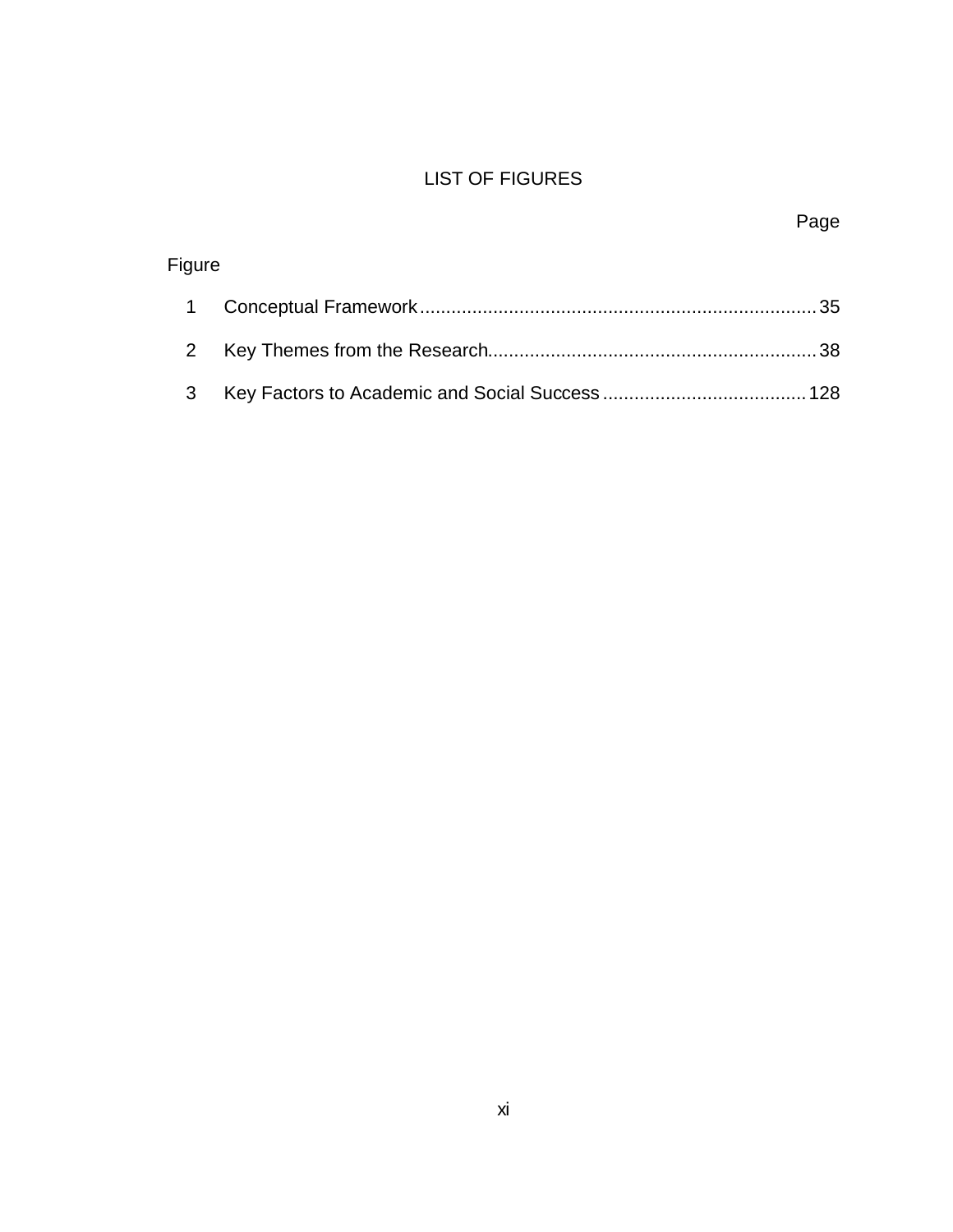#### **CHAPTER I**

#### **INTRODUCTION**

This research study identified and examined factors that positively affected the academic success rates of at-risk high school students. The selection of this topic was predicated upon the ongoing concern regarding the high numbers of students who are either leaving school early or graduating without an adequate education. Research indicates this problem is closely identified with our nation's children of color and/or those living in poverty. I believe that it is vitally important to understand why this is happening within our nation and to identify specific strategies that will alleviate this problem.

#### **The Meaning of At-Risk**

Researchers and others have often labeled certain students, with certain background characteristics or behaviors, as "at-risk." In the past, the many definitions of risk differed, and the terminology differed. These labels were not always fair, and they sometimes resulted in students being treated in ways that made situations worse. Nonetheless, some of the factors that led to the "at-risk" label really did have deleterious effects on students, as evidenced by research. There are different broad definitions of "at-risk," some focusing on social factors and others focusing on academic factors. Many students were ostensibly at risk because research demonstrated that their social and demographic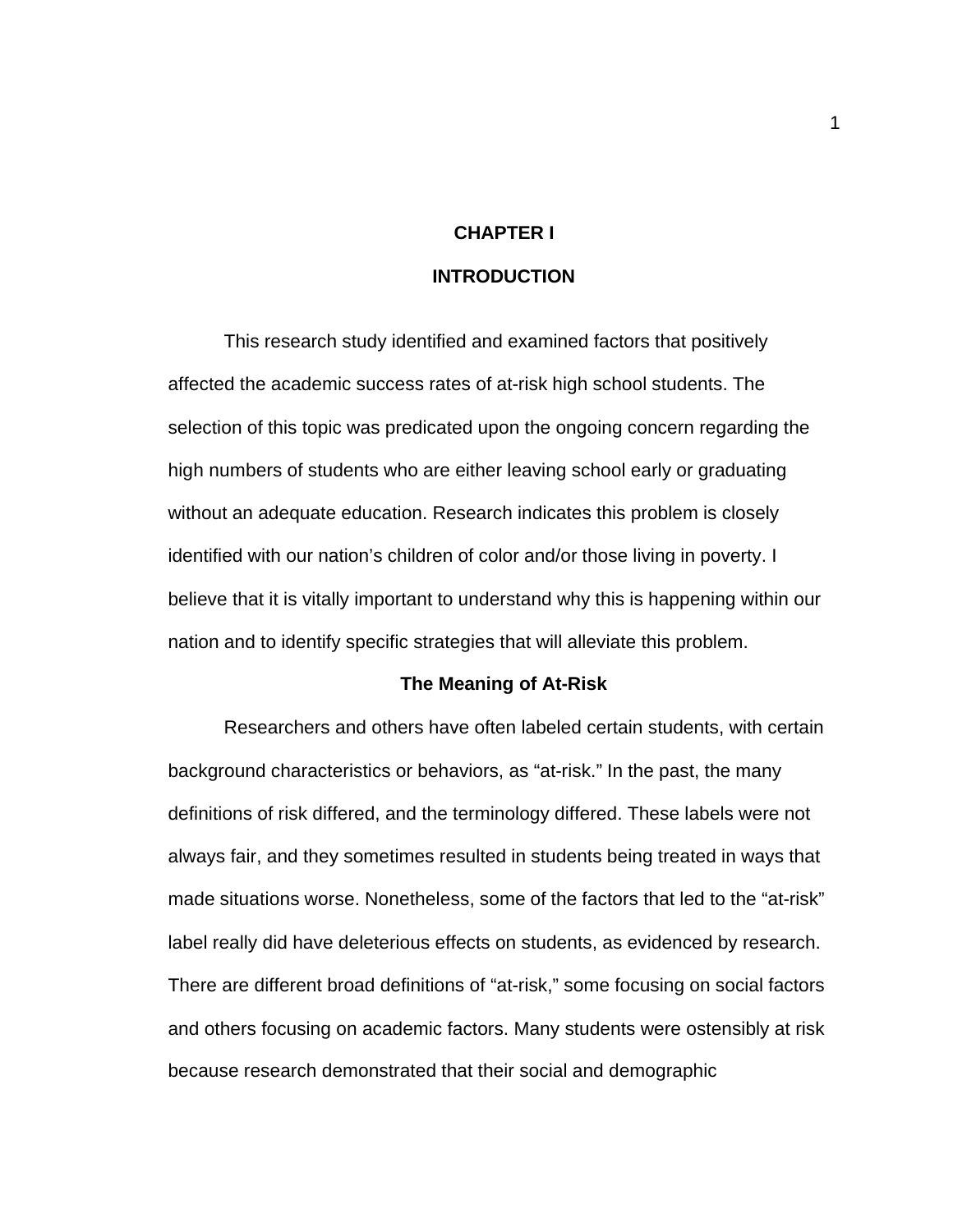characteristics were associated with poor student performance. Students with social risk factors were defined as underprivileged, disenfranchised, impoverished and language-impaired. Donmoyer and Kos (1993) emphasized the impact that both high student absenteeism and performance below grade level have made on students being designated "at-risk." These researchers further identified students of color as frequent high school dropouts, not because of anything the student of color did, but because of the social risk factors. For example, Pallas, Natriello, and McDill's (1989) study (as cited in Donmoyer & Kos, 1993) noted that poor, minority women who were heads of households, reared many high school dropouts.

It was evident that established definitions describing at-risk students shared common terminologies. Definitions of at-risk referred to students as being disadvantaged from low socio-economic environments and being of minority ethnicity. The research identified students suffering from family problems: pressures associated with gang activities, substance and child abuse, teenage pregnancies and lack of parental involvement who did not deserve the additional pressure of being labeled "at-risk." When we label students, we often fail to give them opportunities they deserve.

Labeling a student at-risk just because he or she is a student of color is just not fair. Within our national educational systems, students who have been identified as "at-risk" have often not been afforded the opportunities to advance academically, culturally, or socially within their various background settings. This

2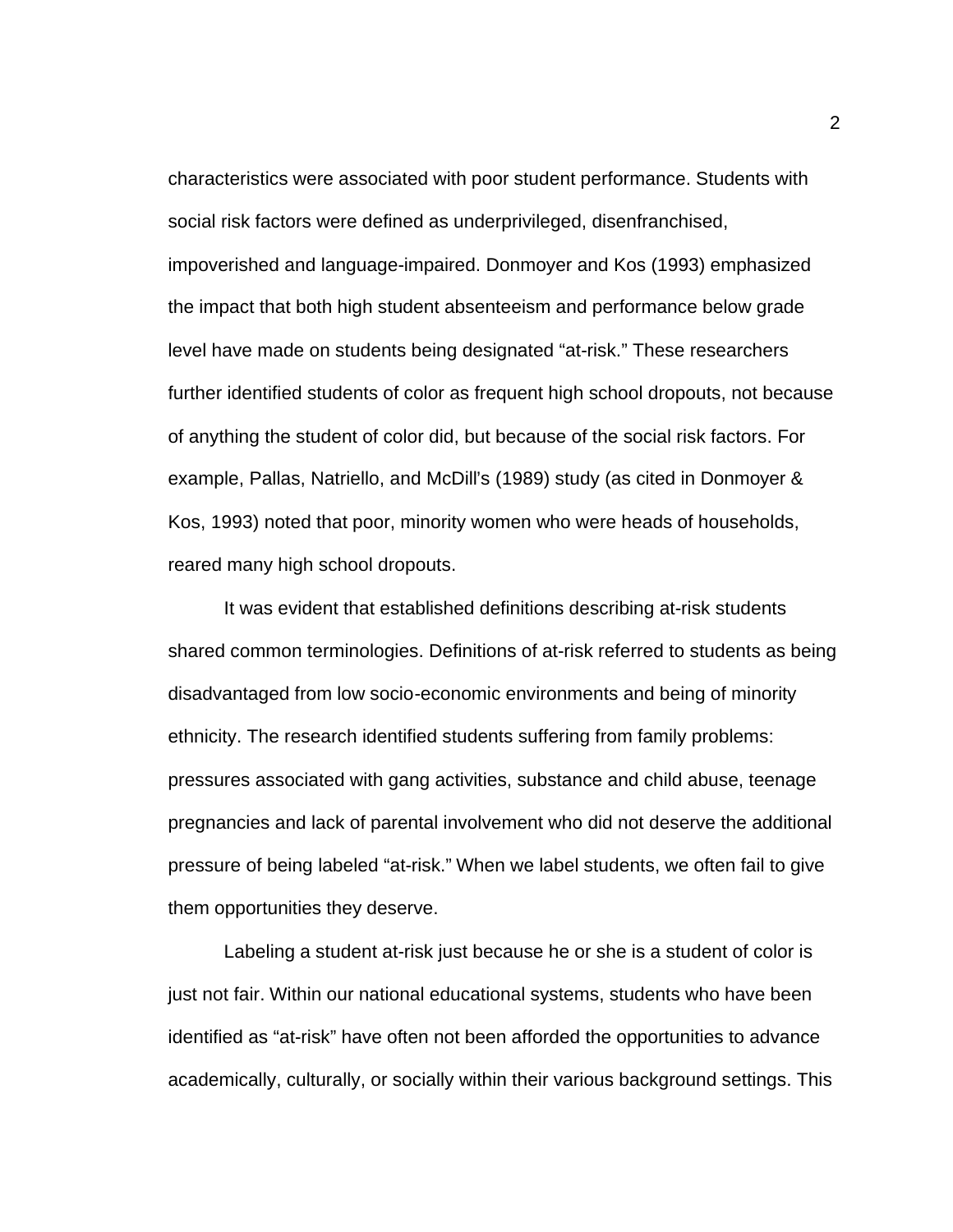is not acceptable within a nation that promises equal educational opportunities for all students. Educators, parents, and communities must change the way they label students. Labeling students is unfair and prevents too many students from attaining goals that are indeed within their grasps. We should change how we serve these students.

#### **Problems and Challenges within the Varying Definition**

There are varying problems and challenges in the broad definitions of atrisk students including labeling students. Social factors have been associated with poor performance. We think of these factors as risk factors. The following are included in this category: single parents, limited education, low-income, teenage parents, divorce, and living in poverty. Prior academic problems tend to be associated with poor performance. These are thought of as academic risk factors. A body of research indicated that identifying students based upon set definitions was highly detrimental to the academic achievements of those students. Parker (2001) cited within the research that there are growing conceptualizations of children and their families as being "at-risk" resulting from preconceived definitions. In place of these labels, we must look at students as individuals who are deserving of all that our nation has to offer academically.

#### **Identification of At-Risk Students**

A review of multiple studies revealed which students were at risk and the reasons for the labels. As an example, Swadener and Lubeck (1995) stated the following: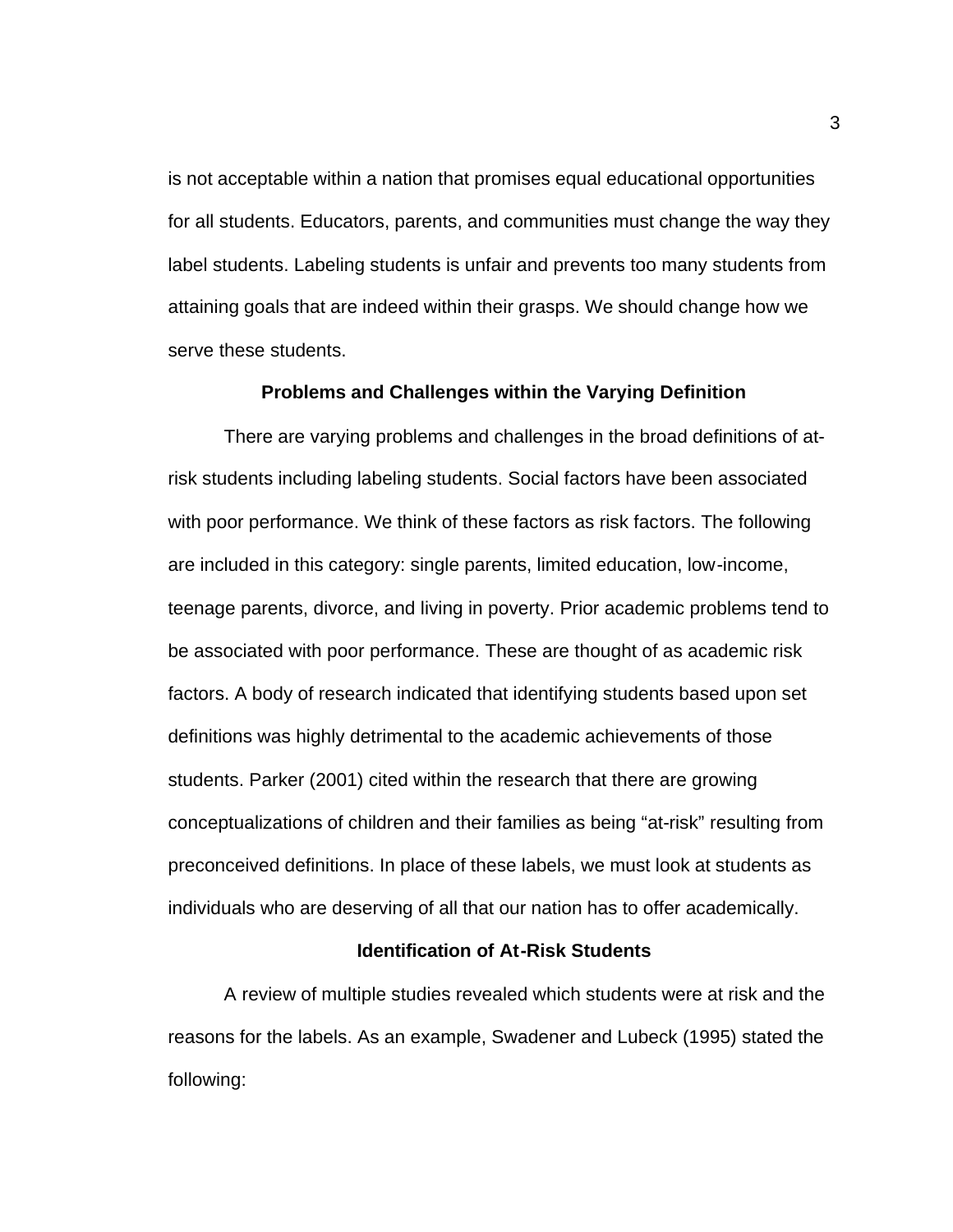- 1. By 1991, more than one in five American children (21.8 percent) was being reared within an impoverished environment. One in four children within this group was younger than four years of age. The total number of children living at the poverty level has reached 14.3 million, 4.0 million more than in 1979 (as cited in The Children's Defense Fund, 1992, p. 25).
- 2. Over the last decade, the percent of children living in single parent families has increased from 21.3 to 24.1 percent.
- 3. Two million more children were residing in homes in which females were heads of households than in 1980.
- 4. Ten million children under the age of six, including 1.7 million babies under the age of one and 9.2 million toddlers and preschool children, have mothers who are employed outside the home (as cited in The National Commission on Children, 1991, pp. 21-22).

Researchers Germinario, Cervalli, and Ogden (1992) also cited that certain key social factors defined at-risk high school students. These factors included students living in households where parents spoke very little, if any, English and/or households in which high numbers of high school dropouts also resided.

Additionally, Germinario et al. (1992) reported behaviors within this

research, which included students experiencing academic difficulties, frequent

complaints of illness, difficulty staying on task and poor personal hygiene.

Further, Germinario et al. (1992) reported isolation from peer groups,

participation in school disruptive behaviors, divorces, and substance abuse

incidents contributed to these risk factors. Any changes in behavioral patterns

related to these factors often accelerated the labeling of students as "at-risk"

within their respective school settings. The unacceptably hasty labeling of these

students appeared to be accelerated further if there were accompanying high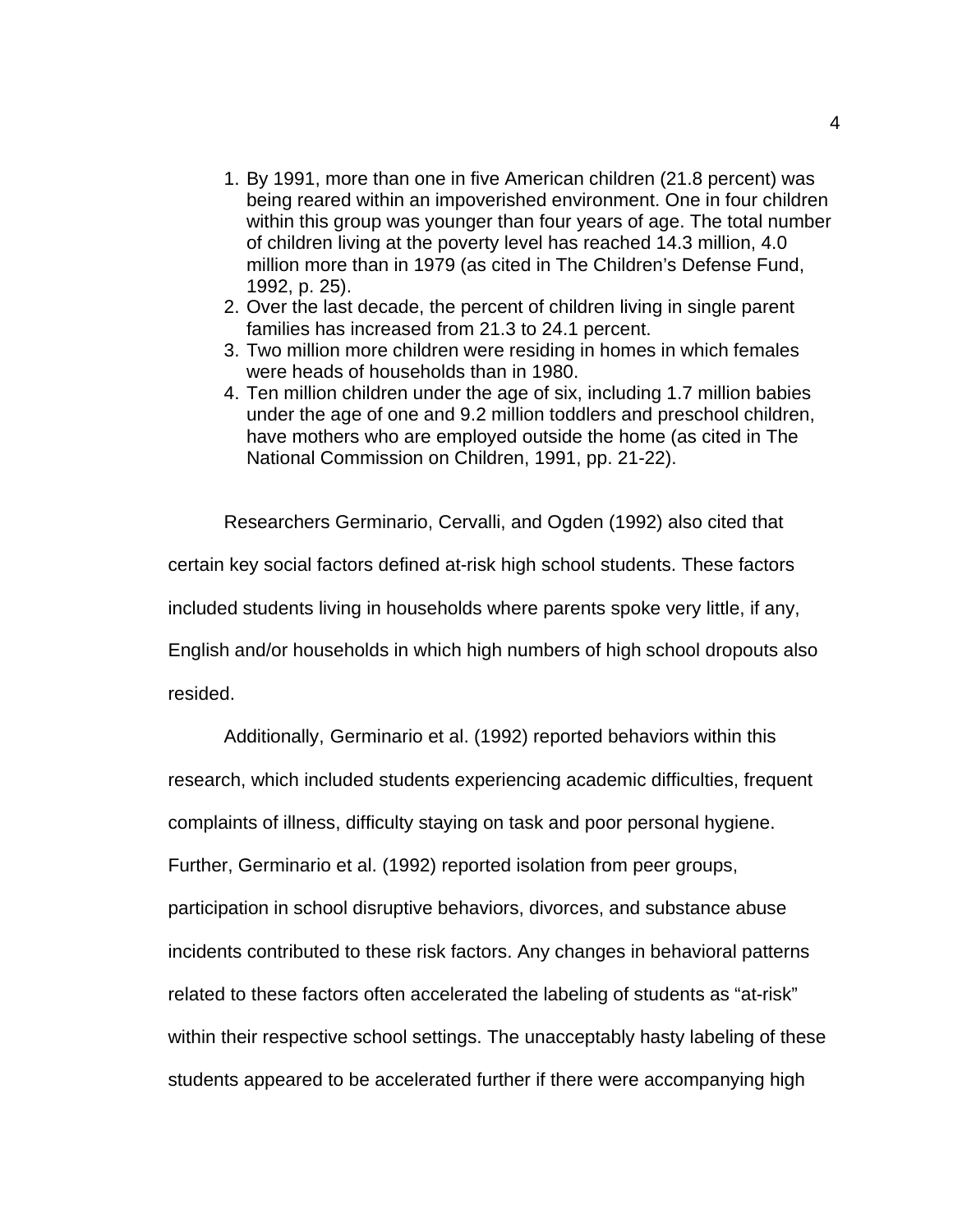levels of absenteeism. Carter (1998) contended that labeling at-risk students limited educational opportunities for the minority society in the United States.

In my research, I studied what happened with students who had one or more of the academic risk factors, but turned their performance around by doing well in school. Educators across the United States are looking for opportunities to help at-risk students experience success. As a principal, I have been very concerned about the future of students who have been labeled at-risk. In a large school district in the southeastern region of the United States, high school students have been defined as at-risk largely because of the number of students retained beginning at the 9th grade level. The overall retention data demonstrated that students have been retained at a higher rate at grade 9 and are more likely to be African American students as illustrated in Table 1.

These data suggest that students of color, particularly African American students, are more likely than others to have been retained at least once. However, some students experienced success after encountering one or more of the risk factors described by authors in the review of the literature.

#### **Student Success**

Scores from high school students' end of year tests and teacher nominations for special awards recognized student success in many high schools. Most high school students who fell within these categories possessed positive academic self-concepts and established highly anticipatory plans for their future after graduation. They were good role models for their peers.

5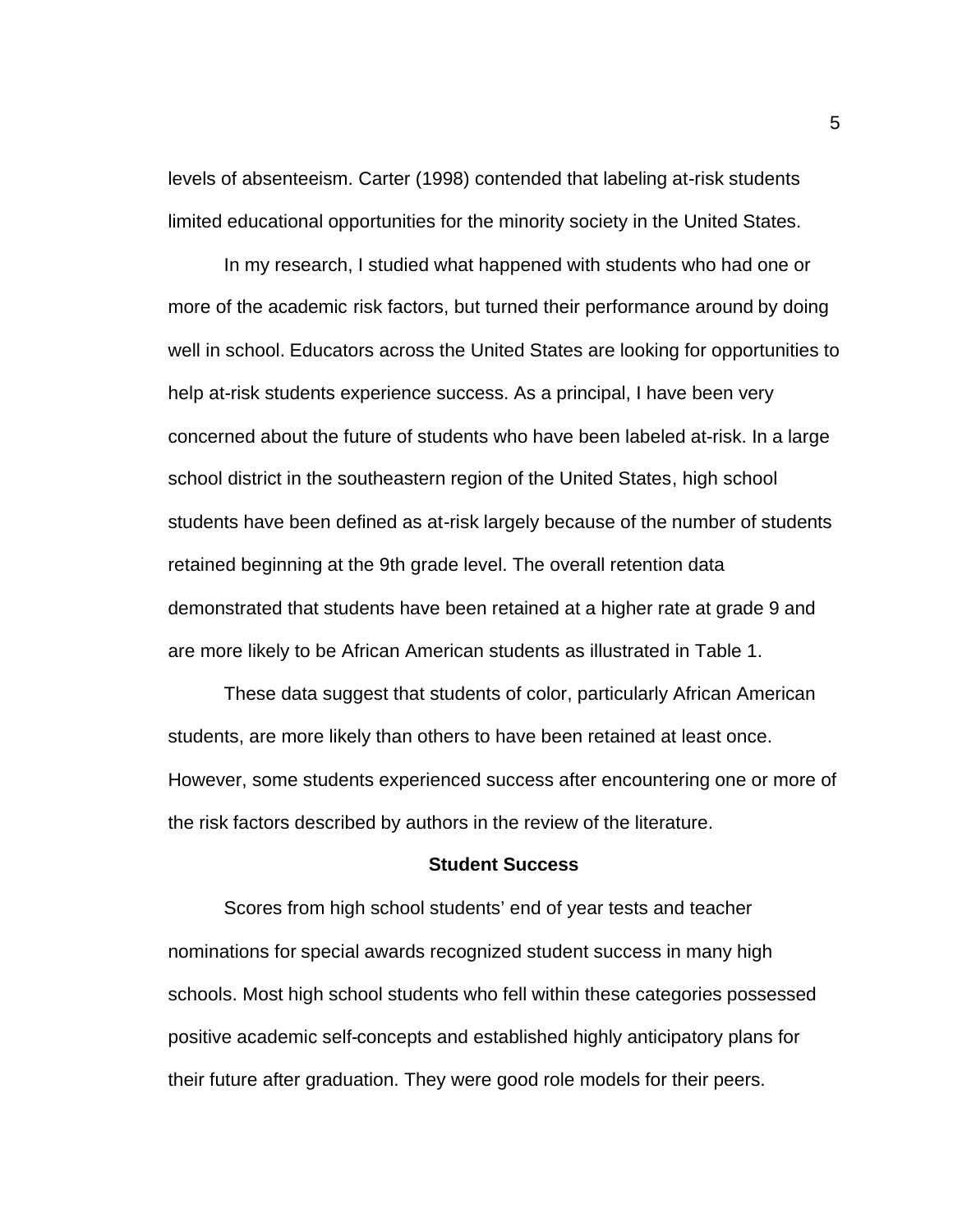## **Table 1**

# *2004-2005 Data: Number and Proportion of Students Retained by Grade*

# *Level and Ethnicity*

|                     | 9th grade     | 10th grade   | 11th grade   | 12th grade  |
|---------------------|---------------|--------------|--------------|-------------|
| <b>African</b>      | 402 of 2,429  | 179 of 1,931 | 119 of 1,650 | 72 of 1,543 |
| <b>American</b>     | 17%           | 9%           | 7%           | 5%          |
| <b>Caucasian</b>    | 204 of 2, 662 | 62 of 2, 537 | 23 of 2, 357 | 44 of 2,162 |
|                     | 8%            | 2%           | $1\%$        | 2%          |
| <b>Hispanics</b>    | 48 of 299     | 28 of 196    | 18 of 165    | 3 of 105    |
|                     | 16%           | 14%          | 11%          | 3%          |
| <b>Asian</b>        | 28 of 262     | 15 of 192    | 17 of 174    | 7 of 151    |
|                     | 11%           | 8%           | 10%          | 5%          |
| <b>Multi Racial</b> | 22 of 171     | 11 of 135    | 11 of 110    | 2 of 75     |
|                     | 13%           | 8%           | 10%          | 3%          |
| <b>Native</b>       | 6 of 27       | 4 of 36      | 1 of 13      | 0 of 18     |
| <b>American</b>     | 22%           | 11%          | 8%           | 0%          |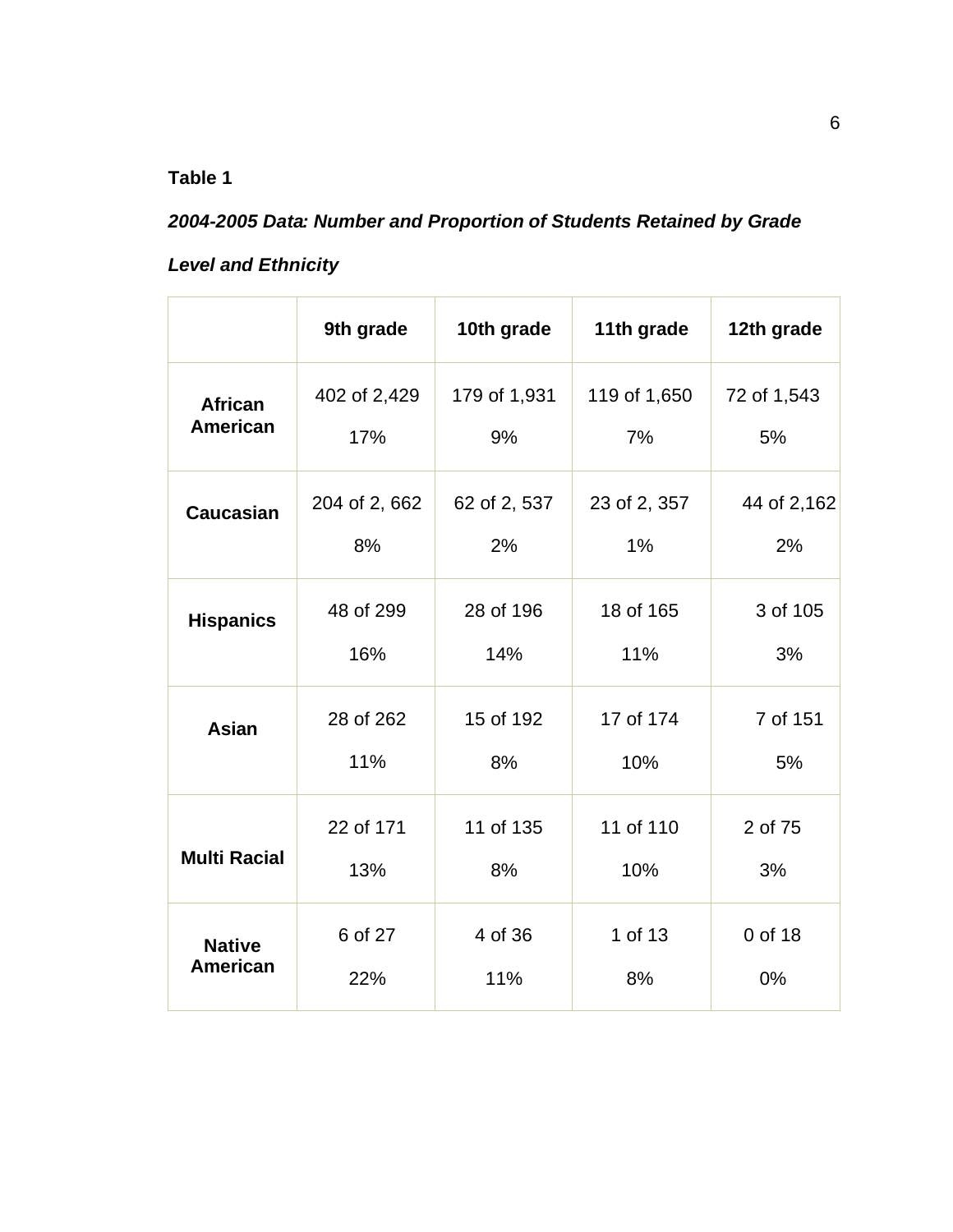Research suggests that many at-risk students have defied the odds and become successful regardless of their socio-economic levels and challenges within their immediate environment.

My research project explored this area in-depth and provided additional strategies for ensuring that this trend continues to move in a positive and meaningful direction. Studies conducted by Germinario et al. (1992) indicated that student success on the elementary and middle school levels were prime indicators of future academic success on the high school level. It was my goal in this research project to identify specific strategies that would ensure that at-risk students received educational support and advantages that would enable them to be successful not only at the elementary level but also at the high school level. Additionally, this research highlighted the strengths that at-risk students already possessed within these strategies. As an example, many at-risk students excel in athletics. Thus, it was imperative that the strategies evolving from my research project explored elements of these types of successes for at-risk students. These strategies range from their inherent strengths and will extend to the challenges that are unique to their individual personalities, home environments and school settings.

#### **Research Questions**

The primary question I explored as I continued work on my research project was, "Which social and academic factors contribute to the success of atrisk high school students?" Additionally, I addressed the following questions: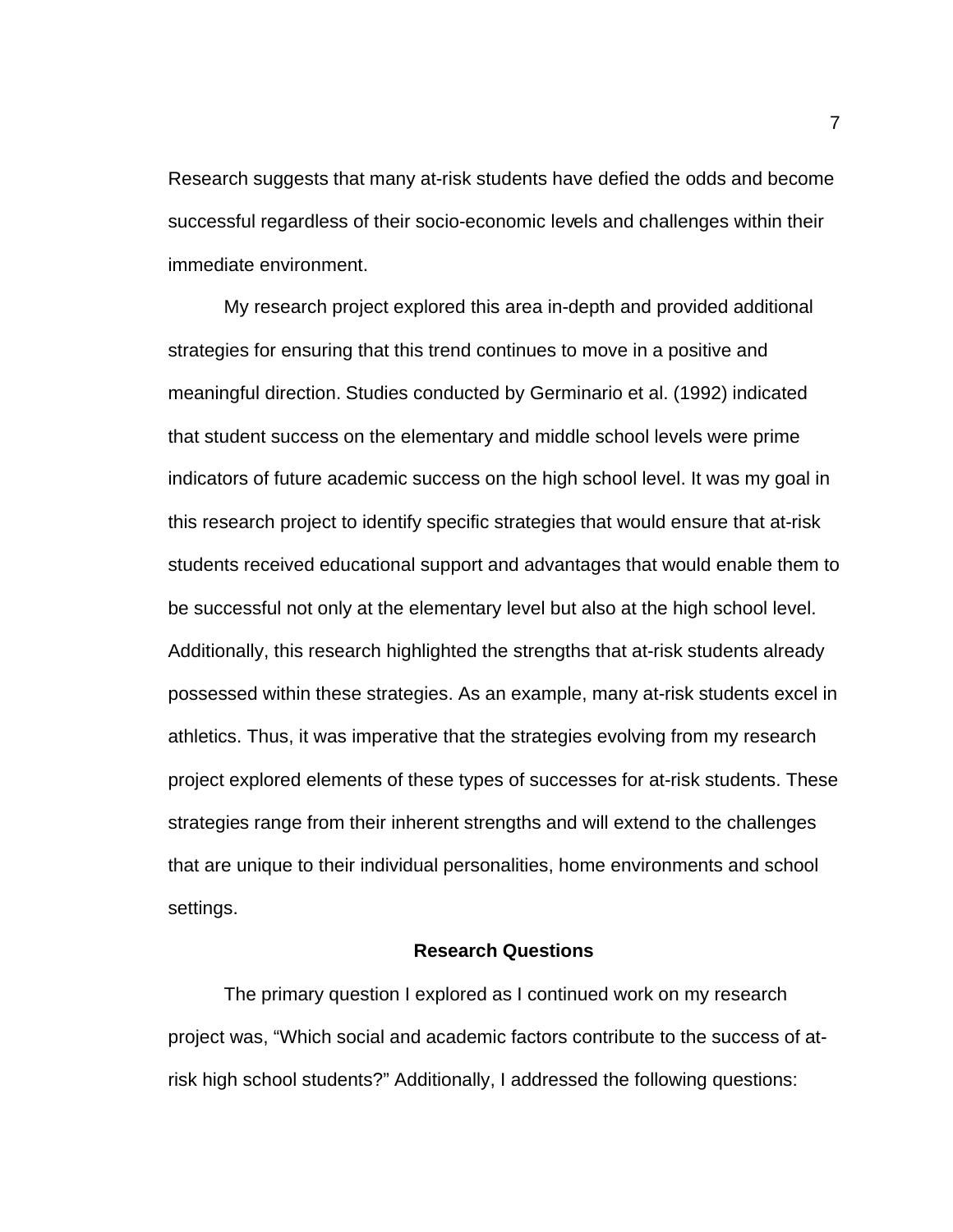1. How does the student-teacher relationship contribute to or hinder the success of at-risk high school students?

2. How might we better ensure that at-risk students achieve and maintain high success rates throughout their school experiences on all grade levels?

3. What are specific factors and strategies that support high academic and social success levels of at-risk high school students?

Because it has been demonstrated that students with certain background characteristics tend to develop academic problems, students with these characteristics are labeled "at-risk." Sometimes the labels themselves are the problem.

Additionally, the research conducted by LeCompte and Dworkin (1991) identified four basic factors that impacted "at-risk" students. They consisted of pupil-related, school-related, constructed, and macro systemic elements. Pupilrelated factors included social, cultural, economical and environmental influences that negated the more positive appeal of an academic setting. School-related factors pertained more to specific school settings. They included unprofessional and negative interactions between the student and staff members, inadequate educational opportunities available to the student and a basic lack of knowledge of the staff members identified to work with the students. Constructed factors were comprised of negative and inefficient attitudes among the students and staff members that subsequently led to false and inaccurate perceptions. Macro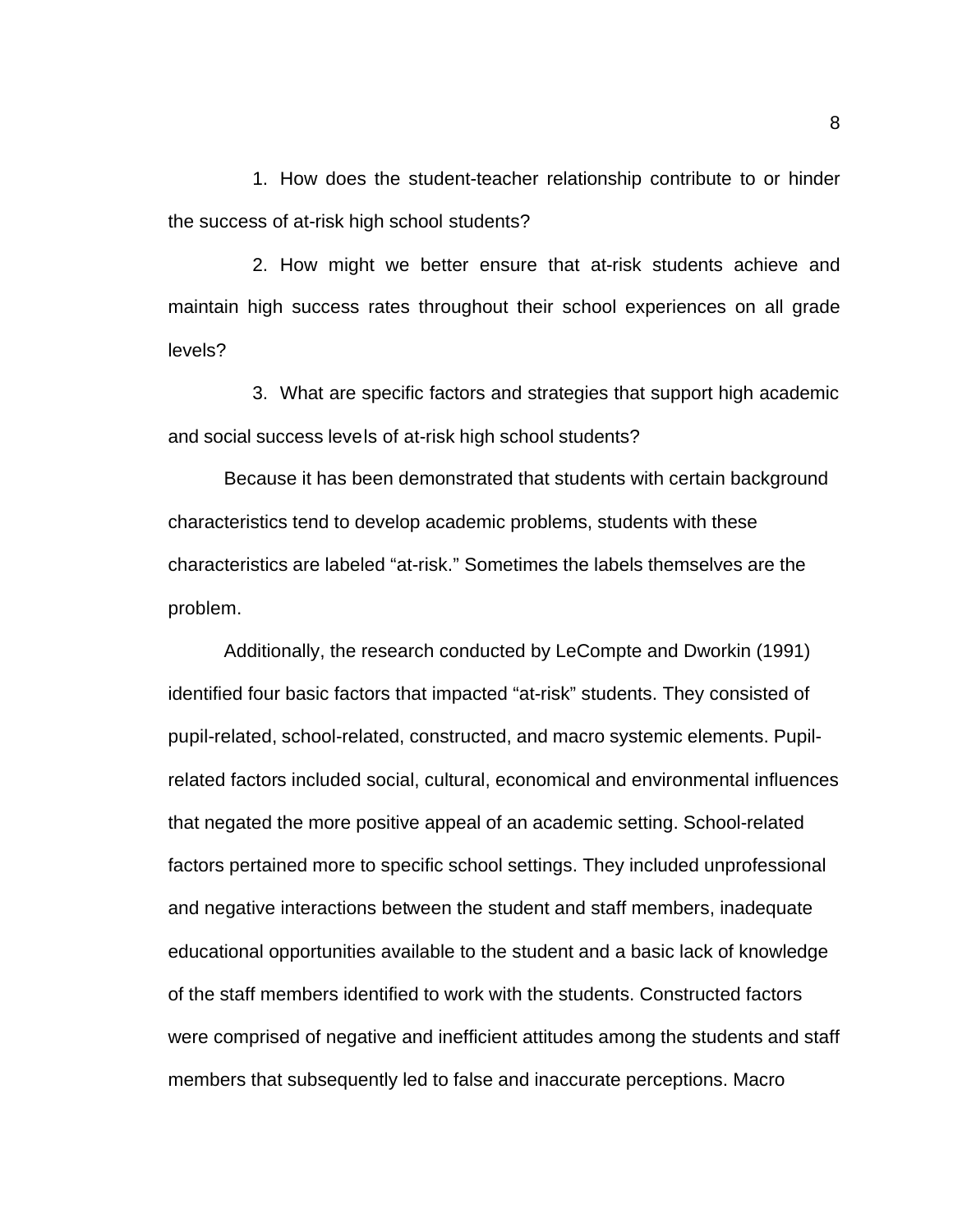systemic factors related to the political, social and economic contexts in which school districts were implanted. These included family income levels, the educational backgrounds of students and low levels of parental participation within the various school settings. High school students are at risk not only because of these various background characteristics but also due to academic problems like retention and poor attendance. Some students with background risk factors and/or prior academic problems do end up succeeding; thus, we need to understand why, so that we can support these students.

In my research, students were identified who had prior social and demographic problems. I was able to ascertain how such a turn around in their performance was made. Because of prior research, I suspected that factors such as strong relationships helped these students, and my research study was to find out exactly what happens and why.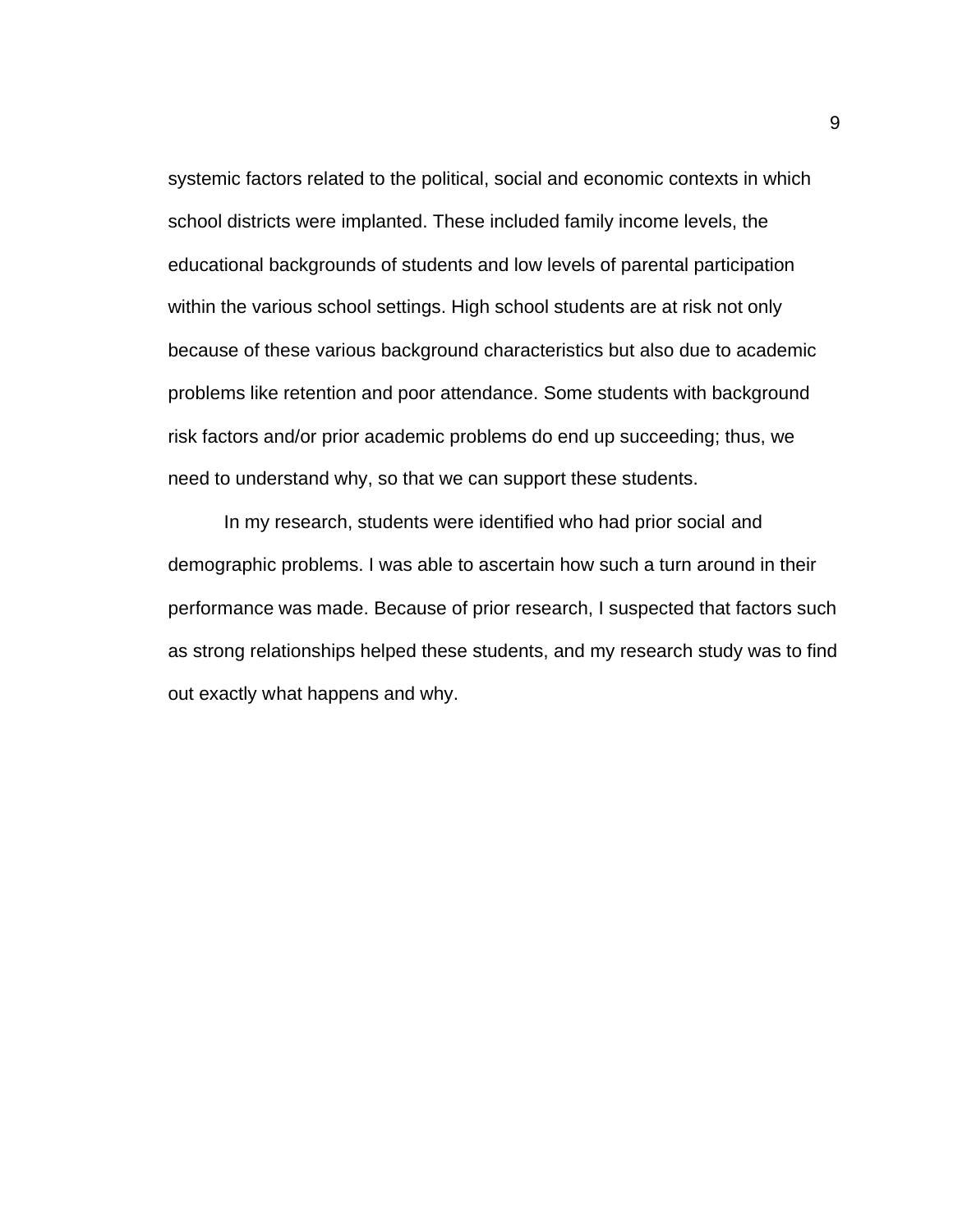### **CHAPTER II**

#### **LITERATURE REVIEW**

A review of the literature indicated numerous common factors directly related to the success of at-risk students. The literature further established what we already know, and identified factors we did not yet know. My research addressed the following:

1. Many at-risk students experienced significant problems with their selfidentities as well as with exceedingly low self-concepts.

2. The presence of supportive relationships among peers, teachers and parents positively impacted their low self-images.

3. It is common for at-risk students to excel when they are provided activities in which they can be actively engaged and experience high success levels.

4. The highest success levels by at-risk students most often occurred within school settings in which educational opportunities were provided for them in creative, innovative and positive manners.

I referred to self-identity, influences of positive role models, and support from parents and engaging work as I continued to explore the literature for my research study.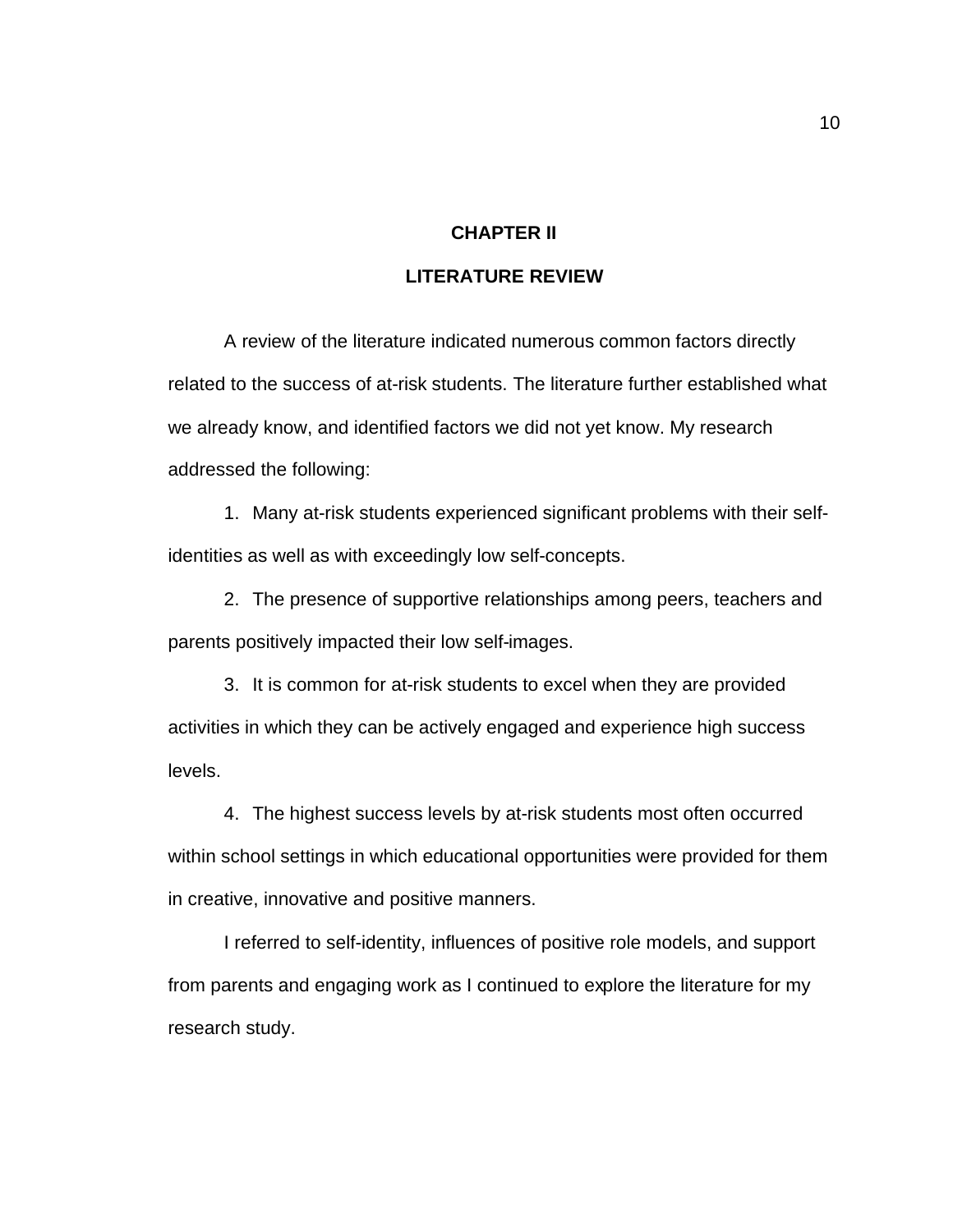#### **Self-Identity: Academic**

One of the factors that consistently influenced the academic performance of all students was their self-identity. An at-risk student's self-identity was directly related to his/her self-value system, to the rules that govern his/her behavior and to the communication systems involved in his/her daily interactions with others. These characteristics were then transmitted into adaptive practices necessary for each student's survival and for his/her corresponding success levels in meeting the individual challenges associated with his/her survival needs.

Alfassi (2003) supported this theory in his research by emphasizing the correlation between the self-identities of students and the degrees to which those students persevered and functioned when faced with adverse and challenging situations. His research also verified that the academic achievement of at-risk students was significantly higher among those students who possessed high selfconfidence and self-esteem levels. Alfassi based his findings upon the enrollment of thirty-seven students within a curative high school environment where the identified students participated in a learning-centered and innovative academic program geared toward helping students improve their academic achievements through the enhancement of their self-identities. These students were compared with fifteen students enrolled within a traditional high school setting. He concluded that the students enrolled within a structured academic program produced significantly higher academic gains. Additionally, the students enrolled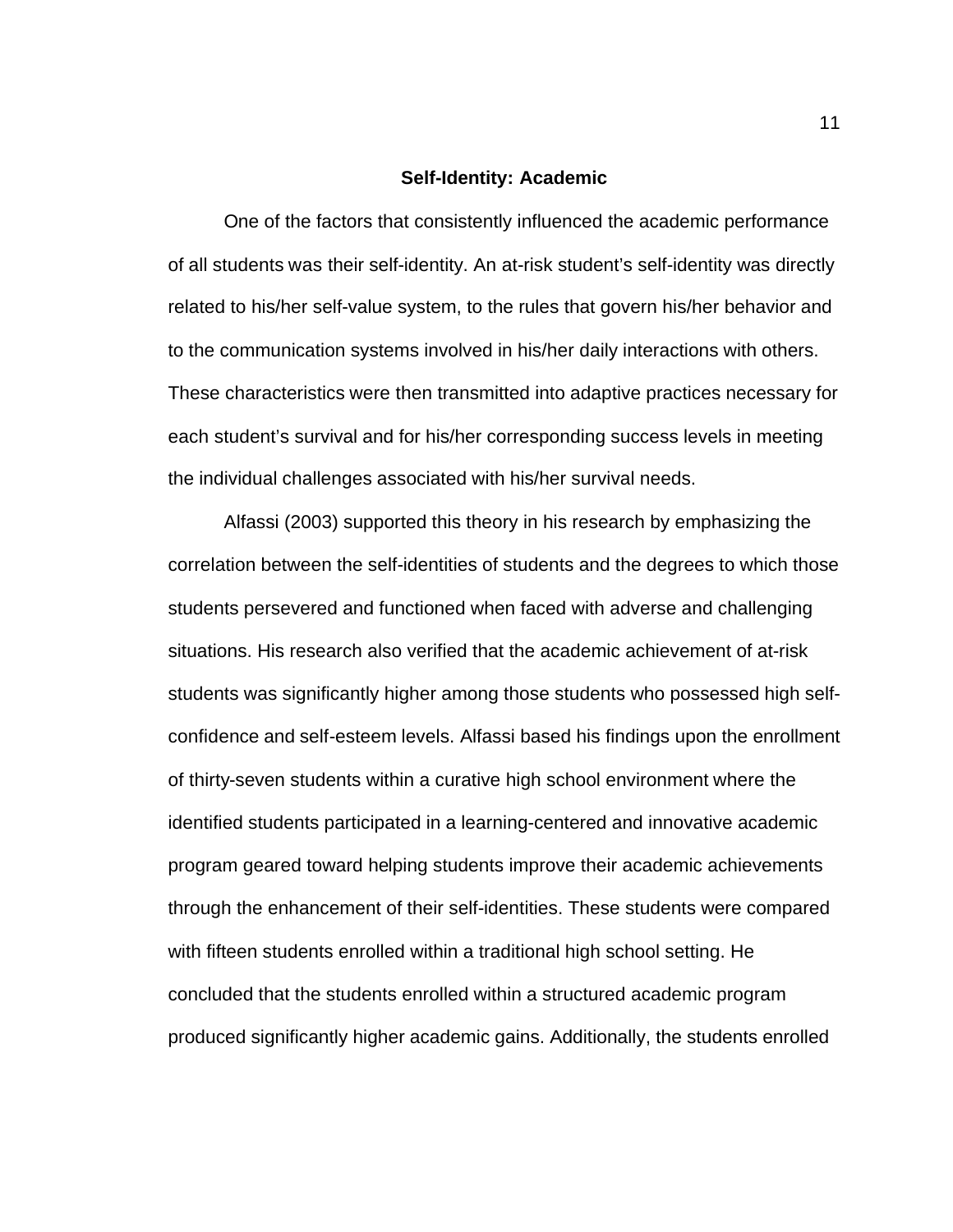within the learning-centered program were highly motivated and eager to set reasonable academic goals and then work diligently to attain them.

Research conducted by Fulk (2003) determined that in a Midwestern high school, at-risk ninth graders were concerned about their past academic performance and their ability to be successful in high school. A 51-question survey was distributed to students so they could identify academic concerns. Survey results showed that students rated themselves lowest on study habits, self-regulation, and test anxiety. Students questioned their ability to fulfill graduation requirements. Connections between students' perceptions and lack of strategies and concepts needed for academic success were closely related to their concerns about graduating.

Students developed perceptions of cultural identity based on messages they received about their own and other cultures. Cultural identity may or may not have elements that look like strong academic identity, which might hinder students in school. In the book entitled, *African American Teens Discuss Their Schooling Experiences*, Thompson (2002) reported research based on interviews and questionnaires with 300 African-American students from elementary, middle and high school levels. This study was designed to determine students' attitudes about their own race and that of other cultures. Descriptive efforts to uncover best practices advantageous to the academic identity of African American students were identified. Most of the students lived in low college attendance areas and high poverty regions. Students were given the opportunity to discuss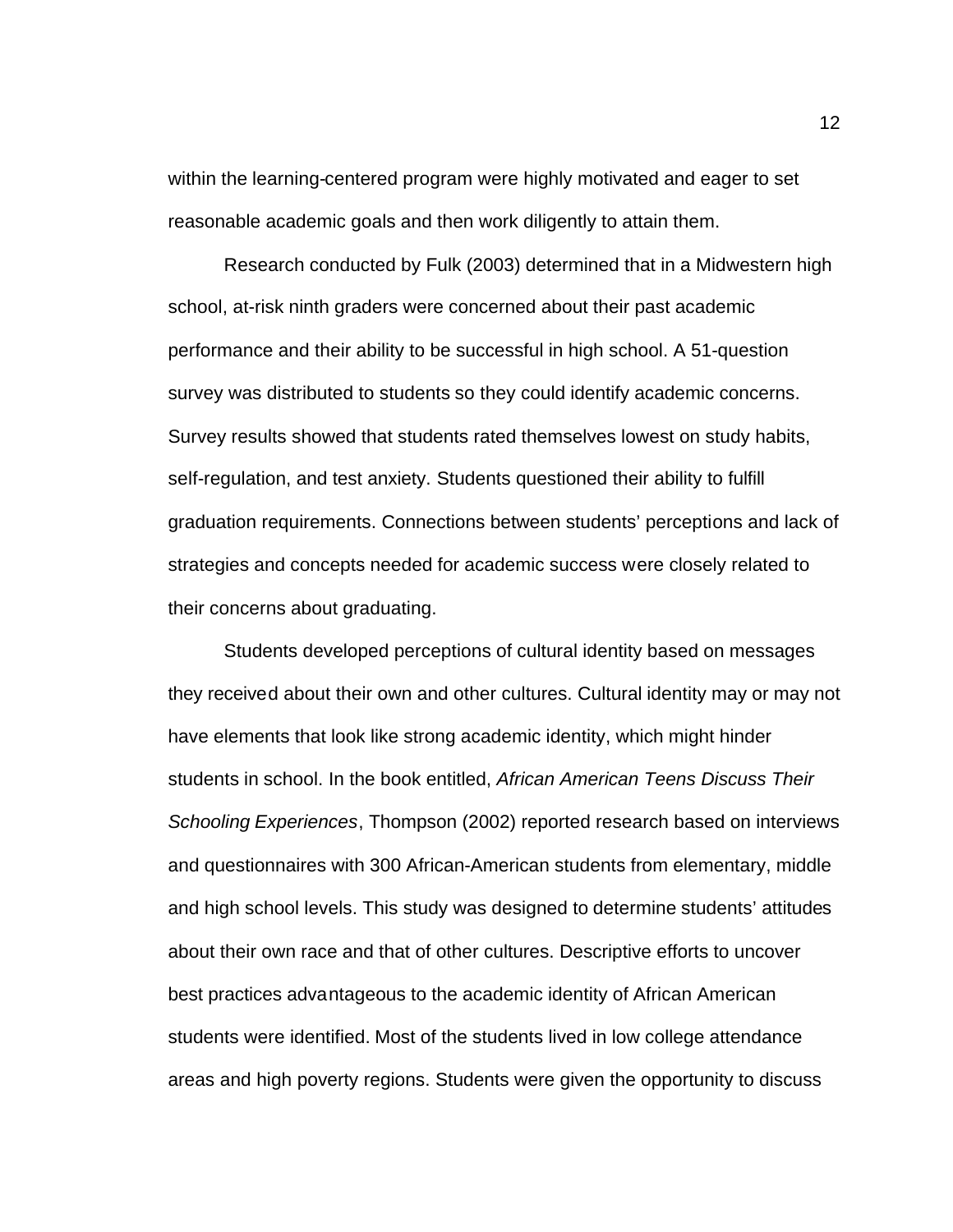issues relevant to their school experiences, including habits and attitudes about cultural identity. Thompson (2002) reported students developed attitudes about cultural identity through:

1. Types of exposures and experiences related to the child's race. 2. Messages about other racial ethnic groups that have been encountered from caregivers. (p. 134)

Thompson reported when African American students were very isolated from their culture, they experienced problems of low self-esteem in relation to academic self-identity. Tatum (1992) discussed developments of racial identity of African American students and different strategies utilized by them to get along in schools where white students were the majority. Minority students found themselves in school settings where they attempted to mask their "at-riskness." A case in point is Jasmine, a fifteen-year-old African American female high school student who attended a predominantly white school, lived with her mother in a small, two-bedroom apartment. Jasmine attended the tutorial program so that students would not know that she was at-risk.

Authors Welch and Hodges (1997) studied the relationship between pre college experiences and academic achievements of Black adolescents in two inner city high schools. Welch and Hodges (1977) chose a qualitative case study method to analyze students' achievement behaviors. Their research determined students developed their own definitions of scholarship, although academic deficiencies were found in many African American students. Explanations of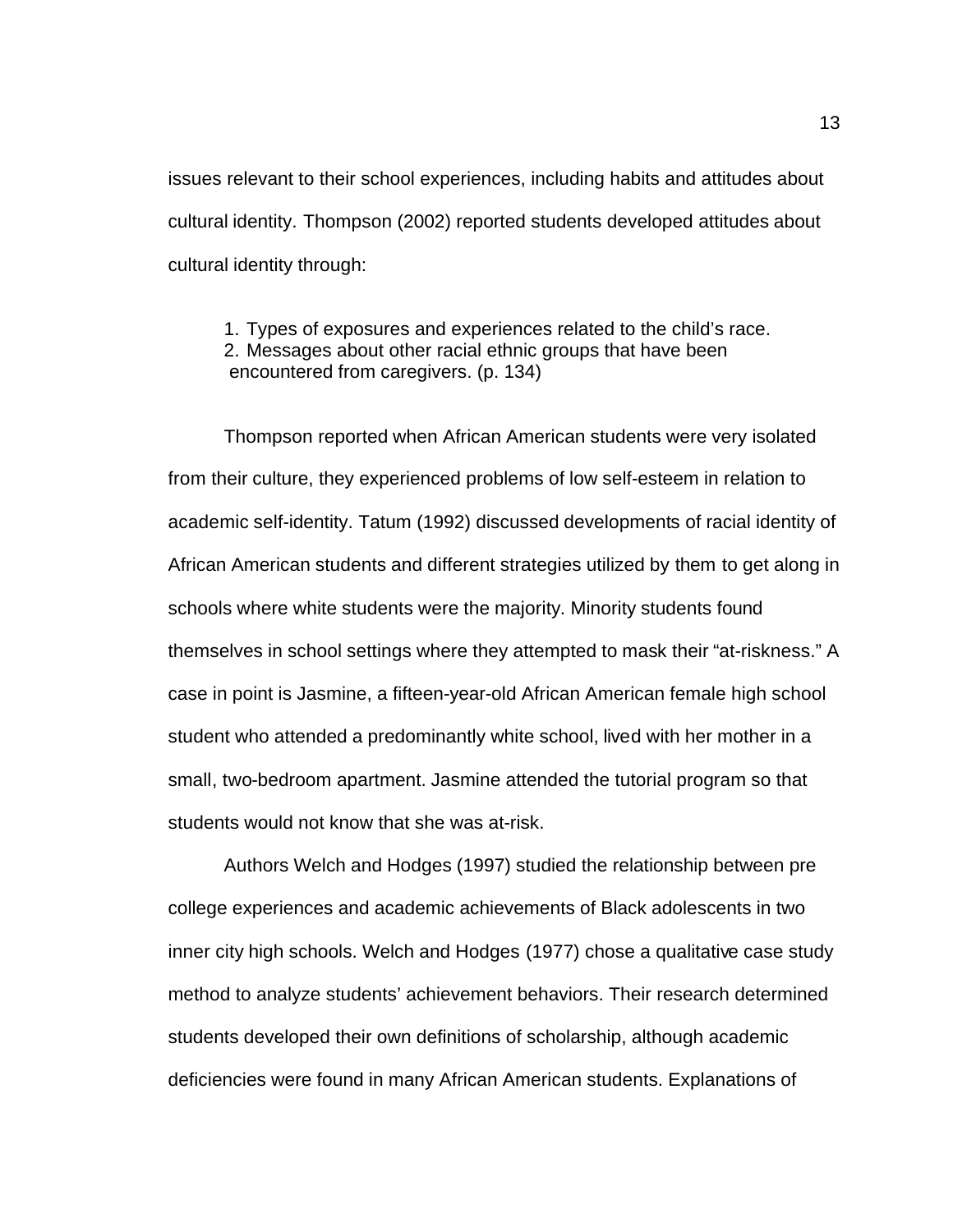these deficiencies contributed to cultural differences, structural inequalities, social and genetic deficits. Welch and Hodges (1977) concentrated on the psycho-social development of disadvantaged African American adolescents by drawing from their personal and academic experiences in school. Welch and Hodges study (as cited in Fordham 1988) concluded that academically successful Black students in predominantly Black communities made conscious choices to become successful in school and other settings.

Wells and Crain (1997) conducted a five-year study of the St. Louis, Missouri's school inner-district desegregation plan. The plan was implemented because parents and community leaders were displeased with St. Louis' academic success record. The goal of the study was to examine the student transfer program for African American students from the perspectives of the different people who helped create the program, as well as those people who contributed to its success or failure. Semi-structured interviews with more than 300 people were conducted. Researchers gathered data from the United States Census on St. Louis' desegregation plan. Data were collected from school district superintendents, school board members, administrators, teachers, students, parents and other school district personnel participating in the desegregating plan.

Prior to the desegregation plan, only 48% of African American students attended institutions of higher learning: 31% attended four-year colleges and 17% attended a two-year institution. After implementation of the desegregation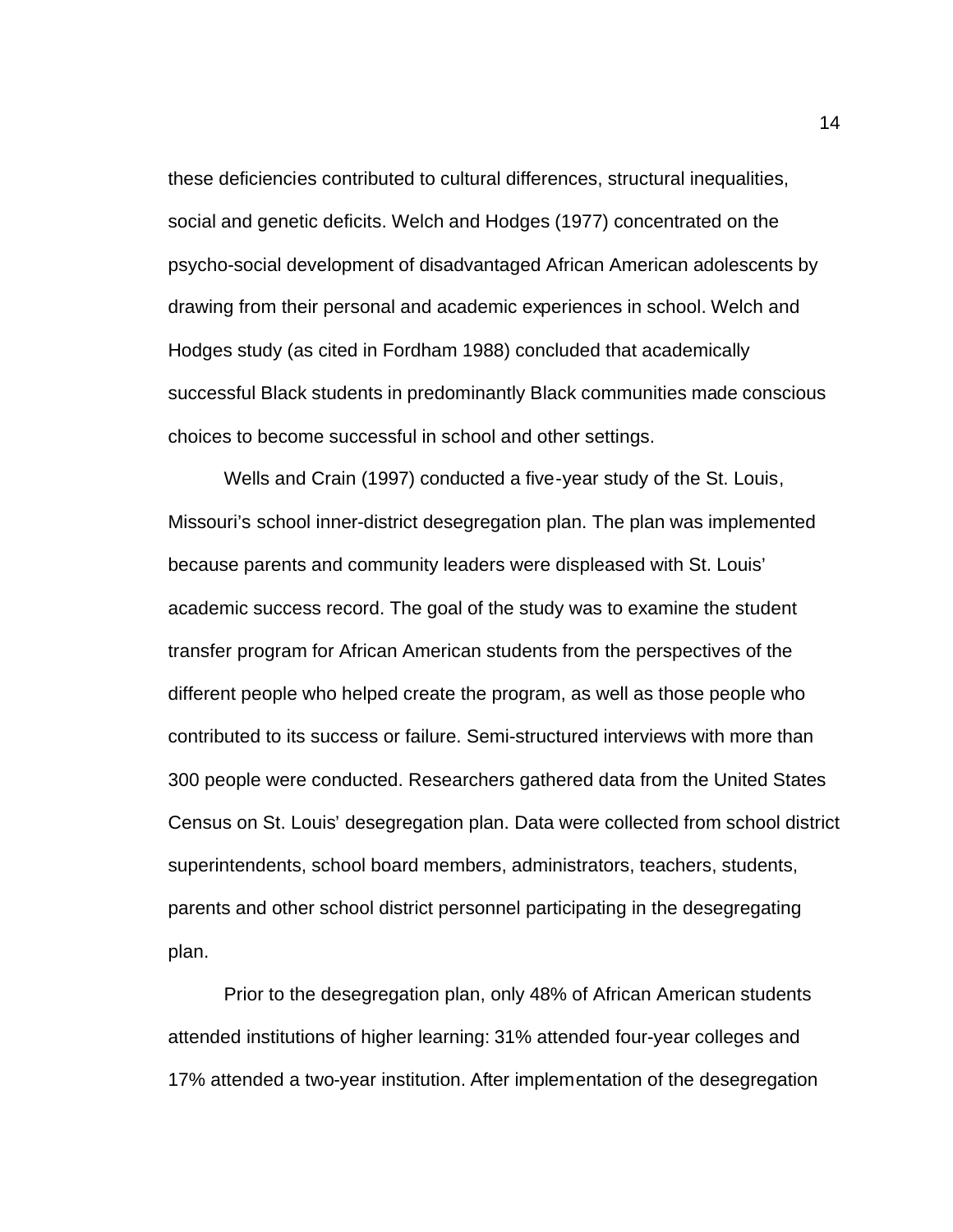plan, 68% of African American students attended four-year colleges, and 44% attended four-year colleges such as Yale, Brown, and Purdue Universities. Results from this study determined African American students were successful because of their aspirations, talents, outgoing personalities, and parental support. This study was important because it suggested that African American students performed better in a predominately white school setting rather than in the inner city school setting; moreover, these students were introduced to positive settings rather than environmental risk factors. The lessons from this research suggested that African American students maintained academic identity in diverse settings. This research also supported the assumption that academic self-identity was a factor that supported at-risk high school students.

Authors Fordham and Ogbu (1986) popularized the research of academic self-identity among African American high school students. They explored the phenomenon of "acting white" among those bright African American students who were discouraged from working hard and doing well because of the fear that their less successful peers would accuse them of "acting White." Fordham and Ogbu reported African American students developed a sense of identity even though their environment limited their experiences of social and academic support. Successful at-risk students developed protective devices to promote their identity by sustaining boundaries between themselves and the white culture. These authors suggested that African American students were "acting White," as part of their academic success. However, recent research suggested that cultural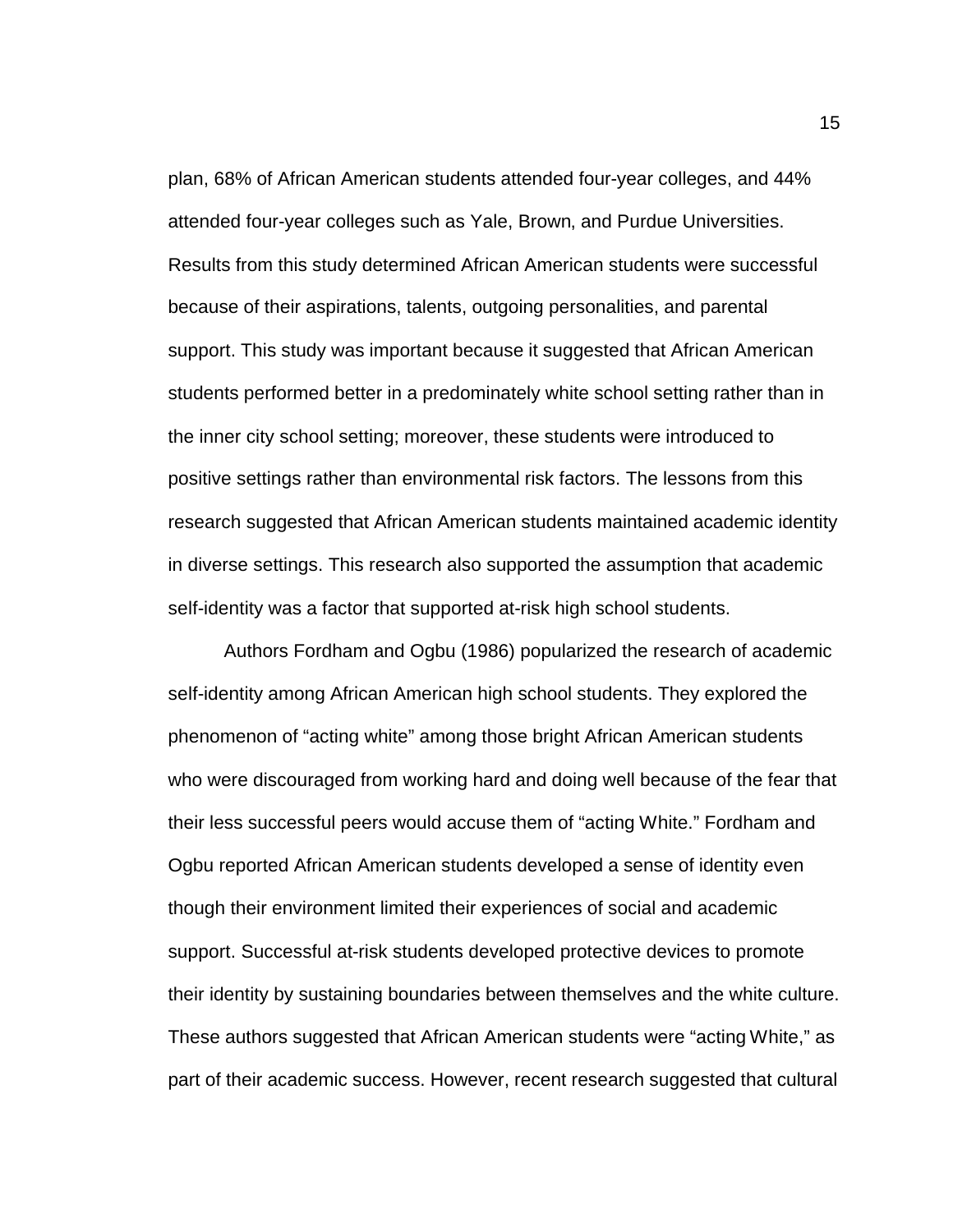identities and environments motivated African American students and other minority students rather than the phenomenon of "acting White." Anderson (1988) criticized Ogbu's model based on inaccurate historical accounts of the value that African Americans placed on education. Halle, Kurtz-Costes and Mahoney (1997) reported that there are examples of African Americans valuing education and not viewing it as domains of Whites.

These studies concluded that academic and cultural identities were factors supporting the success of at risk high school students. Flores-Gonzales (1999) claimed minority groups of students tend to develop different attitudes toward attaining achievement than White students. Flores' fieldwork at a high school in Chicago, Illinois showed that high achieving Puerto Rican students did not associate school success with "Whiteness," but with cultural identity. Flores further contended that self-identity was prevalent with other cultures of students. Puerto Rican students were academically successful while maintaining their ethnic identity. These students were neither accused of "acting White," nor did they mask their academic accomplishments. Flores' research connected to the study conducted by Wells and Crain (1997). At-risk minority high school students experienced success because of their academic self-identity and willingness to reach their goals and aspirations.

Polite (1997) provided evidence supporting strong cultural identity among African American students attending Catholic high schools. In his research study entitled, "Cornerstone," 26 inner city schools were surveyed to understand the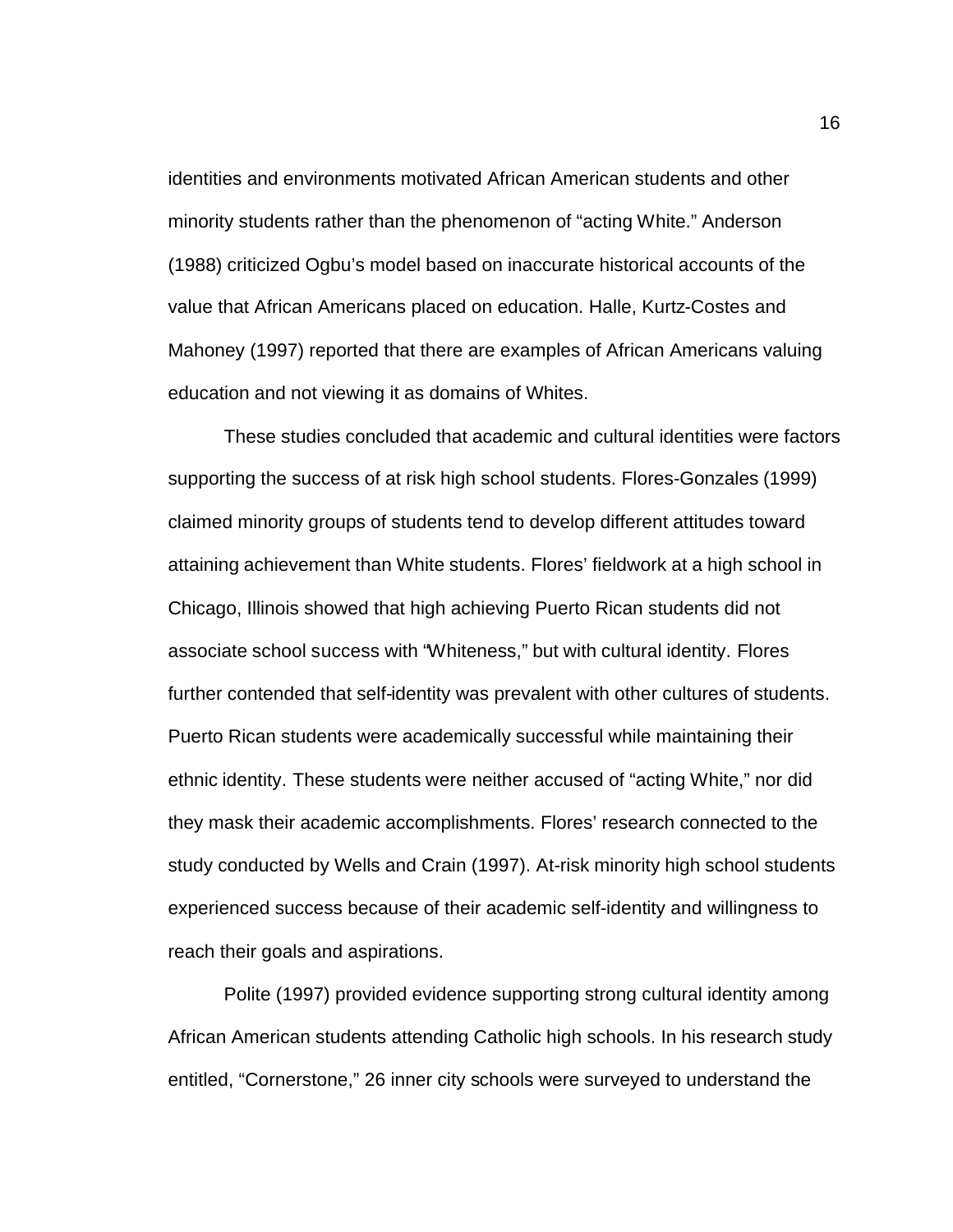common practices of cultural identity of African American students. Site visits were conducted at 22 of the schools where interviews were held with principals using data collection procedures that were developed and implemented nationally. The interview questions were open–ended and addressed the cultural identity of African American students. The researcher reported 91% of these students attended college; the school district maintained an open tracking system where students moved in and out of ability groups utilizing high regards for individual students.

Lipman (1998) compared the cultural identity of two different middle schools within the same district. Each school had the same aligned reform initiatives but different racial and socio-economic mixtures of students and staff. There were different types of relationships between each school of parents and local communities. One school had an existing academic culture, which already had a supportive structure for at-risk students. Evidence of school role models, mentors, and counselors for high-achieving, college-bound students was observable. One teacher mentored and tutored her students before school, after school, and during lunchtime.

In the second school, bridges were created between home cultures and strong standards for student success. A few African American teachers in the school created an African American-centered culture of academic success to support the intellectual aspirations and collective identity of African American students. These teachers promoted an expansive definition of success that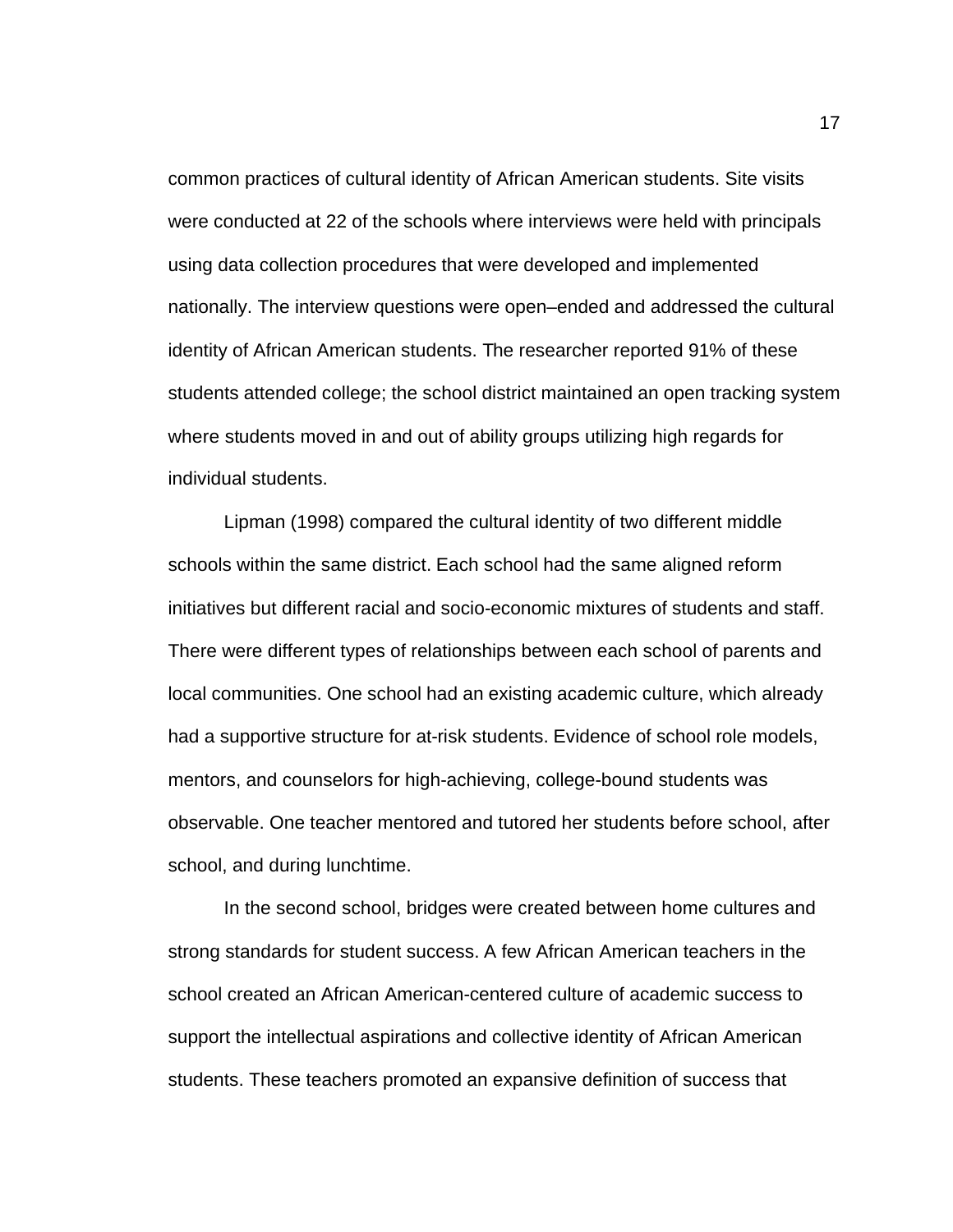included not only academic skills and knowledge, but also one that included education as a part of the student's responsibility to foster family culture. Students were asked to examine their own inherited values in materials they read and discussed in school. Teachers talked with students regarding personal qualities required for success in school and linked them to real life experiences in order to prepare them for job opportunities and furthering their education. Lipman (1998) determined that the second school model was more successful for at-risk students because students developed qualities of high self-regard, self-concept and adaptive practices to survive academically.

Westfall and Pisapia (1994) investigated resilient at-risk students in a study commissioned by the Metropolitan Educational Research Consortium. This study examined factors contributing to the academic success of 62 resilient and academically successful at-risk students from six school divisions. These students participated in in-depth interviews. Factors identified by students were classified into thematic categories. Students frequently mentioned positive use of time and meaningful involvement in school or other outside activities. Students accepted personal responsibility for their successes and failures. Almost all of the students lived in dysfunctional home settings, but most of the students were able to name one or more persons who had been significant in helping them. The participants in the study were asked what they believed contributed the most to their success. Student responses revealed that there were internal factors, which assisted them with success in different environmental settings. Successful at-risk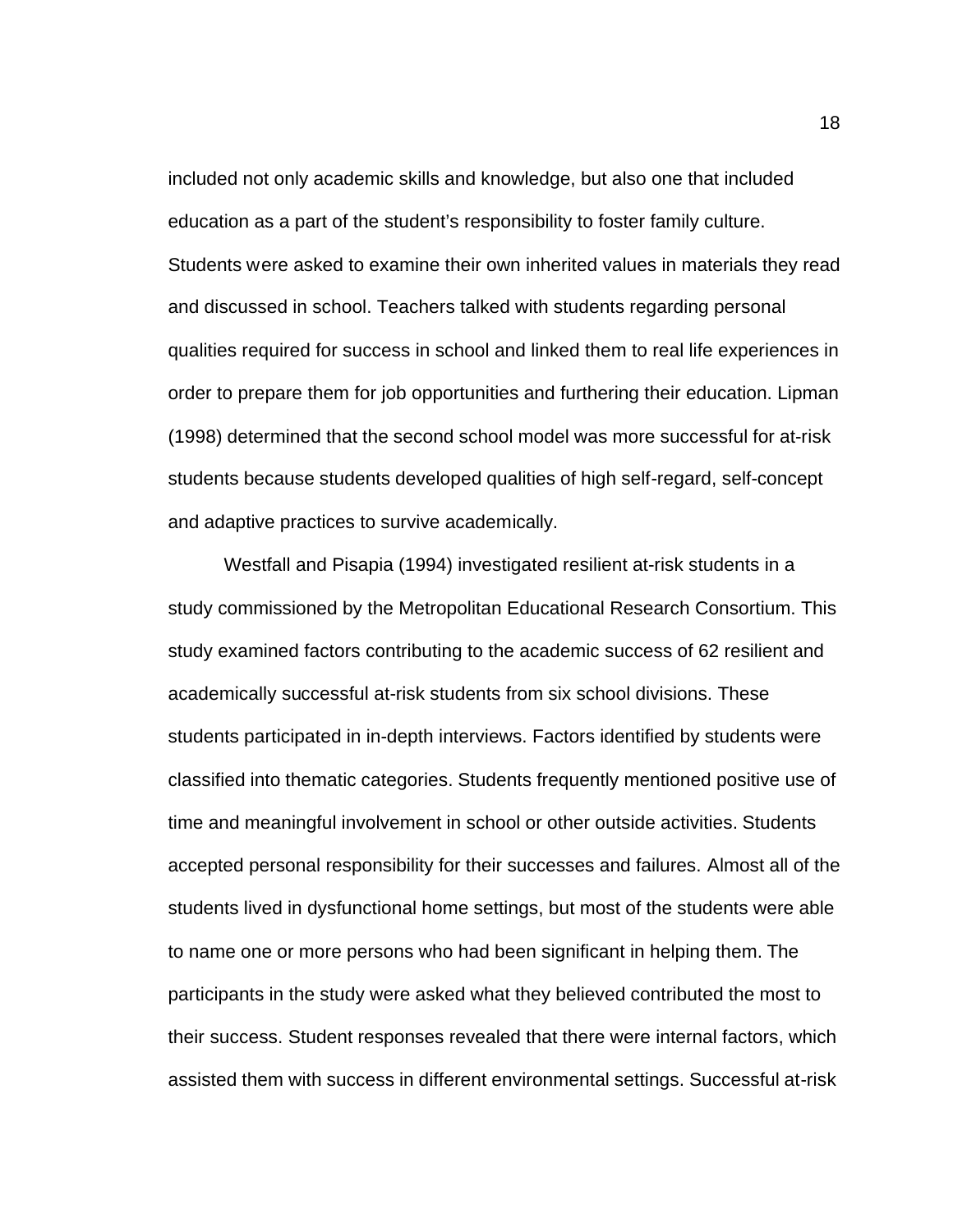students developed goals and values, which supported them academically. These findings strengthened my research in that there were social and academic factors, which supported at-risk students.

#### **Self Identity: Role Models**

Keating, Tomishina, Foster, and Alessandri (2002) identified role models as contributors to the success of at-risk high school students. They contended positive mentors served as role models with whom youth might identify in order to enhance their self-identity. Keating et al. (2002) contended positive role models provided meaningful support for at-risk high school students. Zirkel (2002) conducted an empirical investigation regarding implications of race and gender-matched role models for the development of self-concepts in young adolescents of color to project their educational outcomes. Two hypotheses formed the core of this study. The first hypothesis described how young adolescents with at least one race and gender-matched role model showed increased interest in achievement and higher levels of academic performance. The second hypothesis described these relationships as dependent more on the match between participants and available role models than on the occupation of the role model.

From Zirkel's study, examples were provided for the students to understand the meaning of role models. Role models were defined as people who (a) participants knew, (b) were of the same race and gender as themselves, and (c) were noted by the student as sharing a possible career goal or interest.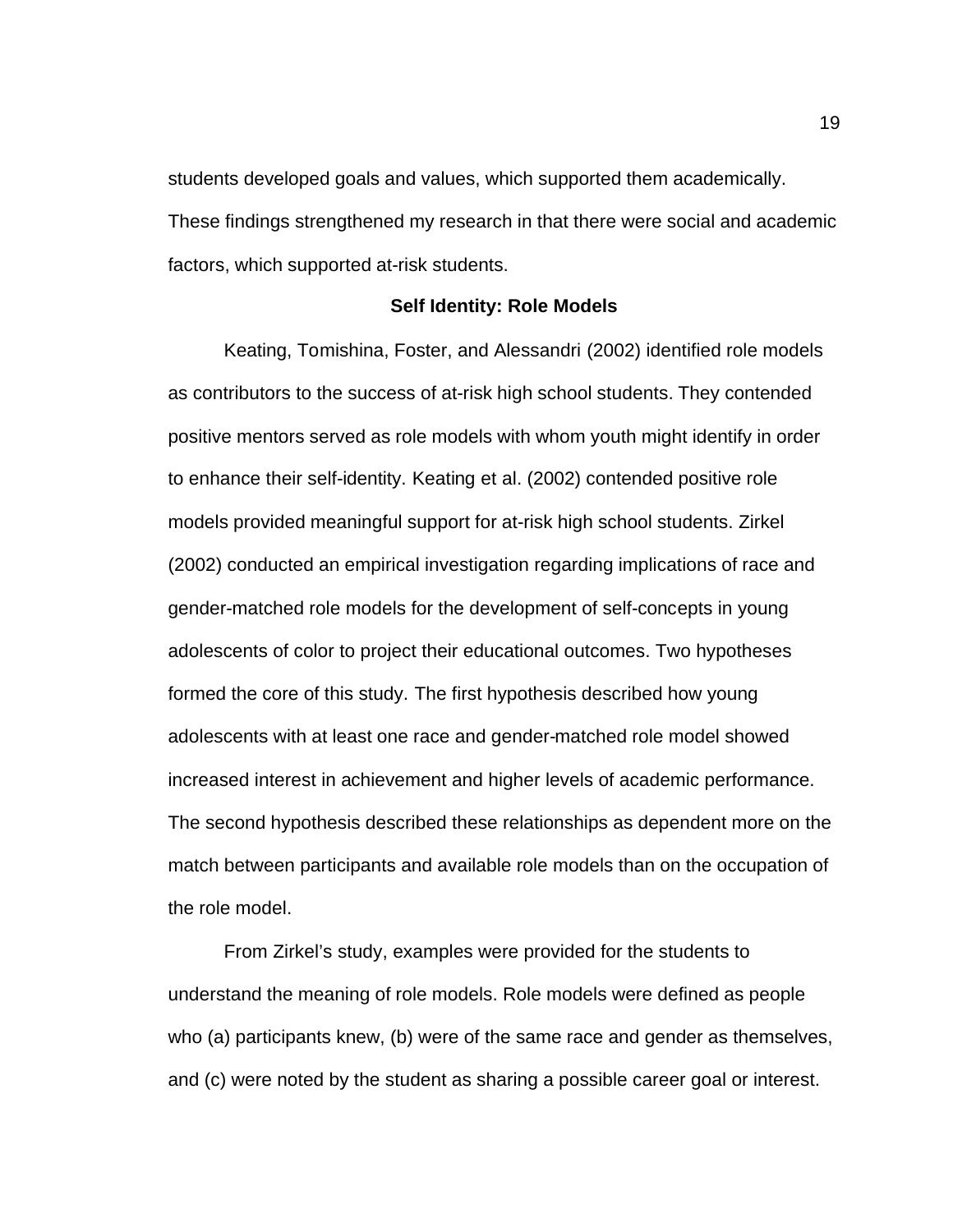This research study was qualitative in design. First, students reported on themselves, their goals and aspirations, and were provided information about role models with whom they matched. Second, students reported on activities they enjoyed and described their idols in a series of daily diaries. Third, students' teachers provided evaluations about personalities, performances, and academic potentials of each student in the study. Fourth, students' parents were asked about their perceptions of their child's experiences in school as well as current academic grades. Data collections determined variables of race and gendermatched role models, and were significantly and consistently predictive of a greater investment in achievement concerns on the part of these young people. This study represented valuable ideas about the opportunities available to young people, value placed on members of their own social group, and operational support for student identity and academic outcomes.

Many students of color are considered at-risk; however, Corderio (1991) contended that cultural themes and family roles influenced students' academic outcomes. Observations and data collections from 20 Hispanic students focused on achievement goals. Results from this study indicated that Hispanic students identified positive role models as helping them maintain their cultural identity. Further, the need for positive role models was greater for students whose family members were missing from home settings.

Additional studies provided evidence that role models served as positive advocates for at-risk students. Researchers Hwang, Echols, and Vrongistinos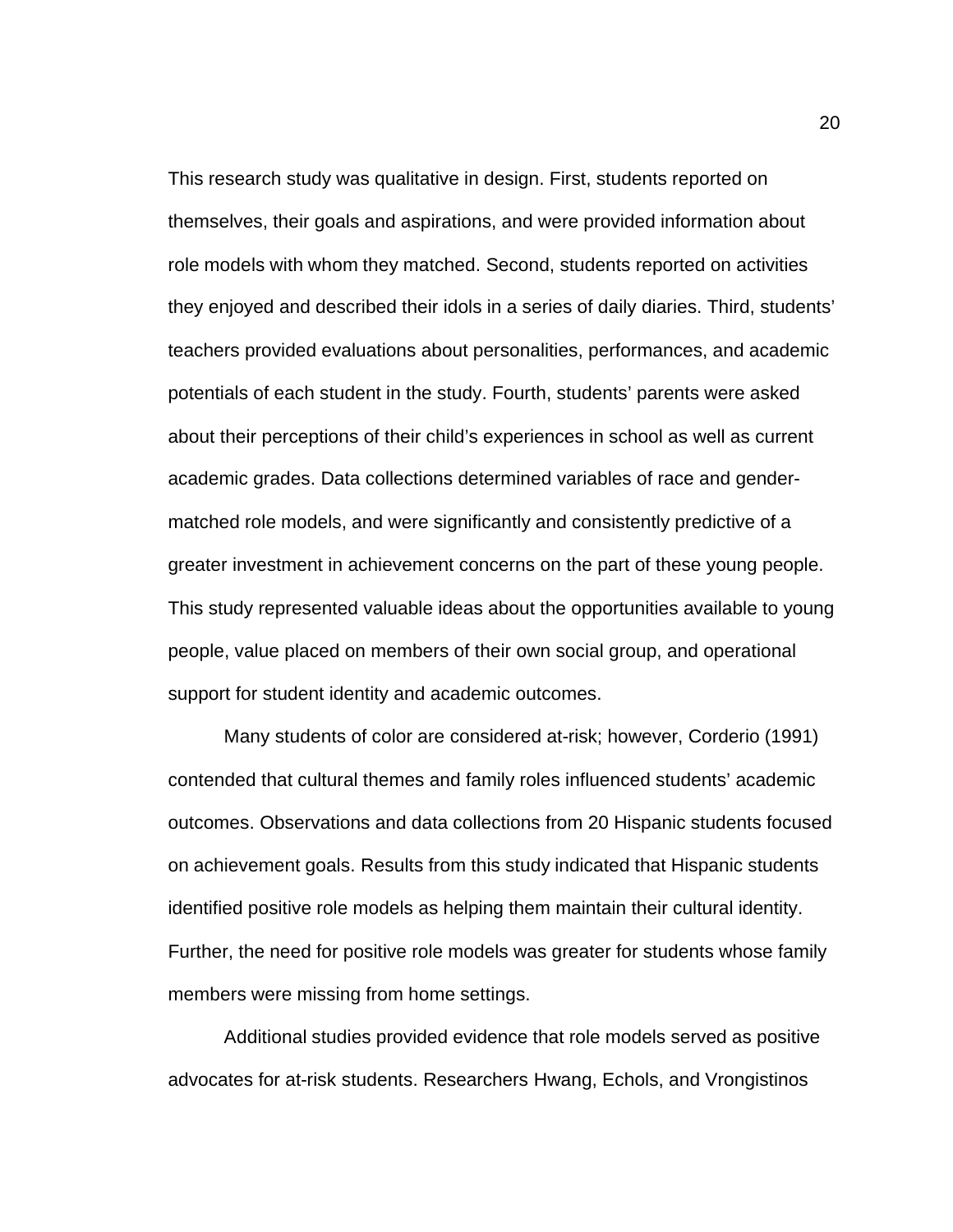(2002) collected data using open-ended questions. The purpose of this study was to examine the relationship between motivational modes of 60 high achieving African American college students' pathways for college majors. Collections of data determined African American students utilized a combination of skills and strategies of intrinsic, extrinsic, future, and social goals to acquire successful outcomes. This research was relevant to my study because role models enhanced and motivated at-risk students. Rosenfield, Richman, and Bowen (1998) claimed parents may be a source of support for at-risk high school students. This research suggested at-risk students received different types of social support associated with daily challenges. These findings further reinforced my assumptions that social and academic supports were factors supporting atrisk students. Positive role models were key attributes to the success of at-risk high school students. Positive role models served as motivators for at-risk high school students to protect their sense of worth instead of failure. Positive effects of parents, teachers, and role models were linked to the effectiveness of students' academic identity. More self-assurance from adults created more success for at-risk students.

#### **Support: Parental**

Parental support was crucial to the success of at-risk high school students. There were substantial bodies of evidence that supported parental support as a factor contributing to the success of at-risk students. Kenny, Gallagher, Alvarez-Salvat, and Selsky (2002) provided research focused on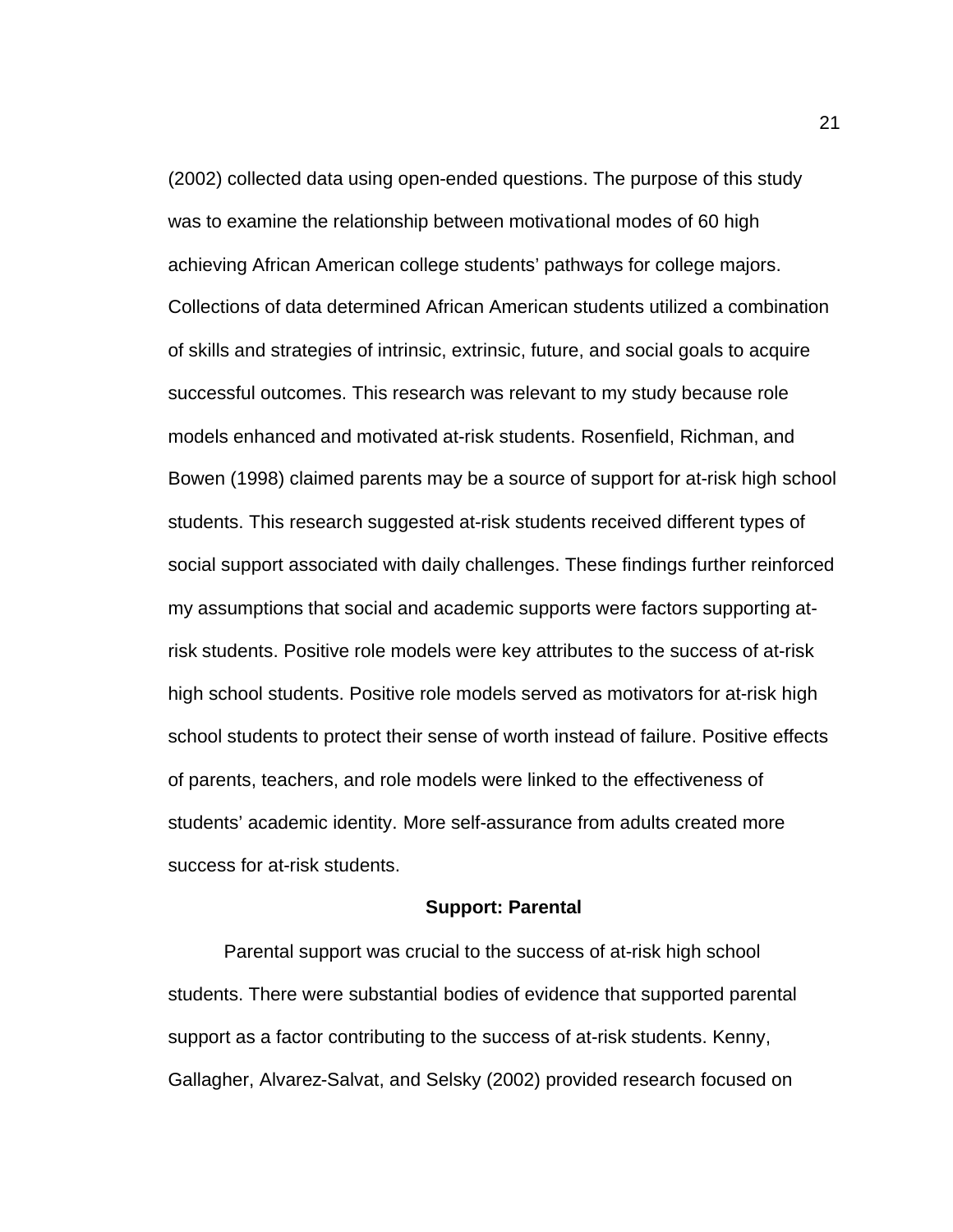parental support. A close and supporting relationship with extended family members or non-family adults was often important in enabling youth who were exposed to high levels of stress to develop competence.

Some of the themes found across the literature in support for at-risk students were close family members, and the establishment of rules and values. Researchers Sarton and Youniss (2002) claimed parents raised their children through establishing rules and communication in the family due to the degree and quality of parental control. Parental control and involvement had major impacts on young people. This study suggested young people from authoritative homes scored higher on measurers of psychosocial development and mental health. Further, Murphy, Kayla, and Valencia (2003) conducted case studies of five African American students who excelled academically during elementary school. These case studies illustrated the importance of roles among African American students in providing the types of social environments and requisitions for school success at the primary school level. These case studies maintained African American students' achievement was a result of cultural values and behavioral expectations of parents and family members who supported and advanced their children's academic success.

Farrell (1990) claimed myths regarding at-risk students and family structures limited students' opportunities. Even though low-income parents may have limited education and broken homes, they still struggle, sacrifice, and are seen by their children as supportive of their learning. In this study conducted by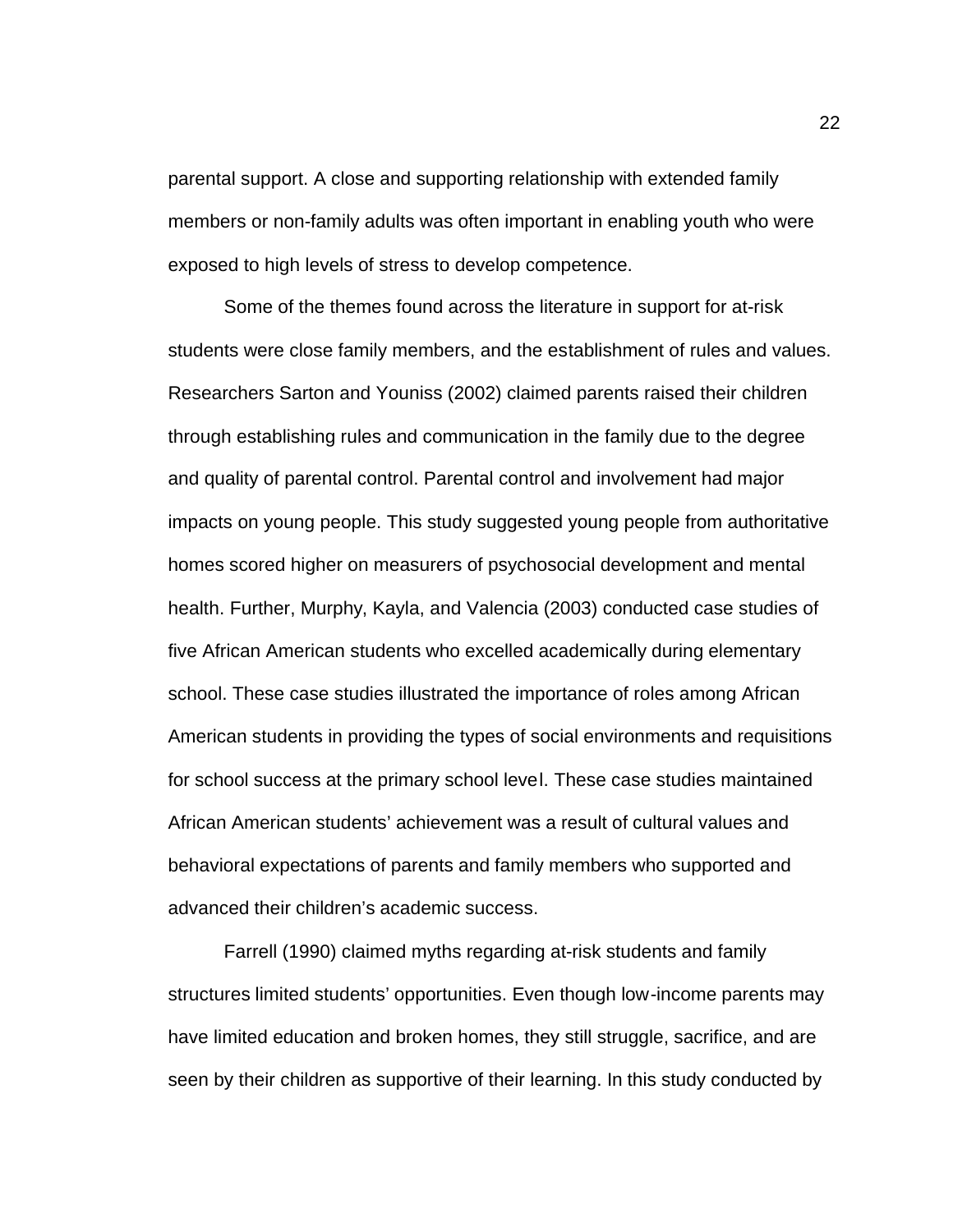Farrell (1990), families in the population study were officially below the poverty and educational level. Many of the families endured many struggles and make significant sacrifices. Educators and researchers failed to note that the way children perceived their families was a crucial factor in determining a family's influence. The respondents in the study recognized the necessity of family support in light of local economic and housing situations.

Early inventions and incentives provided support for at-risk students. Taylor (1991) reported that experimental early intervention programs, which provided support for at-risk students, their parents, and teachers were very successful. The goal of these programs was to help volunteers target students, teachers consultations, and parental involvement. The primary focus was on parental involvement concerns, which emphasized parents' efforts to deal with school adjustments and other potential problems of at-risk students. The results of this study concluded that parents were able to understand the problems manifested in their children, handle parenting dilemmas, and work on building meaningful relationships between themselves and the school personnel. By pairing parents and teachers as support models, the results were advantageous and yielded student success. This body of evidence connected to what we already know about parents serving as meaningful role models for their children. The review of the literature indicated that common themes for supporting at-risk students were supportive environments and making sacrifices to reach desired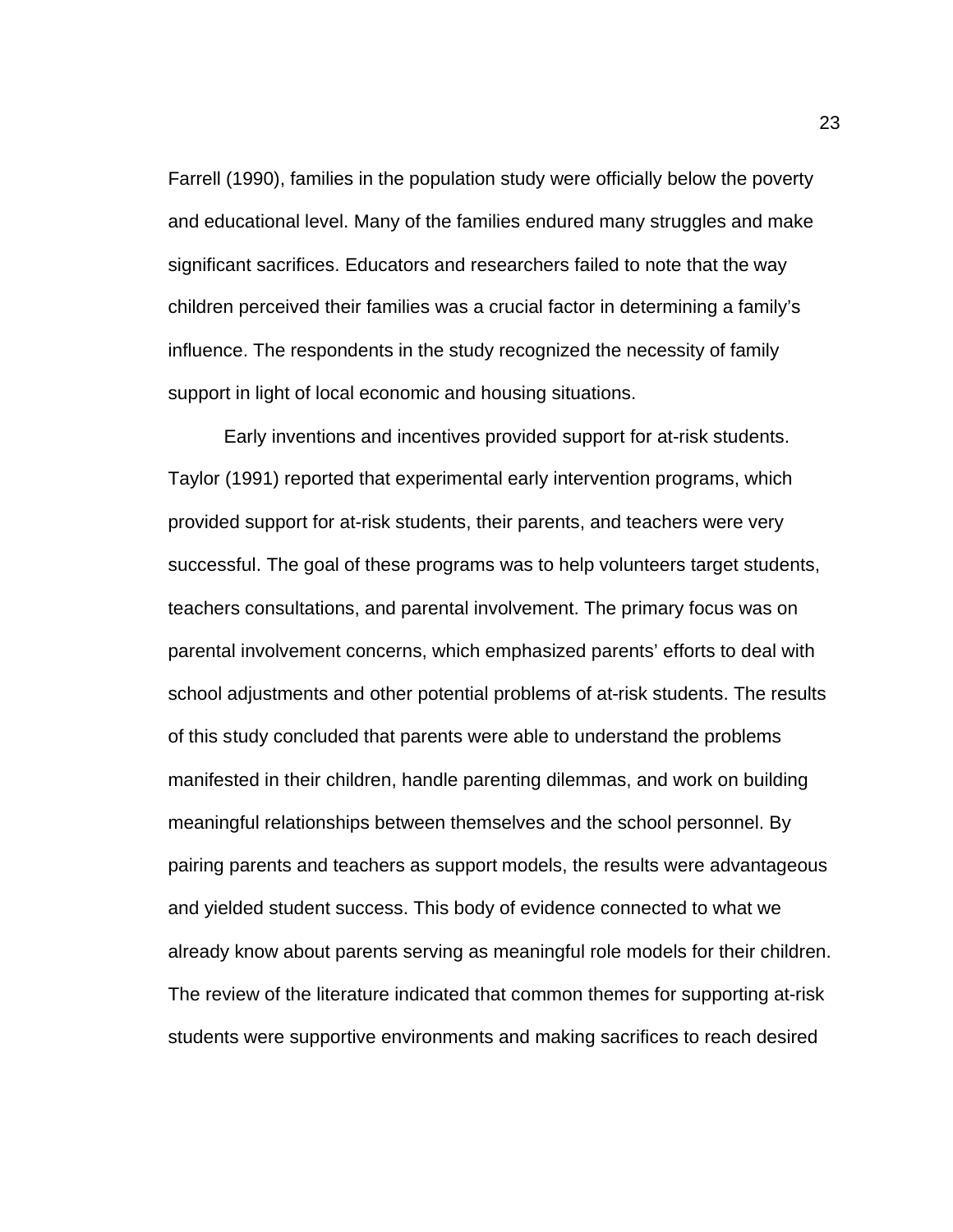goals and aspirations. The research further explored factors that raised the level of achievement for at-risk students.

#### **Support: Teacher/Student Relationship**

Teachers are important adult figures in the success of at-risk high school students. Educational problems for these students occur prior to high school. The cycle continues as at-risk students are ignored in classrooms and their deficiencies in learning go unremediated. In high school, at-risk students crave help and support but are ashamed and embarrassed. A number of researchers viewed teacher/student relationships as a contributing factor to at-risk student success. Wong, Wiest, and Cusick (2002) contended that a growing number of studies demonstrated increased association of teacher support, perceived competence, intrinsic motivation and academic performance. Students who perceived their teachers as supportive were likely to feel a great sense of pride and competence to be more intrinsically motivated.

Niebuhr (1995) examined teachers' abilities to influence student learning through motivation. A survey questionnaire was administered to 241 high school freshmen, of whom 76 were Black, 158 were White and seven were classified as other. Results from the survey indicated that student motivation was significant in classrooms where strong teacher/student relationships existed and respect and care was evident. This study determined teachers influenced student learning because they made learning meaningful and relevant.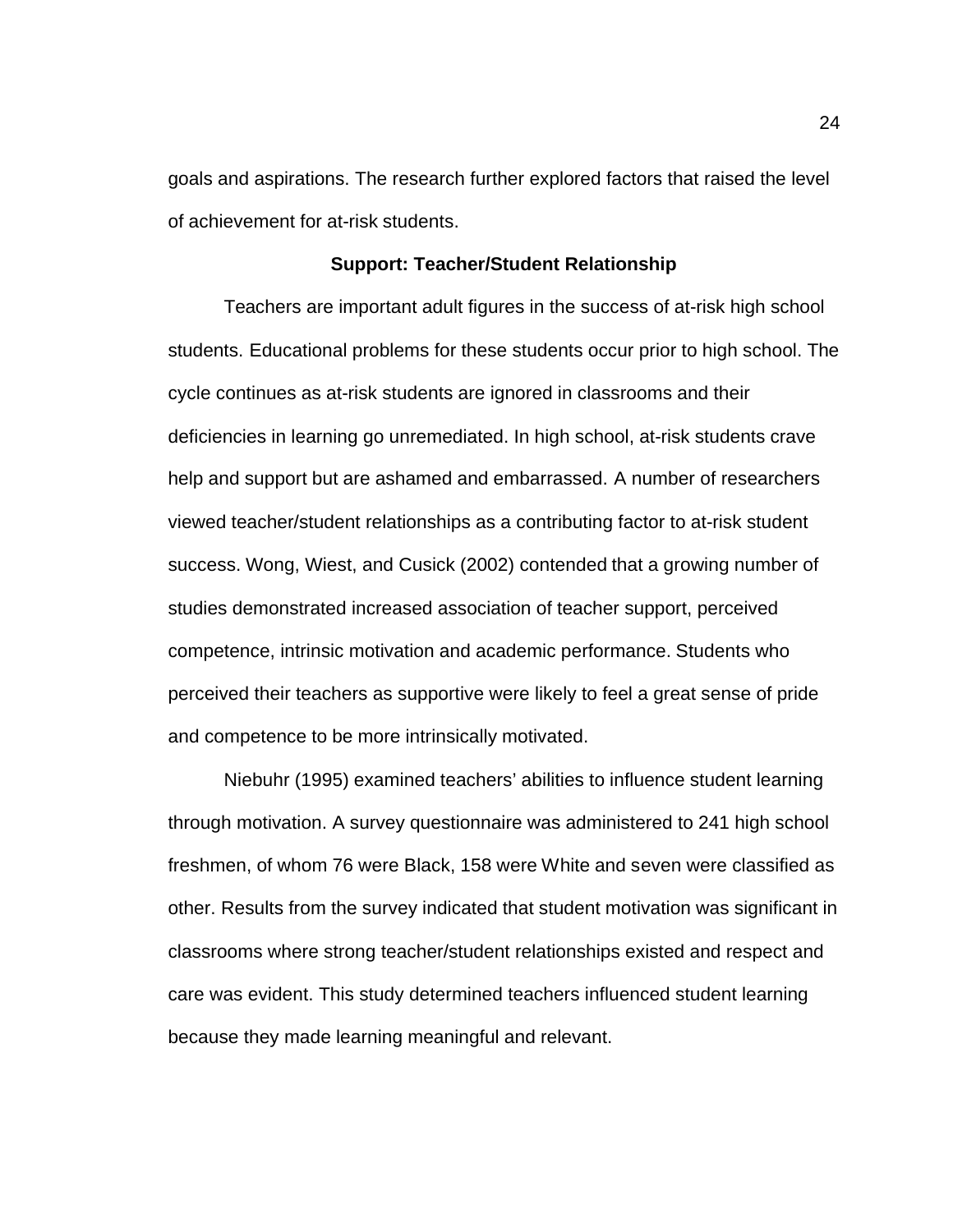According to researchers Swick and Brown (1999), student achievement increased based upon teachers creating caring relationships with their students. Caring ethics was in the center of the teaching/ learning process. Teachers served as leading people whose primary goal was seeking relationship conditions that develop community harmony, integrity, and academic development among students. Further, Jacobson (2000) contended that getting to know students and providing structures such as individual conferences and meaningful evaluation systems helped learners feel valued as individuals. When students understood basic knowledge, their abilities were affirmed. Jacobson studied Latino students who were paired with teachers to build relationships that improved student achievement.

These teachers created a world in the classroom in which students felt they belonged. Thus, the students developed a sense of pride in doing well in school. Relationship building served as a factor contributing to the success of Latino students. Many at-risk students require a sense of belonging; they have faced negative feedback and lack a sense of pride and family connectedness. These themes connect to my assumptions as factors to aid at-risk students.

Using a sociological conceptualization, Cohen (1981) examined the relationship between implementation and learning outcomes of teacher/student relationships. Data were collected through observations of subjects in nine bilingual classrooms in San Jose, California. Results from the study concluded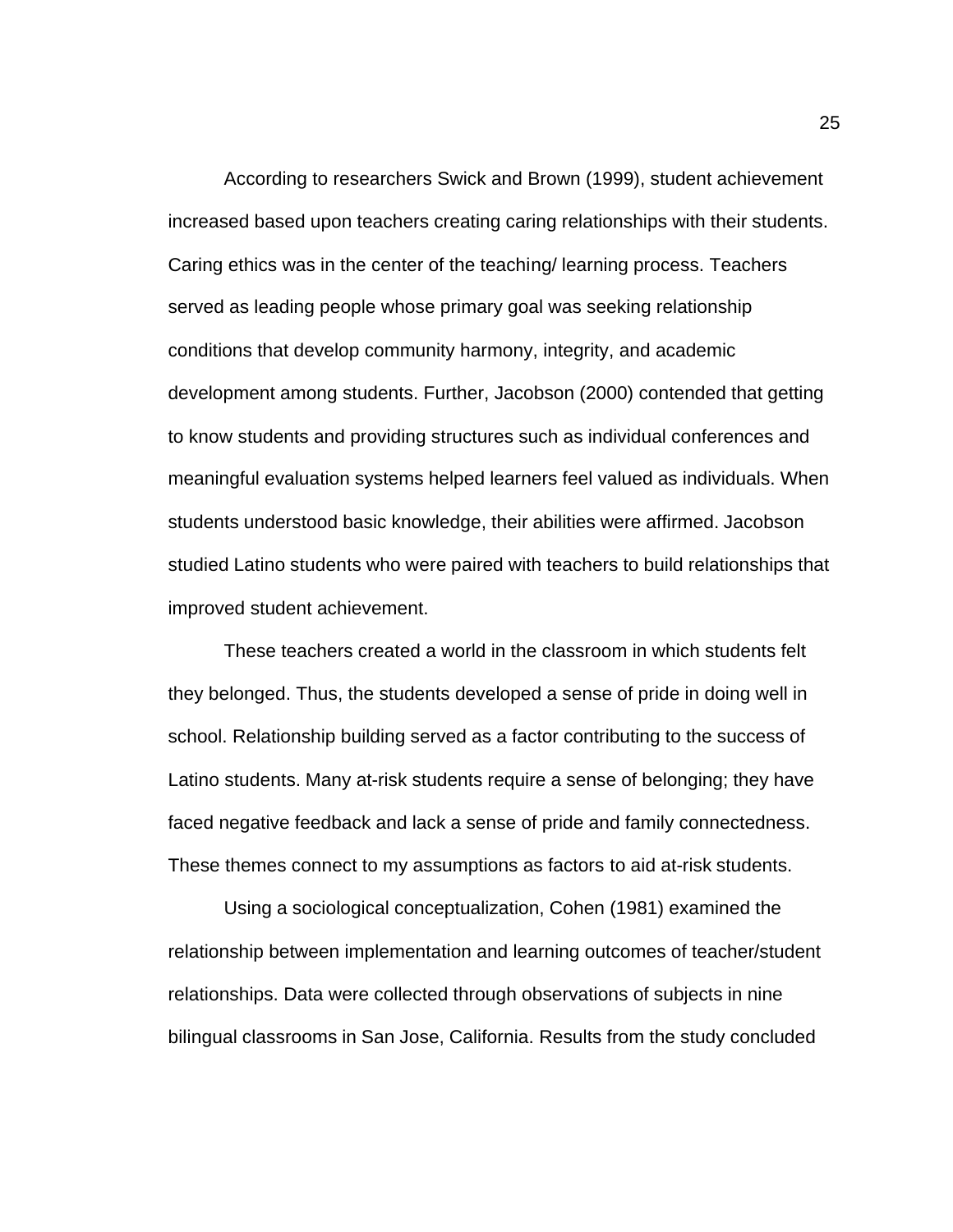that teacher/student talking and working together was a predictor of achievement gains on content-referenced tests.

Researchers Ladson-Billings and Darling-Hammond (2000) reported practices incorporated by successful teachers exploring the validity of National Board for Professional Teaching Standards (NBPTS) and Interstate New Teachers Assessment and Support Consortium (INTASC) Urban Teacher Assessment. Results from this study indicated teachers who understood students' cultural attributes enabled students to experience success. Teachers made demands for academic success of all students rather than making assumptions about students being at risk. Teachers worked relentlessly to blur the borders between themselves and their students and to develop knowledge that challenged the status quo. This study reinforced educational gains based on connections between informal student/teacher interactions. Additionally, this study showed evidence of disparities between men and women pursuing math and science based majors. This study exposed evidence that informal studentfaculty interaction was related to the quality of interpersonal relationships between faculty members and students.

Zullinger and Mentavlos (1998) described teacher programs that provided support for at-risk students in various schools in the Charleston, South Carolina School District. The 12 elementary schools implemented a variety of approaches from teachers providing mutual support to other teachers focusing on specific curriculum areas such as reading and mathematics. The five middle schools in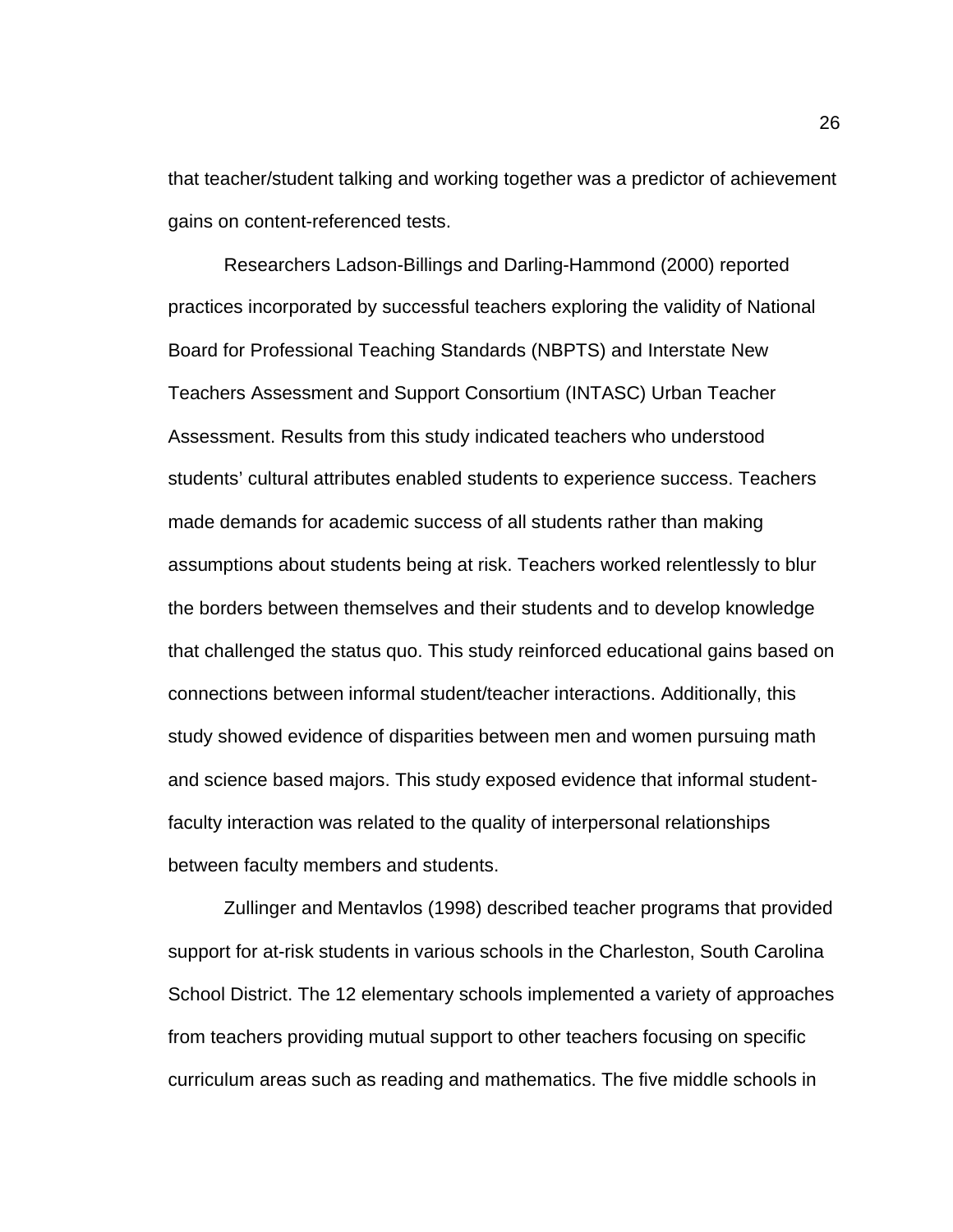this district provided mentoring and conflict resolution for at-risk students to assist with their daily interactions with other middle school students. The five high schools provided peer mediation and attitude change programs. The construction of this study allowed at-risk students to make significant changes throughout the school year. Results from the findings indicated positive relationships between parents, peers, and teachers helped at-risk students. Further, research provided convincing evidence that caring relationships and school adjustment affect the success of at-risk high school students.

### **Engaging Work: Curriculum**

Engaging work was a continuous process for teachers, administrators and parents. Several studies have linked the effectiveness of engaging work to the success of at-risk high school students. Learning opportunities that were rewarding and engaging, coupled with active participation by students and teachers created a sense of engaging work for at-risk students. These opportunities provided positive and often enormous contributions to student success. Researchers Wehlage, Rutter, Smith, Lesko, and Fernandez (1989) viewed engagement of at-risk students as being inhibited by a number of factors, some beyond the control of the school.

Engaging work was endorsed by peers, family members, or by other environmental factors. If engagement is to be continuous, students must recognize their own value systems and that of the schools. Researchers Wehlage et al. (1989) examined educational engagement as a complex process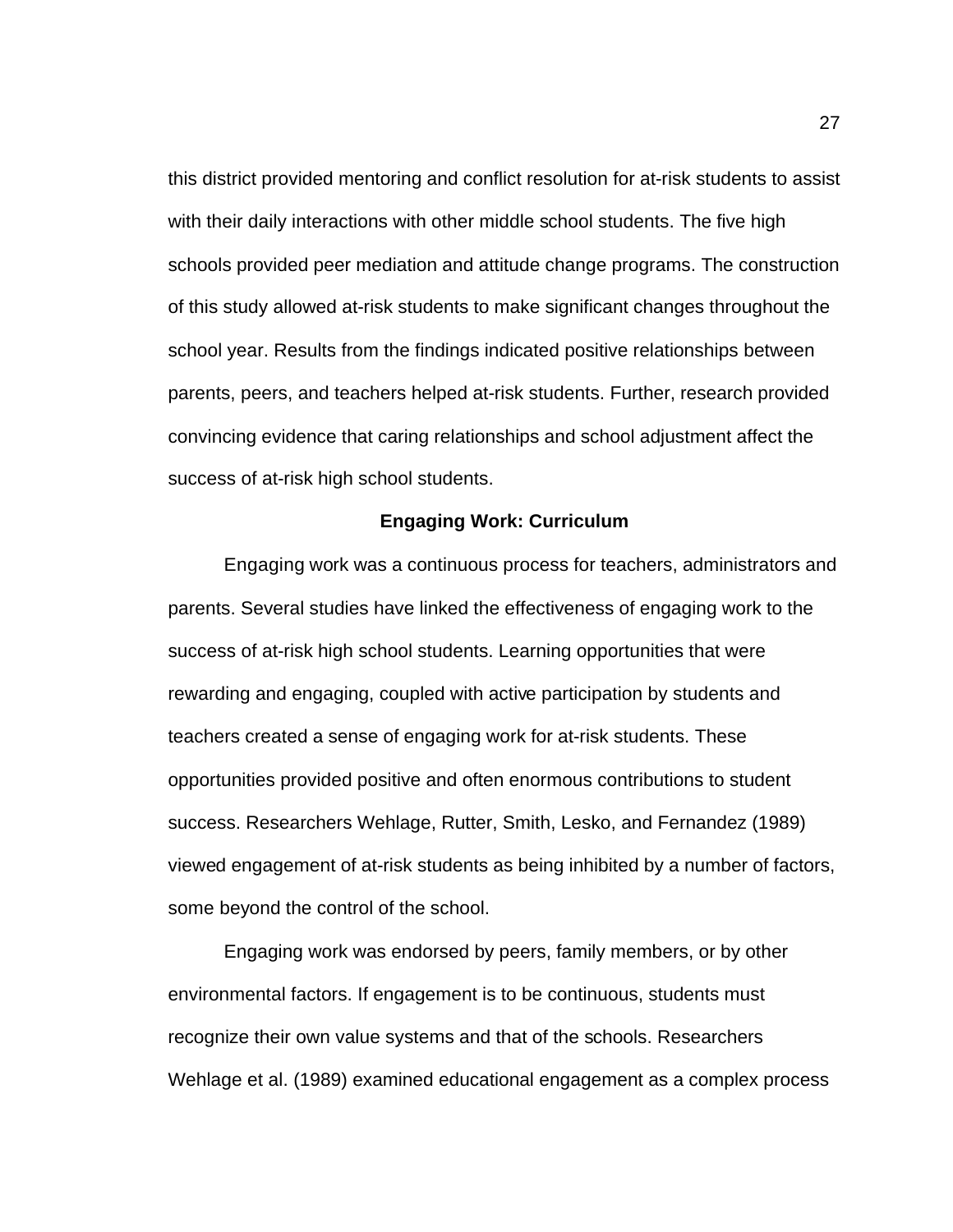that involved more than simply motivating students. Promoting concepts required attention to the characteristics of students, the tasks they were asked to carry out, the school environment in which the work took place, and the daily outer influences faced by students. A teacher in this study reported the following on engaging work:

. . . it really doesn't make much difference what we're teaching. I'm not a person who feels real strong about subject content because, you know, it's different if you're training a person who you know is going to go out and be a molecular biologist . . . then you can really teach them stuff that is going to help them. Lot of these kids, we have no idea where they're going, what they're going to do. We try to give them the basic skills they're going to need when they're out, but what I teach in science really isn't as important as how I teach it and whether the kids feel that they're getting something out of it. (Wehlage et al., 1989, p. 208)

Doyle (1980) described five aspects of all classrooms that affected teaching and learning processes for students and teachers in common ways. These aspects were multidimensional, and many of the events occurred simultaneously: rapidly paced lessons, unpredictability of students, and teachers' actions witnessed by the entire class. These conditions tended to create the need for classroom management systems that allowed students to be engaged in the learning process. Four classrooms participated in this study to examine the level of student engagement when transitions were made in the classroom. While teachers were able to consider and plan for groups of students, they were not able to circulate in the classroom and work with all students, especially students needing additional attention within the given class time. Each teacher in the study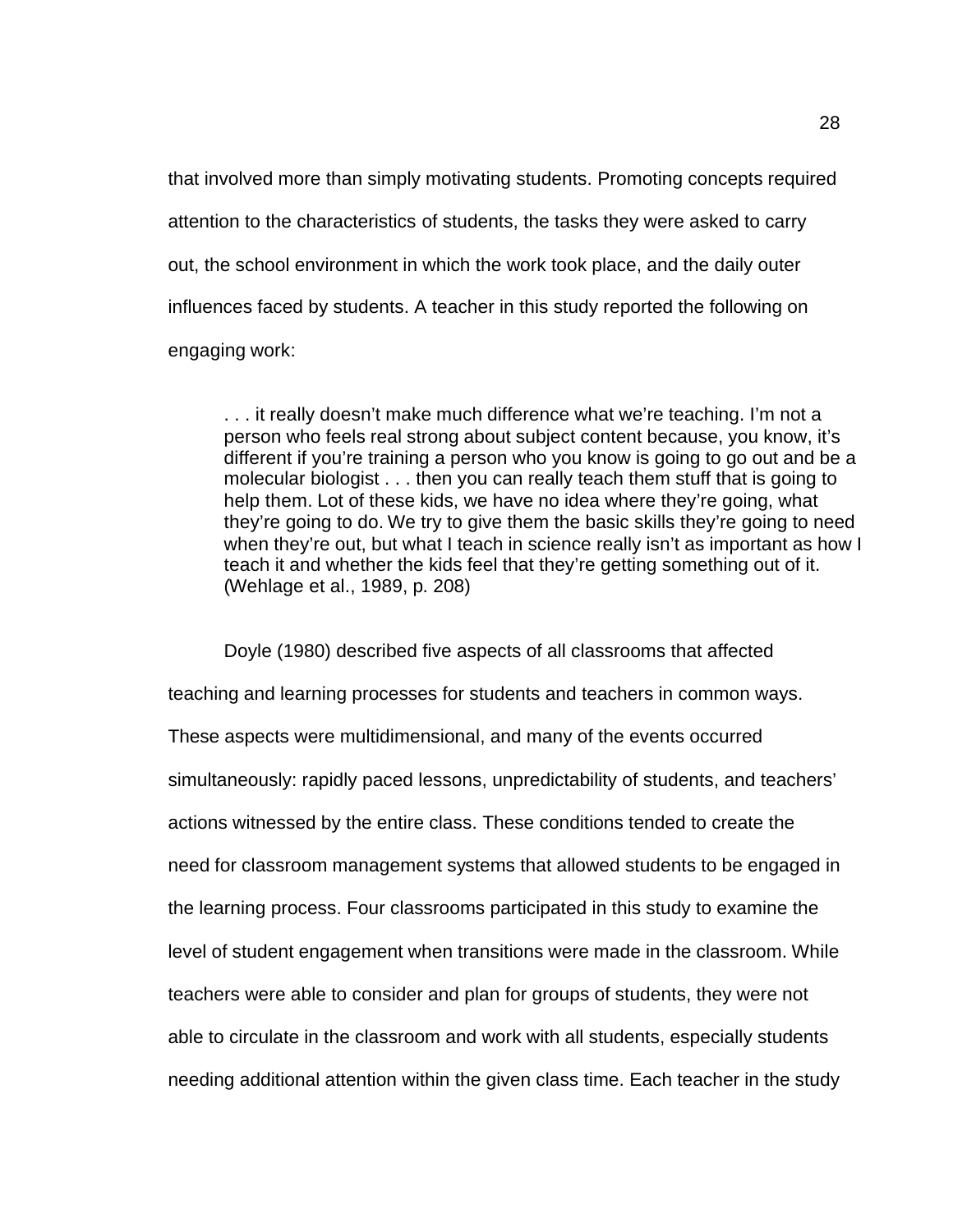focused on a certain percentage of at-risk students throughout the school year. Students in these focus groups improved, and their level of engagement increased. This research study was important because evidence indicated that, when teachers focused on providing at-risk students continuous quality time, these students improved academically.

One way to ensure engaging learning for at-risk students is by implementing school-wide programs in which classroom teachers, administrators and support staffs collaborate to provide avenues for students to meet high expectations. When students were held responsible for their learning, they organized, planned, and monitored their progress toward their short and longterm goals. Hudley, Daoud, Hershberg, Wright-Castro, and Polanco (2002) claimed schools must sustain a climate that promotes positive attitudes of enthusiasm and encouragement for student engagement in the learning process.

An increasing body of evidence supported assumptions of effectiveness toward curriculum designs for achievement of at-risk students. Alfassi (2003) contended that curriculum design, academic competence, and confidence of atrisk students were critical. Analyses of high achieving at-risk students enrolled in many different schools determined that students, who were provided high academic standards, guidance, and firm beliefs, significantly increased their capabilities. These students implemented mastery-oriented instruction that enabled them to exercise control over their academic performance.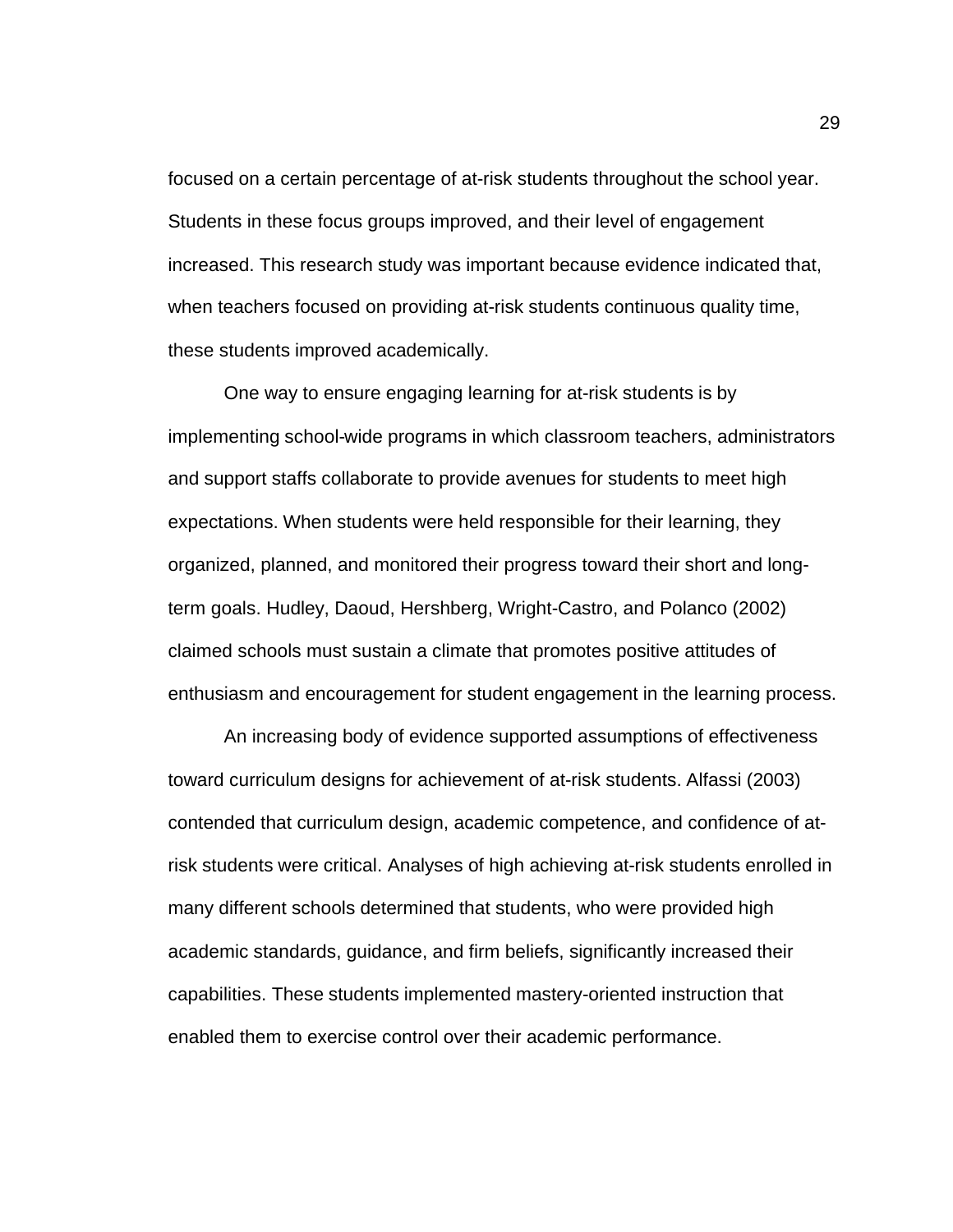Ladson-Billings (2001) explored *Teach for Diversity* (TFD), a teacher education program for teacher candidates who desired to teach minority students. The book was written in three voices to include the teacher, educator, and researcher. It examined Ladson-Billings' early career as a novice teacher as well as attributes needed by teachers to teach diverse learners. This literature suggested that novice teachers needed training to work with diverse learners as well as at-risk students.

Opuni (1998) summarized a third-year evaluation of the Houston Independent School District's *Beating the Odds* (BTO) program initiated in the 1988-89 school year. Designed for at-risk secondary students, BTO provided inschool counseling and career guidance, outreach, and family case management. The program facilitated the district's dropout rate and improved achievement in mathematics. Overall, goals were to address curriculum, family- related needs of students, and facilitate development and determination for students to stay in school. Sixty teachers received training and support. Evaluation measures included student self-esteem scores, standardized test scores, attendance rates, and retention rates. Findings indicated that 2,353 secondary students in the BTO program achieved significantly higher academic performance in mathematics, a lower failure rate, and a lower withdrawal rate. This study suggested results were achieved through gathering feedback from students and parents and creating relevant learning opportunities for at-risk students.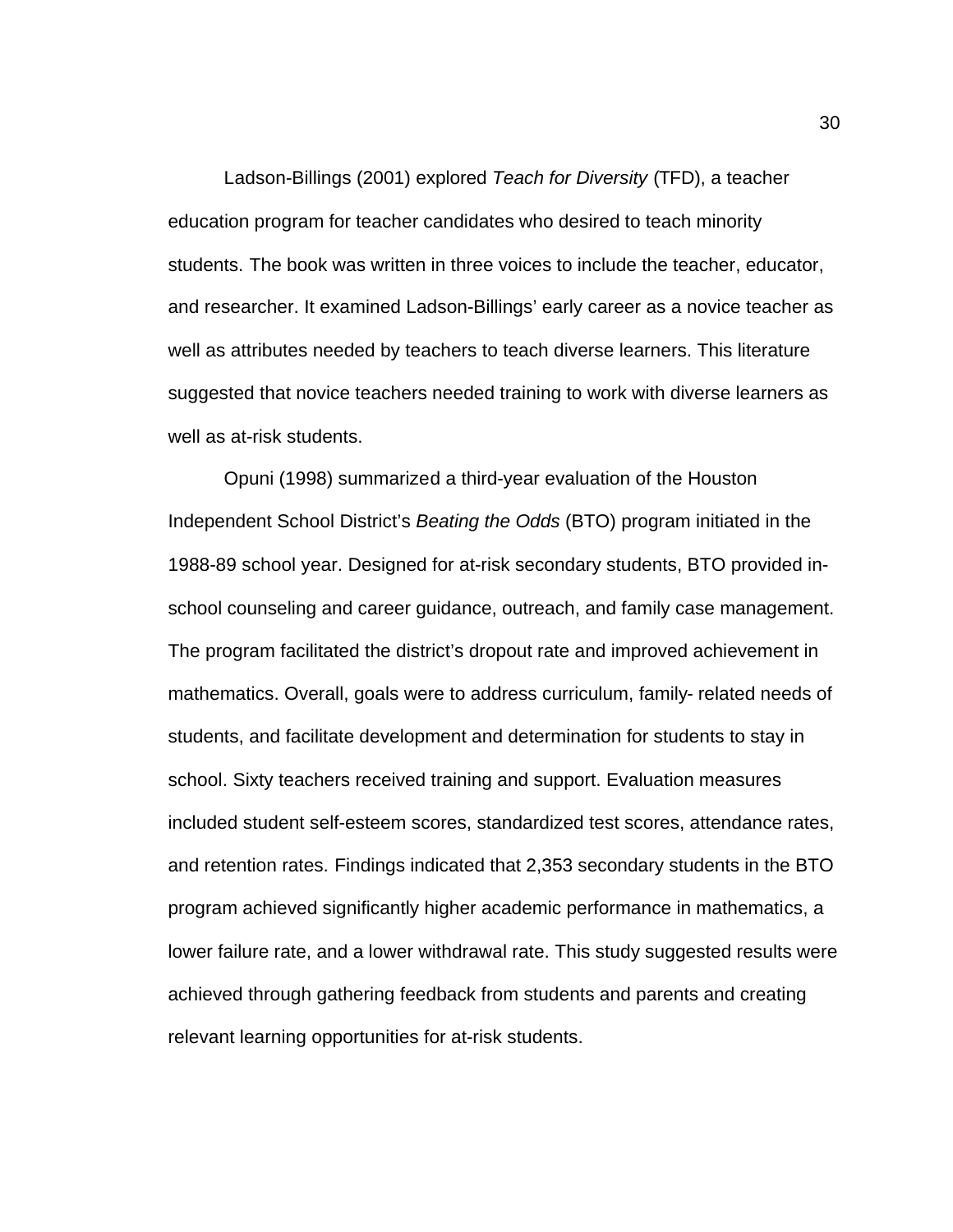Authors Hunt, Soto, Maier, and Doering (2003) investigated the effectiveness of collaborative teaming on the academic and social participation of six students in a classroom. Three of the students in the study were identified as experiencing severe disabilities. The other three were considered academically at risk. An educational team that included general and special education personnel provided students with a support plan. The effectiveness of the support plan was evaluated through behavioral observations and team interviews. Before the implementation of the study, noted intervals of non-student engagement was substantially higher. Following the research study, interactions with at-risk students increased to levels higher than that of non at-risk students in the class. The themes from these researchers suggested at-risk students were supported through high levels of engagement, setting high expectations, and firm beliefs in students' ability to learn.

### **Engaging Work: Service Learning**

A body of evidence points to the importance of providing students with warm and nurturing climates to promote student success outside of the classroom settings. The "Add Health Project" conducted a national longitudinal study on the health of adolescents, which provided evidence on students connecting to service learning. The data for this research was housed at the University of North Carolina at Chapel Hill. The study determined that students (both young and old) who had meaningful connections with school, experienced greater academic success, attended school more, and possessed a better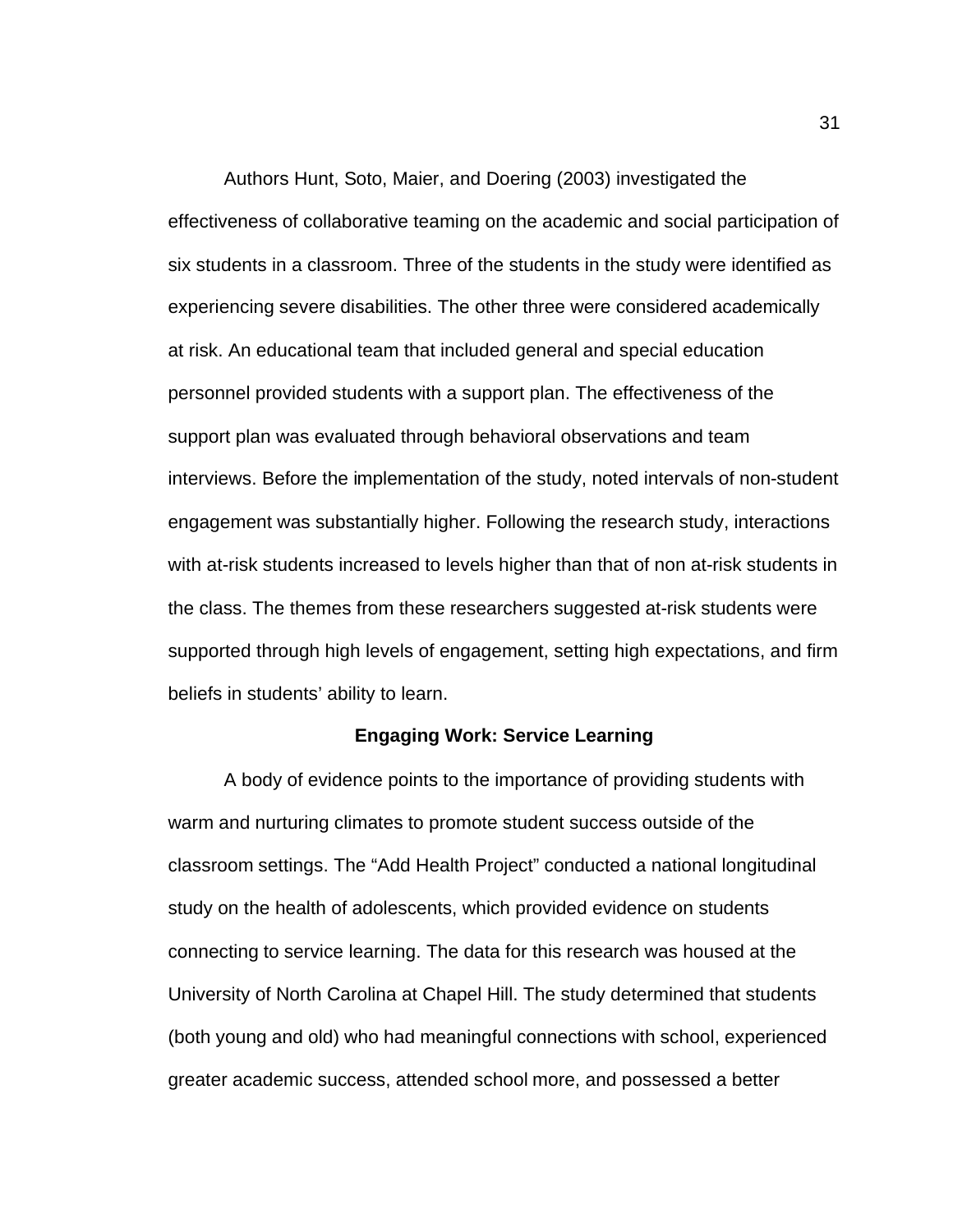attitude regarding school. Being connected was important to at-risk students because many of them struggled with serious academic deficiencies, lacked parental support, experienced language barriers, and exposed themselves to potential gang activity.

Strategies implemented to assist students with positive outcomes included the following: creating schools within schools, high expectations for all students, opportunities for authentic learning, peer relations, student team building activities, and organized service-learning projects. Student engagement in the curriculum goes beyond the classroom walls to provide lasting and meaningful experiences for at-risk students. Gray, Ondaatje, and Frieken (2000) contended that meaningful service-learning activities combined with strong social purposes that acknowledged the significance of personal and intellectual growth in students were valuable. Service learning promoted active learning that increased students' motivation to learn.

In another study, Jakubowski (2003) contended that building a servicelearning component into one's pedagogy made the teaching and learning process more meaningful. Service learning encouraged teachers to recognize students' knowledge and experiences as a valuable element of educational settings. Further, through service learning, at-risk students developed a greater awareness of their abilities to work for change and social justice. Waldstein and Reiher (2001) claimed service learning was attractive to many educators because it expanded horizons for minority students beyond the classroom.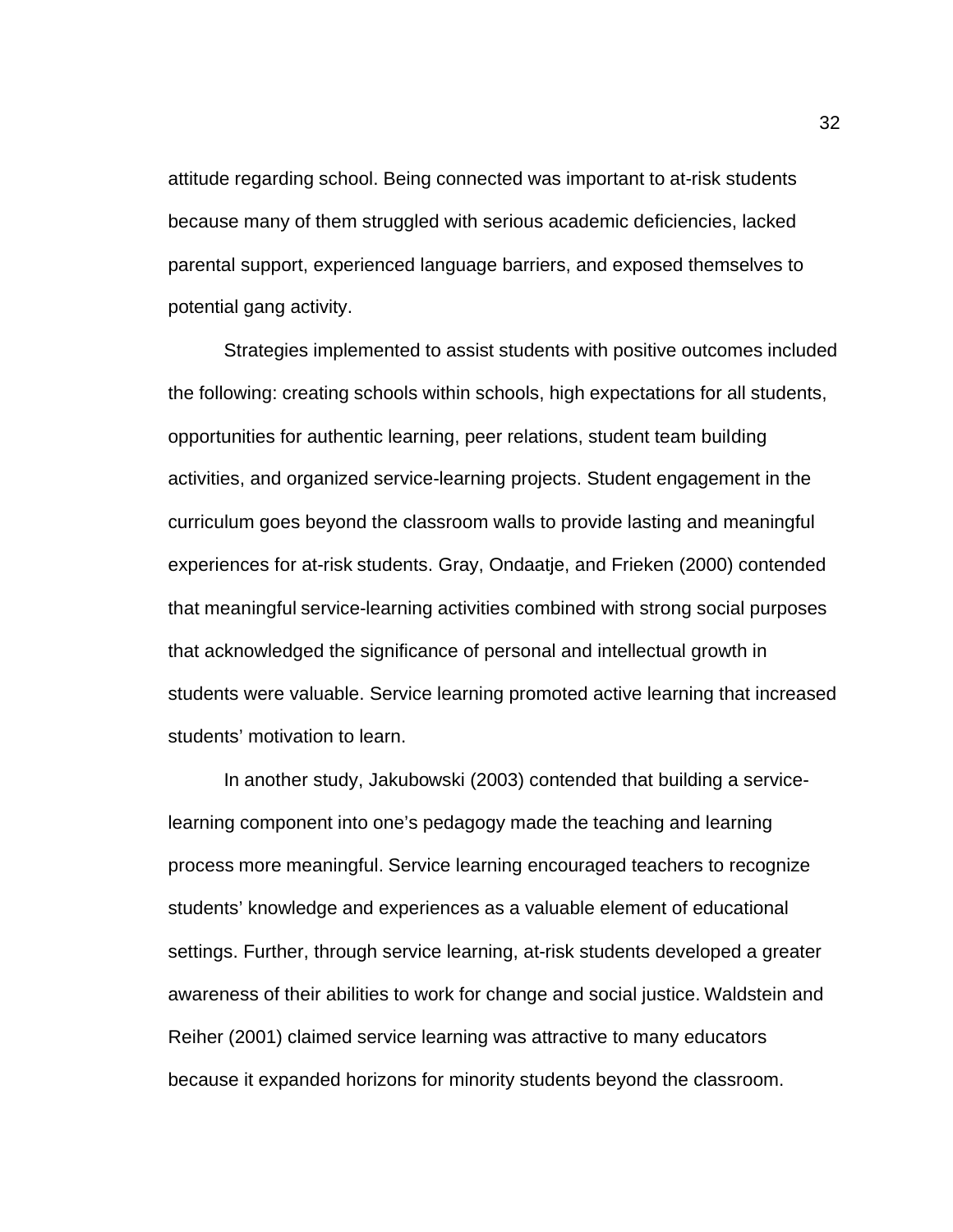Service learning invited students to be active participants in education, while connecting their educational experiences to the community at large.

Bennin (1999) reported experiences of three teachers who taught a course entitled "Our Lives in Community" using the foundation of a learning community to structure the course. The mission of the study was to enhance learning, help students understand how courses fit together, and to increase student interactions in learning. Because of the study, students formed meaningful relationships and participated in more service learning activities at school and in the community, to develop a clearer connection of working as a group. Other researchers have conducted research on service learning. Bailey (1997) reports the results from a study conducted by the Project HAWKS (Habitat Alliance and Wildlife Keepers) in North California. HAWKS consisted of at-risk students who were brought together for a service-learning project to construct and maintain community gardens in North California. The project was linked to traditional curriculum and students were successful in broadening their understanding of science.

Finch and Mooney (1999) conducted a research study questioning 26 administrators, counselors, and teachers at six middle schools regarding School-To-Work (STW) programs. Participants were asked about organizational, conceptual, and operational reasons for implementing curriculum-focused instruction. The curriculum focused on career exploration, awareness, self-

33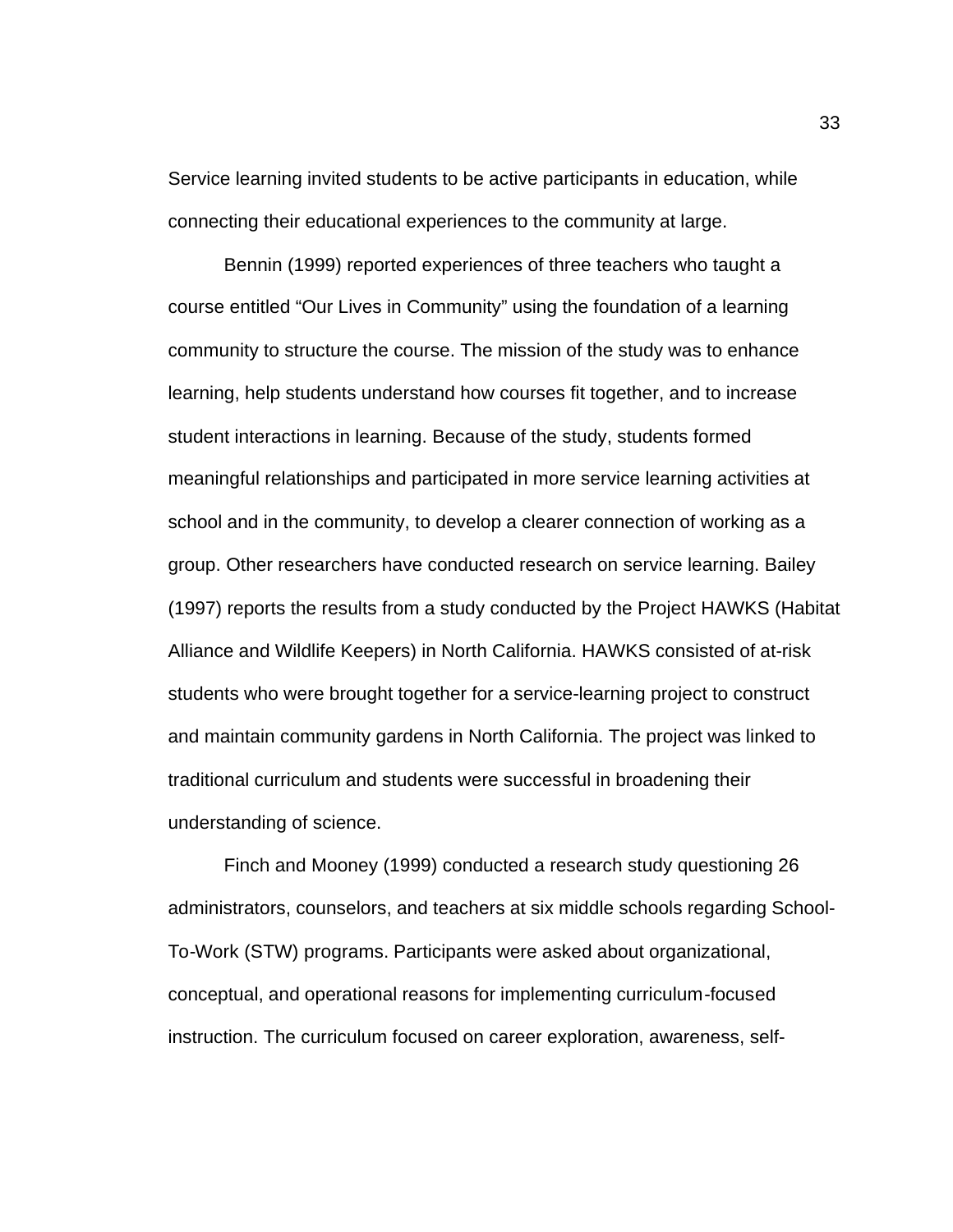awareness and contextual development. The results of the study determined that students benefited by enhanced personal development and support.

Major themes have emerged in support of what is already known about atrisk students. We know that positive self-identity, support from parents, peers, teachers, and positive role models affect the success of these students. We also know that engaging work and service learning are contributors to successful outcomes. At-risk students develop a sense of self worth through interactions with adult figures by building meaningful relationships.

What are the things about at-risk students that we do not yet know? Does self worth affect the goals and aspirations of these students? What family values are instilled in them? How do role models, race, and gender influence the success of at-risk students? What positive benefits do service learning projects offer these students?

To enhance clarity I studied students who had one or more of these social and demographic factors but have turned things around and are performing well in school. Who are the students who are now doing well? What has turned them around? What are these students' goals, dreams, desires, and reasons for success now? Which social factors contribute to their success? Moreover, how does the student-teacher relationship contribute to or hinder the success of atrisk high school students? In addition, how do at-risk high school students remain successful in school? My contribution to the research answered these questions.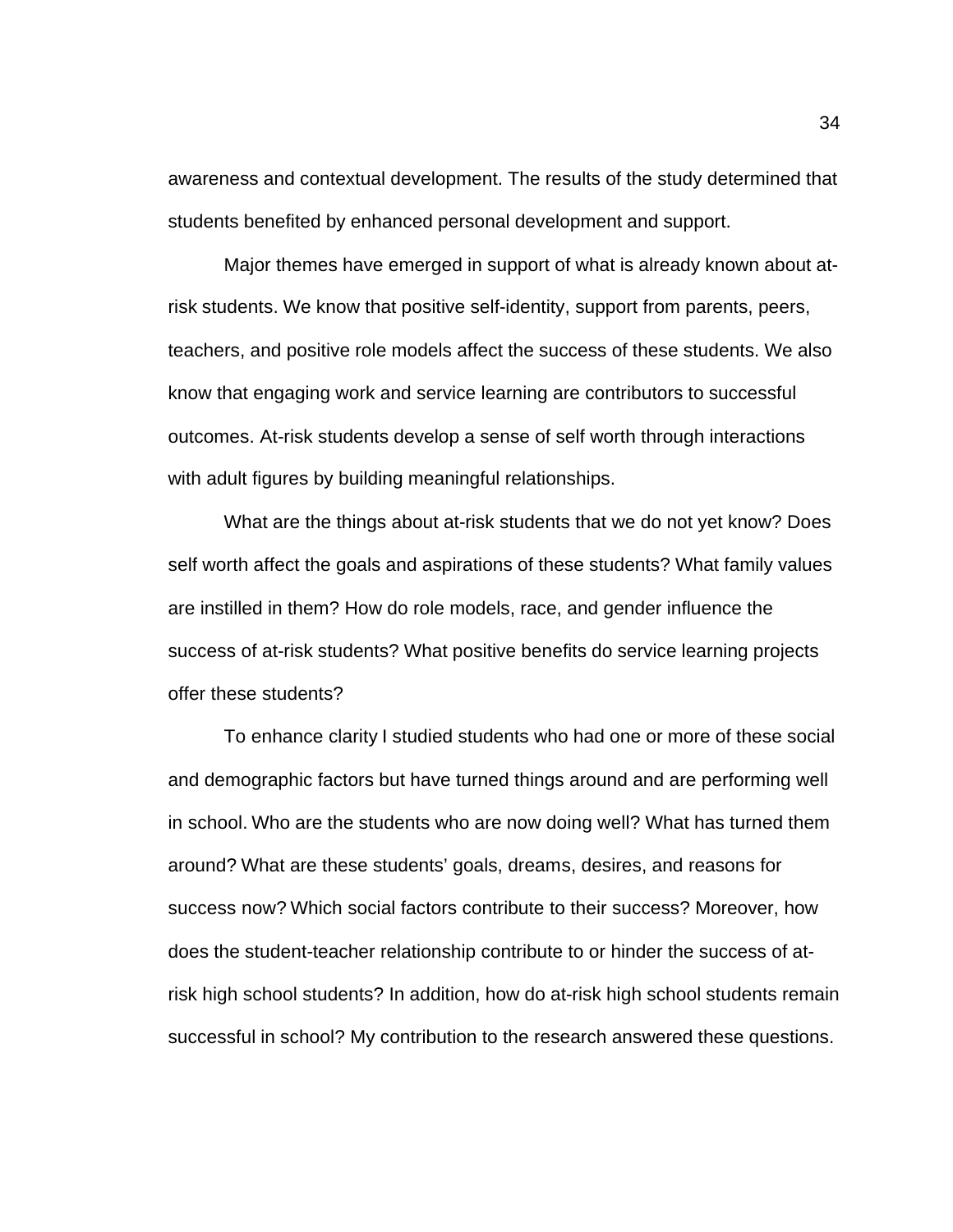The prior research has determined that these factors matter, and in my research, I confirmed that these patterns hold in the school I studied.



**Figure 1.** *Conceptual Framework*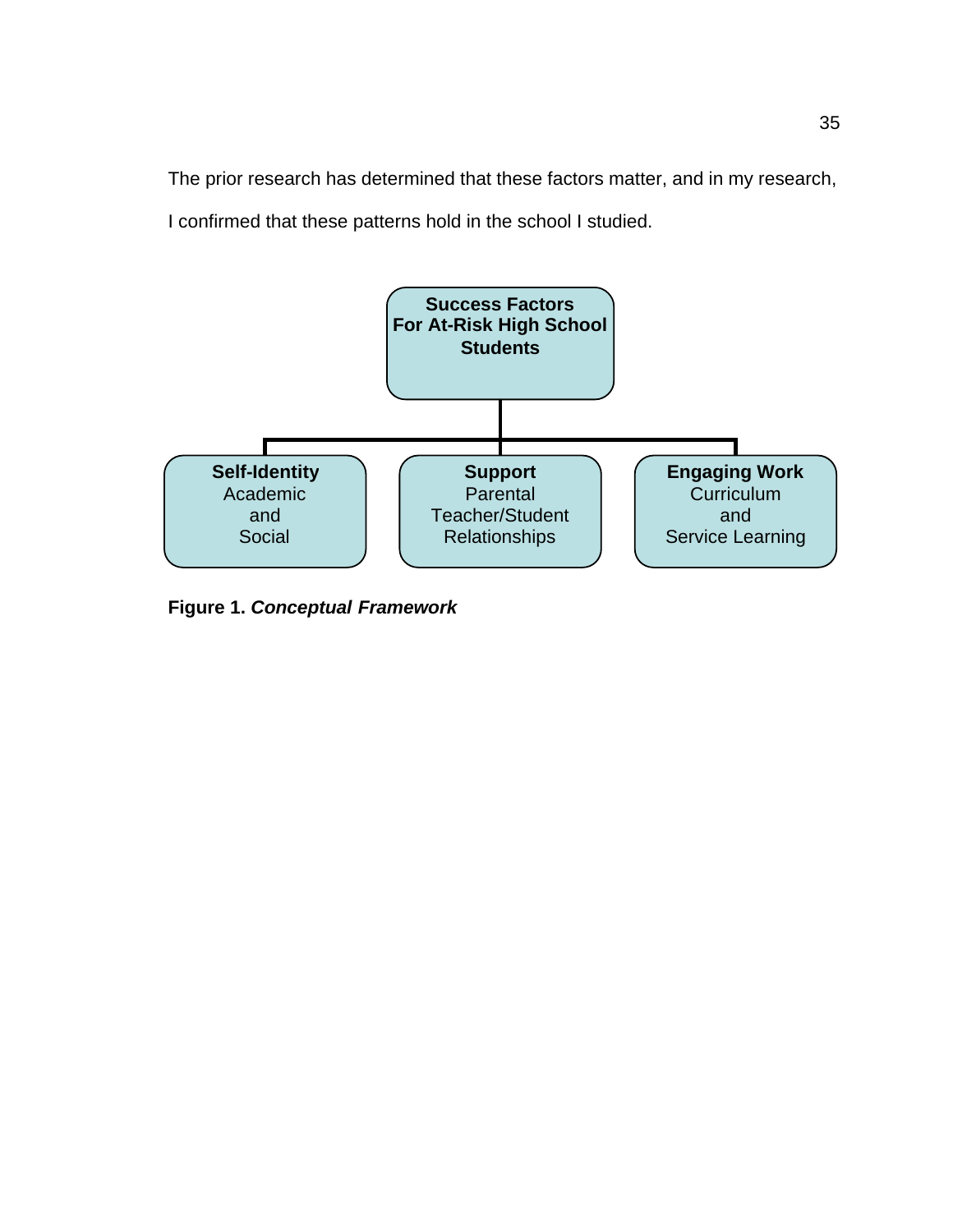# **CHAPTER III**

# **RESEARCH DESIGN AND METHODOLOGY**

Research shows that students' social risk factors are similar to children from minority backgrounds. Ladson-Billings (1994) suggested that the African American community has a history of struggles, hopes and dreams. The struggles of African Americans include a demand to make meaningful connections to their life experiences and school. As noted earlier, I proposed to answer the following questions in my research: Which social and academic factors contribute to the success of at-risk high school students? How does the student-teacher relationship contribute to or hinder the success of at-risk high school students? How might we better ensure that at-risk students achieve and maintain high success rates throughout their school experiences on all grade levels? What are specific factors and strategies that support high academic and social success levels of at-risk high school students?

#### **Research Approach**

I chose qualitative research as my research design because it allowed me to study the perspectives, successes, challenges and struggles of at-risk high school students. Although both qualitative and quantitative research are concerned with participant points of view, Denzin and Lincoln (2000) suggested qualitative research stressed socially-constructed nature of the participants'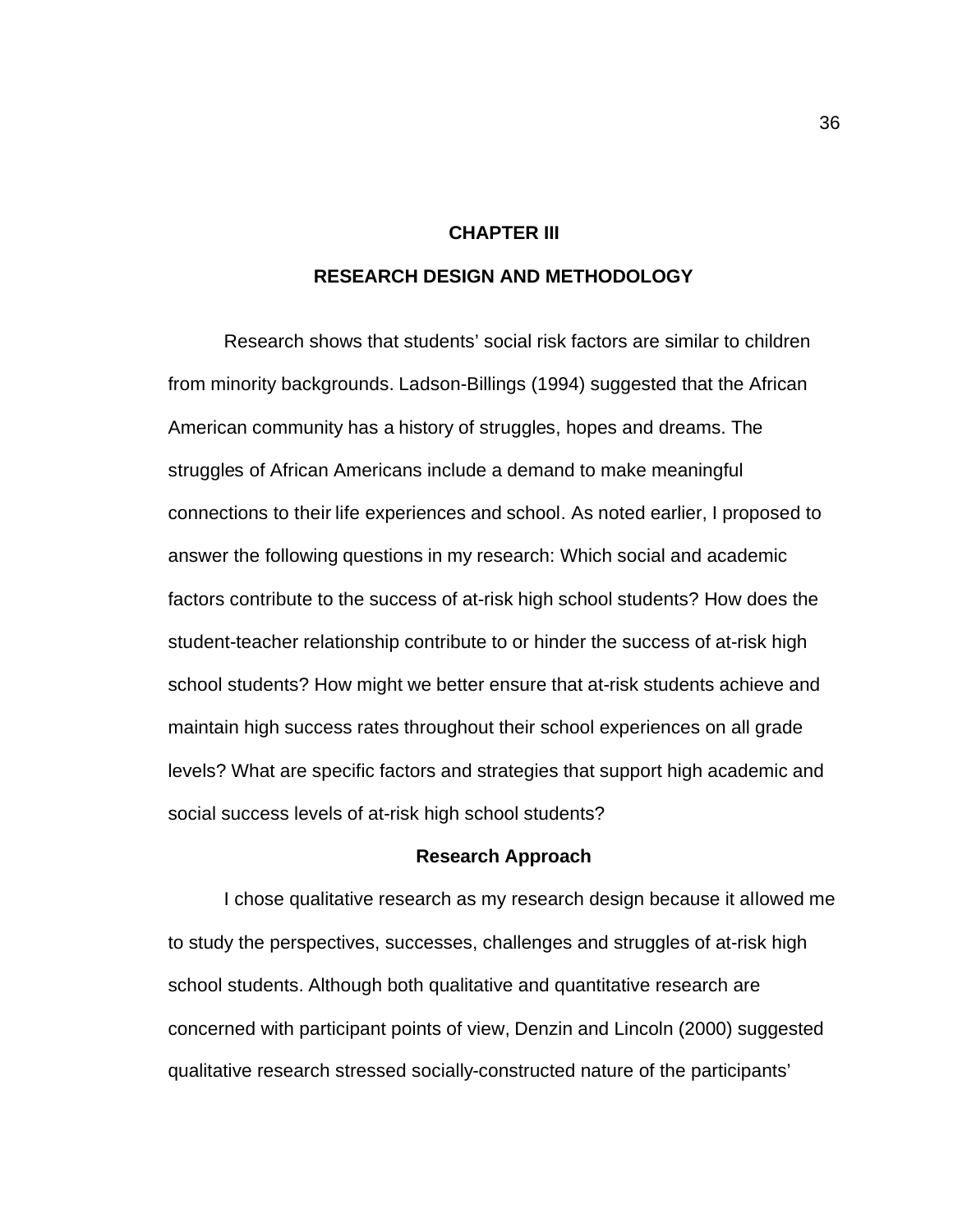perspective through detailed interviews and observations. Qualitative research activates interactions between two or more people, which leads to negotiated, conceptually based results. Riehl (2001) reported qualitative research introduces new voices and themes in conventional settings. Qualitative research connects practices and policies closer to educational outcomes.

Qualitative research consists of interpretive materials that make the world visible. Denzin and Lincoln (2000) reported qualitative research involves a variety of studies bringing meaning to the world around us through life stories, focus groups, artifacts, and visual texts that describe problems and situations in an individual's life. Qualitative research offers validity and reliability in the methods used to collect data. Silverman (2005) defined validity as truth according to the account of the participant representing the social phenomena. He defined reliability as the degree of consistency with which instances are assigned to the same category by different observers.

For my study, I used qualitative research to validate my findings through methods that support validity and reliability of interviews, observations and focus groups. My research uncovered what we do not know about students who are now doing well. To improve the validity and reliability of my research, a number of strategies were used. Student attendance, reports cards, discipline records, and family histories will serve as valid and reliable resources. I documented students who were once at risk but are now doing well. I focused on the success of 10 at-risk students from one Guilford County high school. I extracted key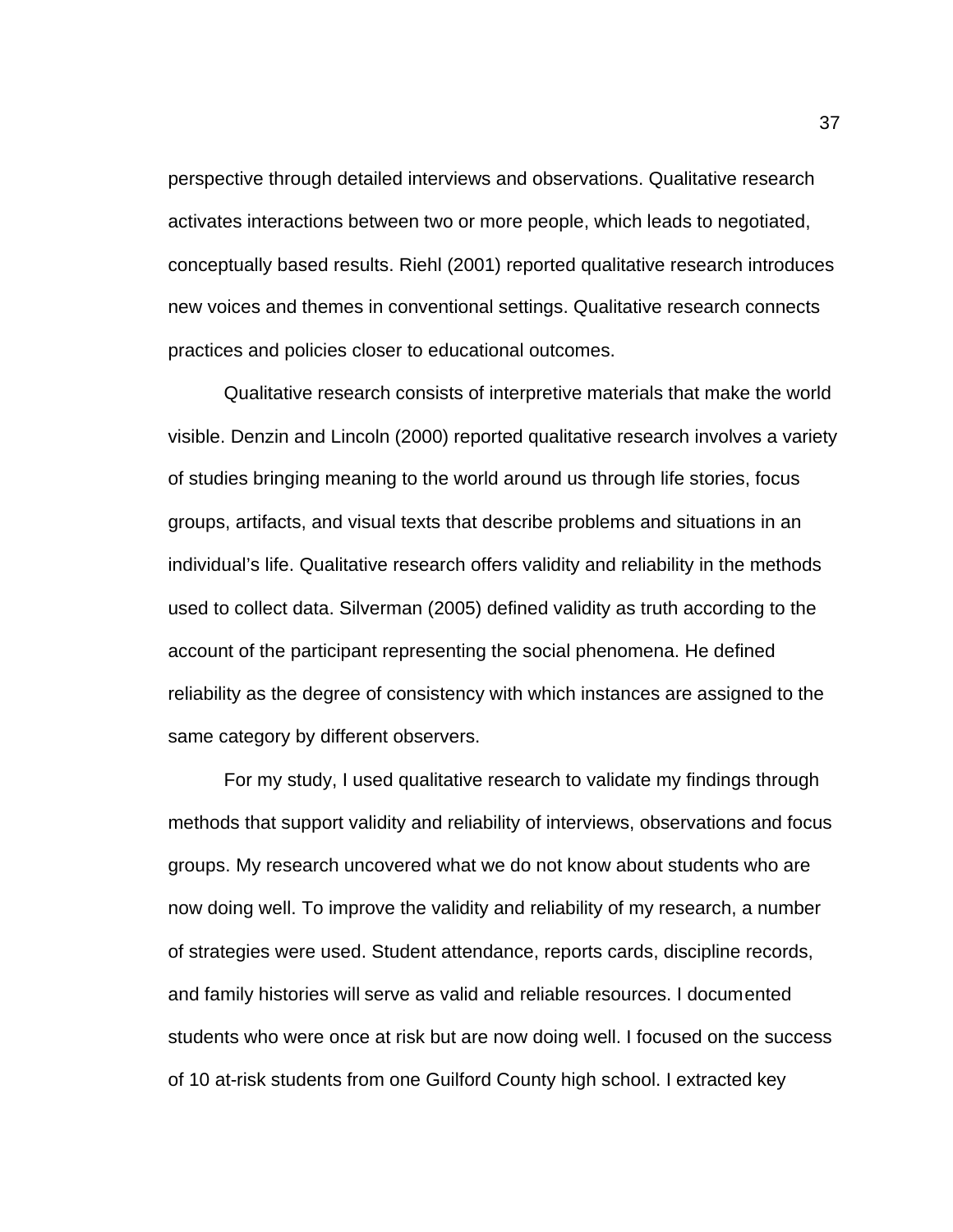themes from the research on each of these factors, and I asked the students about them (see Figure 2).

| <b>Academic</b><br><b>Self-Identity</b> | <b>Support</b><br><b>Role Models</b><br><b>Parental</b><br><b>Teacher/Student</b><br><b>Relationships</b> | <b>Engaging Work</b><br><b>Curriculum and</b><br><b>Service Learning</b> |
|-----------------------------------------|-----------------------------------------------------------------------------------------------------------|--------------------------------------------------------------------------|
| self-esteem                             | competence                                                                                                | relationships                                                            |
| goals                                   | values                                                                                                    | expectations                                                             |
| motivation                              | pride                                                                                                     | confidence                                                               |
| positive attitude                       | motivation                                                                                                | mastery-oriented                                                         |
| survive                                 | rules                                                                                                     | motivation                                                               |
| confidence                              | goal setting                                                                                              | goals                                                                    |
| aspirations                             | expectations                                                                                              | positive attitude                                                        |
| adaptive practices                      | relationships                                                                                             | team building                                                            |
| integrity                               | aspirations                                                                                               | competence                                                               |
| caring                                  | caring                                                                                                    | caring                                                                   |

# **Figure 2.** *Key Themes from the Research*

# **Data Collection**

My data collection procedures for at-risk high school students were interviews, observations, and focus groups.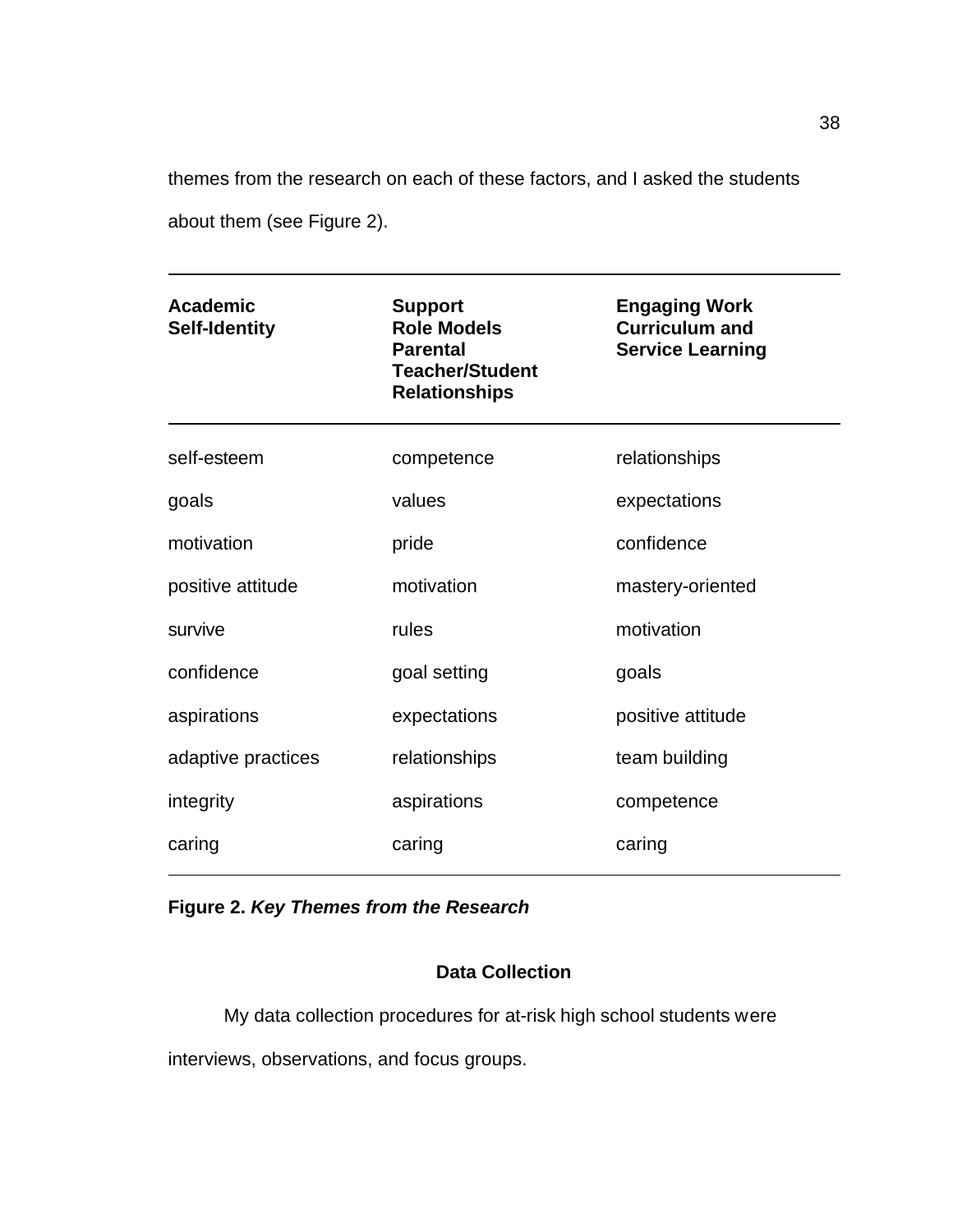# *Interviews*

 My first method of conducting qualitative research was by gathering reliable information through interviews. Interviews enabled me to establish a rapport with the students involved in the research. Interviews were utilized in this research as a method of listening and connecting to the themes identified in the literature as support factors of at-risk students. Interviews are one of the most dominant ways to understand experiences of the students involved in the research.

 Interviews focused on the "hows" of people's lives, Fontana and Frey (2000) viewed interviews as structured, unstructured, and open-ended. In structured interviews, the interviewer asked all participants the same series of pre-established questions. All participants received the same questions in the same order and sequence. The interviewer's role was neutral, never stating his or her opinion of the participant's response. Generally, unstructured interviews were open-ended and informal, allowing more flexibility and responsiveness to emerging issues for both interviewers and participants. Unstructured interviews provided greater depths of data than other qualitative types. Oral history is a form of unstructured interview. I used semi-structured interviews to gather research on academic analysis and themes presented in the literature for my study.

 Interviews help researchers find meaning in the experiences of participants. Reissman (1993) claimed story telling is what we do with our research materials and what informants do with us. The story metaphor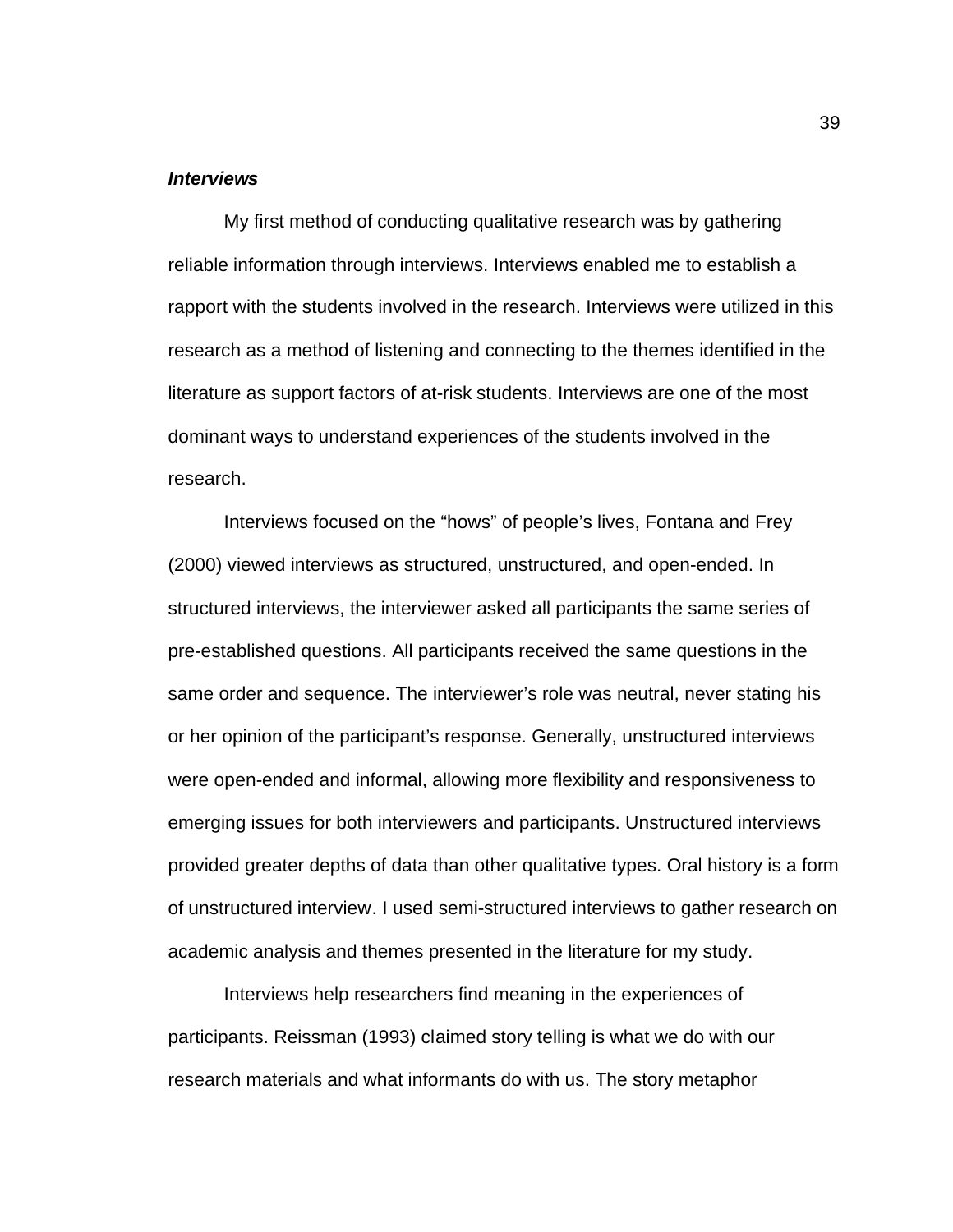emphasizes that we create order and construct texts in particular contexts. Telling language enables us to descend into the realm of our primary perceptual and emotional experience. Harrington and Boardman (1997) claimed interviews are life history studies of individuals' myths about themselves. By finding meaning in experiences and then expressing this meaning in words, the speaker enables the community to think about the experience and not just live it.

 I wanted to hear the stories of struggles, challenges, and obstacles that atrisk students faced to become successful. Interview-based research can stimulate the range of learning. Clews and Newman (2005) reported interviews served as catalysts for learning from groups of people in relation to concepts of identity. Interviews are used throughout research to determine individuals' perceptions, opinions, and reactions to initial findings and potential solutions. Furthermore, interviews provided in-depth reflective processing of participants' stories. I used interviews because the results were trustworthy and accurate. Fontana and Frey (2000) stated:

It seems that everyone, not just social researchers, relies on interviews as a source of information, with the assumption that interview results in telling true and accurate pictures of respondents. One cannot escape being interviewed; interviews are everywhere. (p. 646)

Interviews are the most acceptable method of collecting participants' responses to real-life situations. According to Stewart and Cash (2000), an interview is a communication process involving predetermined questions and serious purpose.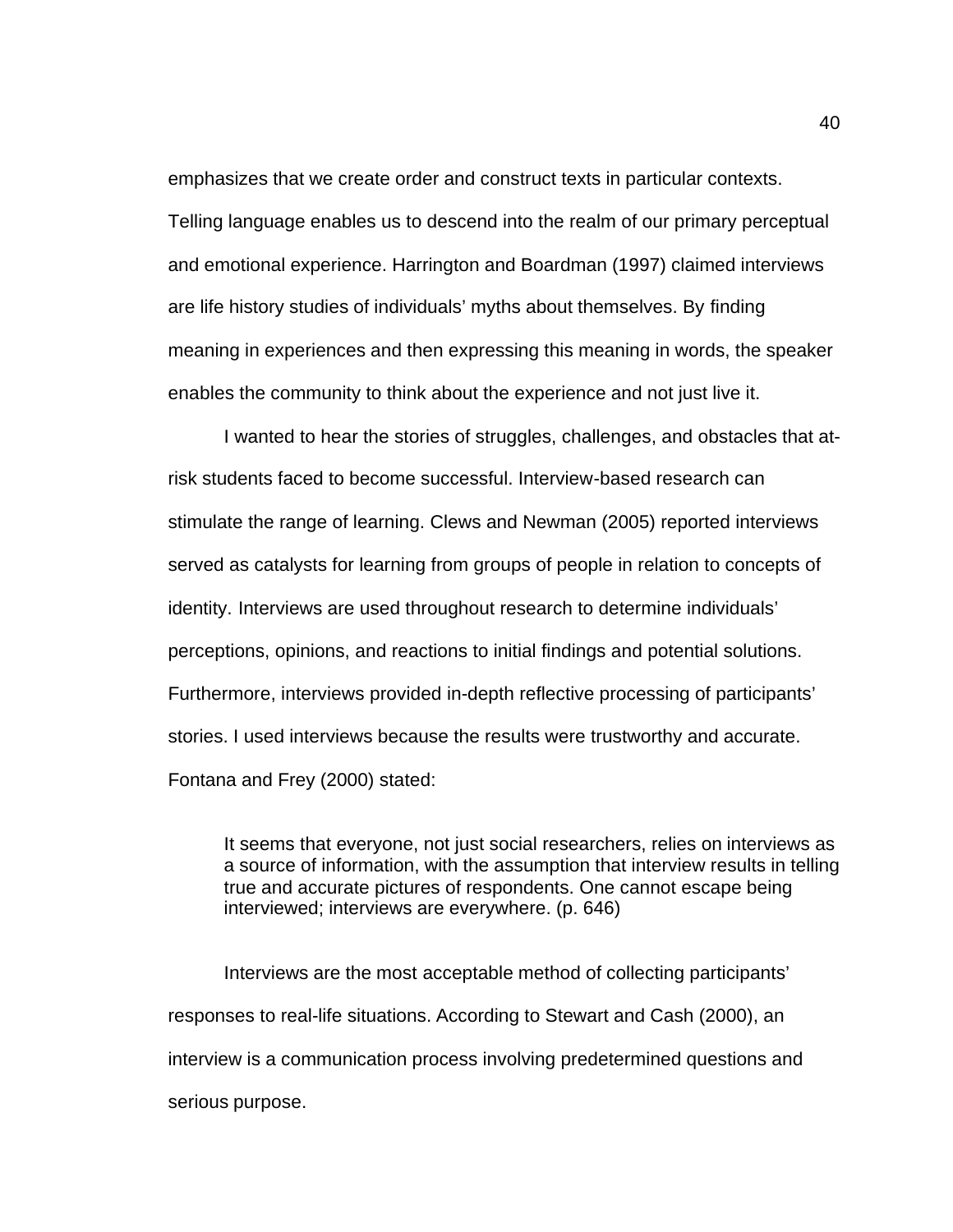As I focused on results of the interviews, narratives emerged. Dillard (1995) suggested that interviews showed relationships of narratives, which involved acts of systematic inquiry. They also involved relationships and interaction between the participants and researchers. Narrative research has changed the educational probe, Casey (1996) reported:

Making generalizations about teachers based on demographic data no longer seems sufficient; even surveys become suspect when the researcher cannot be sure of asking questions of any salience to the subjects. Participants' structured conversation has become an imperative addition to the research repertoire. (p. 239)

 I conducted interviews to give voice to at-risk high school students' experiences. At-risk students' interviews revealed cultural, conceptual experiences and identified factors, which created success for students. Data showing numerous perceptions were collected in the interviews. Interviews were conducted with open-ended questions. I recorded the interviews, and participants were allowed flexibility to speak openly and freely without intrusion from the researcher. I protected each participant's anonymity throughout the interview process.

 In the initial interview, I facilitated an understanding of the study, collected background information, answered questions and established rapport and trust with the participants. Building relationships was critical to providing participants a feeling of comfort while engaging in conversation with me. I established trustworthiness of the findings through analyzing the data. Other forms of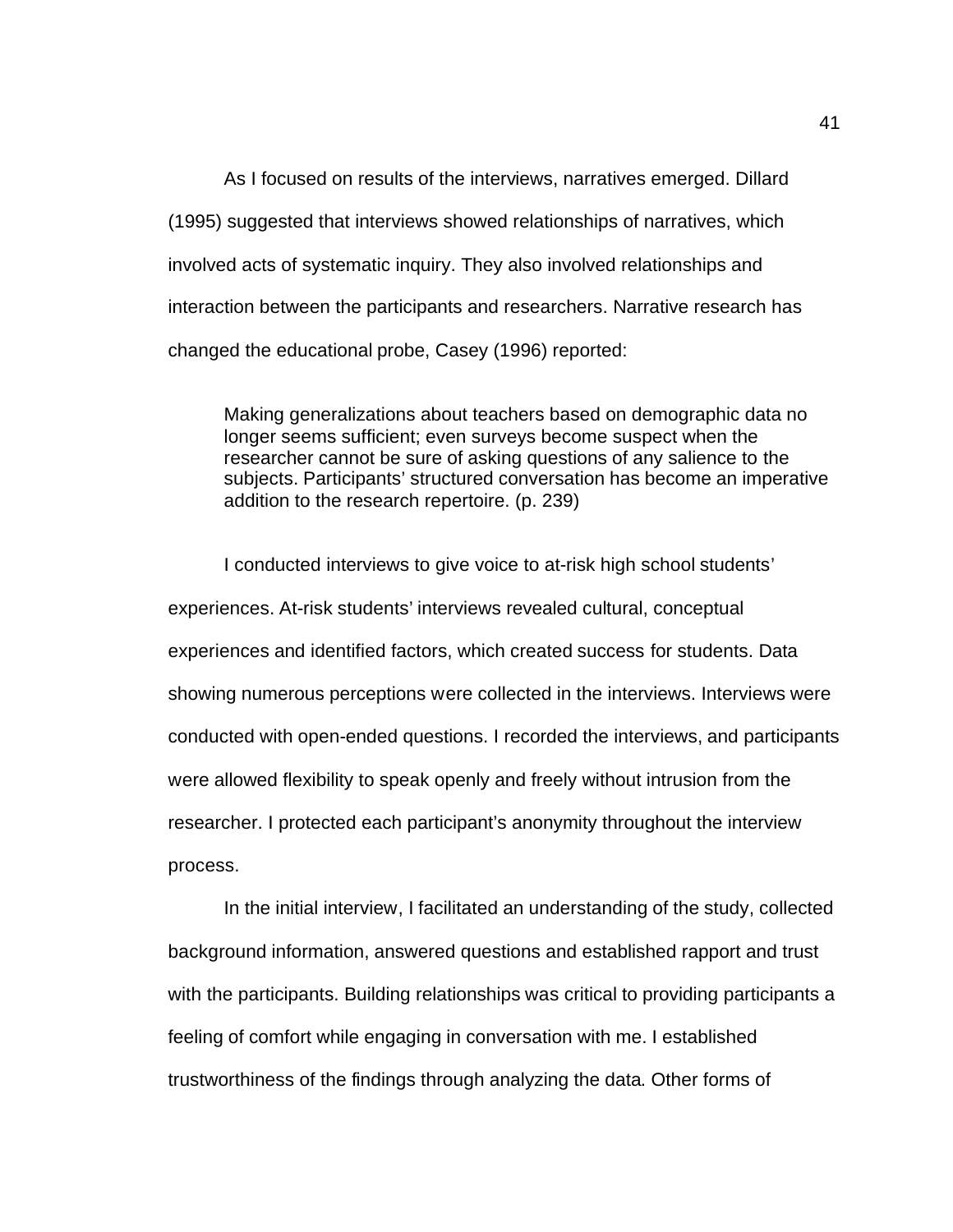research such as surveys may limit insight into this phenomenon of support for at-risk students. An open format guided the interview questions. I looked for themes and patterns in the interviews. I coded interviews regarding commonalities shared by the participants.

### *Observations*

 My second approach to gathering information was through observations. I observed as well as listened to students' interaction reports. This researcher visited participants' classrooms three times to observe student engagement with peers and teachers. These observations included interactions with participants during classes, at lunch, and in the hallways. Why observe students in classroom settings? I wanted to explore factors creating success for at-risk high school students. How do at-risk children achieve academic excellence? Observational research allows researchers to identify relationships that occur in classroom settings regarding particular behaviors of students.

 Researchers Gall, Borg, and Gall (1996) reported observational research findings were considered strong because the researcher validated the collection of information about specific behaviors of students. Observational research will allow me to reflect upon unique, specific behavioral patterns of at-risk students in their classroom performances. I observed situations and incidents that were especially revealing regarding the actions of students in both formal and informal settings. I sorted out situations to include students' responses and behaviors to learning, expectations, attitudes, self-esteem, and academic identity.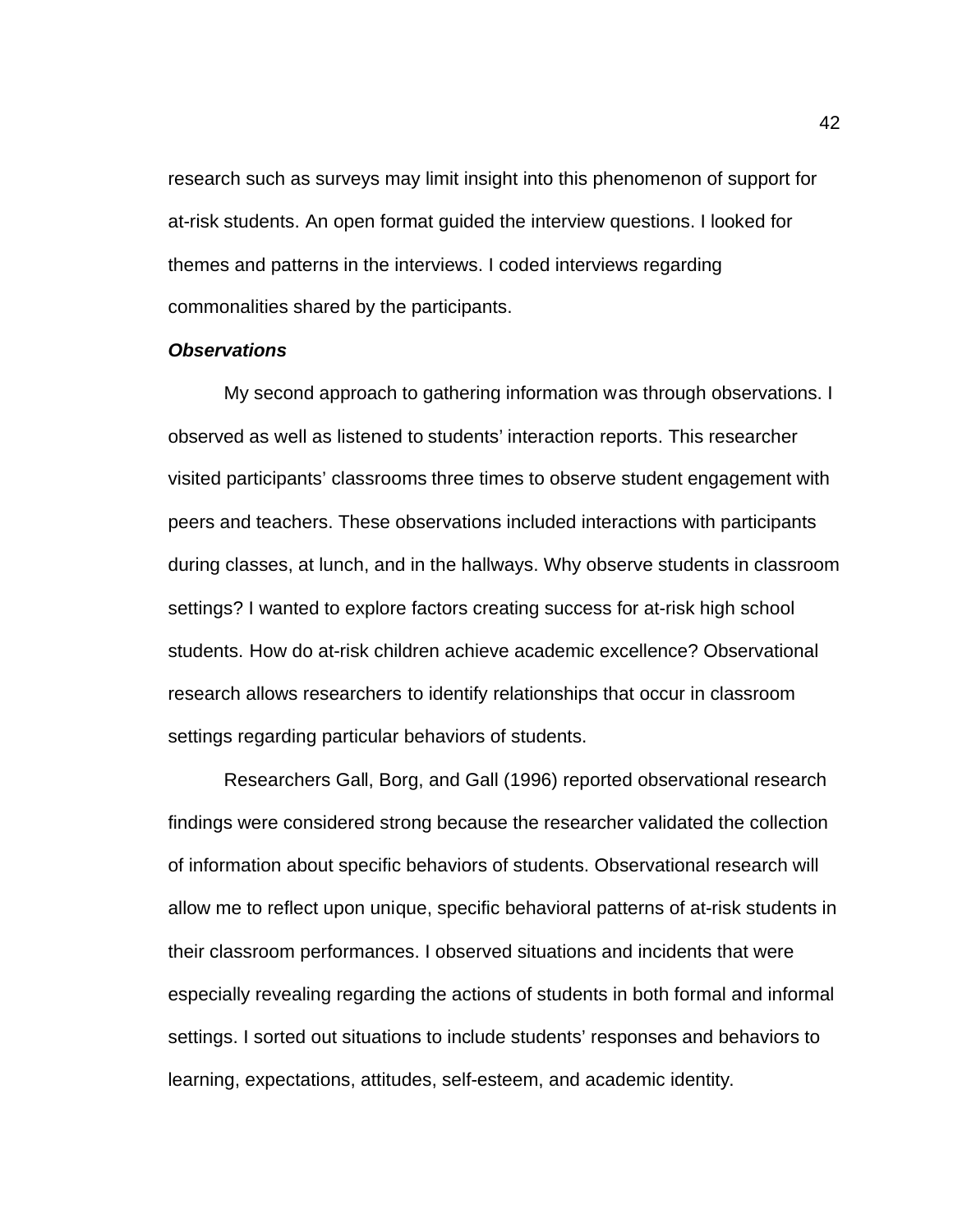Field notes and observation forms were maintained on all participants. Credibility was established through the extended engagement and observational visits in my high school. Building relationships was critical so that the participants felt comfortable engaging in conversation with me. Trustworthiness and reliability of the findings were established through analyzing the data and providing descriptions of the findings.

 Observations served as excellent sources of data collection for my study. Observations allowed me to see students receiving feedback from positive role models and teachers. I looked for evidence of support for teacher/student relationships and engaging work patterns. The observation form is located in the appendix.

# *Focus Groups*

My final approach for gathering research on factors supporting at-risk students was through focus groups. Hunt, Hatae, Doering, Karasoff, and Goetz (2000) suggested focus groups permit key stakeholders opportunities to share their perceptions and to listen and respond to the views of other members within the focus groups in a permissive, non-threatening environment. Members within the focus group hear themselves and receive feedback from the interactions. Dodd and Lilly (2000) reported focus groups extend boundaries of flexibility to work collectively or individually. The use of focus groups in my research permitted students to have control of their thoughts, and familiarity within the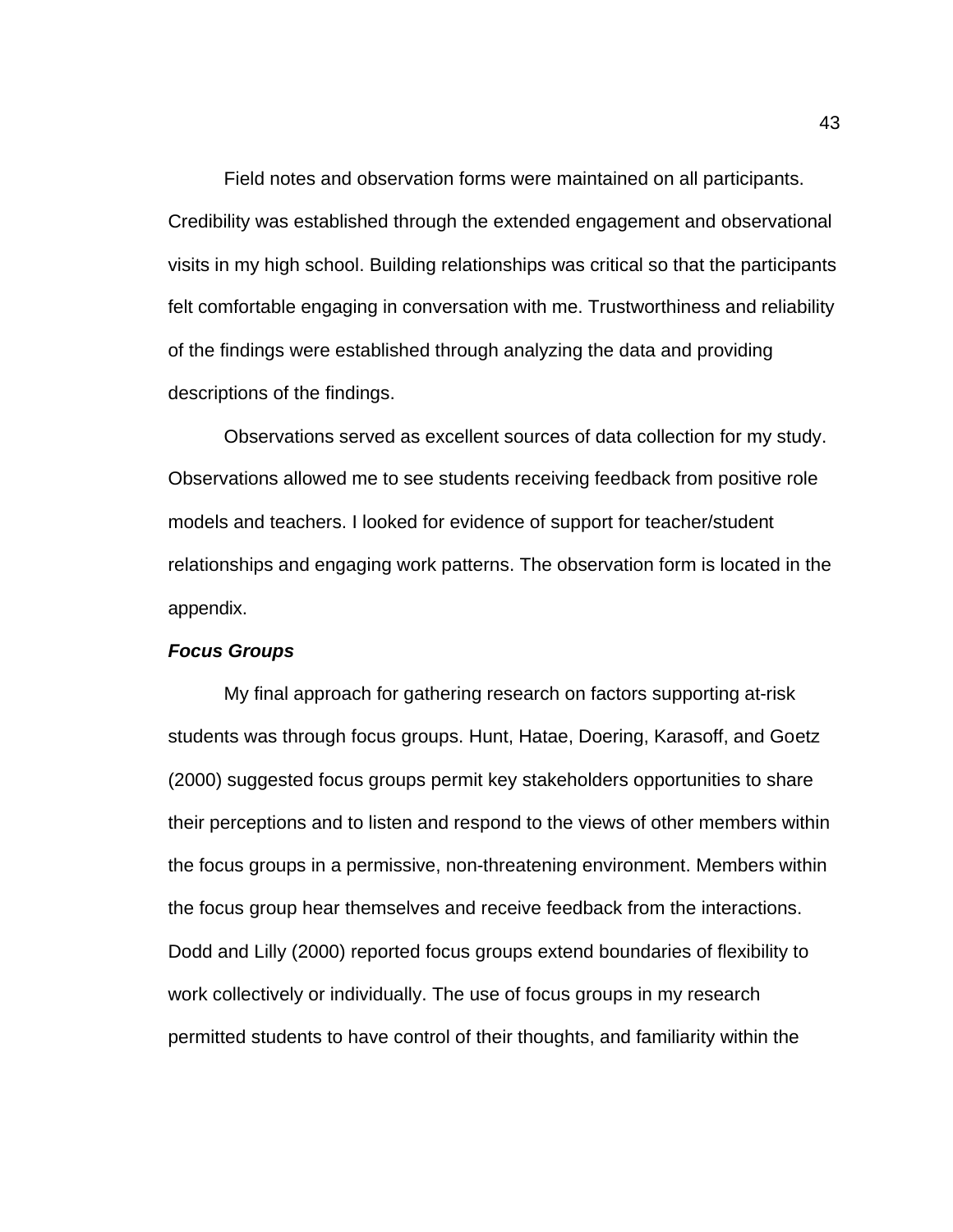school setting. They orally clarified how they overcame and thus, experienced success.

 Whitney (2005) defined focus groups as discussions whereby participants analyze, problem solve and reflect on particular topics. Dialogues in focus groups compare opinions and perspectives while providing the researcher with broader views than other types of research methods. Whitney suggested focus group data stand alone as a supplementary source to embellish other data sources. Focus groups serve as tools for program evaluations, and research determines the topics of discussion.

 Ho and Crowley (2003) suggested that key tenets of focus groups should include background, knowledge and experience. I used focus group methods to identify problems, goals, aspirations, and to assess outcomes for success. The discussions during the focus groups helped me understand which factors support at-risk students who now are doing well in school.

#### **Research Participants**

 Since the participants were demographically at risk, I used academic risk factors as criteria for selecting the participants in my research. My research criteria were current 11th graders who have been in the designated school for three years. Ninth grade students were identified by reviewing records of the following: (a) attendance less than 80%, (b) failed two or more classes in 9th grade, (c) suspended one or more times in 9th grade, and (d) reviewed ninthgrade End of Course Tests results.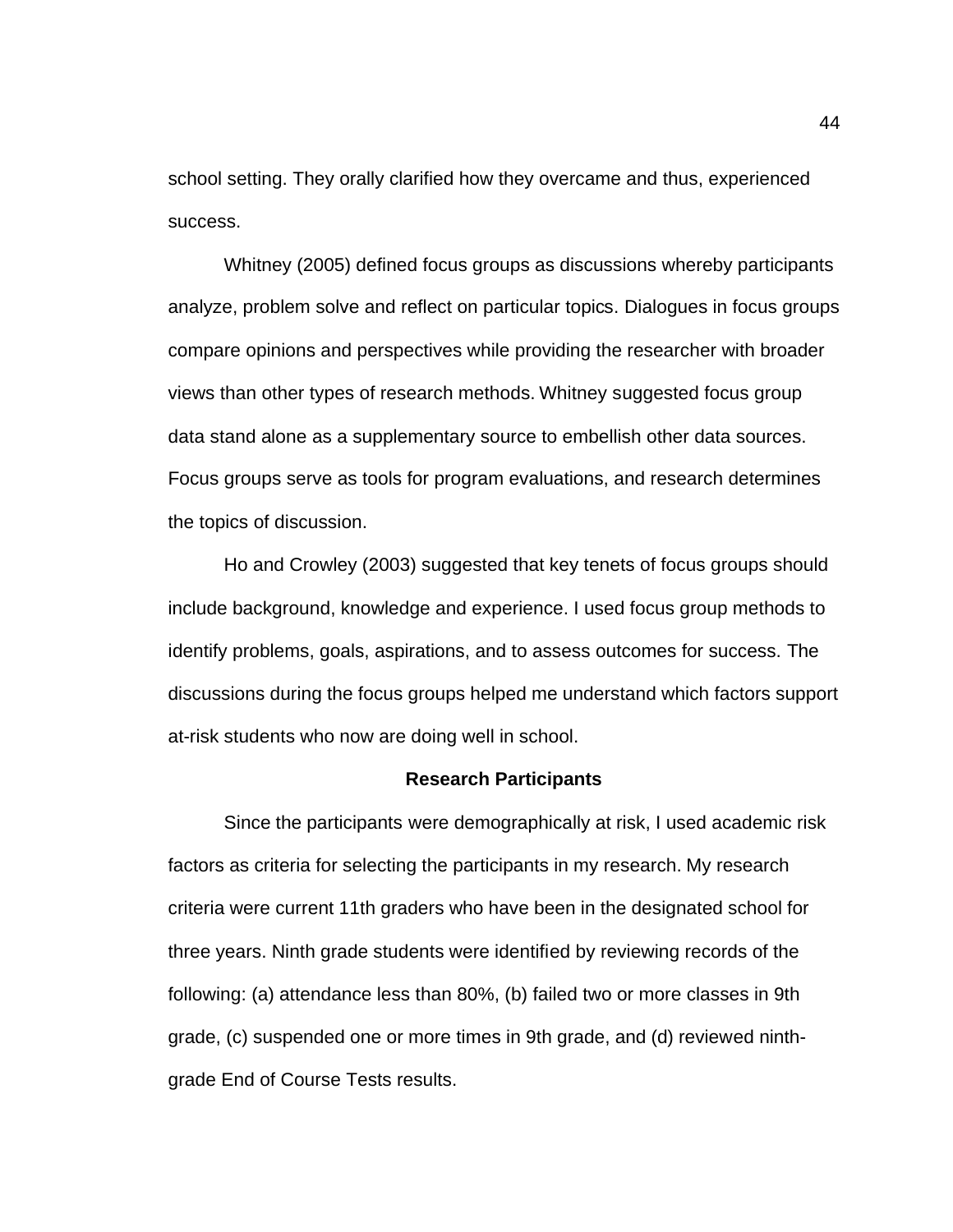The successes of 11th-grade participants were determined by participants' progress during the fall of their 11th-grade semester. Participants were identified as successful if they had attendance greater than 90%, were passing all classes, and scoring on grade level on all end of grade tests. I received nominations from teachers who taught 11th graders and who are doing well now in high school. I observed the same 10 students during classes and at lunchtime, interviewing each student twice. Two focus group sessions with these ten students was held at which time data from the literature was verified. I determined what needed to take place at Pride City High School.

 I met with parents, students, school administrators, and teachers to explain the research in detail and answer questions. The purpose of the meeting was to collect background information and explain the overall process. A face-toface meeting was held with parents to gain consent to conduct the research. Parents and school administrators were provided a detailed letter regarding the research. I wanted to ensure trust and establish rapport with participants and parents in the study. Gleason and Dynarski (1999) suggested that establishing a rapport was a process of reducing anxiety quietly and building trust. Rapport assists participants in dialoguing about their background and culture.

## **Research Setting**

# *Pride City High School*

Pride City High School was identified as an at-risk high school in Guilford County. Pride City High School's student enrollment was 1, 657 in grades 9-12.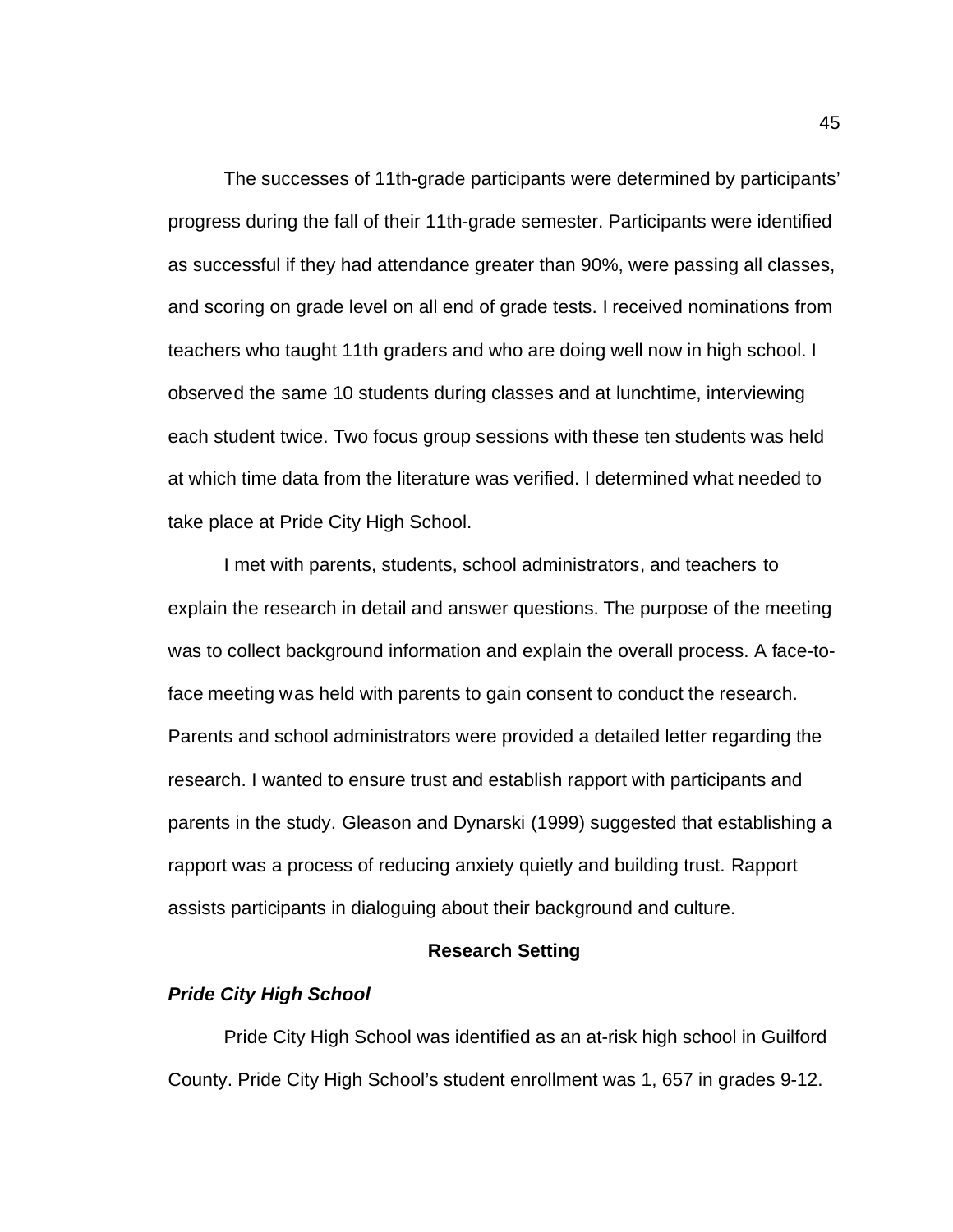The demographics of the school included the following: 96% African American students, 1% Asian students, 1% Hispanic students, 0.3% multiracial students, and 0.7% Caucasian students. Pride City High School's free and reduced lunch ratio is 62.3%. Pride City High School retained 117 students in the following grade levels at least once during the 2003 school year: 71 ninth-graders, 30 tenth-graders, 13 eleventh-graders, and three 12th-graders. Pride City High School retained 26 students, resulting in these students having been retained two or more times.

 Pride City High School was established in 1929, and African American students continue to be the predominant population of students enrolled. The school has a rich legacy and heritage of greatness. Pride City High School is located in one of the oldest African American communities. The school is a community school with extended community resources. It has served as an historical landmark for the Civil Rights Movement and African American families. The challenges for Pride City High School are to merge the rich legacy with high academic standards. Ten students from Pride City High School were selected to participate in this study.

#### **Data Analysis**

The data were analyzed using transcribed audiotapes, notes, and coding of themes, patterns, and gaps from the data. Tape-recorded interviews allowed the researcher to listen to the tapes repeatedly to identify themes, slippage, and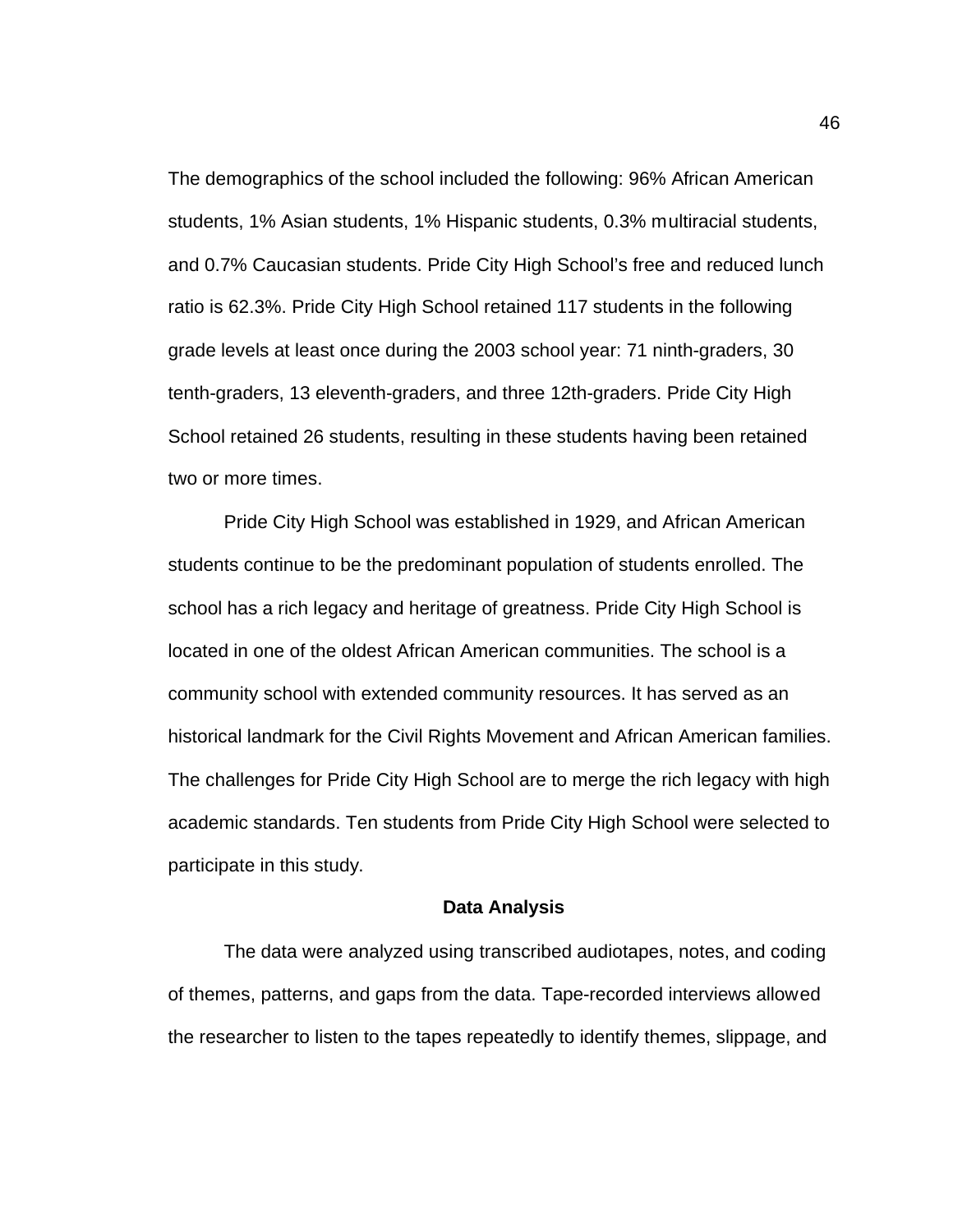selectivity. After transcribing the interviews, the researcher searched for patterns that showed a turnaround in student performance.

# **Subjectivity**

 As a researcher, I kept in mind my own subjectivity. Peshkin (1998) defined subjectivity as a characteristic that affects the results of an investigation. Subjectivity may shape the finding from research studies. Subjectivity stems from researchers' class, status, and value systems, while interacting with participants in the research process. In his article entitled "In Search of Subjectivity-One's Own," Peshkin discussed six I's that he uncovered. Peshkin reported subjectivity as (a) the Ethnic Maintenance I, (b) the Community Maintenance I, (c) the E-Pluribus-Unum I, (d) the Justice–Seeking I, (e) the Pedagogical-Meliorist I, and (f) the Nonresearch Human I. Peshkin (1998) claimed subjectivity was present during his research process, affecting the quality of all his research, not just observational investigation. Further, Peshkin reported that subjectivity filtered, shaped, blocked, and transformed what happened from the beginning of a research project to its culmination in written statement.

The Ethnic-Maintenance I was important for me because I was the principal of Pride City High School, a graduate of Pride City High School, and an African American female. I had roots and traditions of my own embedded in the school. My father and extended family members graduated from Pride City High School. I was concerned about the number of at-risk students who were leaving our high school early and those who were not experiencing successful outcomes.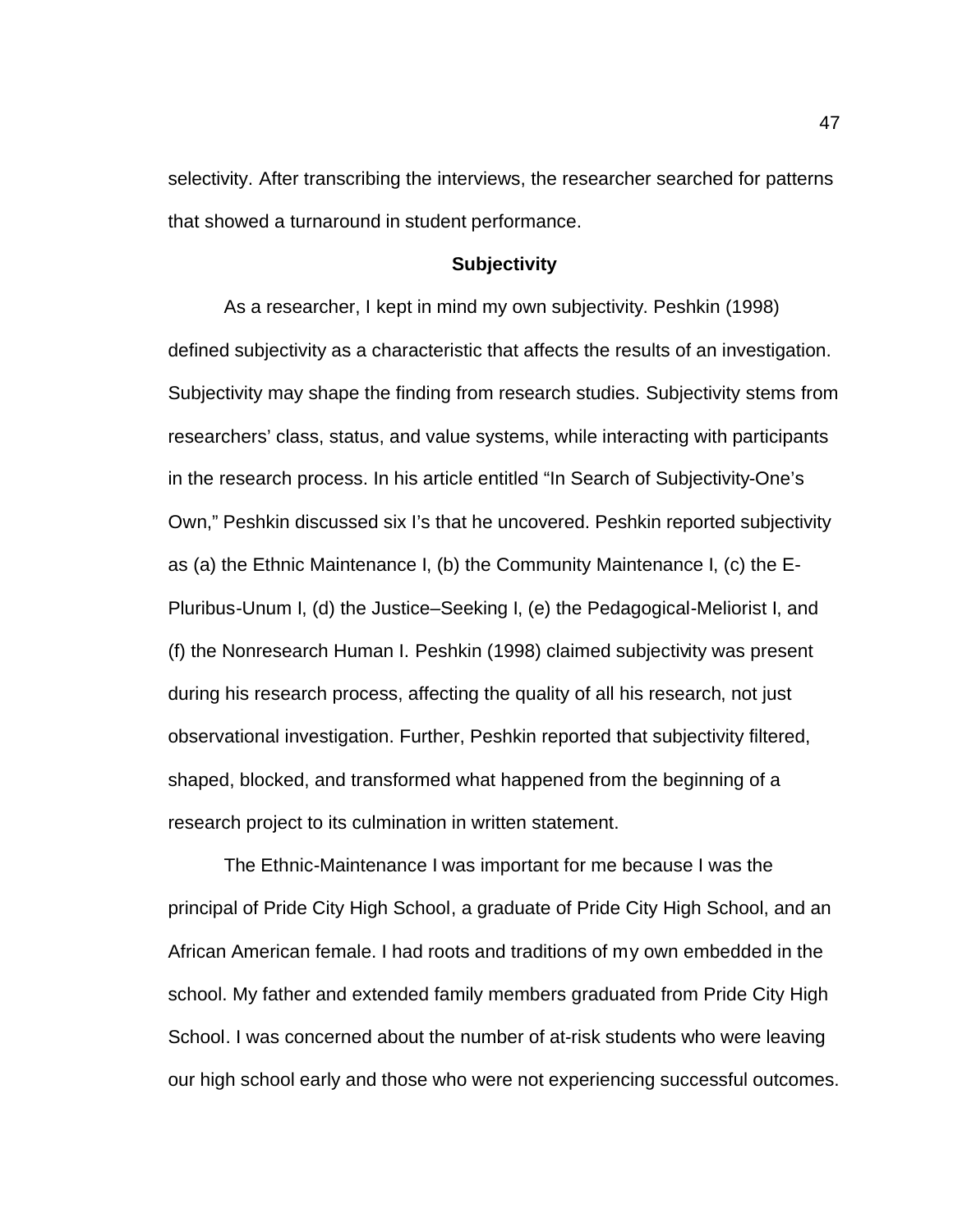In addition, it was important for me not to be offended by statements that participants made about the school or teachers.

The Community-Maintenance I was relevant because this study was conducted during a period of reform for high schools in Guilford County and across the state. I was a resident of Guilford County, and I needed to separate my personal thoughts of schools and school reforms.

I have always been concerned about the rights of all students but especially students who are disadvantaged, underprivileged, and impoverished. The Justice-Seeking I was difficult to control. For example, when I listened to students talk about the difficulty they experienced with teachers, I had to remain calm and not be tempted to reprimand those teachers. Peshkin (1998) suggested that we must be aware of our personal qualities that intersect with the research. I made sure that the data represented was of a trustworthy nature.

 As a researcher, I was very concerned about the labels placed on at-risk students. Although I worked hard to be subjective, there were times when my voice meshed with the research. Dillard (1995) reported that voices of the researcher and the research seem to blend. At times, this was evident in the study.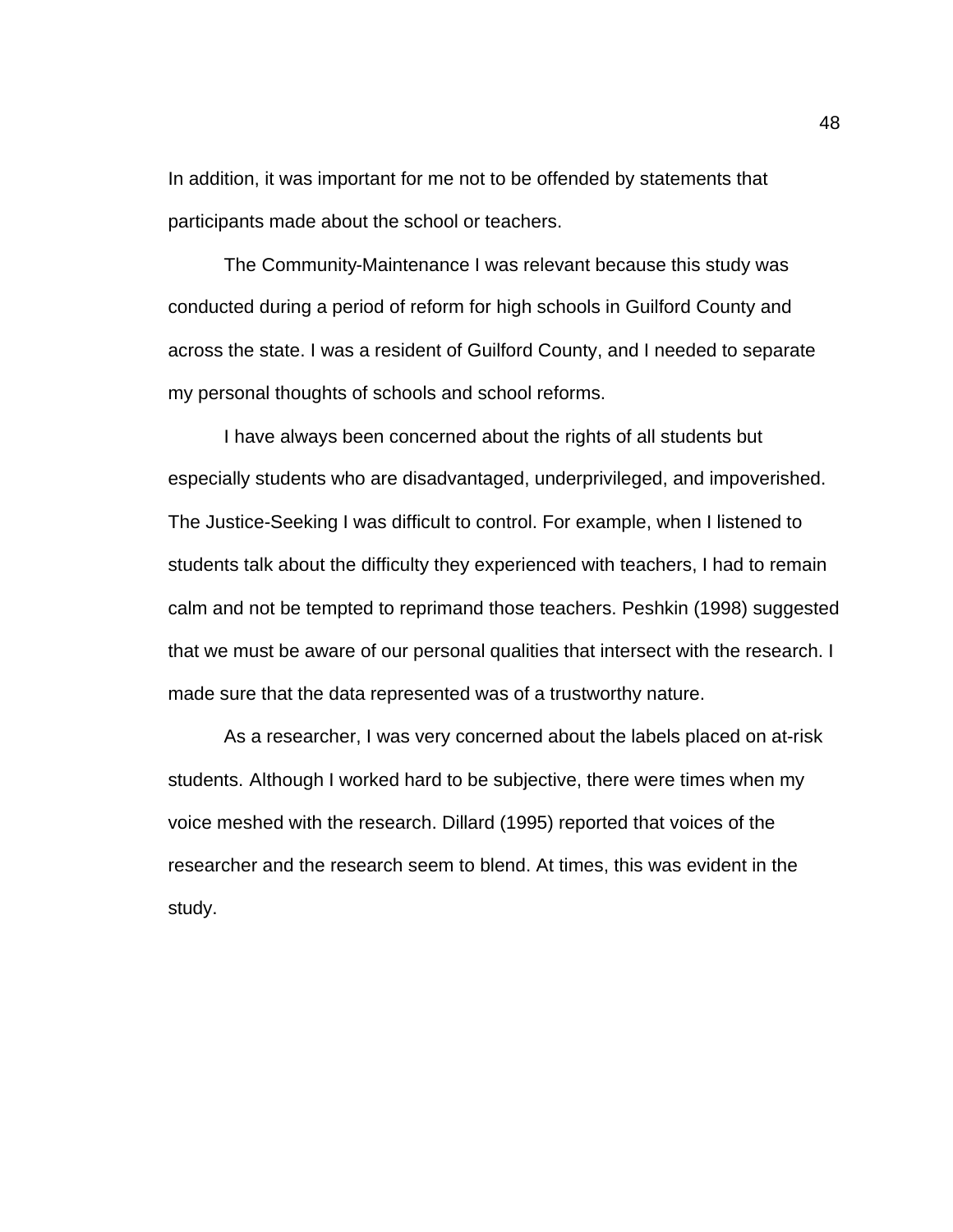# **CHAPTER IV**

# **DATA PRESENTATION**

This study identified and examined factors that can positively affect the academic success of at-risk high school students. This study was developed to answer the following questions:

1. How does the student-teacher relationship contribute to or hinder the success of at-risk high school students?

2. How might we better ensure that at-risk students achieve and maintain high success rates throughout their school experiences on all grade levels?

3. What are specific factors and strategies that support high academic and social success levels of at-risk high school students?

To gain insight as to why some students were able to turn their performance around, I used a qualitative approach. Qualitative research activates the interaction between two or more people producing new voices and themes in conventional settings (Riehl, 2001). My research was conducted utilizing interviews, observations, and focus groups. I interviewed each participant for one hour followed by two focus groups that were held in the Media Conference Room of Pride City High School. As mentioned in Chapter III, participants were current 11th graders who had been in the same school for three consecutive years. Five males and 5 females participated in the research.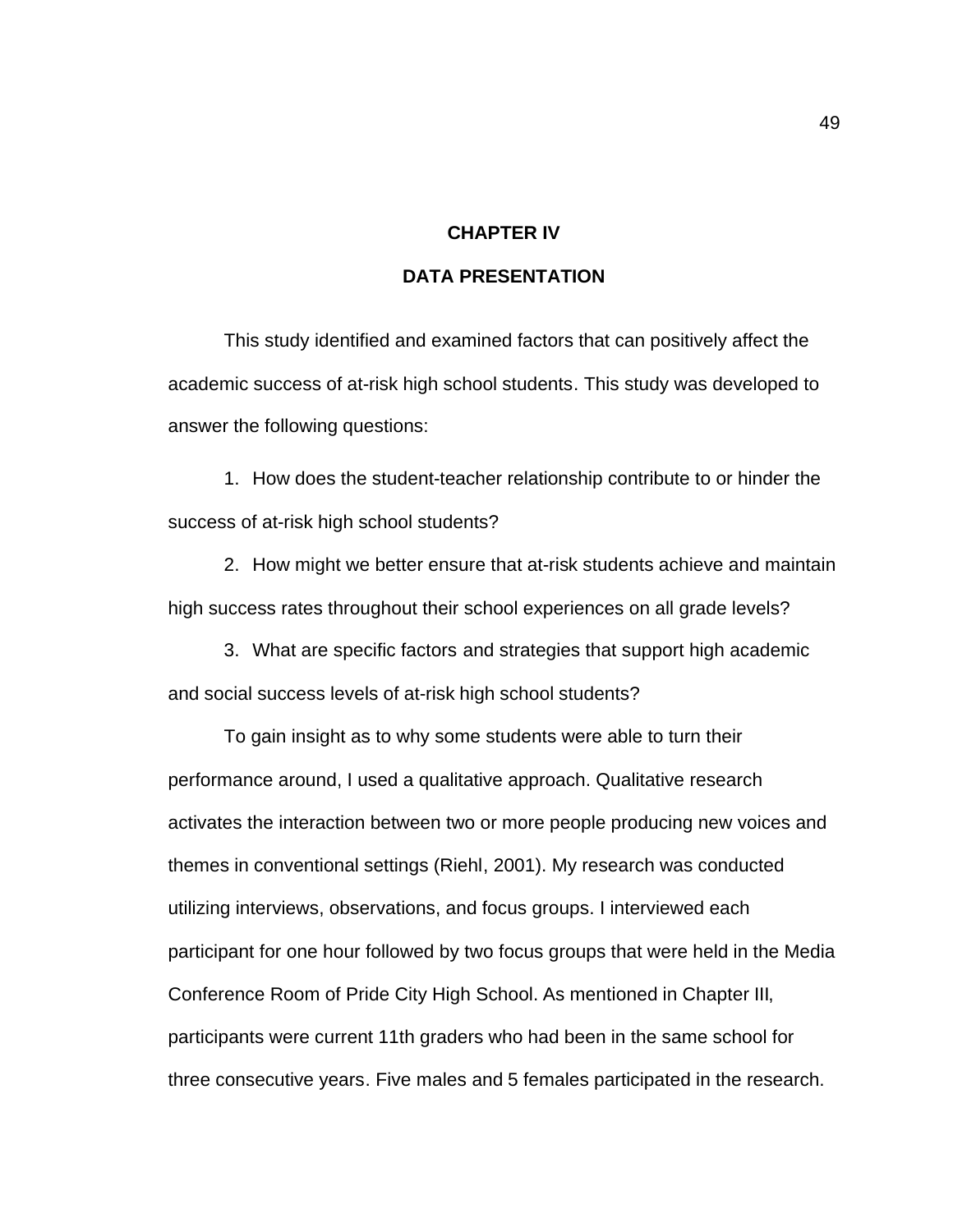These participants were selected based on their 11th-grade fall semester success rates. The risk criteria for these participants were centered on their 9thgrade records. These participants were identified as failing two or more subjects and their school attendance rate was less than 80%. In addition, they were not proficient on the End of Course Tests, and their classroom behavior caused them to be suspended from school at least twice. Four of the participants lived with both parents and six were from single parent settings. Three of the participants' parents graduated from high school and one participant's mother received her master's degree. All participants were experiencing success at the end of the first semester during their 11th-grade year. They passed all subjects, their school attendance was greater then 90%, and each passed all of the End of Course Tests along with other standardized test required by the school system.

I talked with several of the participants' parents to address questions about the study. Because I was appointed principal of the school in July 2004, a third party, Mr. Daniel Williams who served as the eleventh-grade administrator, was available to allow the participants to withdraw from the study at any time. Data were collected from the participants' interviews, observations, focus group discussions, and cumulative records during the specific periods of March 17, 2006 through May 31, 2006.

Pride City High School was the first predominately Black high school in North Carolina. The school was established in 1929 and named after a former college president. Building upon its legacy and heritage, Pride City was a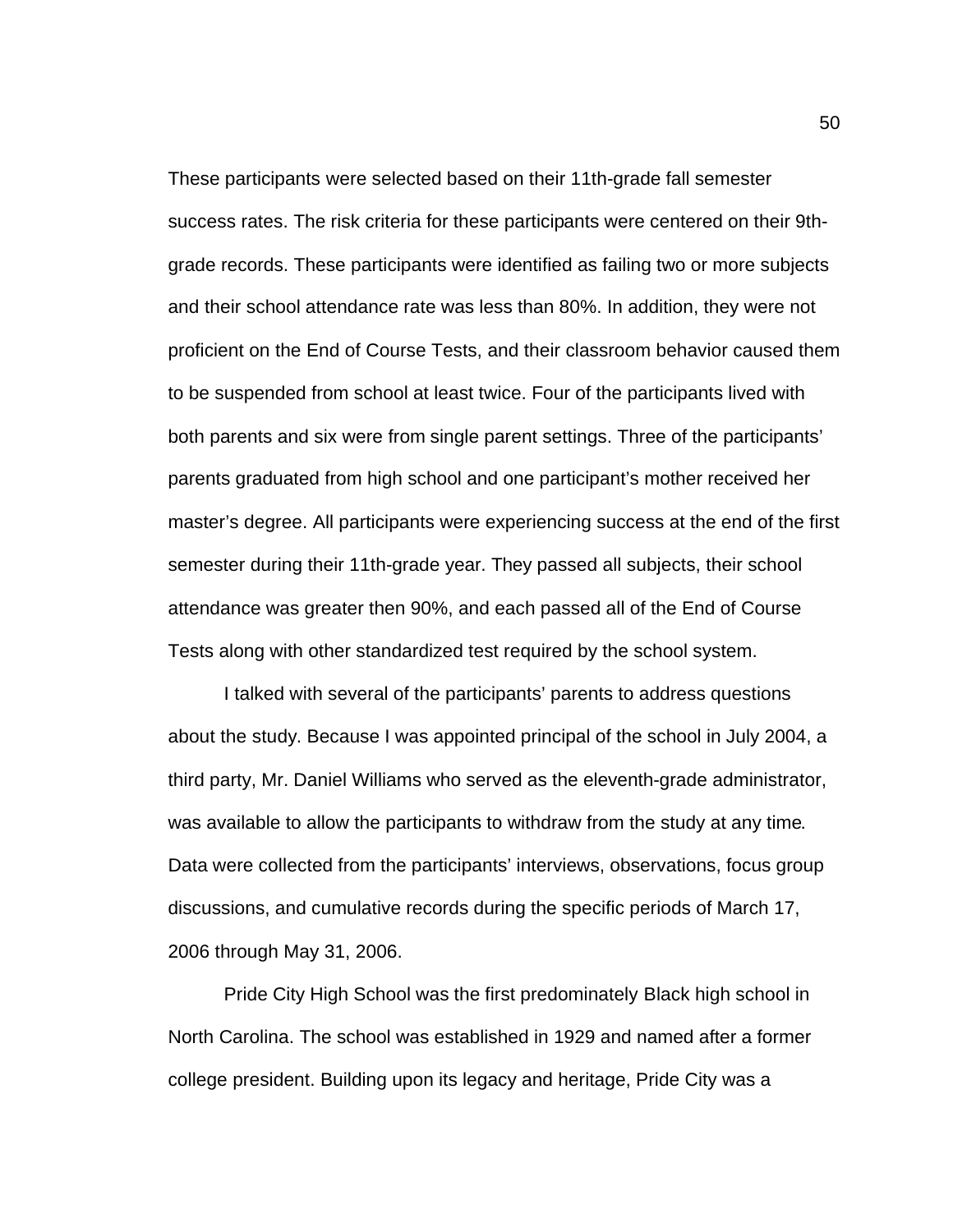landmark for the black community during segregation. In the early years, students from the school excelled in academics, sports, drama, dance, debate, music, and other extracurricular activities. Now 76 years later, numerous social and demographic changes have resulted from desegregation and redistricting. A magnet school was specifically designed to encourage students to continue their interest in the area of science, math and technology. At the time of this study, Pride City High School had a student population of 1,657 students, 98% of whom were African Americans. Approximately 63% of the students at Pride City High School were classified as economically disadvantaged. Pride City High School received \$265,000 in Federal Title I dollars, under the No Child Left Behind Act for the 2003-04 school year.

The mission of Pride City High School, as it appears in the mission statement, is to work in partnership with all Pride City stakeholders promoting academic excellence, responsible citizenship, and lifelong learning. Pride City High School shares the following beliefs:

- Our school is a safe and caring place for teaching and learning
- Every student should be given the knowledge, skills, and support services to succeed in high school
- Every student can and will learn
- Parents, staff, students, community agencies, and Pride City stakeholders must partner to achieve academic success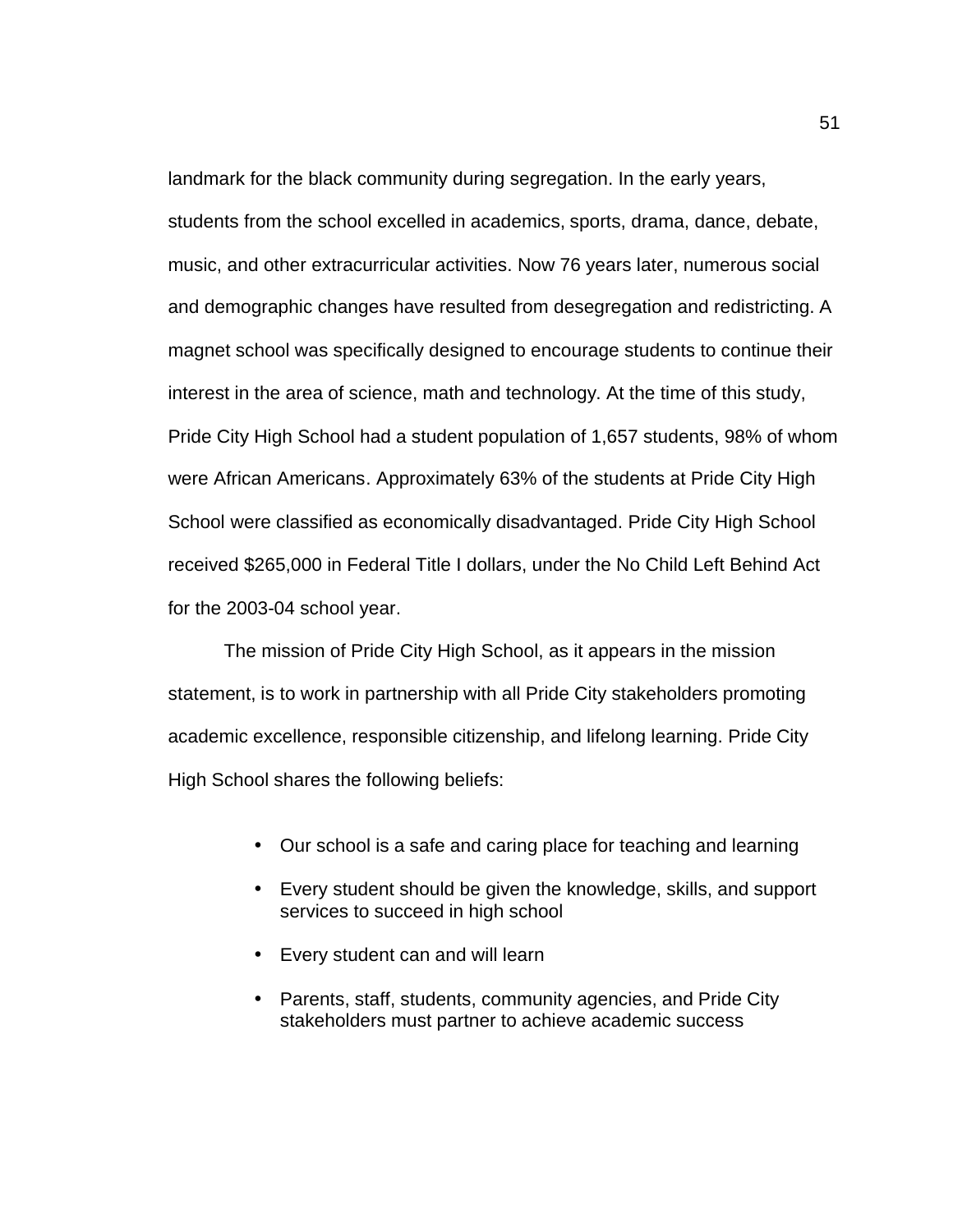During the 2005 school year, Pride City High School engaged in a series of major initiatives that were designed to improve the overall climate of the school and academic success of its students. The following initiatives were implemented:

- Staff Training on Reading in the Content Area
- The hiring of facilitators for Literacy and Mathematics to provide direct instructional support to all staff
- The hiring of additional school counselors, a student support specialist, and a full time social worker
- Professional Development for teaching in a 90 minute block schedule
- A Comprehensive School Reform Grant using the Comer School Development Process Model

The students were encouraged to take Advanced Placement courses although less than 10% of the students scored at the mastery level of three or higher. New and repeating ninth and tenth-grade students dramatically affected the school's average daily attendance rate of 93%. The ninth-grade students accounted for the majority of student disciplinary actions and suspensions. The major challenge for Pride City High School was to increase student performance levels in order to meet federal requirements of Adequate Yearly Progress.

# **The School Administration**

On July 1, 2004, I was named principal of Pride City High School. This assignment provided me the opportunity to work with teachers, parents, and students while increasing tests scores and creating a climate for learning. I talked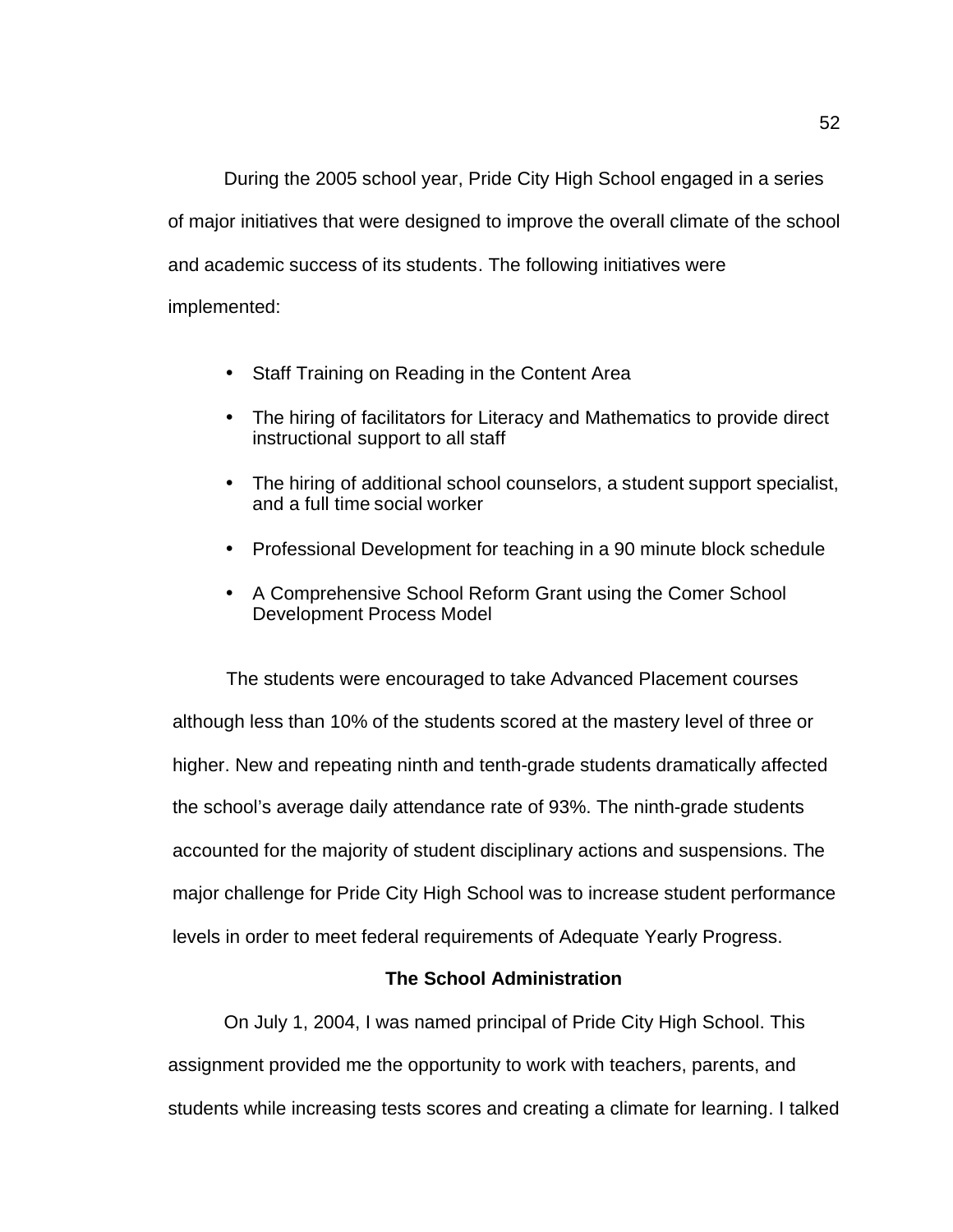with students to gain their perceptive on what was working at Pride City High School and how we could improve the school. For this research, I relied on the 11th-grade administrator, Mr. Williams, to serve as a third party person in order to allow participants and their parents to withdraw from the study at any time.

The participants in this study created their own pseudonyms. As stated previously, 5 males and 5 females were the subjects of the study. The following is the list of participants.

# **Table 2**

# *List of Participants*

| <b>Participants</b><br>(pseudonyms) | Race             | <b>Gender</b> |
|-------------------------------------|------------------|---------------|
| Jackson Briggs                      | African American | Male          |
| <b>Christine Bowden</b>             | African American | Female        |
| John Brown                          | African American | Male          |
| <b>Mary Smith</b>                   | African American | Female        |
| <b>Mike Carson</b>                  | White            | Male          |
| <b>Chris Robbie</b>                 | African American | Male          |
| <b>Mike Mills</b>                   | African American | Male          |
| <b>Brittany Evans</b>               | Hispanic         | Female        |
| Lynn Smith                          | African American | Female        |
| <b>Faith Evans</b>                  | White            | Female        |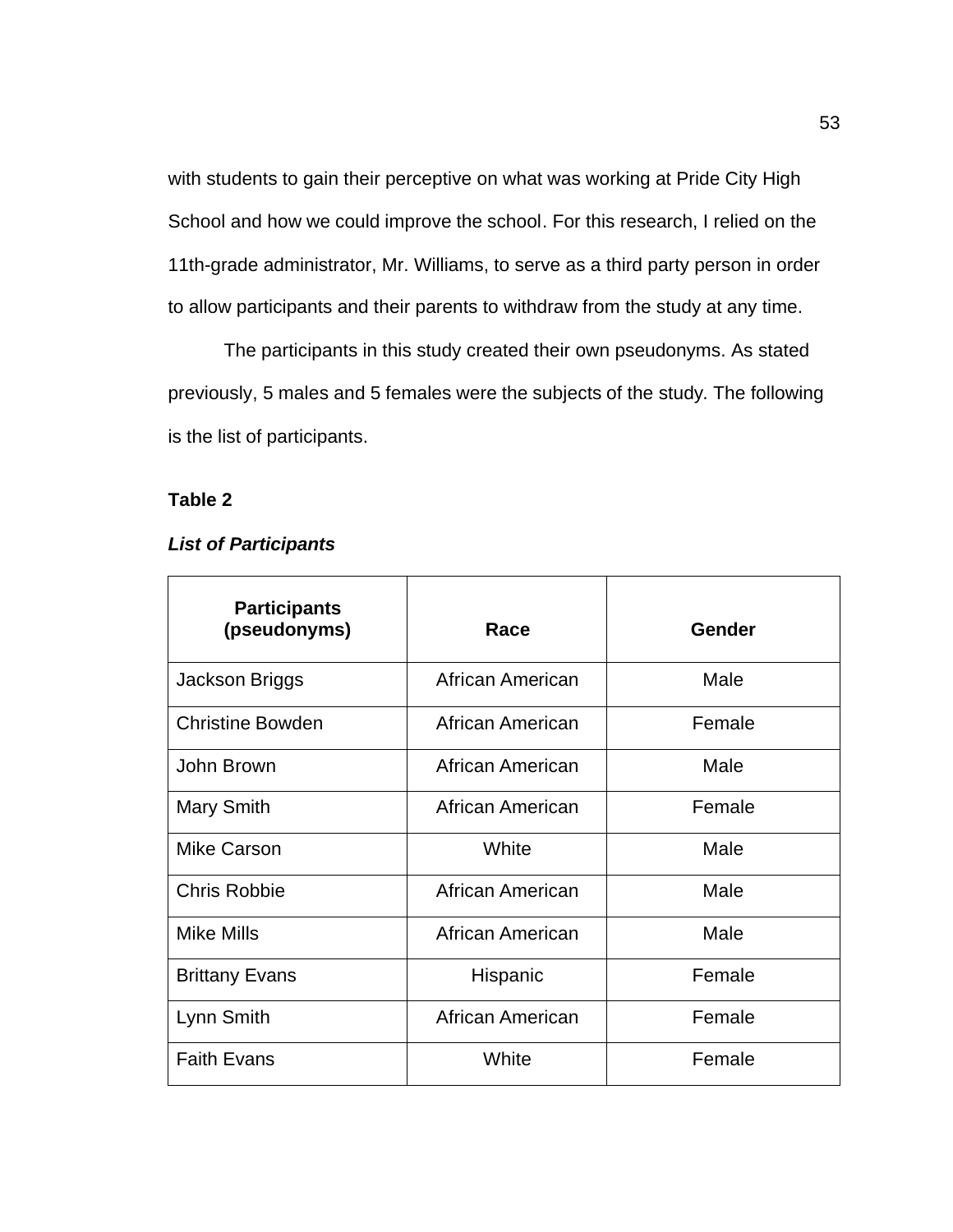# **Do Student-Teacher Relationships Hinder or Help At-Risk High School Students?**

To understand how participants felt about themselves and their perceptions on how their teachers related to them, I talked with them through interviews and focus groups. In addition, I observed their performance in classes, in the hallways, and during lunch. To avoid pulling the participants out of core instruction, I met with them during lunch and during their elective classes. I was very protective of each student's core class time. The questions from the interviews were divided in three categories: self-identity, support: parents, positive role models, teacher/student, and engaging work through the curriculum and service learning.

I began the interview by asking participants about themselves:

- 1. What do you like about yourself?
- 2. Where do you hope to be in your life five years from now?
- 3. What are you doing to prepare for your future?
- 4. What adults have positively influenced your life up to this point? How?
- 5. What do you like about school?

The self-identity questions were:

1. How did you feel when you were not doing well in school? What hindered you?

2. Who encouraged you to do better? Why do you think they wanted to encourage you?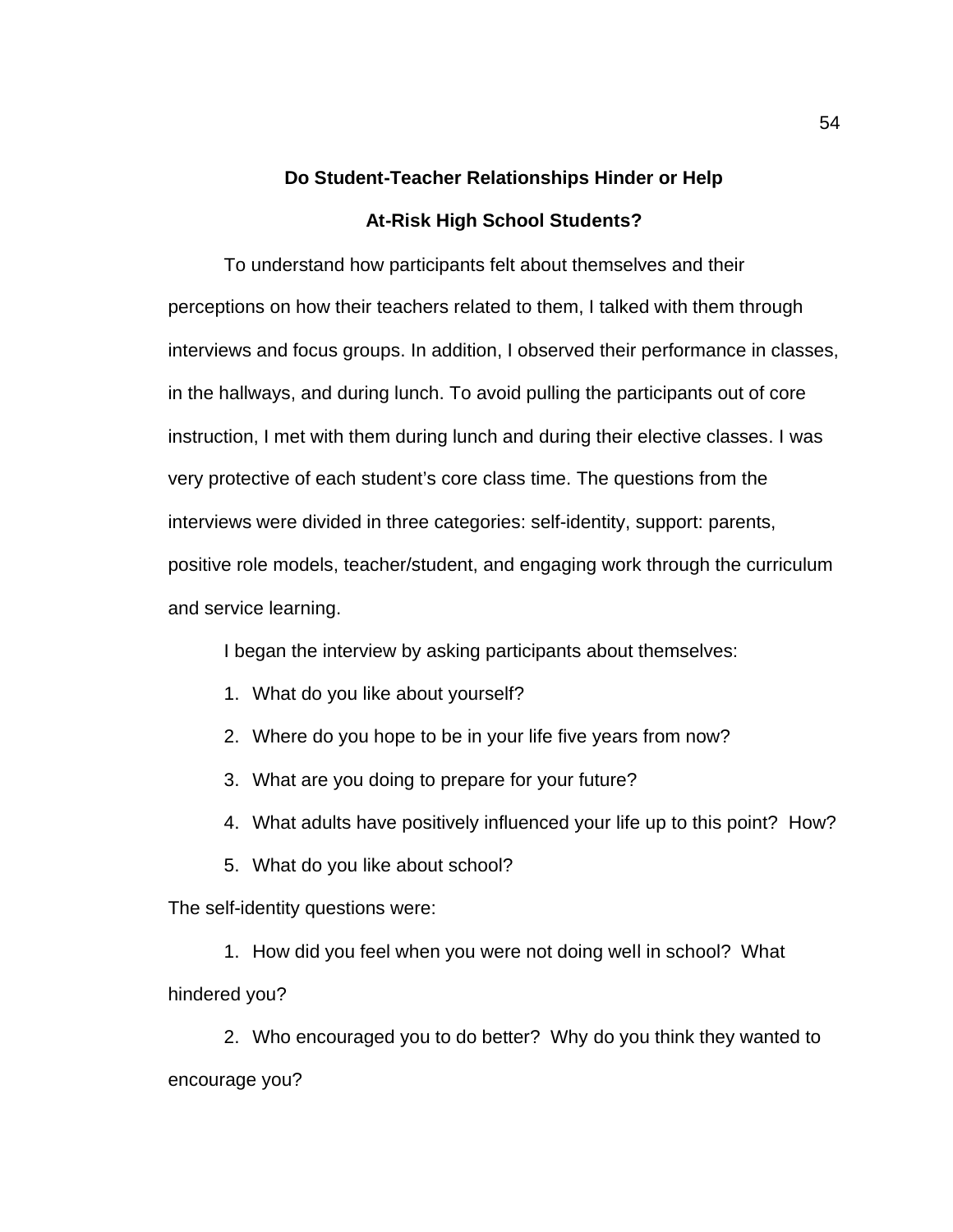3. How do you deal with students who think you have changed?

4. How do you account for the changes that you have made?

5. How do you interact with students at this school? How do you and other students feel about one another?

6. How good are you in school subjects? In what subjects do you do well? What do you like or dislike about the subjects? Why?

I asked the participants the following questions to analyze supportive relationships:

1. How do you feel about your teachers? Do they help you? How does that make you feel?

2. Who encourages your efforts in school?

3. How does your family feel about your school and your performance?

4. Do you like your neighborhood? What is it like? What type of neighborhood would you like to live in one day? Why?

I asked the following questions to determine the participants' engaging work patterns:

1. Do you have any hobbies and interests outside of school? If so, what?

2. How do these hobbies and interests help you with your school subjects?

3. How do your hobbies and interests help you with your career goals?

4. Have you participated in any activity outside of school that helped you with a school project? What were the benefits of the outside project?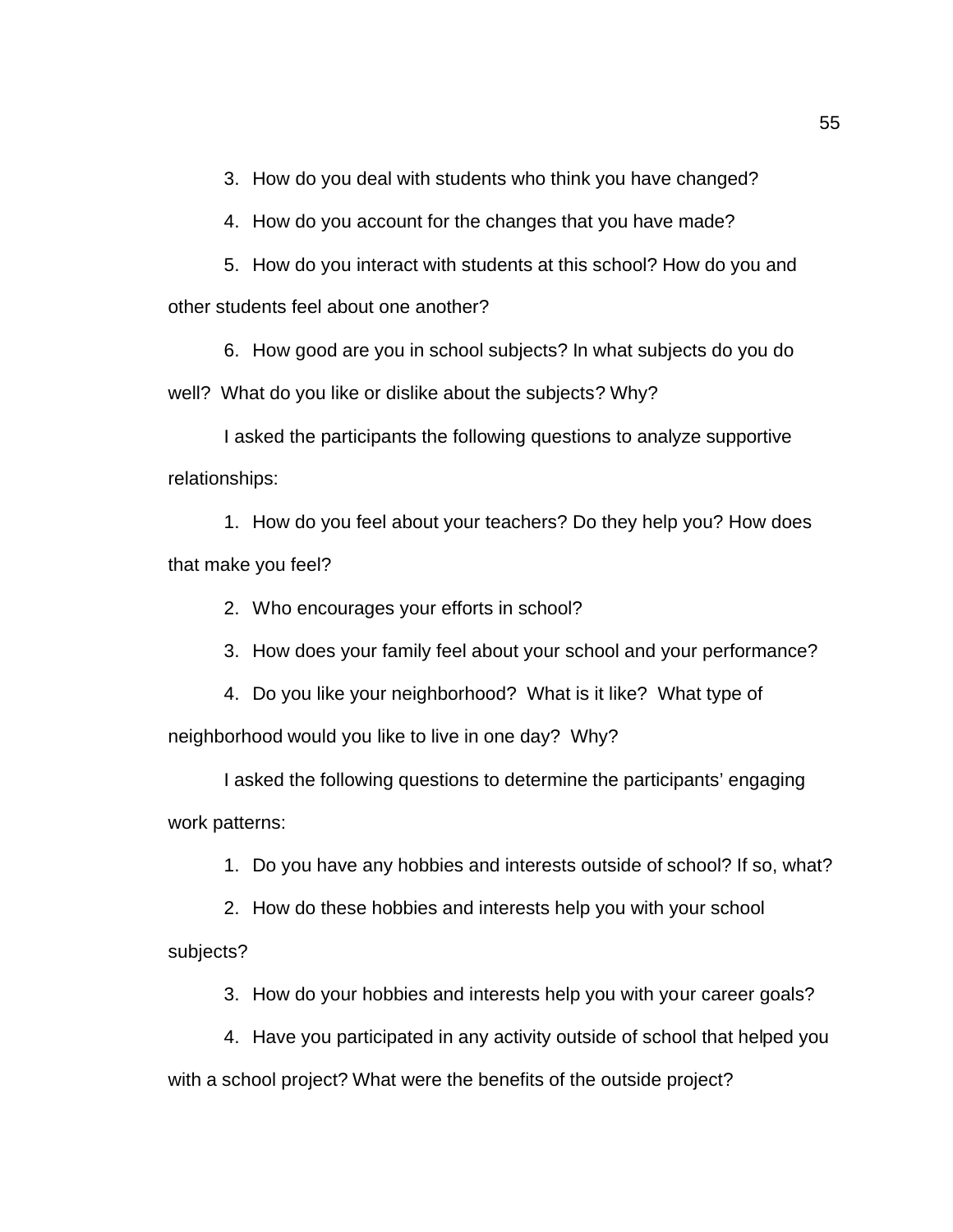5. Are you involved in an outside activity that is connected to your career goals and future? How has the outside activity helped you?

6. Are you employed? What helps you or motivates you on your job? Why?

The interviews and focus group sessions were tape recorded and transcribed. Observations of participants in classes, hallways, and lunchtime were noted and documented. Participants appeared to be comfortable talking with me during the sessions. Tables 3-23 represent responses from the interview questions.

### **Discussion and Analyses of Interview Data**

There were common themes reflected in the interviews of the participants. Most of the participants had high self-esteem, confidence, goals, and positive attitudes. Themes of caring were presented in the interviews. Participants shared the importance of caring and how persistent teachers helped them turn their performance around. Participants gave credit to most teachers for supporting them through listening and providing guidance. In one interview, the participant said that the coach served as a father figure because he had no father. Positive relationships with family members influenced the confidence of the participants. One participant, Christine Bowden, talked about wanting to be just like her mother. She reported that her mother had everything together. She said her mother attended school and earned her master's degree.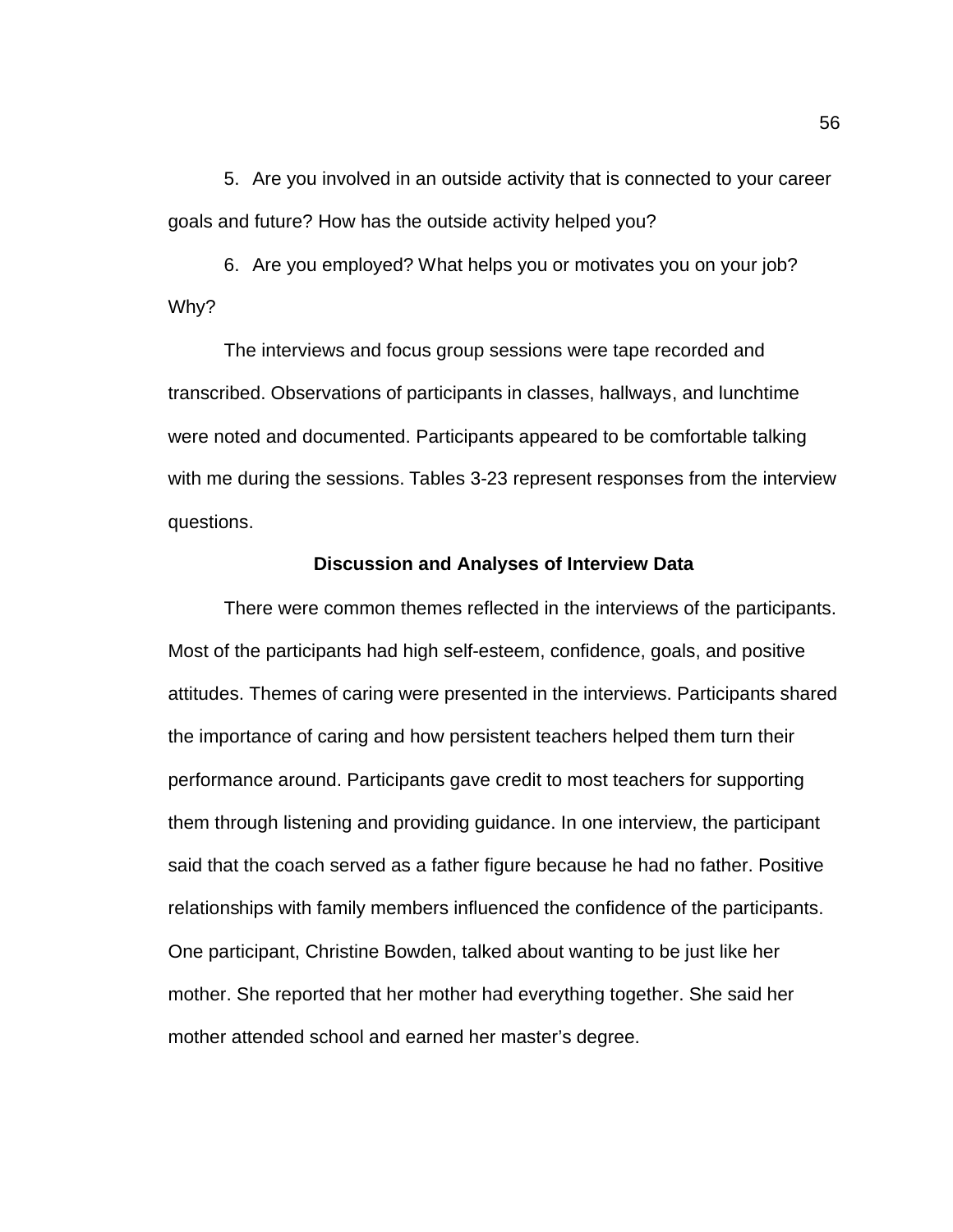# **Table 3**

|  |  |  |  |  |  |  |  | <b>Responses to Interview Question "What Do You Like About Yourself?"</b> |
|--|--|--|--|--|--|--|--|---------------------------------------------------------------------------|
|--|--|--|--|--|--|--|--|---------------------------------------------------------------------------|

| <b>Participant</b>      | <b>Response</b>                                                                                                                                                                                                                                   |
|-------------------------|---------------------------------------------------------------------------------------------------------------------------------------------------------------------------------------------------------------------------------------------------|
| Jackson Briggs          | I am able to stand-up for what's right within my<br>community. I like school and the other little things that are<br>going around.                                                                                                                |
|                         | I'm able to make decisions on my own; I'm not pressured<br>into doing things that everybody else wants me to do like<br>smoking and stuff. That's real heavy going around<br>anyway. I am not easy to pressured, I overcame a bunch<br>of things. |
|                         | That's what I like about myself; I have a very strong<br>character.                                                                                                                                                                               |
| <b>Christine Bowden</b> | I like that I'm an outgoing person. I speak-up for myself. I<br>just like to have fun. If I don't understand something I will<br>ask questions.                                                                                                   |
| John Brown              | I'm a hard worker. I want to make a career out of what I<br>do and enjoy it.                                                                                                                                                                      |
| Mary Smith              | I like everything. My talents and my energetic self, I like<br>everything.                                                                                                                                                                        |
| <b>Mike Carson</b>      | What I like about myself is that I work hard in whatever<br>that I do. And as far as getting my work done, I make sure<br>I do it each and everyday, so I can get out of high school.                                                             |
| <b>Chris Robbie</b>     | I like the simple fact that I'm a cool person, and that<br>people like me because of that.                                                                                                                                                        |
| <b>Mike Mills</b>       | pursue things and take advantage of<br>How I<br>the<br>opportunities that I have.                                                                                                                                                                 |
| <b>Brittany Evans</b>   | I like my attitude now, my eyes and my hair.                                                                                                                                                                                                      |
| Lynn Smith              | I like about myself most because I look at things in a<br>positive way.                                                                                                                                                                           |
| <b>Faith Evans</b>      | I like that I'm a bright student, and I'm looking to be<br>successful in life, and I won't take failure as an answer<br>setting to my priorities.                                                                                                 |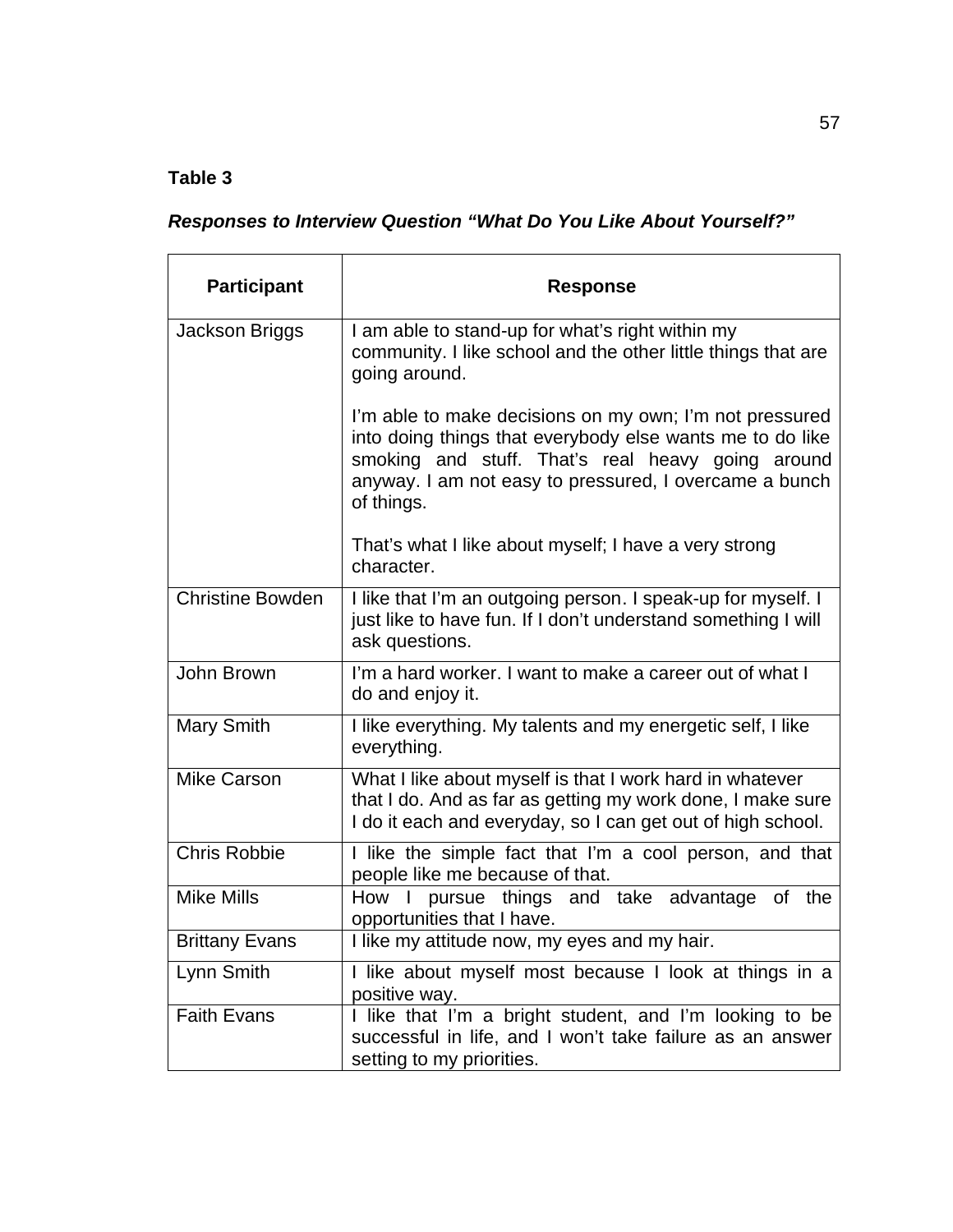# **Table 4**

# *Responses to Interview Question "Where Do You Hope to be in Your Life*

# *Five Years from Now?"*

| <b>Participant</b>      | <b>Response</b>                                                                                                                                                                                 |
|-------------------------|-------------------------------------------------------------------------------------------------------------------------------------------------------------------------------------------------|
|                         |                                                                                                                                                                                                 |
| Jackson Briggs          | Well, not in prison, financially stable making it on my own<br>and not worrying about how the next bill will be paid<br>because it will already be paid.                                        |
| <b>Christine Bowden</b> | I hope that I can be helping somebody. I want to be a<br>Child Psychologist. I hope to finish school and have my<br>own little company one day.                                                 |
| John Brown              | I hope to own my own clothing line, store or art store, art<br>supplies, anything that deal with art.                                                                                           |
| Mary Smith              | Hopefully I'll be in college trying to get my masters<br>degree in Math Education or becoming a Social Therapist<br>Teacher.                                                                    |
| <b>Mike Carson</b>      | Well I'm hoping to own my own technology and<br>engineering business. That is what I am going to college<br>for, because I wanna be good at what I do, so-I'm<br>hoping to own my own business. |
| <b>Chris Robbie</b>     | At a job and well off.                                                                                                                                                                          |
| <b>Mike Mills</b>       | Somewhere doing something I enjoy.                                                                                                                                                              |
| <b>Brittany Evans</b>   | Actually I'm undecided right now.                                                                                                                                                               |
| Lynn Smith              | I hope to be somewhere, where I have a good career in<br>what I am doing and a job that I like. Who wants to get up<br>every morning feeling like they don't want to go to work?                |
| <b>Faith Evans</b>      | I would hope to have finished college, pursued my career                                                                                                                                        |
| Faith Evans cont.       | in Culinary Arts, if that's where it leads me, and gone<br>further with my education.                                                                                                           |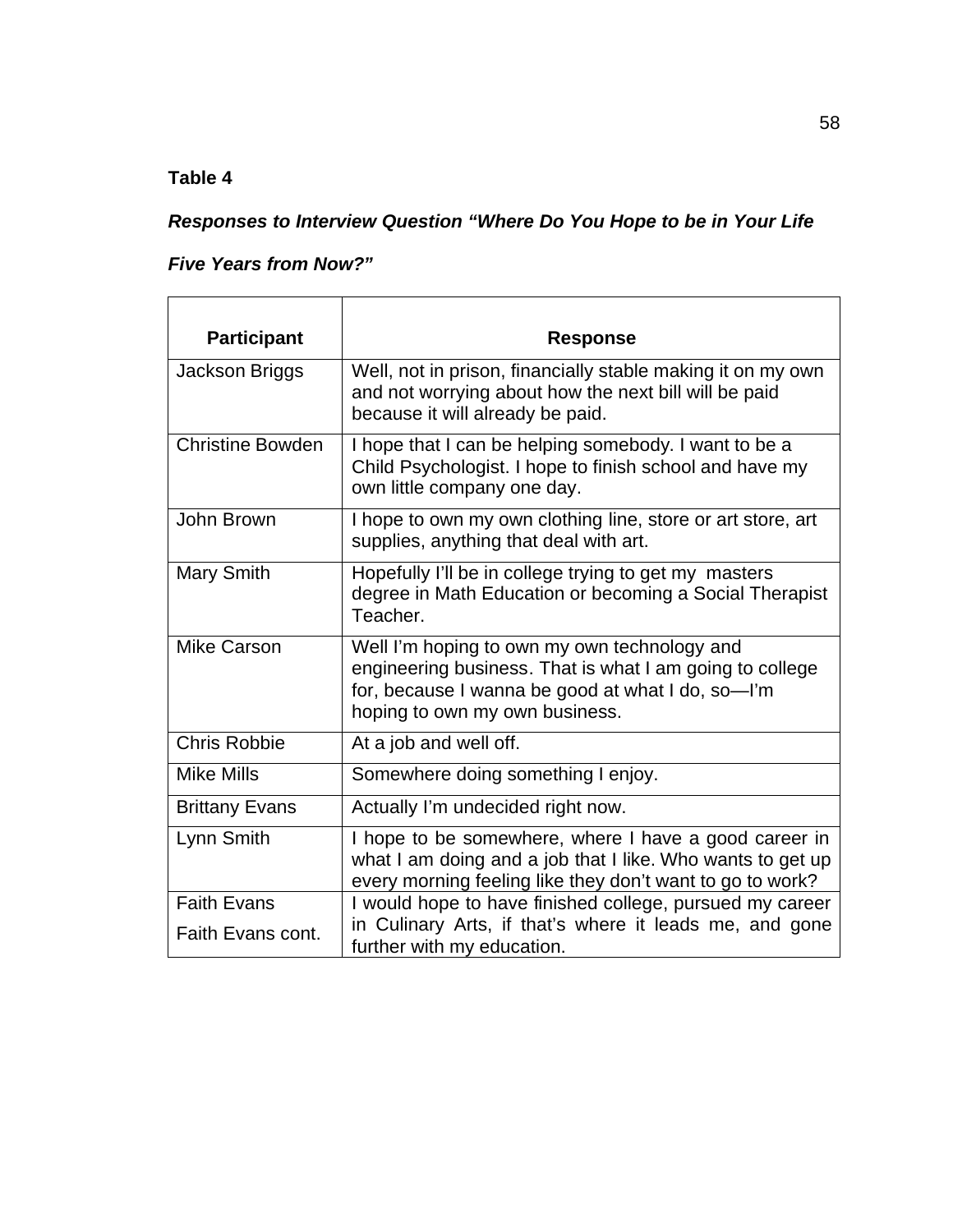# **Table 5**

# *Responses to Interview Question "What are You Doing Now to Prepare for*

# *Your Future?"*

| <b>Participant</b>      | <b>Response</b>                                                                                                                                                                                                                                               |
|-------------------------|---------------------------------------------------------------------------------------------------------------------------------------------------------------------------------------------------------------------------------------------------------------|
| Jackson Briggs          | Well, I'm playing football right now. That is kinda helping<br>me with my future. Because I can go all the way because<br>God blessed me with these talents. I have them for a<br>reason and for me not to blow it on getting in trouble or<br>anything else. |
| <b>Christine Bowden</b> | Being more focused in school doing what I got to do and<br>taking classes that will help me with my goals and<br>colleges.                                                                                                                                    |
| John Brown              | Trying to go to school. I just came from an interview at the<br>School of the Arts in Winston-Salem. I heard nothing but<br>good things.                                                                                                                      |
| Mary Smith              | I'm passing all my grades with 3.0 GPA; I'm studying<br>hard, and trying to pass all my tests to go to college.                                                                                                                                               |
| <b>Mike Carson</b>      | Working hard each and everyday, and I'm making sure I<br>do my work just to get up out of high school and see<br>where I go from there.                                                                                                                       |
| <b>Chris Robbie</b>     | Making sure I have all of the classes that I need so I can<br>go to college.                                                                                                                                                                                  |
| <b>Mike Mills</b>       | I'm taking classes at Davis Academy. It's gonna help me<br>with the field that I'm gonna be applying for some day in<br>Metals Technology.                                                                                                                    |
| <b>Brittany Evans</b>   | Staying focused in class, just staying focused.                                                                                                                                                                                                               |
| Lynn Smith              | Taking school more seriously, studying so I'll be able to<br>get out of high school and go to college one day.                                                                                                                                                |
| <b>Faith Evans</b>      | I take Culinary Arts, I'm going to get an 80 or better on my<br>Culinary Arts VOCATS exam. I will take Culinary Arts II<br>next year as a senior. I hope to get a scholarship for two<br>vears at TCC.                                                        |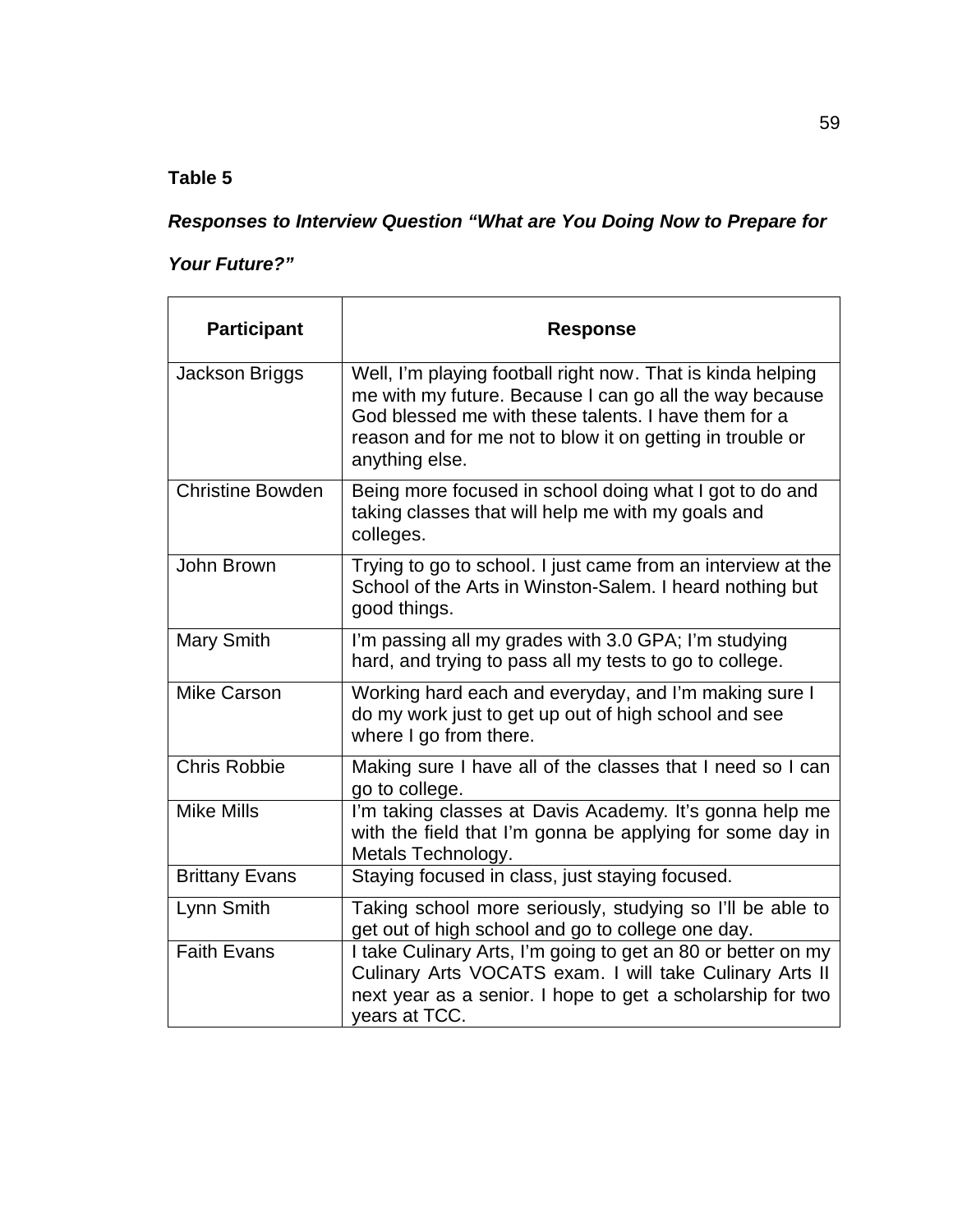## *Responses to Interview Questions "What Adults Have Positively Influenced*

## *Your Life up to This Point? How?"*

| <b>Participant</b>         | <b>Response</b>                                                                                                                                                                                                                                                                                                                                                                 |
|----------------------------|---------------------------------------------------------------------------------------------------------------------------------------------------------------------------------------------------------------------------------------------------------------------------------------------------------------------------------------------------------------------------------|
| Jackson Briggs             | Well there's actually two people, Ms. Smith for helping me<br>out and I feel like Coach Norris has positively influenced me<br>for the simple fact that he's helping me do something that I<br>felt like I would never have a chance to do again. I felt like<br>he was a positive influence because I never had a father.<br>He's kinda playing that male role in my life now. |
| Christine<br><b>Bowden</b> | Really everybody in my family, but mostly my mama<br>because I really want to be like her. She still goes to school,<br>she has her master's, she has everything so she, I look up<br>to her. I want to be just like her.                                                                                                                                                       |
| John Brown                 | My sister and my father. My sister has been encouraging<br>me to go to school since I moved here and my father, he's<br>just been there. He's been having my back; telling me<br>positive things.                                                                                                                                                                               |
| Mary Smith                 | Well my grandma, my aunt, my momma, and all my<br>teachers, and the staff at school.                                                                                                                                                                                                                                                                                            |
| <b>Mike Carson</b>         | My parents, coaches, teachers but most definitely my<br>parents. They made sure I worked hard each and everyday<br>by keeping my grades up. I'm working hard getting my<br>homework and stuff done.                                                                                                                                                                             |
| <b>Chris Robbie</b>        | My teachers and my parents.                                                                                                                                                                                                                                                                                                                                                     |
| <b>Mike Mills</b>          | My parents and my teachers. They push me forward.                                                                                                                                                                                                                                                                                                                               |
| <b>Brittany Evans</b>      | My coach, Ms. Cary, and my oldest sister. Because my<br>sister, she graduated from this school and she just told me<br>to just keep my head up and make sure I just keep my head<br>in the books. She said don't put boys before education.                                                                                                                                     |
| Lynn Smith                 | My mom and my step-dad and some of my teachers.                                                                                                                                                                                                                                                                                                                                 |
| <b>Faith Evans</b>         | My manager was mainly about the only person that really<br>influenced me. Because she's in college and she's young.<br>She knew to tell me what's right and what's wrong and not<br>mess up my life. She was always giving me positive advice.                                                                                                                                  |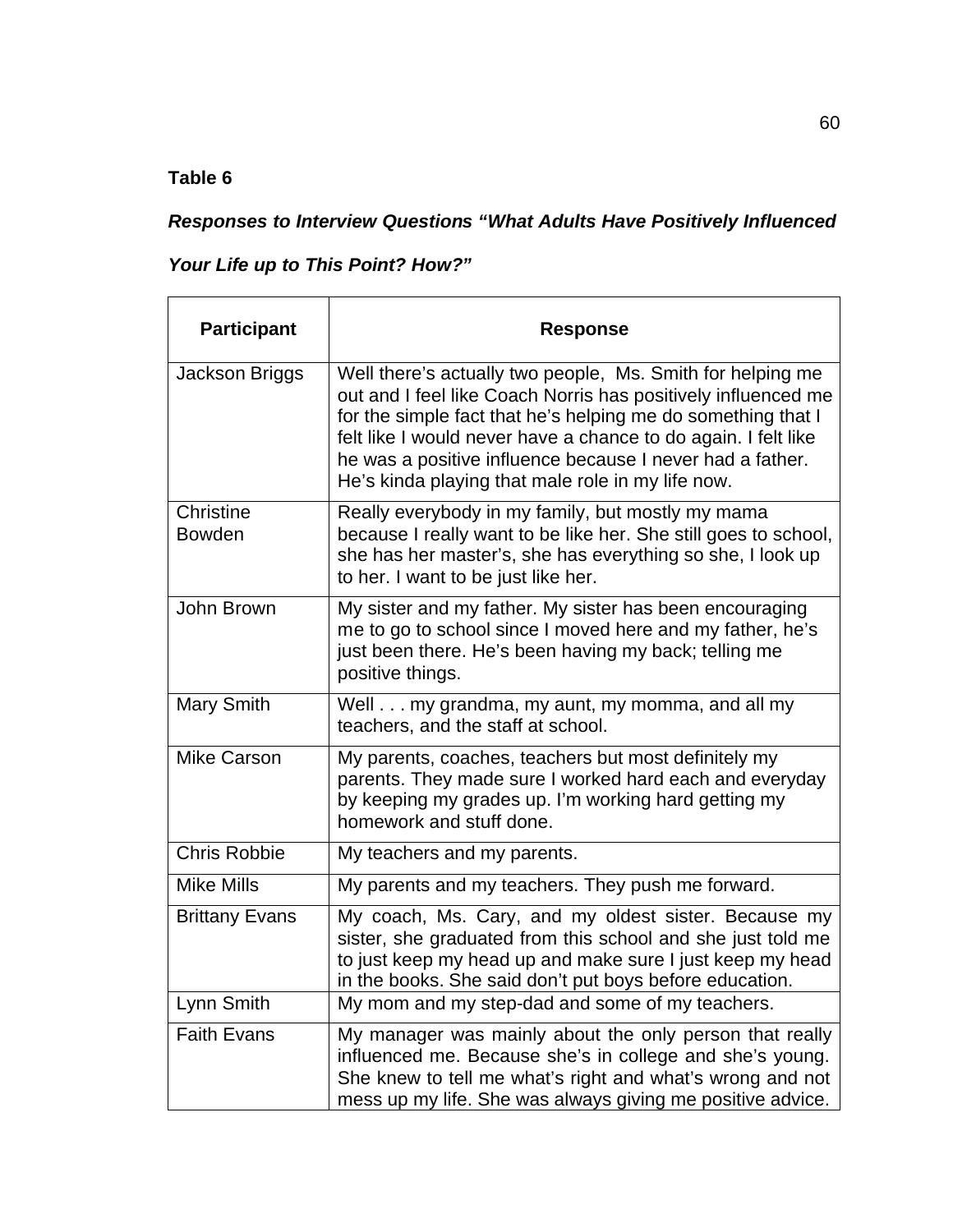# *Responses to Interview Question "What Do You Like about School?"*

| <b>Participant</b>      | <b>Response</b>                                                                                                                                                                                                                                                                                                                                                       |
|-------------------------|-----------------------------------------------------------------------------------------------------------------------------------------------------------------------------------------------------------------------------------------------------------------------------------------------------------------------------------------------------------------------|
| Jackson Briggs          | What I like about school is that there are teachers here<br>who care about students. Some teachers like in other<br>schools just don't care about students.<br>I feel like here there are teachers who care about seeing<br>us succeed in life. When we do make it, we can think back<br>and tell them thank you.                                                     |
| <b>Christine Bowden</b> | It keeps me out of trouble. I like to come because it keeps<br>me out of trouble. I would rather be here than out in the<br>streets. I want to be here learning than be out in the world<br>that I don't know nothing about. I like learning. I like the<br>teachers and the kids. I like coming to school because<br>you get to learn and have fun at the same time. |
| John Brown              | I like the fact that some teachers are willing to help<br>anytime. They're willing to stop whatever they are doing.<br>Teachers say, here you go, and this is what you need to<br>do, just do it.                                                                                                                                                                     |
| <b>Mary Smith</b>       | One, it's one of our black high schools. I like the people<br>here, friends, and the way I learn here.                                                                                                                                                                                                                                                                |
| <b>Mike Carson</b>      | Everything.                                                                                                                                                                                                                                                                                                                                                           |
| <b>Chris Robbie</b>     | Everybody here that I associate with is cool, because we<br>get along well.                                                                                                                                                                                                                                                                                           |
| <b>Mike Mills</b>       | The atmosphere, it's a place to be comfortable. You feel<br>safe about it.                                                                                                                                                                                                                                                                                            |
| <b>Brittany Evans</b>   | I don't like school.                                                                                                                                                                                                                                                                                                                                                  |
| Lynn Smith              | It's just, coming here and being comfortable.                                                                                                                                                                                                                                                                                                                         |
| <b>Faith Evans</b>      | I like to come, have fun when I can, and do my work when<br>it's supposed to be done.                                                                                                                                                                                                                                                                                 |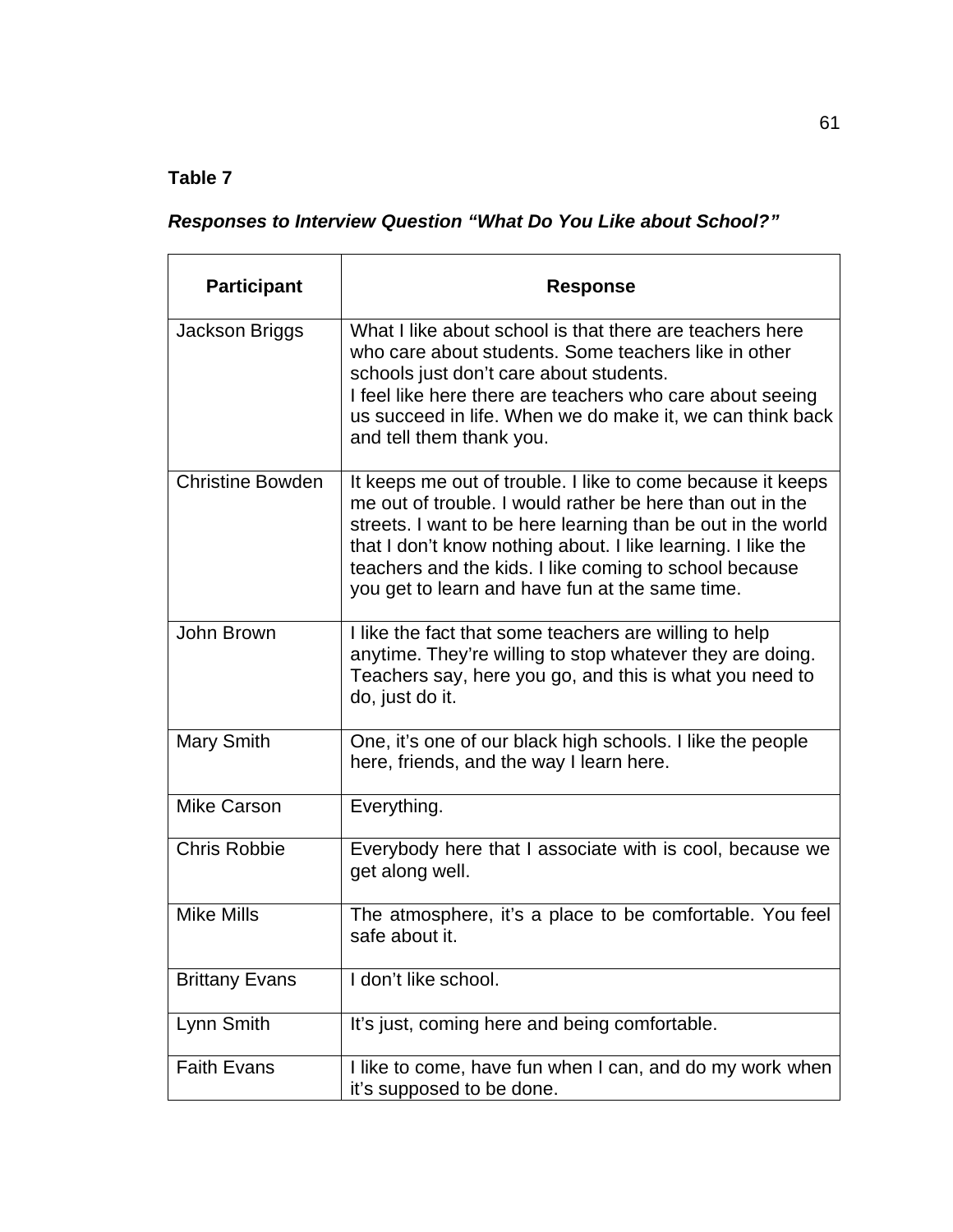$\blacksquare$ 

## *Responses to Interview Questions "How Did You Feel When You Were Not*

*Doing Well in School? What Hindered You?"*

| <b>Participant</b>      | <b>Response</b>                                                                                                                                                                                                                                                                                                                                                                                                                                                             |
|-------------------------|-----------------------------------------------------------------------------------------------------------------------------------------------------------------------------------------------------------------------------------------------------------------------------------------------------------------------------------------------------------------------------------------------------------------------------------------------------------------------------|
| Jackson Briggs          | I didn't feel like my life was over or anything like that, but I<br>felt like I was failing myself because I knew I was smart. I<br>knew I did not apply myself. I made myself look stupid<br>among my peers and among my family. I felt in some kind<br>of way that I could overcome what was happening to me.<br>I was doing very badly. I was at that point that I was<br>hitting rock bottom bad, but it was bad enough to let<br>myself know that I needed to wake-up! |
|                         | I was skipping, hanging around the wrong crowd. There<br>were a ton of reasons that hindered me from doing well in<br>school but basically skipping and hanging around the<br>wrong crowd were the main reasons.                                                                                                                                                                                                                                                            |
| <b>Christine Bowden</b> | It made me feel terrible because I looked at students who<br>didn't do their work and those that did. I felt that I was<br>right in the middle. It made me feel down about myself. I<br>knew I was smart, but I just didn't know what I was doing.<br>It made me feel real bad. I really wanted to show the<br>teachers that I was smart.<br>I looked at students from middle school and high school. I                                                                     |
|                         | did not want to be like them. I wanted to be better than<br>that; I wanted to go further.                                                                                                                                                                                                                                                                                                                                                                                   |
| John Brown              | I felt like I could do better, I felt like I was just b.s.--ing<br>around, "just shooting the breeze" when I could have<br>"stepped it up" and wouldn't had to worry about it later on.<br>So now I'm just cramming trying to get it all done.                                                                                                                                                                                                                              |
|                         | I hindered myself, just wanted to chill with my friends, just<br>hanging around.                                                                                                                                                                                                                                                                                                                                                                                            |
| Mary Smith              | At first I didn't know that I couldn't achieve, I got tired of<br>doing nothing. I just got tired of it.                                                                                                                                                                                                                                                                                                                                                                    |
|                         | The people around here that hung around and the peer<br>pressure.                                                                                                                                                                                                                                                                                                                                                                                                           |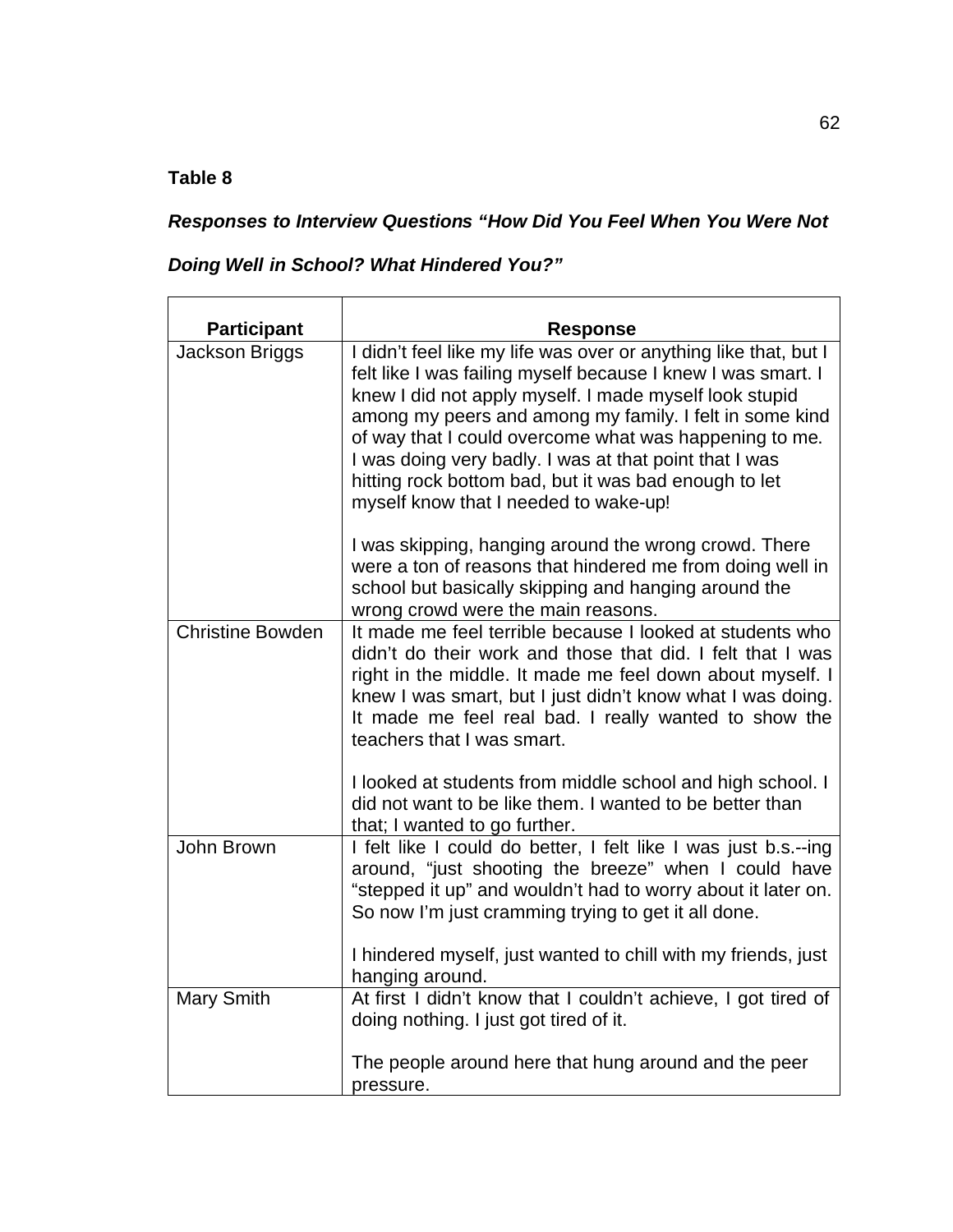| <b>Mike Carson</b>    | I felt like I wasn't being a good role model for my brothers<br>and sisters. If they saw what I was doing then they would<br>turn around and do the same thing and I felt that I had to<br>change myself for them. And plus, I wanted to be a good<br>example for the rest of my family; I wanted to get of high<br>school.                                                                                                                                                                                    |
|-----------------------|----------------------------------------------------------------------------------------------------------------------------------------------------------------------------------------------------------------------------------------------------------------------------------------------------------------------------------------------------------------------------------------------------------------------------------------------------------------------------------------------------------------|
|                       | The point of knowing that everybody in my family<br>graduated from high school. I just wanted to work hard<br>and get up out of high school. I think people around me<br>prevented me from doing what I was supposed to do. I<br>think I prevented myself from doing what I wanted to do.<br>Because there were points where I did not do my work<br>because of the people around me. And then sometimes I<br>felt like I didn't want to do my work at all and I wouldn't do<br>it and that's what stopped me. |
| <b>Chris Robbie</b>   | I didn't really care about anything.                                                                                                                                                                                                                                                                                                                                                                                                                                                                           |
|                       | It wasn't anything in particular; it's just that I didn't care.                                                                                                                                                                                                                                                                                                                                                                                                                                                |
| Mike Mills            | It was more like a thing where I knew I could do it, and<br>then it was as if I let some things take me off track, so I<br>just didn't know what to do.                                                                                                                                                                                                                                                                                                                                                        |
|                       | Like seeing other people do things and watching them do<br>it and hearing them talk about it.                                                                                                                                                                                                                                                                                                                                                                                                                  |
| <b>Brittany Evans</b> | I felt bad, because I just kept doing badly. I knew I<br>wouldn't graduate, so it made me just sick and tired. I<br>knew I had to change my whole attitude.                                                                                                                                                                                                                                                                                                                                                    |
| Lynn Smith            | When I wasn't doing well, it was more like I wasn't really<br>thinking about it until it kinda hit me that I wasn't doing the<br>right things. I figured out that I needed to straighten up<br>and do things the right way.                                                                                                                                                                                                                                                                                    |
|                       | Hanging out with the wrong people influenced me not to<br>care about things.                                                                                                                                                                                                                                                                                                                                                                                                                                   |
| <b>Faith Evans</b>    | To tell you the truth, I felt bad, and I knew that wasn't me<br>because I've never made bad grades in school but my<br>ninth grade year.<br>I saw that I was getting behind and that I was coming<br>back to Pride City High School from ______ High School. I<br>saw that I was going to be with my old friends from<br>Middle School. I wasn't gonna graduate with                                                                                                                                           |
|                       | them, so I got my head together and got on, in the right<br>grade and stuff.                                                                                                                                                                                                                                                                                                                                                                                                                                   |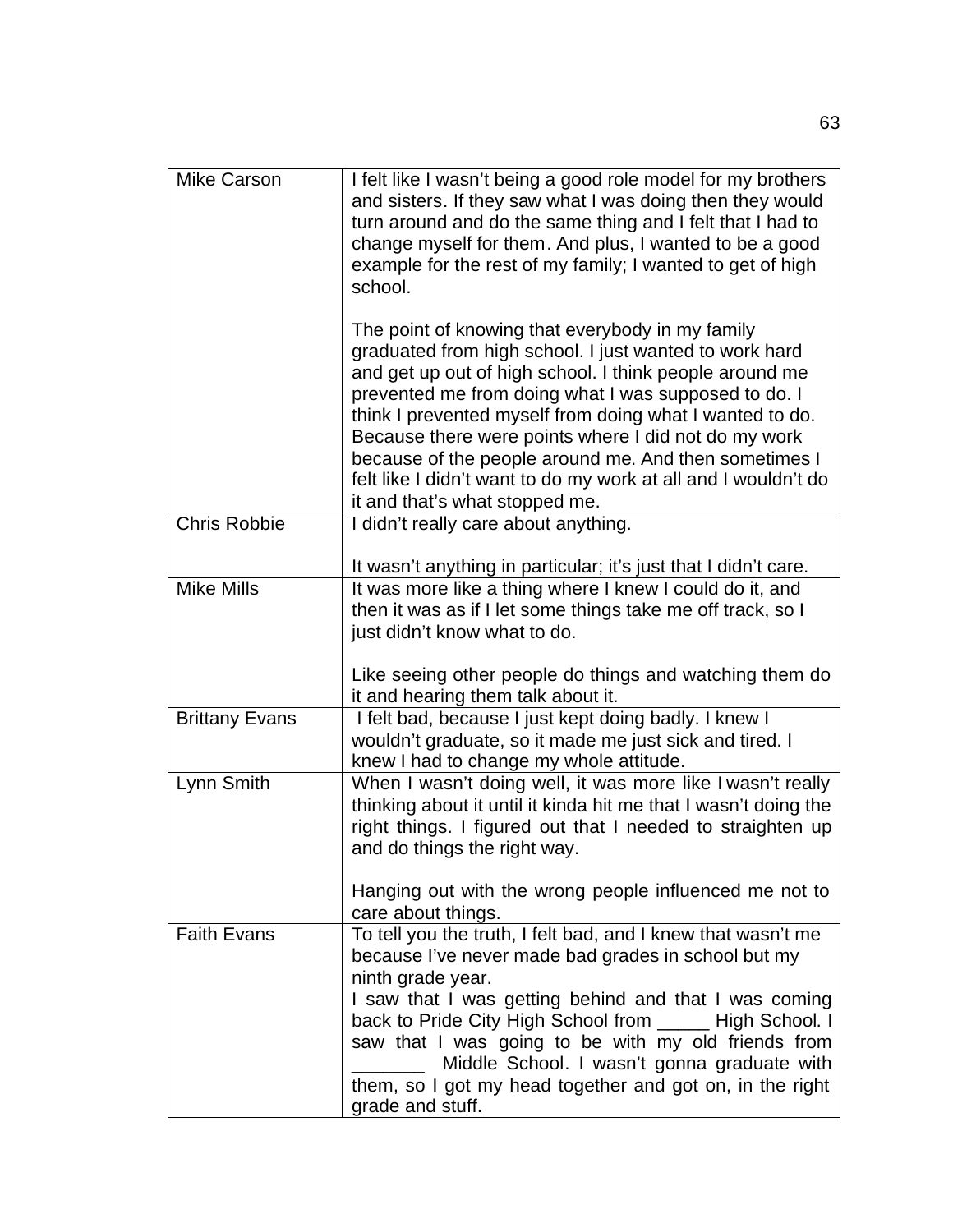## *Responses to Interview Questions "Who Encouraged You to Do Better? Why Do*

*You Think They Wanted to Encourage You?"*

| <b>Participant</b>      | <b>Response</b>                                                                                                                                                                                                                                                                                                                                     |
|-------------------------|-----------------------------------------------------------------------------------------------------------------------------------------------------------------------------------------------------------------------------------------------------------------------------------------------------------------------------------------------------|
| Jackson Briggs          | Of course, Ms. Smith. For one thing, she cared and did not<br>want to see me fail. Of course, not just me, but lots of other<br>students.                                                                                                                                                                                                           |
| <b>Christine Bowden</b> | Teachers, all my teachers at every grade level. They really<br>knew who I was. They wanted me to know who I was. They<br>could see inside that I was a good student.                                                                                                                                                                                |
| John Brown              | My sister because she was always on me. She really let me<br>know that I should get ready for school. I'm practically like the<br>only one, me and my sister. I will probably be the only one in<br>my family who will really graduate from college.                                                                                                |
| Mary Smith              | Teachers, grandma, mom, aunt.<br>I want to keep my family tradition going, everybody in my family<br>graduated from Pride City High school.                                                                                                                                                                                                         |
| Mike Carson             | My parents and my uncle. Well, my uncle always said I was a<br>humble person. He always wanted me to graduate from high<br>school because all my family graduated from Pride City High<br>School. He said I would always be the next one, so hearing him<br>say that all the time just made me wanna work harder just to<br>get out of high school. |
| <b>Chris Robbie</b>     | My parents and my teachers. Because they wanted to see me<br>doing better for myself. They said I had so much potential from<br>what they saw in my work.                                                                                                                                                                                           |
| <b>Mike Mills</b>       | My parents and my teachers. They were telling me that I could<br>do the things that I was suppose to be doing and that I needed<br>to do more of them.                                                                                                                                                                                              |
| <b>Brittany Evans</b>   | My sister because she knew what to do with her life, and so<br>she wanted me to do better too.                                                                                                                                                                                                                                                      |
| Lynn Smith              | It was mostly teachers and my parents. They told me I wasn't<br>doing the right thing and they showed me things that I could've<br>been doing and telling me I was a smart kid.                                                                                                                                                                     |
| <b>Faith Evans</b>      | Myself. Only myself.                                                                                                                                                                                                                                                                                                                                |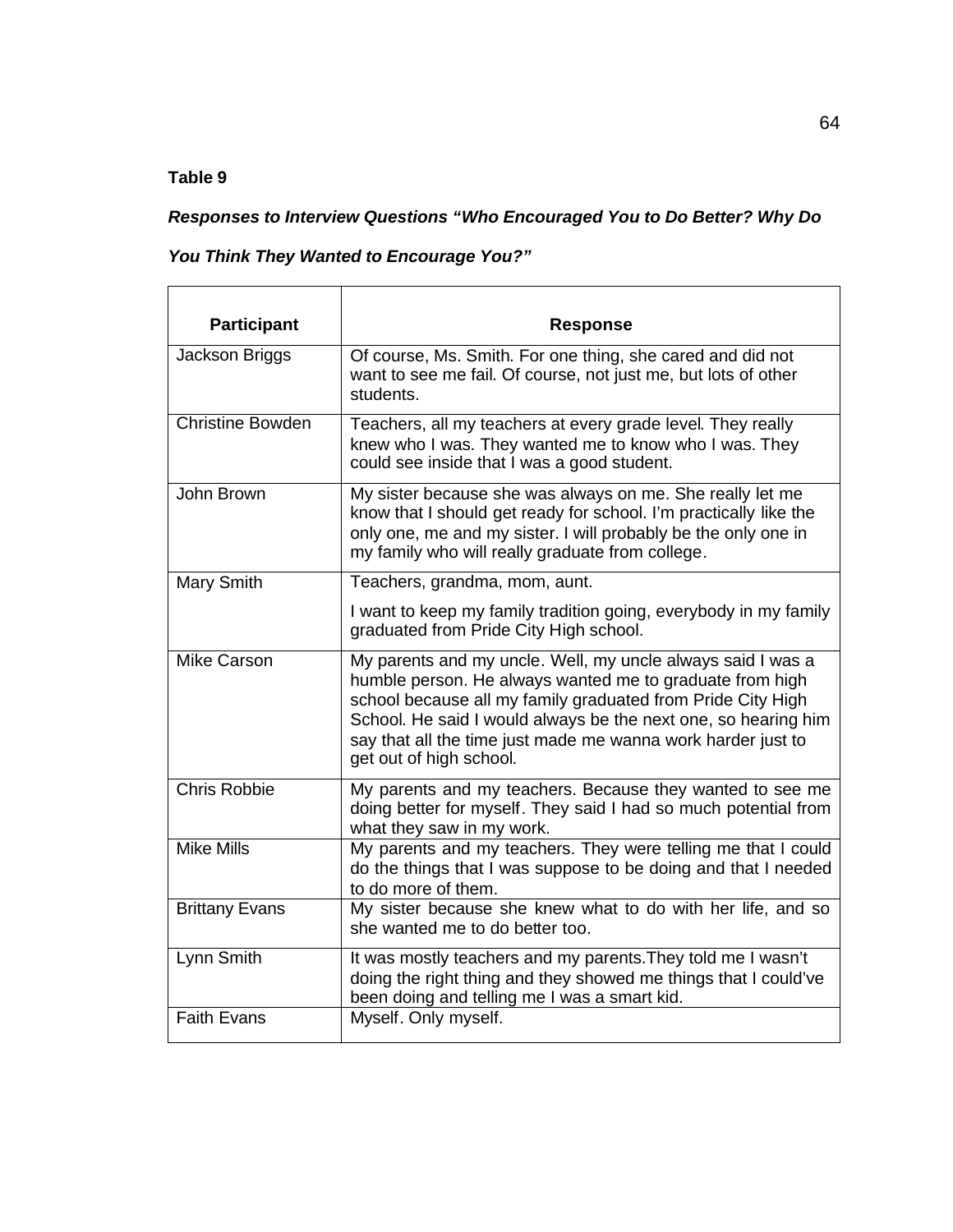## *Responses to Interview Question "How Do You Deal with Students Who*

## *Think You Have Changed?"*

| <b>Participant</b>      | <b>Response</b>                                                                                                                                                                                                                                                              |
|-------------------------|------------------------------------------------------------------------------------------------------------------------------------------------------------------------------------------------------------------------------------------------------------------------------|
| Jackson Briggs          | Well, I deal with them; I'm not going to say I don't speak<br>to them. If you can't accept me for what I am now, you<br>really didn't care about me anyway. It's not like I don't like<br>them, it's just something they are going to have to get use<br>to because it's me. |
| <b>Christine Bowden</b> | I don't deal with them at all. Sometimes I try to give them<br>advice but if they don't take it, I just keep my head up and<br>go the other way.                                                                                                                             |
| John Brown              | I really could care less cause, as long as they ain't<br>affecting me. If they ain't affecting the way, I make money<br>and the way I live, they can go on about their business.                                                                                             |
| Mary Smith              | I try to change them or just leave them alone.                                                                                                                                                                                                                               |
| <b>Mike Carson</b>      | They know I have changed and they don't say nothing<br>about it. They saw what I did my $9th$ grade year. Now they<br>see what I'm doing now.                                                                                                                                |
| <b>Chris Robbie</b>     | Teachers say I've changed for the better; I thank them on<br>that because I'm glad that somebody noticed it. If they<br>say I have not, then I just don't need the negative energy.                                                                                          |
| <b>Mike Mills</b>       | I don't pay them any attention.                                                                                                                                                                                                                                              |
| <b>Brittany Evans</b>   | My attitude has changed. If anybody says anything to me<br>now I just hold my tongue. Previously I would tell them off.                                                                                                                                                      |
| Lynn Smith              | I just let them think what they want to think.                                                                                                                                                                                                                               |
| <b>Faith Evans</b>      | I tell them I've changed. If you're not gonna be my friend<br>because I'm doing my work, then that's fine too.                                                                                                                                                               |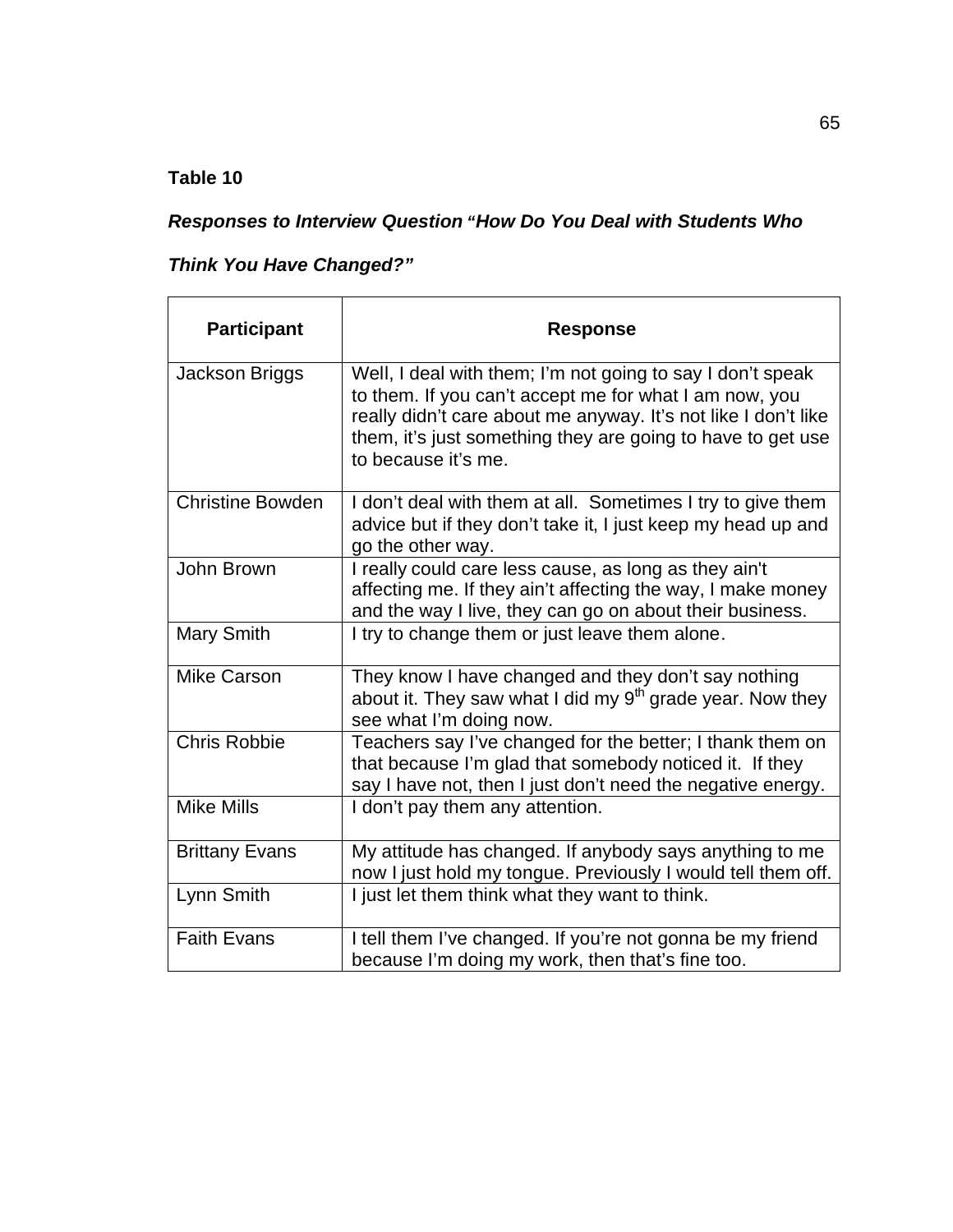## *Responses to Interview Question "How Do You Account for the Changes*

## *That You Have Made?"*

| <b>Participant</b>      | <b>Response</b>                                                                                                                                                                                                                                                                                               |
|-------------------------|---------------------------------------------------------------------------------------------------------------------------------------------------------------------------------------------------------------------------------------------------------------------------------------------------------------|
| Jackson Briggs          | It's for the better. My mama told me that life's lesson<br>would teach a rising teenage male a lesson. I feel like life<br>has taught me a lesson. I grasped the concept quickly. A<br>wake-up call is the last thing anybody wants. You can be<br>kicked out of school or dropped from the roster in school. |
| <b>Christine Bowden</b> | I wish I could make more changes, but I think I did a good<br>a good job. I believe in myself and so does my mama. I'm<br>staying out of trouble. I have come a long way.                                                                                                                                     |
| John Brown              | I made a lot of changes, so I just take each one of them<br>day by day.                                                                                                                                                                                                                                       |
| Mary Smith              | I'm passing. I'm gonna graduate early, a semester early. I<br>got more credits than I expected.                                                                                                                                                                                                               |
| <b>Mike Carson</b>      | Hearing my family say graduate, and knowing that<br>everybody who graduated in my family graduated from<br>this high school changed me. I just wanted to work hard<br>and get up out of high school myself.                                                                                                   |
| <b>Chris Robbie</b>     | My parents and my teachers wanted me to do better.                                                                                                                                                                                                                                                            |
| <b>Mike Mills</b>       | Good. I feel good about 'em.                                                                                                                                                                                                                                                                                  |
| <b>Brittany Evans</b>   | I don't know.                                                                                                                                                                                                                                                                                                 |
| Lynn Smith              | In a positive way, I guess. I like 'em                                                                                                                                                                                                                                                                        |
| <b>Faith Evans</b>      | I really don't know.                                                                                                                                                                                                                                                                                          |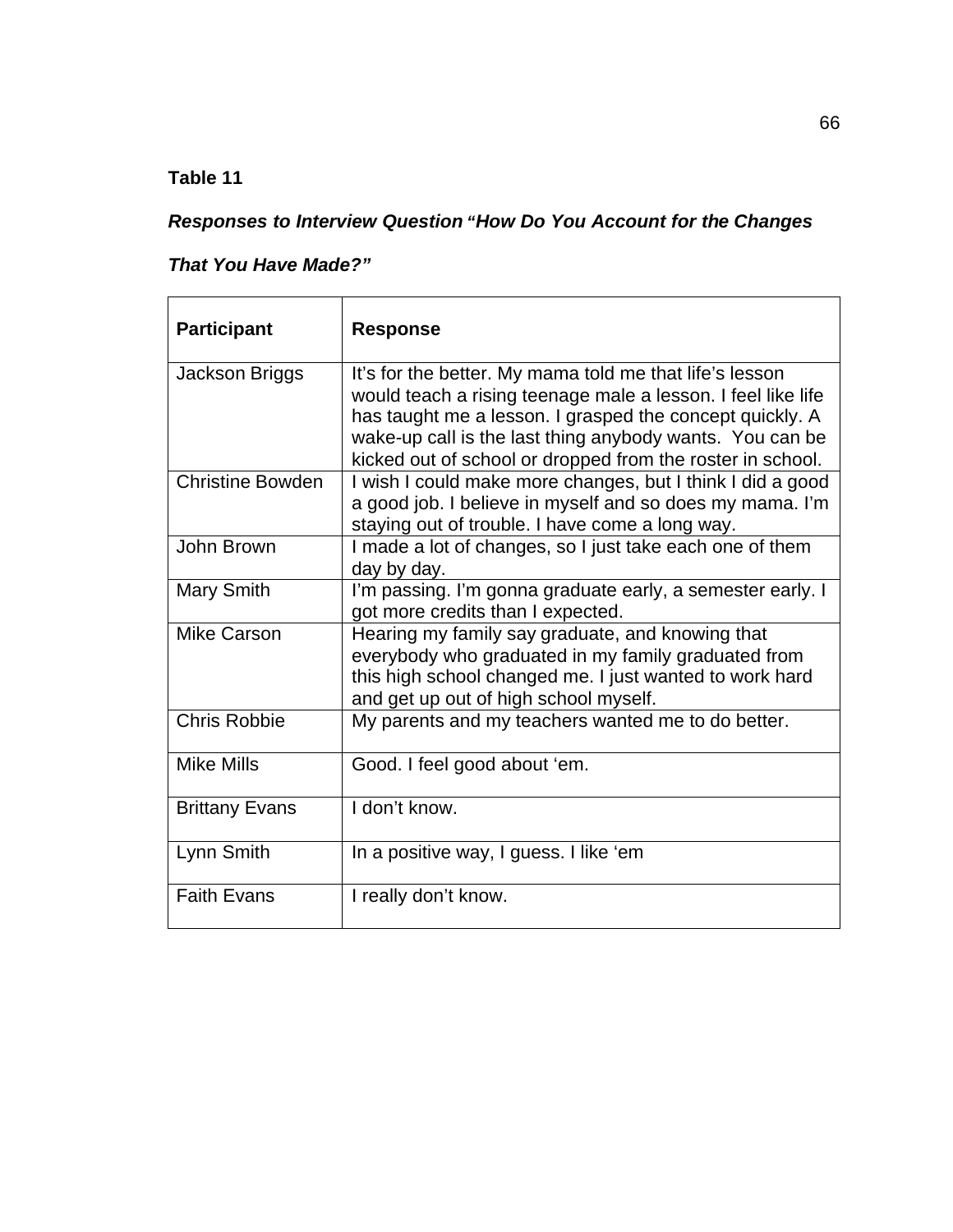### *Responses to Interview Questions "How Do You Interact with Students at this*

### *School? How Do You and Other Students Feel about One Another?"*

| <b>Participants</b>     | <b>Response</b>                                                                                                                                                                                                                                                                                                         |
|-------------------------|-------------------------------------------------------------------------------------------------------------------------------------------------------------------------------------------------------------------------------------------------------------------------------------------------------------------------|
| Jackson Briggs          | I'm not going to say that I'm the person going around telling<br>them what they need to do or how to do it, or even telling them<br>to straighten up. They take heed for the simple fact that they<br>know where I can from. They know what I went through. They<br>know that what I say is not a bunch of bogus stuff. |
| <b>Christine Bowden</b> | I talk to everybody; I have friends. I see someone, like an<br>outcast, standing in the hallway; I'll go up and talk to them. I'm<br>friendly with everybody. If I see somebody who looks like they<br>had a bad day, I go back, talk to them, and tell them every<br>thing is going to be al right.                    |
|                         | It's like a competition. It's a mind thing. Inside you think that a<br>person thinks down about you or high about you. In your mind,<br>you are thinking the same thing. I think that we all should be<br>doing the same thing and that's graduate.                                                                     |
| John Brown              | I know what I need to know and I let them know what they<br>need to know.<br>They ain't gonna affect me and how I'm living.                                                                                                                                                                                             |
| Mary Smith              | I'm popular around here. Everybody knows me and likes to<br>speak to me.<br>I don't have a problem with anybody in this school.                                                                                                                                                                                         |
| <b>Mike Carson</b>      | I'm cool with everybody. I try to get to know everybody that I<br>possibly can. I think I react great with the students.                                                                                                                                                                                                |
| <b>Chris Robbie</b>     | My parents and teachers caused me to do better.<br>When I'm in class, it's all on an educational level. When I'm<br>outside of class or at lunch and stuff, I'm "chillin" and having a<br>good time with my friends.                                                                                                    |
| <b>Mike Mills</b>       | Good. I feel good about other students, but if they have a<br>negative attitude against me, I just push them out of the way.                                                                                                                                                                                            |
| <b>Brittany Evans</b>   | I'm a social person, but I don't think about making friends at<br>this school.                                                                                                                                                                                                                                          |
| Lynn Smith              | In a positive way, I guess.                                                                                                                                                                                                                                                                                             |
| <b>Faith Evans</b>      | I get along with some students, but when it comes to getting<br>my work, I don't interact with anyone.                                                                                                                                                                                                                  |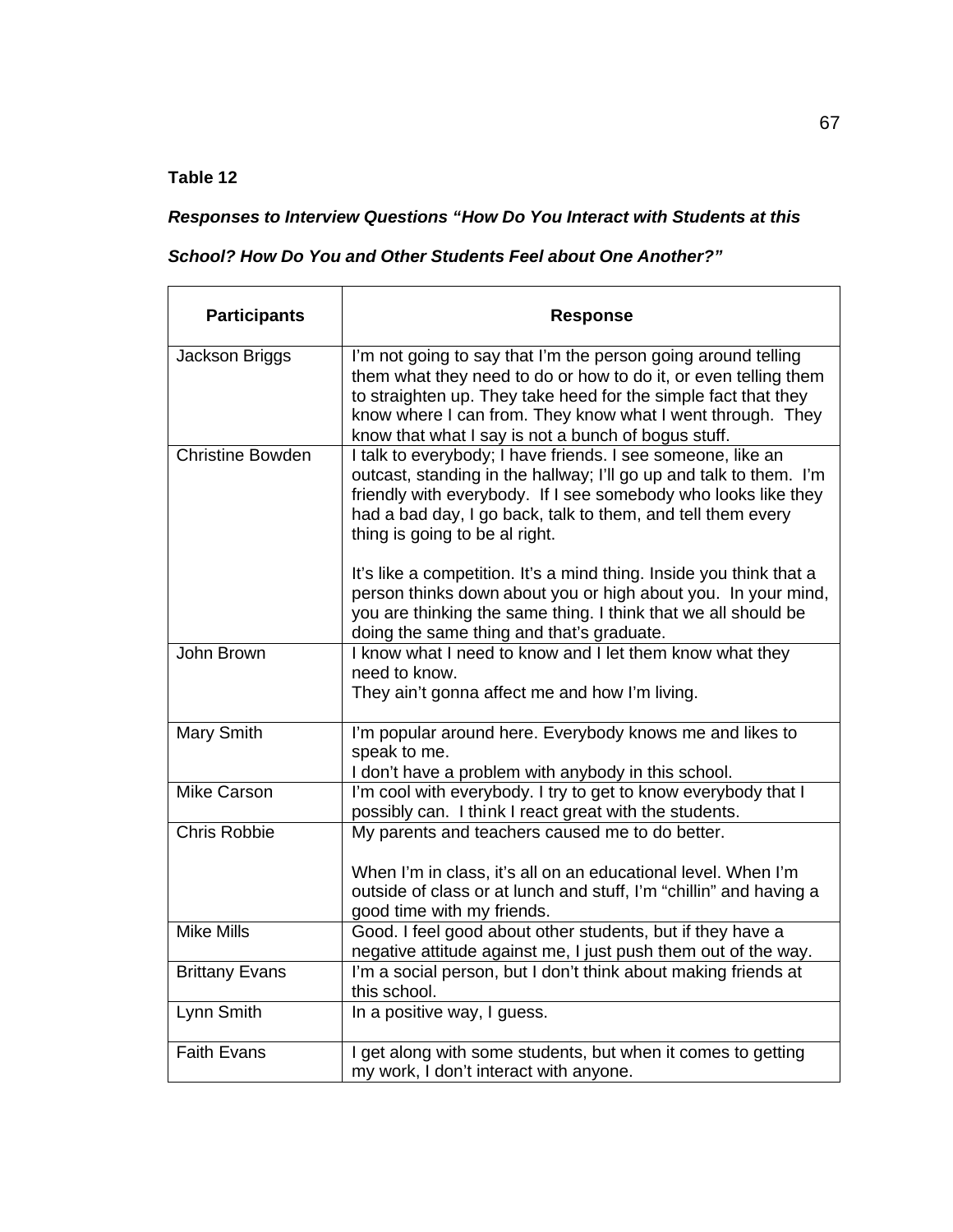*Responses to Interview Questions "How Good are You in School Subjects?* 

## *In what Subjects Do You Do Well? What Do You Like or Dislike about the*

## *Subjects? Why?"*

| <b>Participants</b>     | <b>Response</b>                                                                                                                                                                                                                                                                                                                                                                                            |
|-------------------------|------------------------------------------------------------------------------------------------------------------------------------------------------------------------------------------------------------------------------------------------------------------------------------------------------------------------------------------------------------------------------------------------------------|
| <b>Jackson Briggs</b>   | I love English; it helps me with my grammar. I also enjoy<br>History. In History, I get to learn more about the world and<br>people. My classes were challenging.                                                                                                                                                                                                                                          |
| <b>Christine Bowden</b> | Pretty good if I stay focused. I do well in English and History.                                                                                                                                                                                                                                                                                                                                           |
| John Brown              | Well, I'm just horrible in Math. I'm going to bring it up.<br>Sometimes it's hard to deal with the teachers in the classes. It<br>depends on the teacher. If you have a problem with the teacher<br>it's gonna affect in the class.<br>I like World History and Social Studies 'cause I can bring it<br>back to what's happening today in the world.<br>I don't like reading and writing, but I can do it. |
| Mary Smith              | I like Math; I have a 3.0 GPA that should explain it. I do well in<br>Math and Social Studies.<br>I don't like Writing and Reading although I passed the tests.<br>They are just too hard for me to comprehend.                                                                                                                                                                                            |
| <b>Mike Carson</b>      | I work hard everyday in school. My teachers said on every<br>report that I am a hard worker. Hearing those comments made<br>me want to keep working to improve.                                                                                                                                                                                                                                            |
| <b>Chris Robbie</b>     | I got an award today. I'm god in Math, English, and Art.                                                                                                                                                                                                                                                                                                                                                   |
| <b>Mike Mills</b>       | I feel comfortable with my subjects. I like Science subjects and<br>Social Studies. I don't like Math; it's just too much stuff to<br>remember half the time.                                                                                                                                                                                                                                              |
| <b>Brittany Evans</b>   | Ok, I can say I do well in Science.                                                                                                                                                                                                                                                                                                                                                                        |
| Lynn Smith              | I guess its more subjects that I don't like that I have to pay<br>more attention such as Social Studies. I enjoy Physical<br>Science.                                                                                                                                                                                                                                                                      |
| <b>Faith Evans</b>      | I'm very good in all my subjects when I work and put my head<br>to it. I dislike Social Studies, it's just too much stuff to think<br>about and learn.                                                                                                                                                                                                                                                     |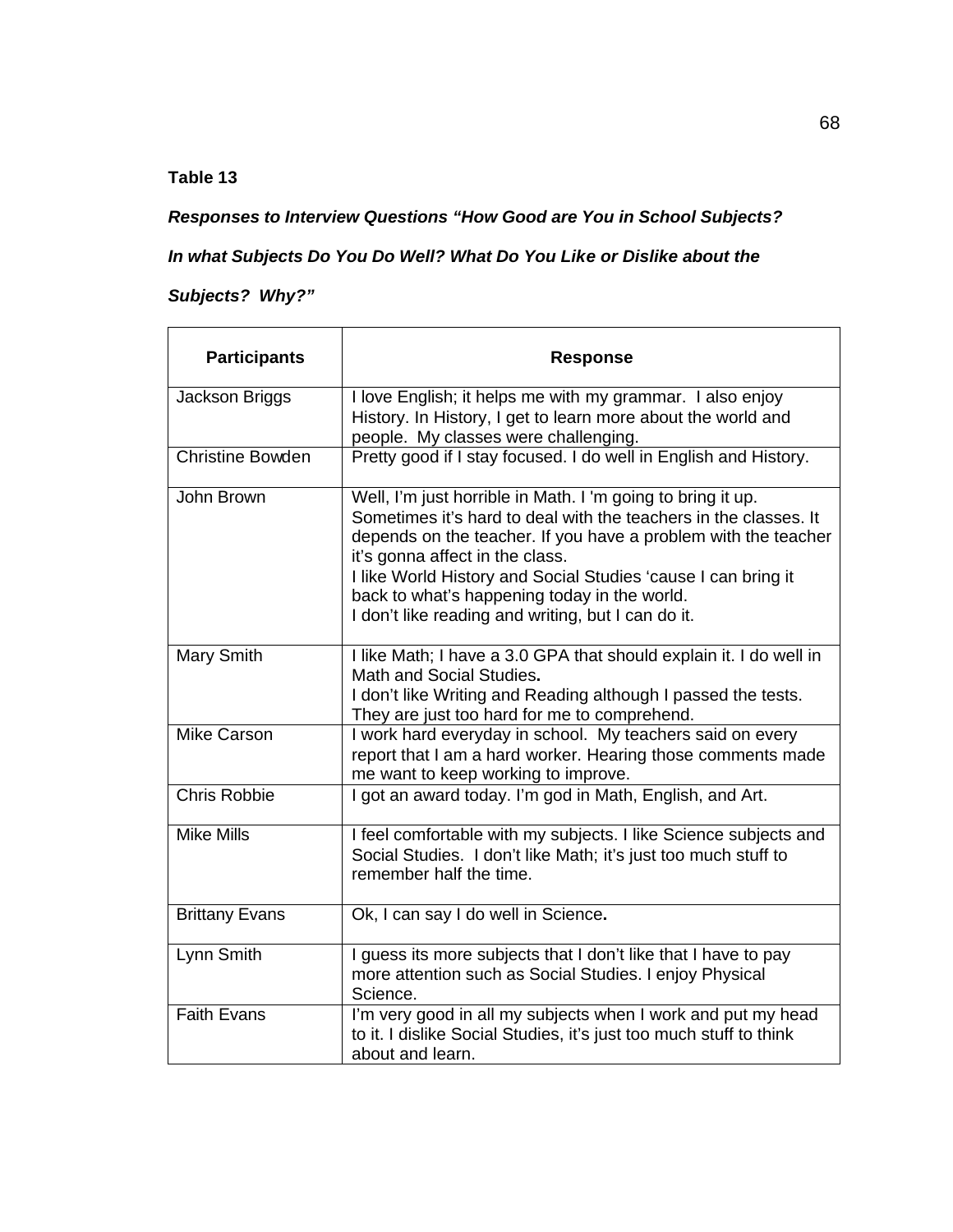# *Responses to Interview Questions "How Do You Feel about Your Teachers?*

## *Do They Help You? How Does That Make You Feel?"*

| <b>Participant</b>      | <b>Response</b>                                                                                                                                                                                                                                                                                                                                                         |
|-------------------------|-------------------------------------------------------------------------------------------------------------------------------------------------------------------------------------------------------------------------------------------------------------------------------------------------------------------------------------------------------------------------|
| Jackson Briggs          | Well there's actually two people. Ms. Smith for helping me out<br>and I feel like Coach has positively influenced me for the<br>simple fact that he's helping me so something that I felt like I<br>would never have a chance to do again. I felt like he was a<br>positive influence because I never had a father and he's kinda<br>playing that male role in my life. |
| <b>Christine Bowden</b> | My teachers wanted me to do well. I am not saying I was the<br>teacher's pet; however, I had a special bond with my teachers.<br>I am thankful for my teachers, because if it were not for them I<br>would not be here. We have good teachers to learn from at<br>this school.                                                                                          |
| John Brown              | I only had one teacher that we bumped heads as soon I got in<br>the class.                                                                                                                                                                                                                                                                                              |
| Mary Smith              | They help me and I pay attention to what they say.                                                                                                                                                                                                                                                                                                                      |
| Mike Carson             | My teachers are great. When I'm doing something wrong, they<br>are on top of it.                                                                                                                                                                                                                                                                                        |
| <b>Chris Robbie</b>     | Well with some of them, I'm cool. I appreciate them helping<br>me, but a couple of them I don't really care about.                                                                                                                                                                                                                                                      |
| <b>Mike Mills</b>       | I feel good about them. They help me with make up work.<br>They tell me when I'm not doing something right and help me<br>after school in tutoring.                                                                                                                                                                                                                     |
| <b>Brittany Evans</b>   | They are okay.                                                                                                                                                                                                                                                                                                                                                          |
| Lynn Smith              | I feel they are doing what they're supposed to do. They are<br>doing the best thing they can.                                                                                                                                                                                                                                                                           |
| <b>Faith Evans</b>      | I get along with all of them.                                                                                                                                                                                                                                                                                                                                           |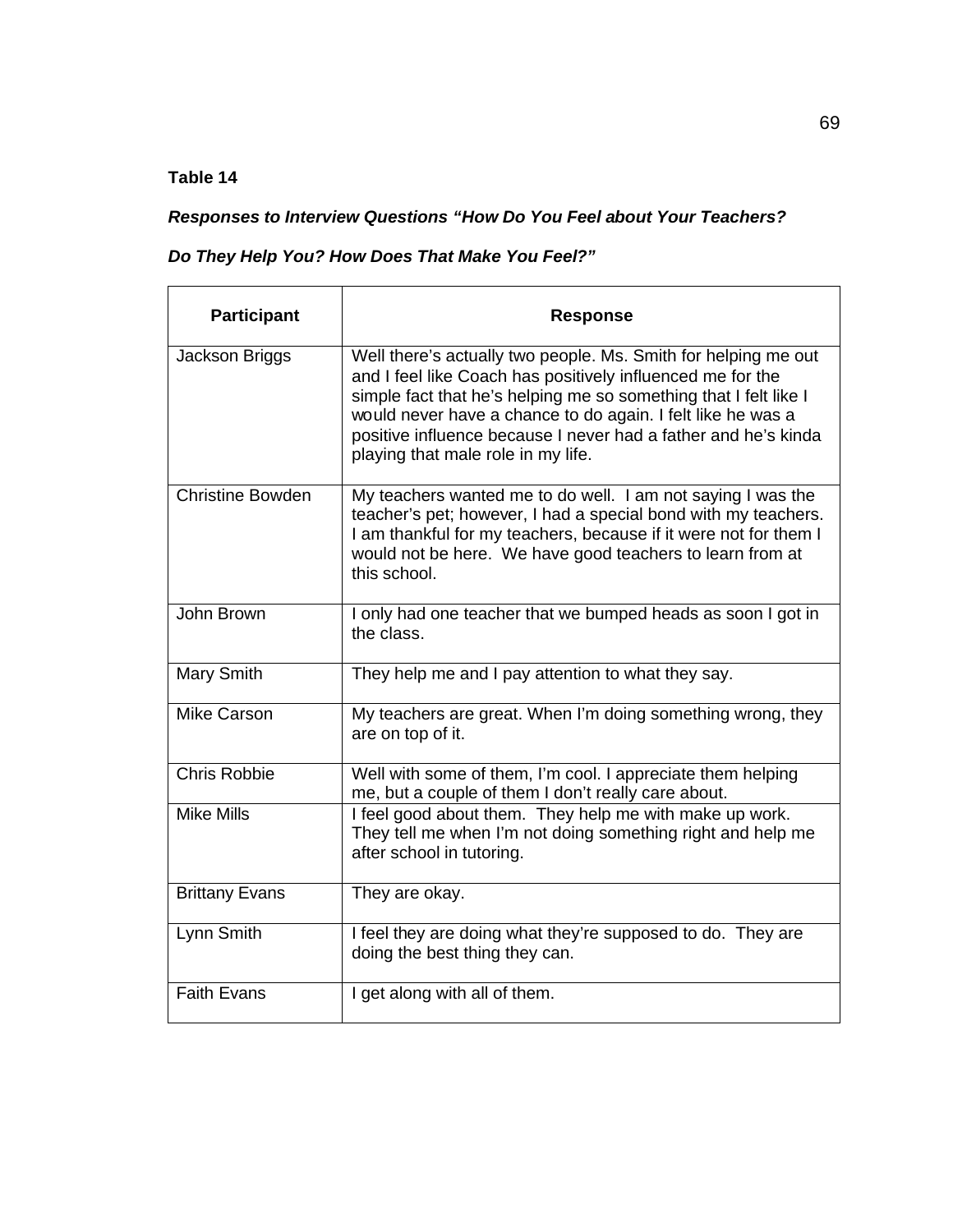# *Responses To Interview Question "Who Encourages Your Efforts In*

## *School?"*

| <b>Participants</b>     | Response                                                                                                                                                                                                                                                                                                                                                                                    |
|-------------------------|---------------------------------------------------------------------------------------------------------------------------------------------------------------------------------------------------------------------------------------------------------------------------------------------------------------------------------------------------------------------------------------------|
| Jackson Briggs          | My aunts, mom, coach, and my principal.                                                                                                                                                                                                                                                                                                                                                     |
| <b>Christine Bowden</b> | My counselor, Ms. Stable.                                                                                                                                                                                                                                                                                                                                                                   |
| John Brown              | My sister, she is always on me. She let's me know what I<br>should do to prepare for school.                                                                                                                                                                                                                                                                                                |
| <b>Mary Smith</b>       | My family and teachers.                                                                                                                                                                                                                                                                                                                                                                     |
| <b>Mike Carson</b>      | Coach, stayed on top of whatever I did. He made sure I<br>got to class on time; he made sure I was not late and I had<br>all my materials. You know, he was top of whatever I did.<br>He made sure I didn't get any D's. He didn't want C's. He<br>wanted A's and B's, he knew I worked hard for him. That's<br>the main reason I'm trying to get up out of here. I worked<br>hard for him. |
| <b>Chris Robbie</b>     | My teachers encourage me because they want me to do<br>better.                                                                                                                                                                                                                                                                                                                              |
| <b>Mike Mills</b>       | My teachers and guidance counselors                                                                                                                                                                                                                                                                                                                                                         |
| <b>Brittany Evans</b>   | My sister.                                                                                                                                                                                                                                                                                                                                                                                  |
| Lynn Smith              | I'd say myself and close friends.                                                                                                                                                                                                                                                                                                                                                           |
| <b>Faith Evans</b>      | Myself, only myself.                                                                                                                                                                                                                                                                                                                                                                        |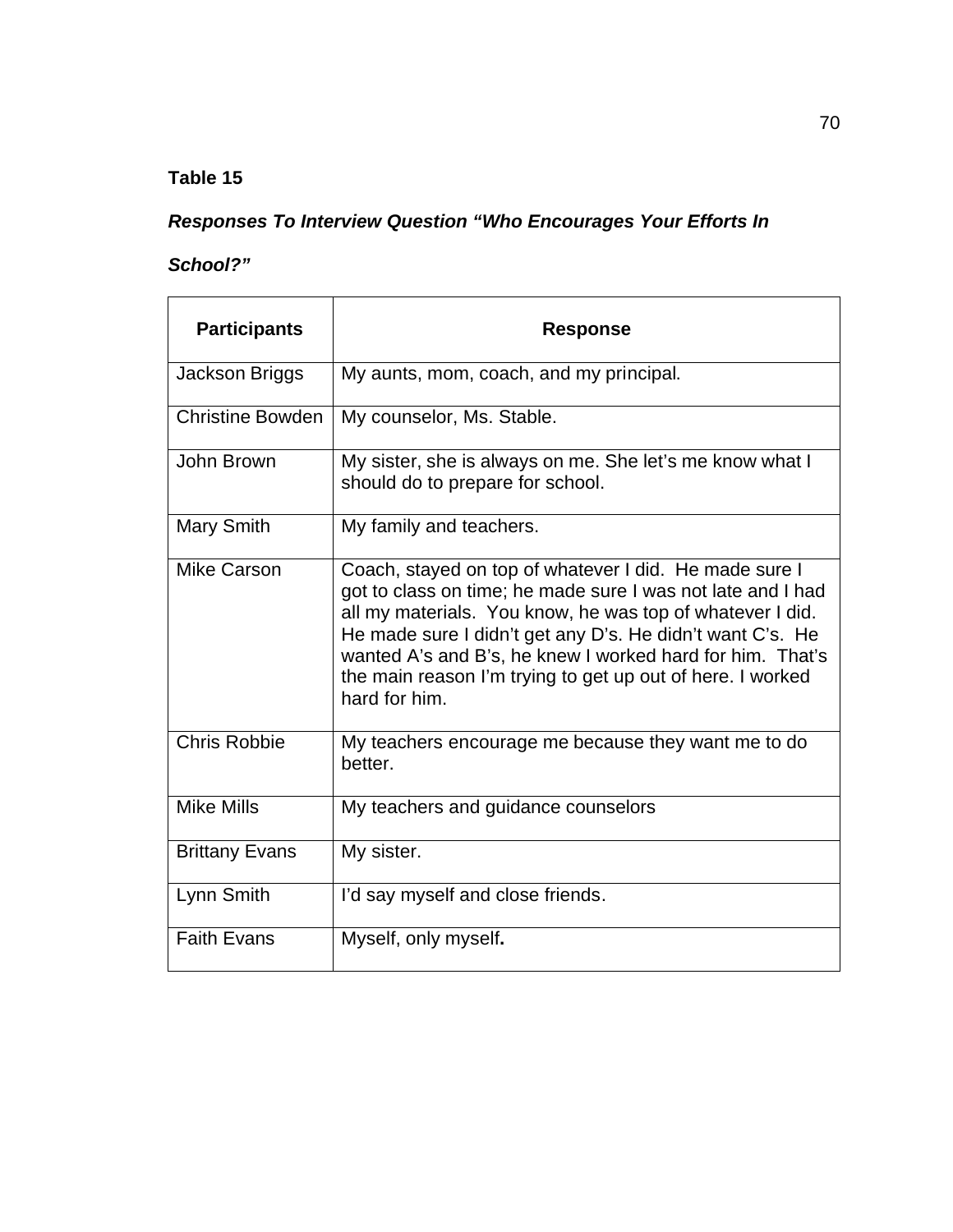### *Responses to Interview Question "How Does Your Family Feel about Your School and*

### *Your Performance?"*

| <b>Participant</b>      | <b>Response</b>                                                                                                                                                                                                                                                                                                                                                                                                                                                                                                                                                                                                                                                                                                                                                                                           |
|-------------------------|-----------------------------------------------------------------------------------------------------------------------------------------------------------------------------------------------------------------------------------------------------------------------------------------------------------------------------------------------------------------------------------------------------------------------------------------------------------------------------------------------------------------------------------------------------------------------------------------------------------------------------------------------------------------------------------------------------------------------------------------------------------------------------------------------------------|
| Jackson Briggs          | They actually feel like I'm doing very good compared to how I used to<br>do.                                                                                                                                                                                                                                                                                                                                                                                                                                                                                                                                                                                                                                                                                                                              |
| <b>Christine Bowden</b> | Everybody in my family has influenced my life. Although I really, want<br>to be like my mama because she goes to school and has her<br>master's, I look up to her, I really want to be like her. My school<br>performance is important to my family. I have nothing to do but go to<br>school. My family doesn't just want me to go school; they want me to<br>get all the education I can get. Most of my family did not go to school<br>except for my mother and father. My grandfather, grandparents, and<br>aunts really want me to go to school and better myself. My mother<br>stays on me. She made sure my homework was done and that I was<br>involved in school. She made sure that my grades were right. My<br>mother has been really on my case, I know I just can't take anything<br>to her. |
| John Brown              | They're always saying that I can do better, cause I can.                                                                                                                                                                                                                                                                                                                                                                                                                                                                                                                                                                                                                                                                                                                                                  |
| <b>Mary Smith</b>       | My family expects me to graduate from this school. Everyone in my<br>family graduated from Pride City High School. My grandma, aunts<br>and mama all graduated from Pride City. My grandma has influenced<br>me the most. She has tried to get me what I needed to be successful<br>and motivate me to graduate from Pride City High School.                                                                                                                                                                                                                                                                                                                                                                                                                                                              |
| <b>Mike Carson</b>      | My parents and uncle encouraged me to do better in school. My<br>uncle always said they wanted me graduated from Pride because<br>most of our family graduated from Pride. He always said that I would<br>be the next family member to graduate. Hearing those words just<br>made me work harder to graduate from high school.                                                                                                                                                                                                                                                                                                                                                                                                                                                                            |
| <b>Chris Robbie</b>     | They want me to have what they didn't.                                                                                                                                                                                                                                                                                                                                                                                                                                                                                                                                                                                                                                                                                                                                                                    |
| <b>Mike Mills</b>       | Basically, my parents are always pushing me forward. I feel good<br>about the fact that they listen to me.                                                                                                                                                                                                                                                                                                                                                                                                                                                                                                                                                                                                                                                                                                |
| <b>Brittany Evans</b>   | They care, but they do not really know much about the stuff that goes<br>on in school. They never had a chance. My older sister helps me<br>with the things I do not understand. She was willing to sit down and<br>help me.                                                                                                                                                                                                                                                                                                                                                                                                                                                                                                                                                                              |
| Lynn Smith              | My mom and dad gave me good information about how I show go<br>about doing things the right way.                                                                                                                                                                                                                                                                                                                                                                                                                                                                                                                                                                                                                                                                                                          |
| <b>Faith Evans</b>      | The only person that notices it is my grandmother.                                                                                                                                                                                                                                                                                                                                                                                                                                                                                                                                                                                                                                                                                                                                                        |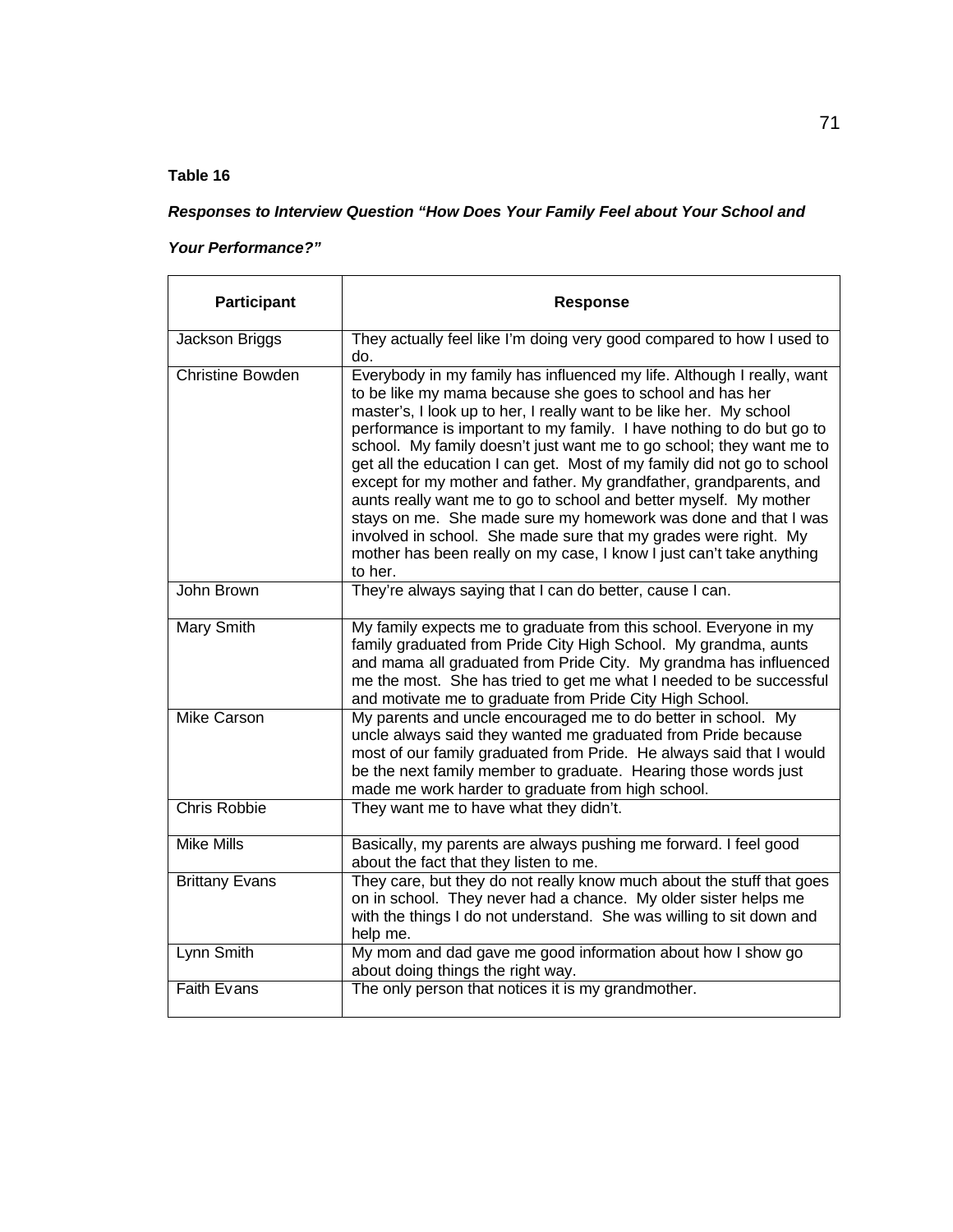*Responses to Interview Questions "Do You Like Your Neighborhood? What is it Like?* 

#### *What Type of Neighborhood Would You Like to Live in One Day? Why?"*

| <b>Participants</b>     | <b>Response</b>                                                                                                                                                                                                                                                                                                                                                                                                                                                                                                                                                         |
|-------------------------|-------------------------------------------------------------------------------------------------------------------------------------------------------------------------------------------------------------------------------------------------------------------------------------------------------------------------------------------------------------------------------------------------------------------------------------------------------------------------------------------------------------------------------------------------------------------------|
| Jackson Briggs          | I 'm not gonna say rich, but the type of lifestyle you don't have to<br>worry about anything happening to your children.                                                                                                                                                                                                                                                                                                                                                                                                                                                |
| <b>Christine Bowden</b> | I love my neighborhood. I grew up in my neighborhood. I like the<br>people. Everybody cares about each other. You can just go next<br>door if you need something.                                                                                                                                                                                                                                                                                                                                                                                                       |
| John Brown              | It's a good neighborhood and I like to keep it straight. I like to keep it<br>positive. It's a real chilled environment, even though I stay in an<br>apartment complex. I just keep everything in line. I help people out<br>when they move in. If I see trash at their front door, I might take it out<br>for them.                                                                                                                                                                                                                                                    |
| <b>Mary Smith</b>       | It's all right.                                                                                                                                                                                                                                                                                                                                                                                                                                                                                                                                                         |
| <b>Mike Carson</b>      | I like my neighborhood. All the kids go to school just like me. Their<br>parents are the same as my parents. They make sure their kids stay<br>out of trouble. It's not the neighborhood that makes you; it's what you<br>make of it yourself.                                                                                                                                                                                                                                                                                                                          |
| <b>Chris Robbie</b>     | It's just all right, because it's just old people and ______<br>in mv<br>neighborhood.                                                                                                                                                                                                                                                                                                                                                                                                                                                                                  |
| <b>Mike Mills</b>       | My neighborhood is the kind of place where people just hang out with<br>each other. If something happens in the neighborhood people sit<br>down and discuss it. If something was going on in the neighborhood,<br>people looked out for each other's house. We have a playground in<br>our neighborhood and kids go down there and have a good time. I<br>want to live in one neighborhood that's better than the one I'm living<br>in now, but you know it's basically a good neighborhood. You know<br>where people communicate with each other and have a good time. |
| <b>Brittany Evans</b>   | It's boring. It's quiet.                                                                                                                                                                                                                                                                                                                                                                                                                                                                                                                                                |
| Lynn Smith              | I'd like to live in a neighborhood better than the one I live in now. I<br>wanna live in a neighborhood where I can go outside and have a<br>family cookout, without people coming along doing things they're not<br>suppose to do.                                                                                                                                                                                                                                                                                                                                     |
| <b>Faith Evans</b>      | I like my neighborhood. There are lots of children in my<br>neighborhood, so, I really don't go outside. I work most of the time.                                                                                                                                                                                                                                                                                                                                                                                                                                       |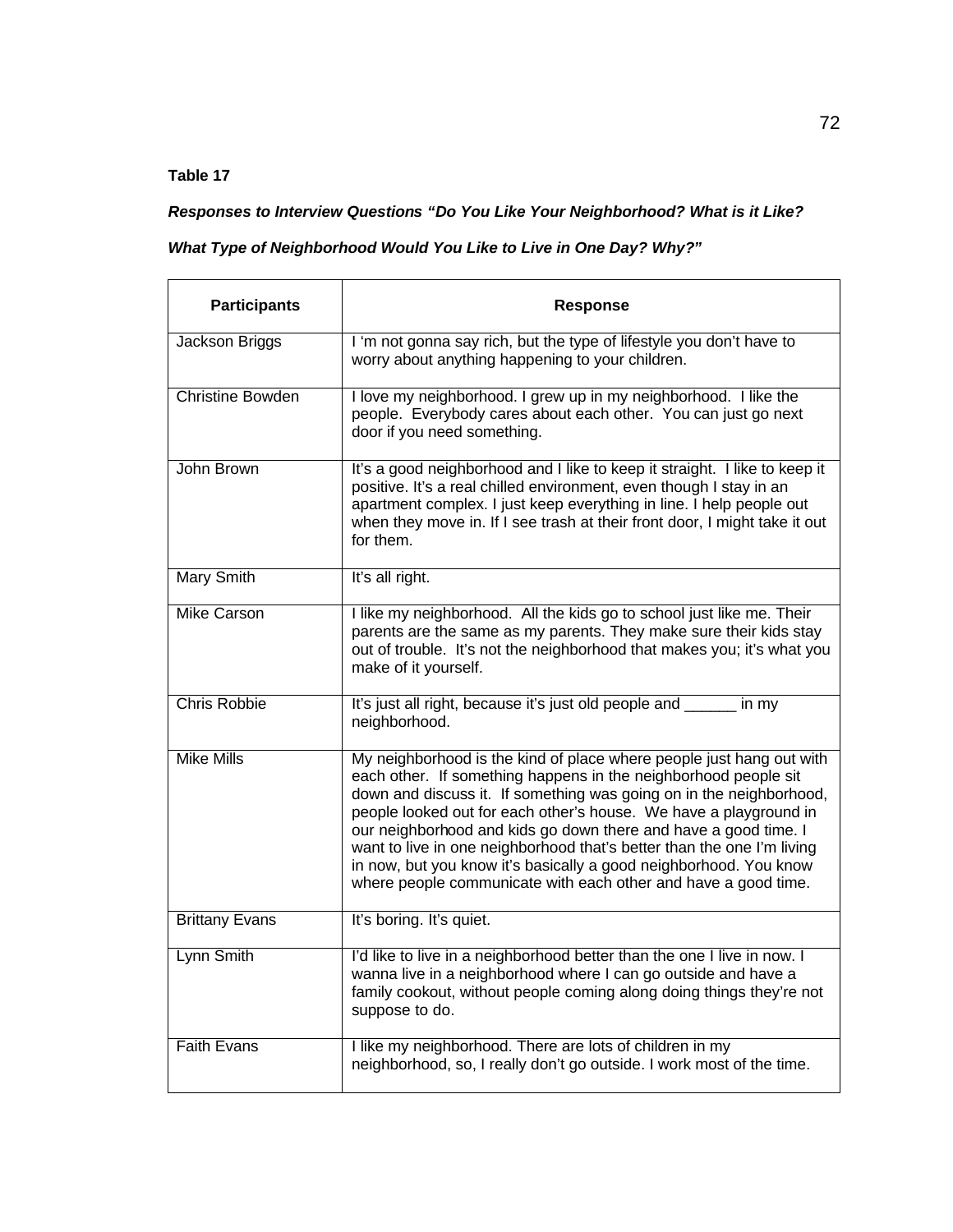## *Responses to Interview Questions "Do You Have Any Hobbies and*

## *Interests Outside of School? If So, What?"*

| <b>Participant</b>      | <b>Response</b>                                                                                                                                                                                                                              |
|-------------------------|----------------------------------------------------------------------------------------------------------------------------------------------------------------------------------------------------------------------------------------------|
| Jackson Briggs          | Yes, I actually like to make money. I like to cut grass.                                                                                                                                                                                     |
| <b>Christine Bowden</b> | I like going to church and church programs. We have study<br>groups at church. It showed me that other people cared<br>and helped me focus in school.                                                                                        |
| John Brown              | I like to draw; I hope to own my own art store. I have taken<br>Art I, Art II, and Advanced Art. I was accepted to the School<br>of The Arts in Winston-Salem, North Carolina. I will start air<br>brushing tee shirts in a couple of weeks. |
| <b>Mary Smith</b>       | I was a cheerleading coach at Windsor Community Center.<br>I enjoyed working with kids and helping them get ready for<br>becoming a cheerleader. Cheering helped me. I'm popular,<br>everybody knows me, and I'm friendly with the kids.     |
| Mike Carson             | Oh yea, basketball. My brothers and sisters play basketball.<br>I like to play the coach.                                                                                                                                                    |
| <b>Chris Robbie</b>     | Cartoons and computers.                                                                                                                                                                                                                      |
| <b>Mike Mills</b>       | I like to make rockets.                                                                                                                                                                                                                      |
| <b>Brittany Evans</b>   | No.                                                                                                                                                                                                                                          |
| Lynn Smith              | I like sports.                                                                                                                                                                                                                               |
| <b>Faith Evans</b>      | I work all the time and that's about all I do.                                                                                                                                                                                               |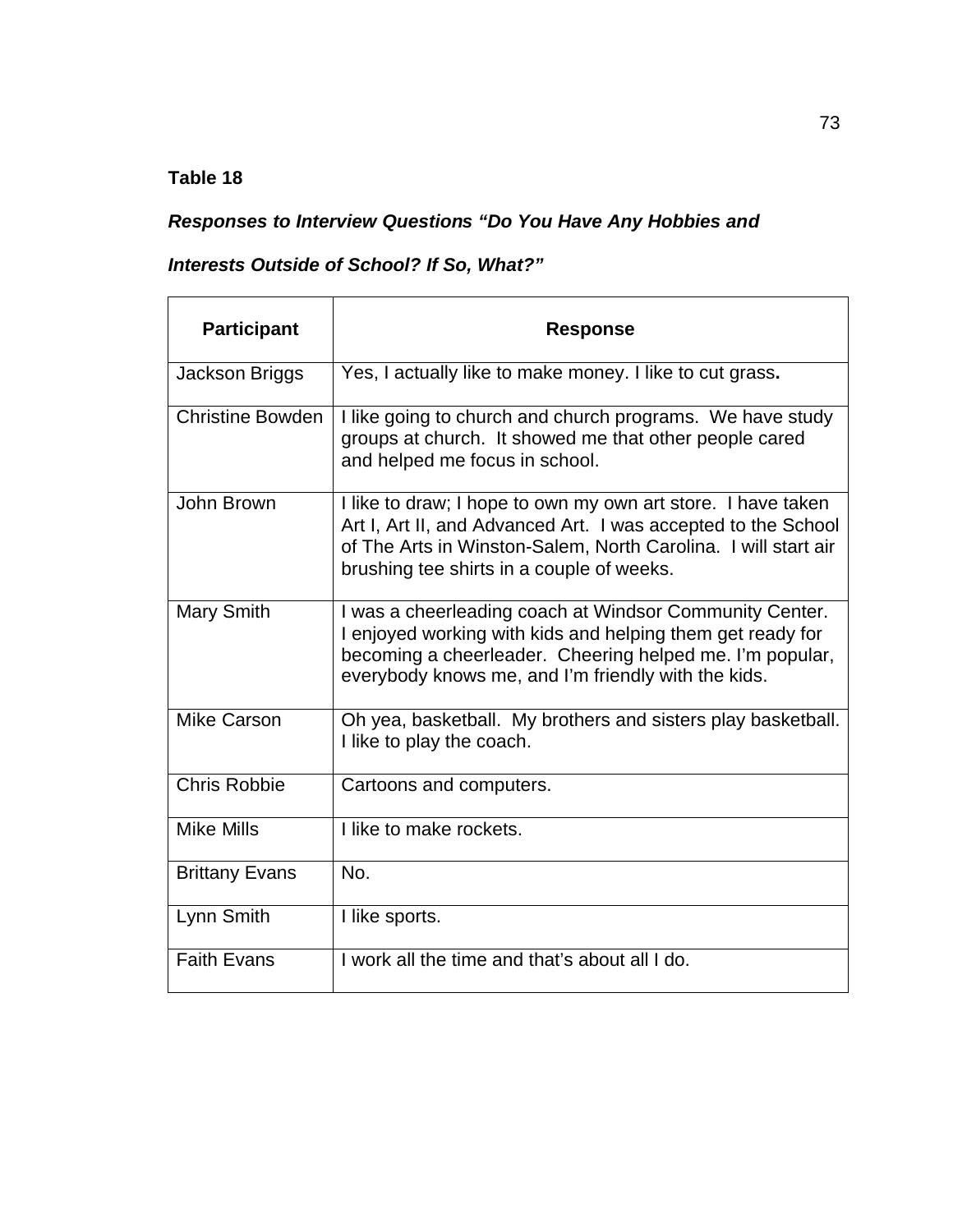## *Responses to Interview Question "How Do These Hobbies and Interests*

## *Help You with Your School Subjects?"*

| <b>Participant</b>      | <b>Response</b>                                                                                                                                                                                                                                                   |
|-------------------------|-------------------------------------------------------------------------------------------------------------------------------------------------------------------------------------------------------------------------------------------------------------------|
| Jackson Briggs          | They help me to concentrate more in class so that I can<br>make that dollar.                                                                                                                                                                                      |
| <b>Christine Bowden</b> | You have to do good in school to be rewarded. I have to<br>do good in school in order to play basketball. If I do good<br>in school, I can play basketball.                                                                                                       |
| John Brown              | I take advanced art classes. I hope to own my own art<br>store, art supplies, just something dealing with art, one<br>day. This summer I hope I can learn different things in<br>this art school. I want to start airbrushing tee shirts in a<br>couple of weeks. |
| Mary Smith              | They keep me out of trouble.                                                                                                                                                                                                                                      |
| <b>Mike Carson</b>      | My coach and I play games about basketball. I have to do<br>well to play basketball.                                                                                                                                                                              |
| <b>Chris Robbie</b>     | They really don't.                                                                                                                                                                                                                                                |
| <b>Mike Mills</b>       | I enjoy working with my hands. I'm taking classes at<br>Davis Academy. These classes will help me with my<br>interest in Metal Technology. I like to make rockets. In my<br>first block class, we learned how to draw blueprints for<br>the rockets.              |
| <b>Brittany Evans</b>   | I don't know.                                                                                                                                                                                                                                                     |
| Lynn Smith              | I don't have a hobby, but I think hobbies help all students.                                                                                                                                                                                                      |
| <b>Faith Evans</b>      | I just work all the time.                                                                                                                                                                                                                                         |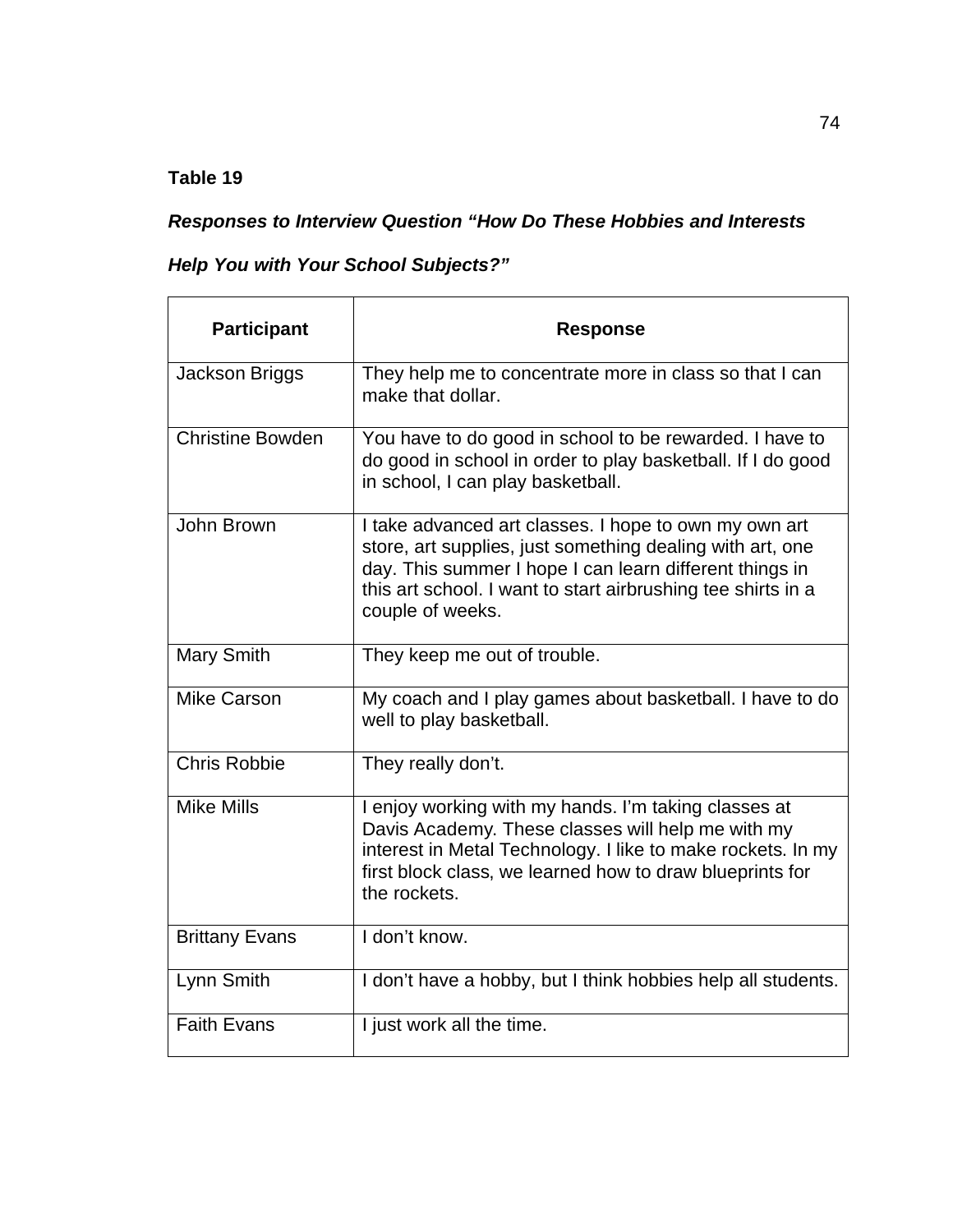## *Responses to Research Question "How Do Your Hobbies and Interests*

## *Help You with Your Career Goals?"*

| <b>Participant</b>      | <b>Response</b>                                                                                                                                                                                                                                                                                                                       |
|-------------------------|---------------------------------------------------------------------------------------------------------------------------------------------------------------------------------------------------------------------------------------------------------------------------------------------------------------------------------------|
| Jackson Briggs          | Football has helped me with my future goals, because I<br>will be able to go all the way, because God blessed me<br>with talent.                                                                                                                                                                                                      |
| <b>Christine Bowden</b> | It keeps me active. It always keeps me thinking. I like to<br>keep myself occupied.                                                                                                                                                                                                                                                   |
| John Brown              | I'm a hard worker. I want to make a career out of what I do<br>and enjoy it. I hope to own a clothing line, or a store, or an<br>art store, art supplies, anything that deals with art.                                                                                                                                               |
| Mary Smith              | I like working with kids in math.                                                                                                                                                                                                                                                                                                     |
| <b>Mike Carson</b>      | In basketball, you have to work as a team. On a job, you<br>must work the same way as a team.                                                                                                                                                                                                                                         |
| <b>Chris Robbie</b>     | I like working with computers, I want to do something with<br>computers in my future.                                                                                                                                                                                                                                                 |
| Mike Mills              | The class that I'm taking now, you have to know how to<br>read blueprints. I figured that if I learned how to read them,<br>it would help me later.                                                                                                                                                                                   |
| <b>Brittany Evans</b>   | I don't know.                                                                                                                                                                                                                                                                                                                         |
| Lynn Smith              | <b>No</b>                                                                                                                                                                                                                                                                                                                             |
| <b>Faith Evans</b>      | I am taking courses in Culinary Arts. I hope to get a<br>scholarship to attend Technical Community College for two<br>years before going on to a four-year college. I also work<br>part-time job. When I'm at work, I don't get into trouble. I<br>spend more of my time working and making plans for<br><b>Culinary Arts School.</b> |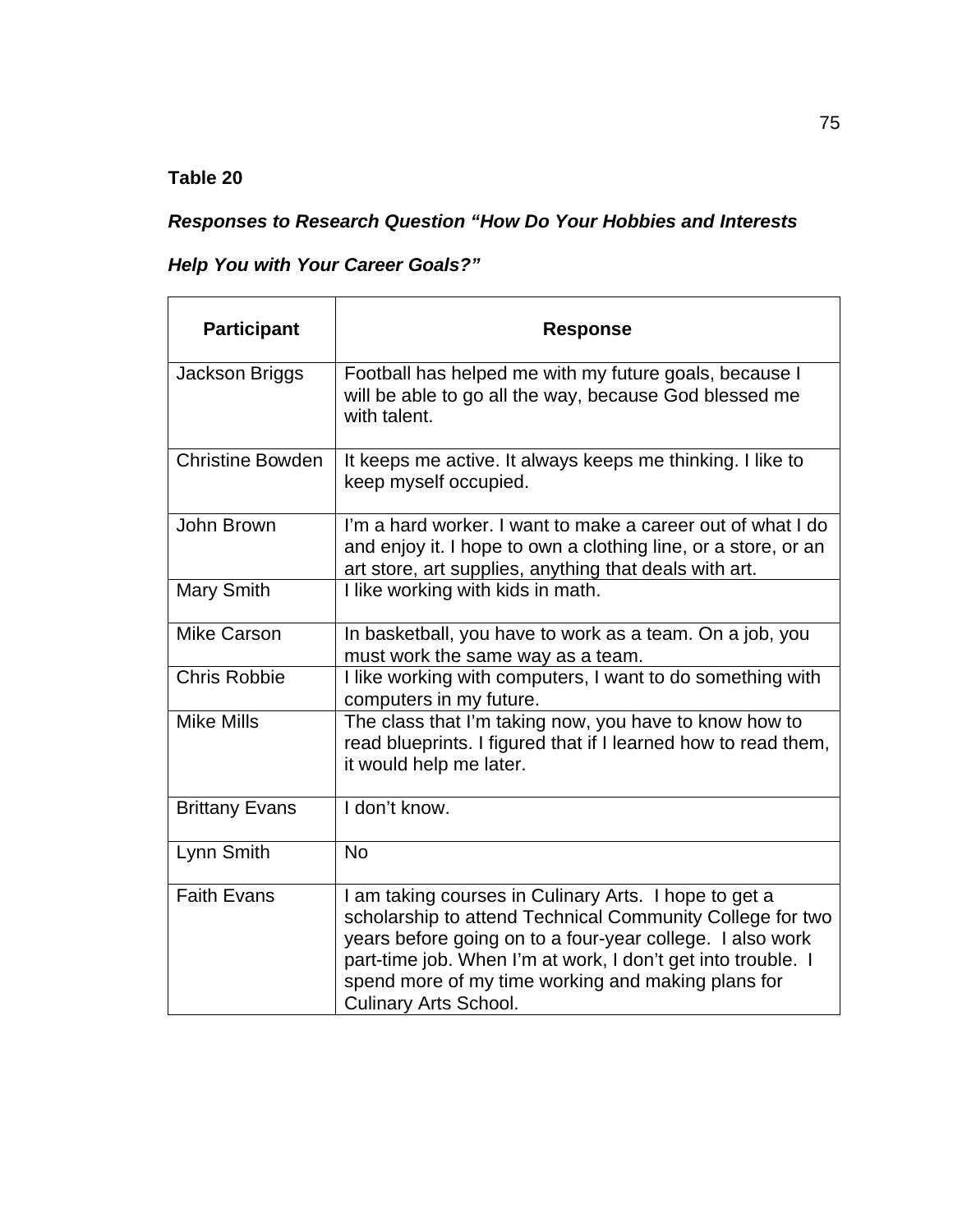*Responses to Interview Questions "Have You Participated in Any Activity* 

*Outside of School that Helped You with a School Project? What Were the* 

## *Benefits of the Outside Project?"*

| <b>Participant</b>      | <b>Response</b>                                                                                                                                                                                                        |
|-------------------------|------------------------------------------------------------------------------------------------------------------------------------------------------------------------------------------------------------------------|
| Jackson Briggs          | Not that I recall.                                                                                                                                                                                                     |
| <b>Christine Bowden</b> | Church programs have benefited my success in school.<br>We have study groups at church. These study groups<br>showed me that other people cared about me. Other<br>people outside of school shared an interest in me.  |
| John Brown              | Yes, Young Life. I attended a camp at A &T and the<br>Cultural Art Center in Greensboro, North Carolina.                                                                                                               |
| <b>Mary Smith</b>       | Yeah, the Boys and Girls Club.                                                                                                                                                                                         |
| Mike Carson             | I can't recall.                                                                                                                                                                                                        |
| <b>Chris Robbie</b>     | No.                                                                                                                                                                                                                    |
| <b>Mike Mills</b>       | I had to do a project on how people act in different ways<br>at different ages and things like that. Volunteering helped<br>me do it because I was around them for most of the<br>summer. It was easy for me to do it. |
| <b>Brittany Evans</b>   | I can't think of one.                                                                                                                                                                                                  |
| Lynn Smith              | No.                                                                                                                                                                                                                    |
| <b>Faith Evans</b>      | No.                                                                                                                                                                                                                    |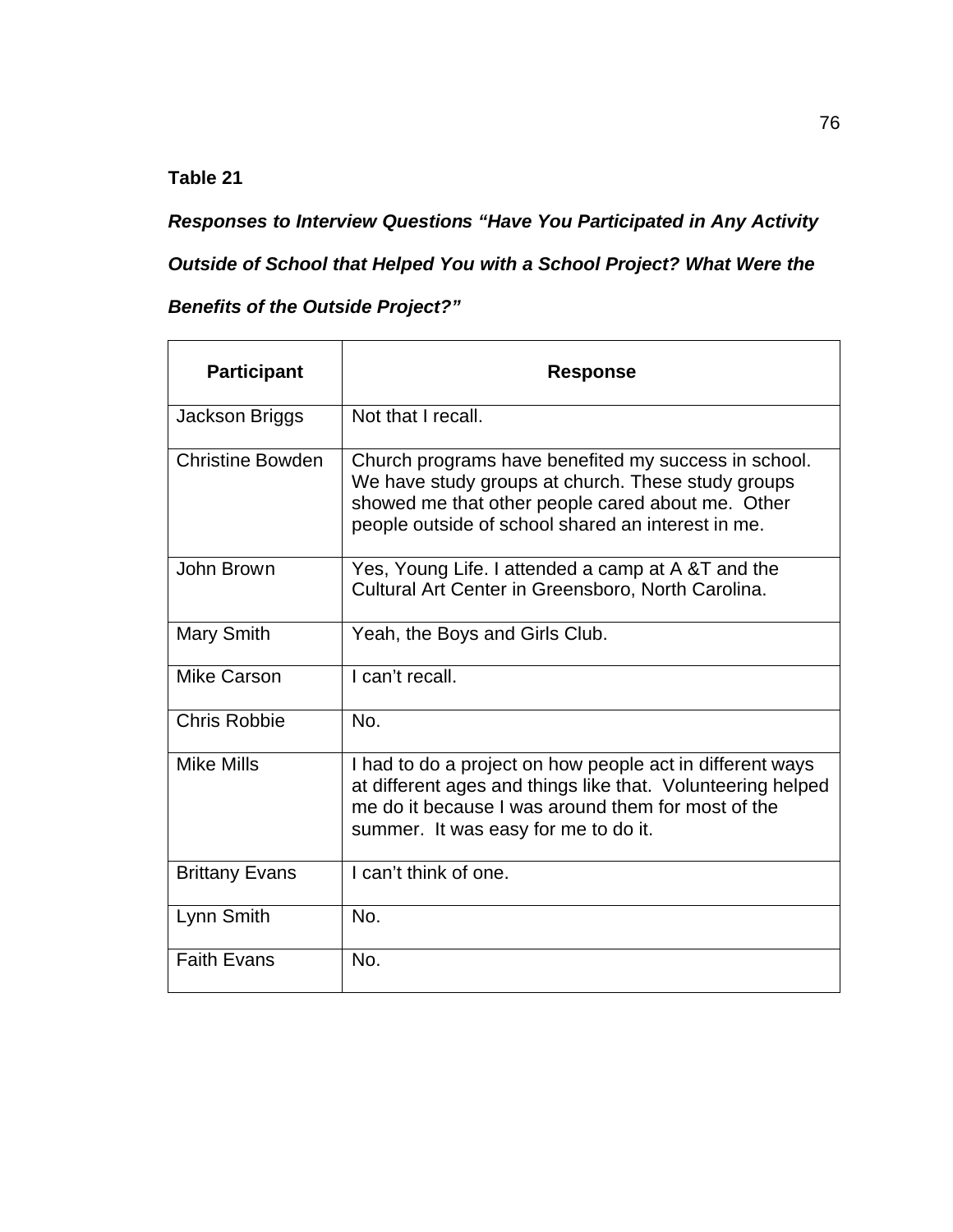*Responses to Interview Questions "Are You Involved in an Outside Activity That is Connected to Your Career Goals and Future? How Has the Outside Activity Helped You?"*

| <b>Participant</b>      | <b>Response</b>                                                         |
|-------------------------|-------------------------------------------------------------------------|
| Jackson Briggs          | No just cutting grass and making money.                                 |
| <b>Christine Bowden</b> | No, not at the moment.                                                  |
| John Brown              | No.                                                                     |
| Mary Smith              | Being with kids helped me to get ready when I become a<br>math teacher. |
| <b>Mike Carson</b>      | No.                                                                     |
| <b>Chris Robbie</b>     | Not yet.                                                                |
| <b>Mike Mills</b>       | I'm hoping to get into an apprenticeship over the summer.               |
| <b>Brittany Evans</b>   | No.                                                                     |
| Lynn Smith              | No.                                                                     |
| <b>Faith Evans</b>      | No.                                                                     |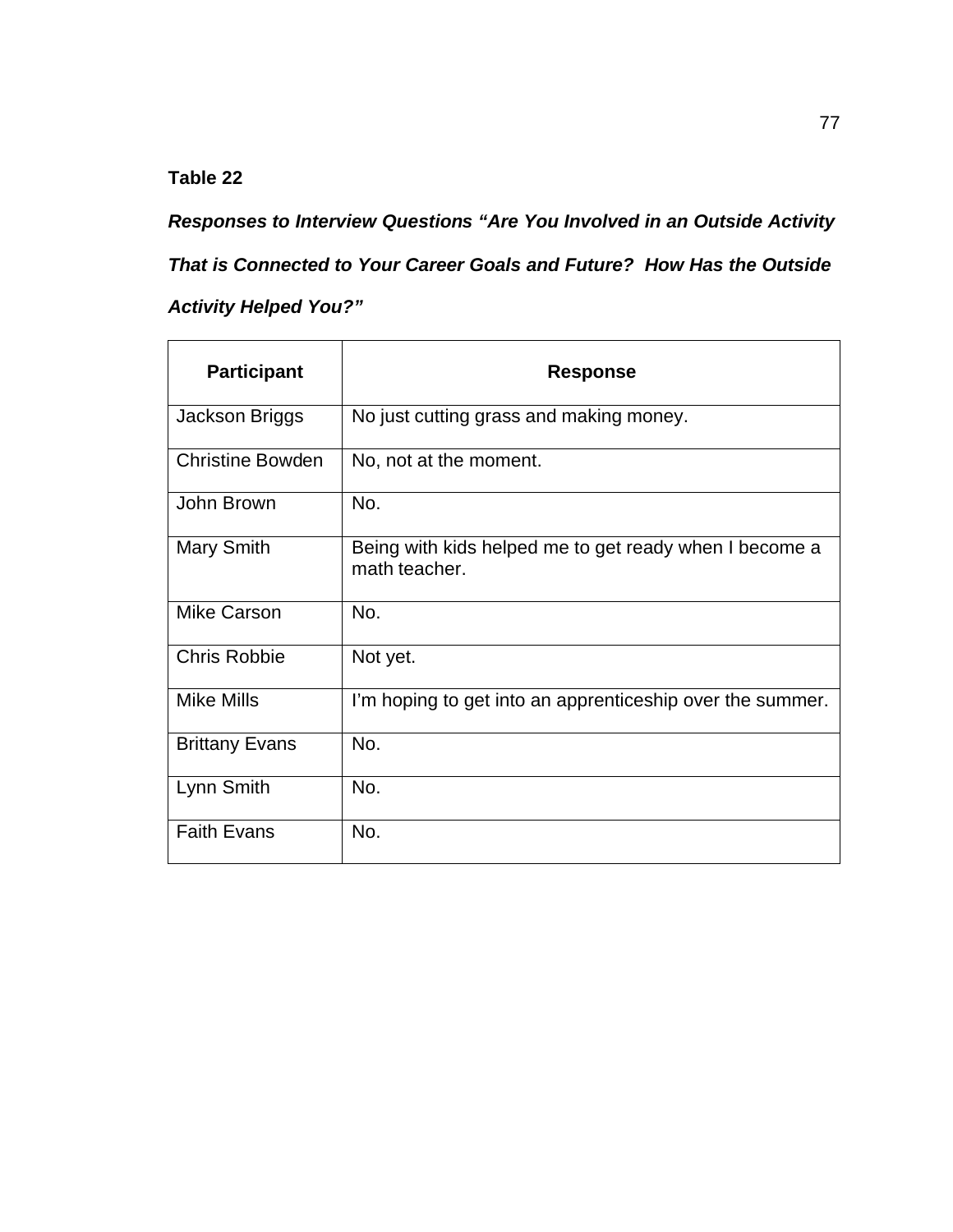## *Responses to Interview Questions "Are You Employed? What Helps You or*

## *Motivates You on Your Job? Why?"*

| <b>Participant</b>      | <b>Response</b>                                                                                                                                                                                                    |
|-------------------------|--------------------------------------------------------------------------------------------------------------------------------------------------------------------------------------------------------------------|
| Jackson Briggs          | Working has helped me become a man. It helps me not to<br>depend on my mom all the time. No man wants to own<br>anybody or ask for nothing. I do little things that I can do<br>to make money, like cutting grass. |
| <b>Christine Bowden</b> | I like to work with people. I'm a people person. I love to<br>see people smile. I work at the Kids Foot Locker and I<br>want to be a Child Psychologist.                                                           |
| John Brown              | Yes, I work at Stephanie's Restaurant off Randleman<br>Road.                                                                                                                                                       |
| <b>Mary Smith</b>       | No.                                                                                                                                                                                                                |
| Mike Carson             | No.                                                                                                                                                                                                                |
| <b>Chris Robbie</b>     | No.                                                                                                                                                                                                                |
| Mike Mills              | No.                                                                                                                                                                                                                |
| <b>Brittany Evans</b>   | I don't like working.                                                                                                                                                                                              |
| Lynn Smith              | No.                                                                                                                                                                                                                |
| <b>Faith Evans</b>      | Yes                                                                                                                                                                                                                |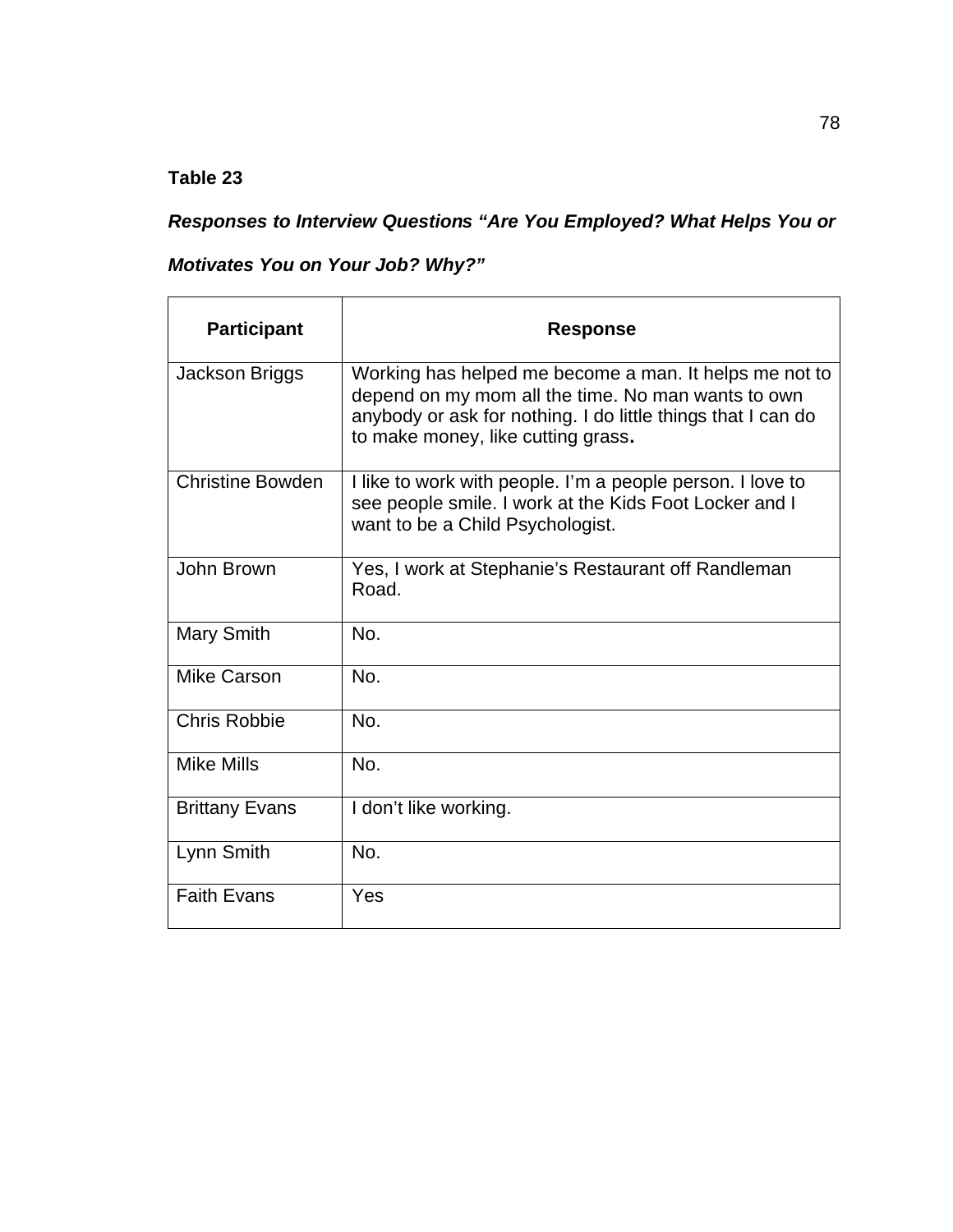My mother stayed on me. She made sure that I did my homework and that I was involved in school. She checked up on me and made sure my grades were right. (Christine Bowden, April 2006)

One of the challenges for all of the participants was the uncertainty of making the needed changes when they realized they were not doing well in the  $9<sup>th</sup>$  and 10<sup>th</sup> grades. Participants talked about how they skipped classes, hung around the wrong crowd and just did not care about anything. Participants explained that skipping classes and hanging with the wrong crowd was a way for them to escape the demands of school.

#### *Self-Identity*

Eight of the participants were highly confident in their ability to do well. Participants talked about self-identity and setting goals for themselves. Six of the participants discussed their future plans. One participant talked about being a Child Psychologist. Another participant talked about a career in Culinary Arts. However, one of the participants named Brittany struggled with setting goals. She said her parents did not talk about planning for future goals nor did they build her self-confidence and self-esteem. It appeared that her parents were grateful that the older sibling could assist Brittany with major decisions.

They care, but they do not really know much about the stuff that goes on in school. They never had that chance. My older sister helps me with things I do not understand. She was willing to sit down and help me. (Brittany Evans, April 2006)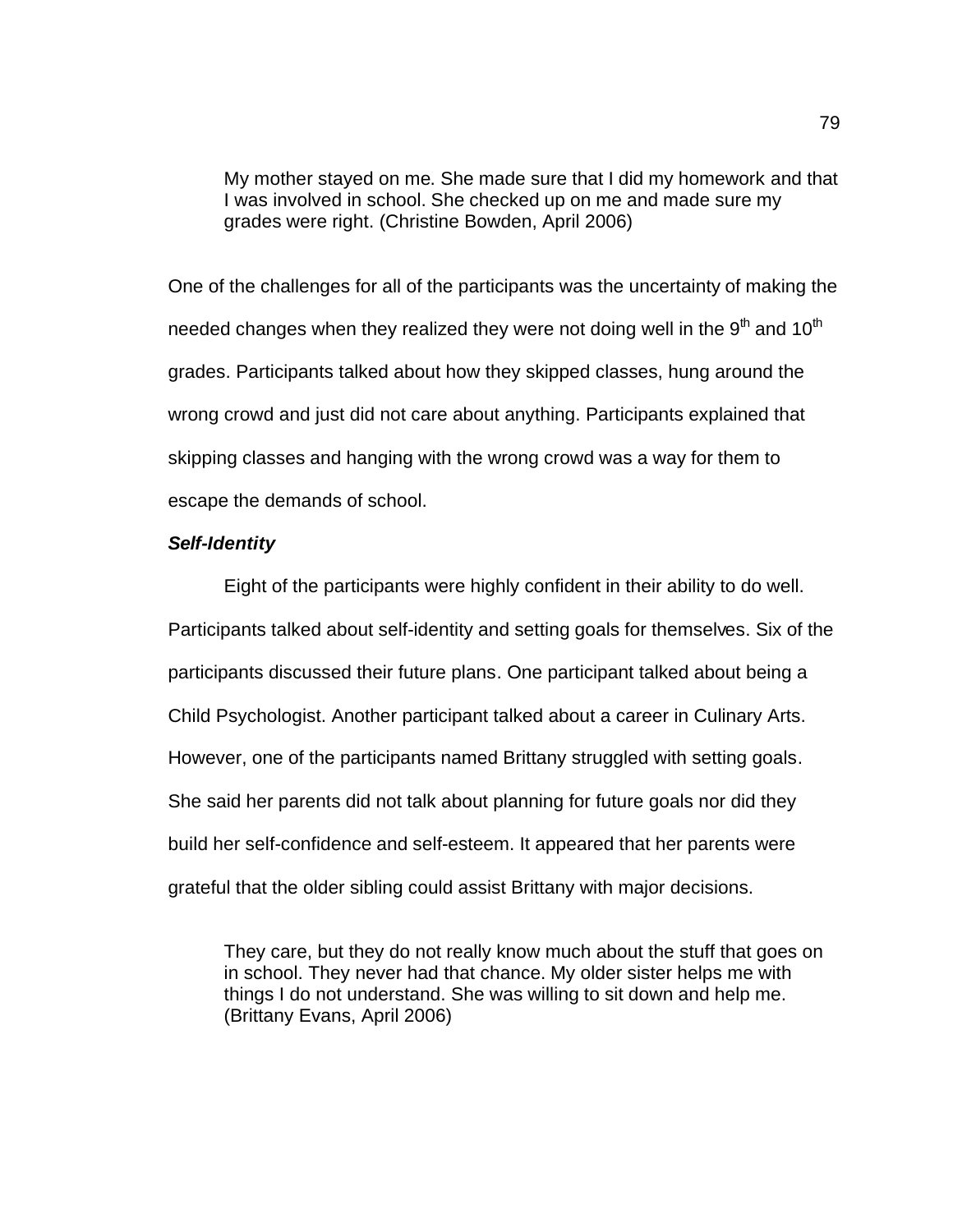More significantly, Faith, another participant, seemed strong and confident during the interview sessions. During the interview, she talked about depending on her manager at work and herself. Faith shared that teachers did not support her because of her cold-hearted attitude. She believed that some teachers were afraid of her.

My manager is mainly about the only person that really influenced me. She told me not to mess up my life and told me what was right and what was wrong with some of the things I shared with her. My manager was in college. (Faith Evans, April 2006)

#### *Support*

Nine of the participants interviewed expressed pride in the changes they

made. They attributed the changes to the establishment of rules and values from

positive adults. One participant talked about his experiences in elementary

school.

When I was growing up in first grade to sixth grade the main support was this belt called "Black Joe." Black Joe told me if I did not do well in school, he was going to see me every afternoon until I started doing well in school. That actually motivated me. (Jackson Briggs, April 2006)

All participants acknowledged the importance of caring relationships,

support and motivation between parents and students, but they differed on how it

played out in their lives. For example, Mike Carson felt that his coach and

teachers made him work hard everyday to keep his grades up because they

cared about him as a person.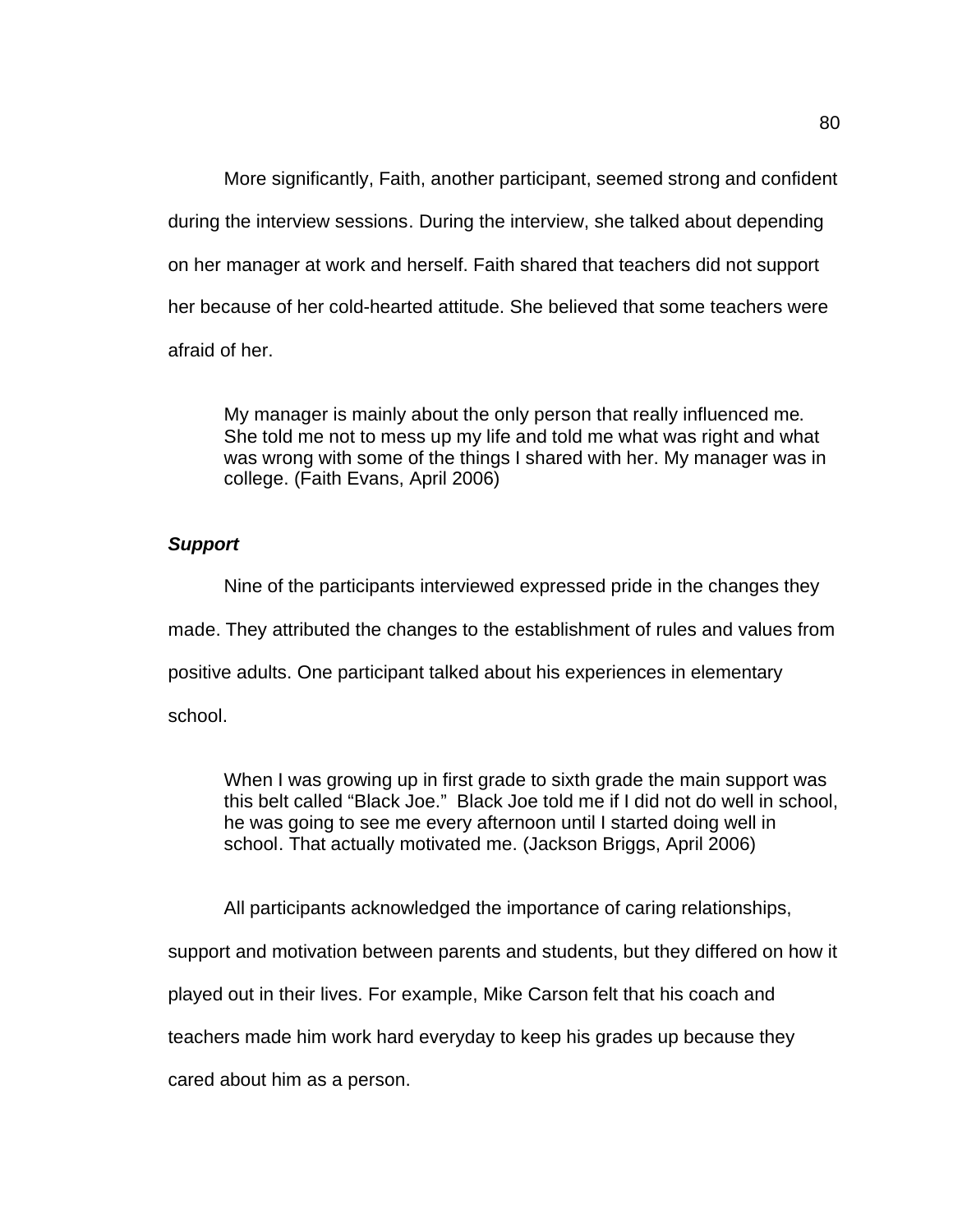They let me know that there's somebody out there who cares. That is very important when it comes to us growing up in the world. There's somebody else who cares. My coach expected my English project to be good. He told me that he only wanted A's from me. (Mike Carson, April 2006)

However, Faith Evans understood the role of teachers but found support from her manager on her job. Faith believed that her teachers did not like her and she felt the same way about them. Faith stated that she thought she intimidated teachers. She did not listen to teachers and they did not help her because of her intimidating attitude.

I had a cold-hearted attitude toward teachers. I did not like the way teachers looked at me and I didn't do my work. By not doing my work, I was seeing that I was being left behind so I knew I needed to make a change. My manager was always there for me. She would let me know what was right. She helped me a lot. (Faith Evans, April 2006)

Most participants believed parents, positive role models, and teachers treated them with respect. Teachers cared about their academic success, career goals and aspirations.

One interesting note was ownership of the neighborhood by male

participants. One participant shared that he kept the neighborhood in order. If

something went wrong in the neighborhood he fixed it. Another participant noted

that he loved the closeness in his neighborhood.

My neighborhood is the kind of place where people just hand out with each other. If something happens in the neighborhood people sit down and discuss it. If something was going on in the neighborhood, people looked out for your house. We have a playground in our neighborhood and kids go down there and have a good time. (Mike Mills, April 2006)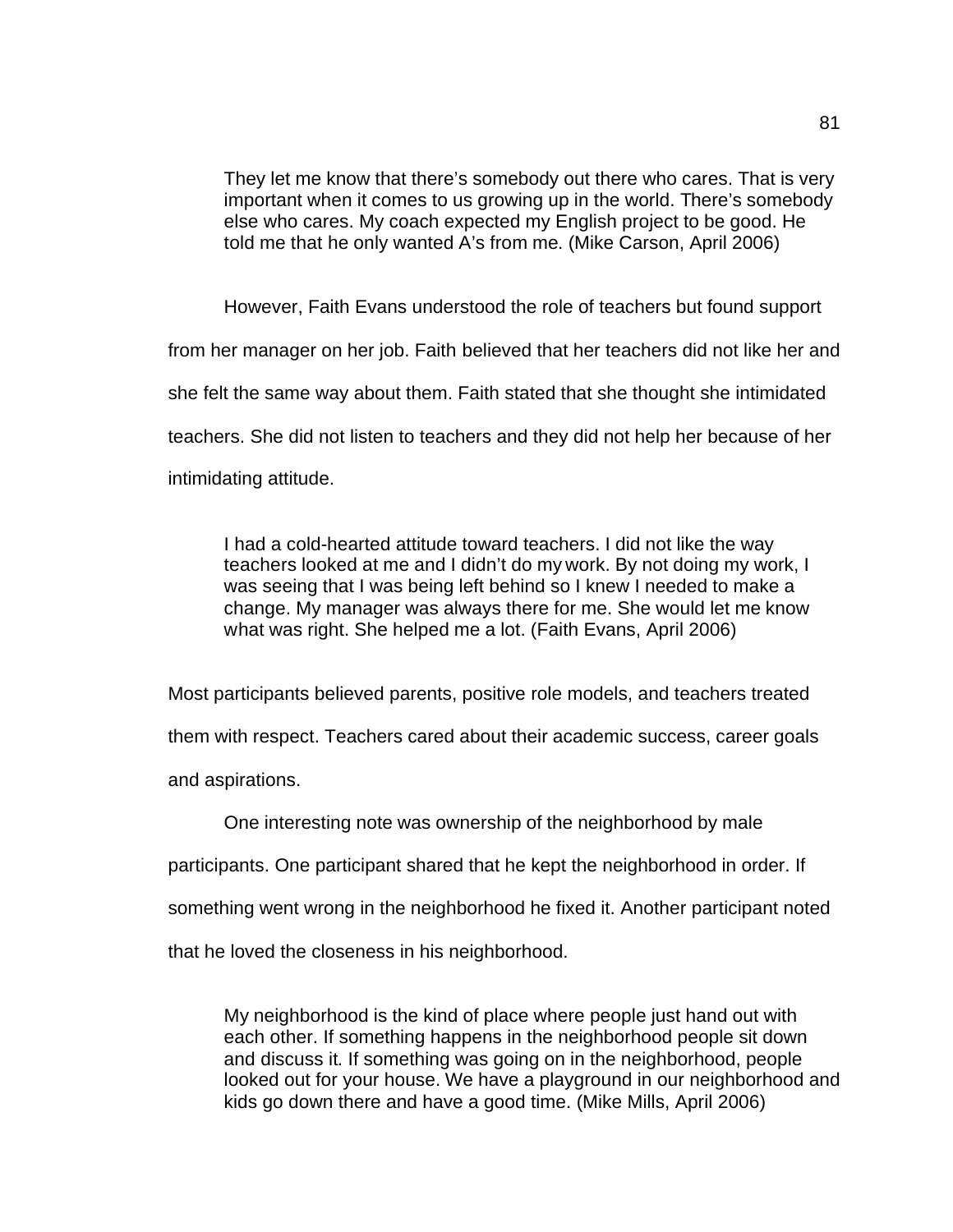Mike reported everyone was like family in the neighborhood. He shared that many fun events occurred in his neighborhood including cookouts and picnics. Many of the participants talked about how the community supported each other in times of need.

#### *Engaging Work*

At-risk students tend to be engaged when teachers provide emotional support, information, and additional assistance with schoolwork (Croninger & Lee, 2001). Nine of the participants enjoyed the way teachers made school interesting. They also felt that they had good grades and relationships with the teachers.

My teachers wanted me to do well. I am not saying, I was the teacher's pet, however, I had a special bond with my teachers. I am thankful for my teachers, because if it were not for them I would not be here. We had good teachers to learn from at this school. (Christine Bowden, April 2006)

One of the participants, Brittany, talked about always feeling as if she had to compete with her twin sister. She described her sister's success versus her lack of self-confidence about her own schoolwork. Four of the participants were involved in extracurricular activities. Three participants had outside hobbies, which supported future career goals. Seven of the participants worked afterschool and weekend jobs. One participant talked about her after-school job.

Most of my leisure time was spent working. I worked all of the time. Working kept me out of trouble and I did not worry about getting in trouble. (Faith Evans, April 2006)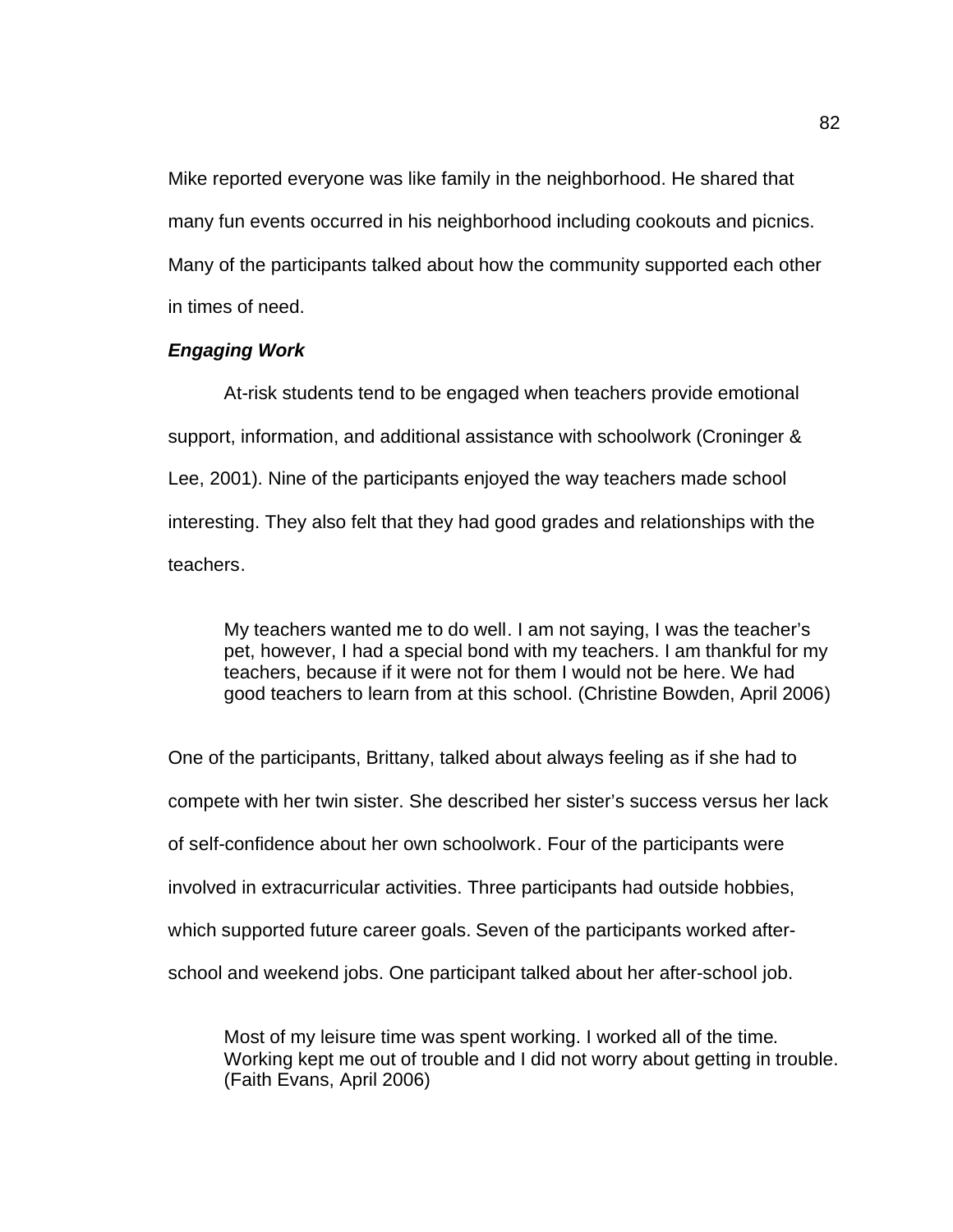Another participant talked about having to pay bills. Working was a way for him to support himself and not worry about where he was going to get the money to help pay bills he created.

Working has helped me become a man. It helped me not to depend on my mom all the time. No man wants to own anybody or ask for nothing. I do little things that I can do to make money, like cutting grass. (Jackson Briggs, April 2006)

A participant named Mike talked about how an outside project helped him to understand his class work better. He described how he worked on drawing a blue print on an outside activity to help with his English project. All participants were pleased with the changes they made and were quick to acknowledge individuals who supported their dreams, goals, and aspirations.

#### *Observations*

Observational data served as authentic verification of students' behavior (Griffee, 2005). I observed each participant in their classes, hallways, and at lunch. I conducted these observations on each participant to determine academic self-identity and positive feedback received from teachers in the classroom. I wanted to know whether these factors created success for at-risk high school students. On my second set of observations, I looked at situations and incidents that revealed the actions of students formally and informally with other role models and engagement in the curriculum. Participants did not change their behavior or routine as I visited the classes. My daily classroom visits and learning walks seemed natural to the students. Most students in the school saw me in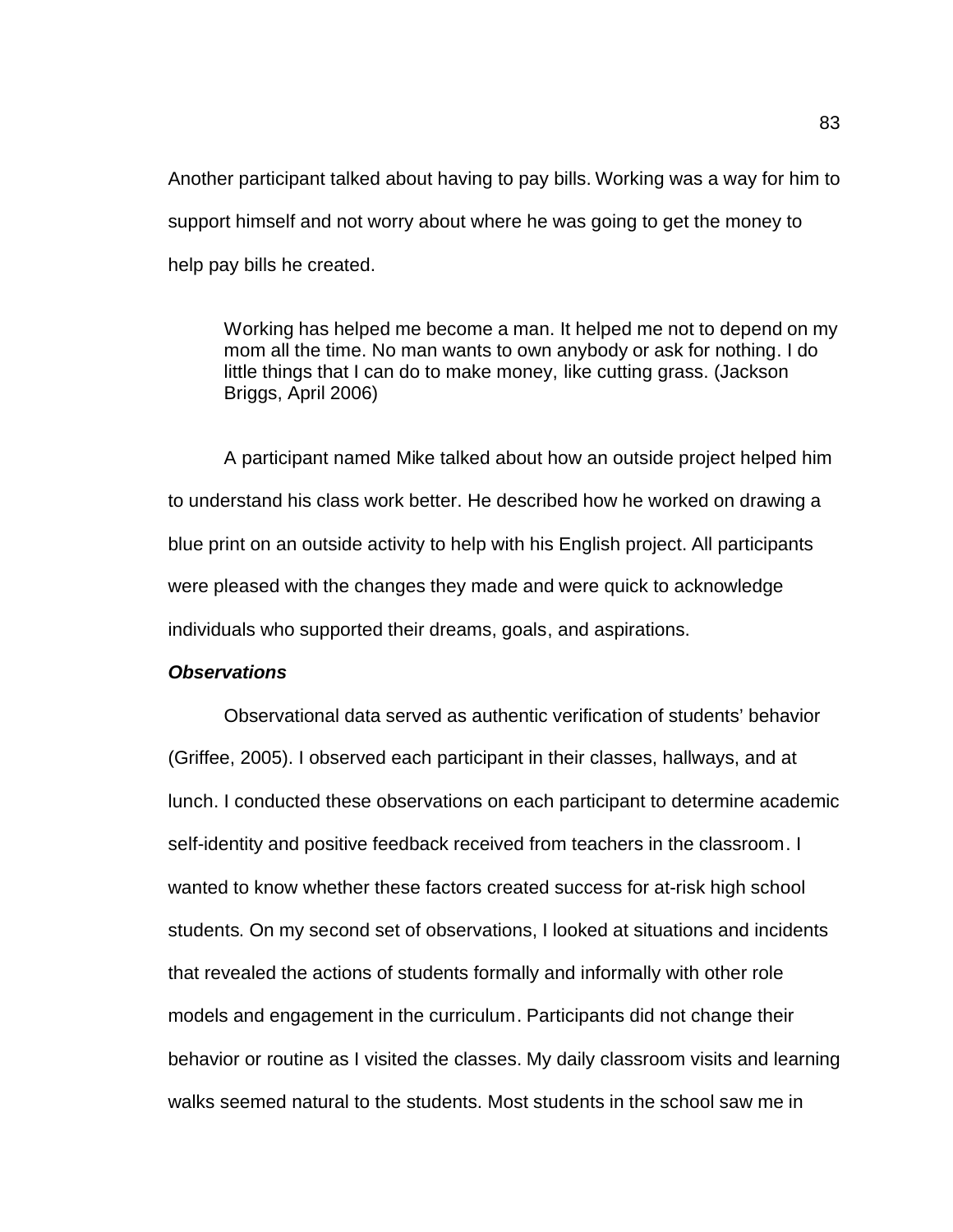their classrooms on a regular basis. Tables 24 and 25 show the participants who displayed academic self-identity in classes and received positive feedback from teachers.

#### **Table 24**

|                         | <b>Self-Identity</b>         | <b>Positive Feedback</b> |
|-------------------------|------------------------------|--------------------------|
| <b>Participant</b>      | <b>Academic</b>              | from Teachers            |
| Jackson Briggs          | Ask questions                | Yes                      |
| <b>Christine Bowden</b> | Helped student in class      | Yes                      |
| John Brown              | Raised hand to ask for       | Yes                      |
|                         | classification               |                          |
| <b>Mary Smith</b>       | <b>None</b>                  | Yes                      |
| <b>Mike Carson</b>      | Started working on           | Yes                      |
|                         | assignment before others     |                          |
| <b>Chris Robbie</b>     | Assisted a student           | Yes                      |
| <b>Mike Mills</b>       | <b>Group Leader</b>          | <b>No</b>                |
| <b>Brittany Evans</b>   | <b>None</b>                  | <b>No</b>                |
| Lynn Smith              | Came in early for assistance | Yes                      |
|                         | from teacher                 |                          |
| <b>Faith Evans</b>      | Helped teacher distribute    | Yes                      |
|                         | materials                    |                          |

#### *Classroom Observations*

#### **Discussion and Analyses of Observation Data**

The observations revealed that each participant appeared interested in the content of the classes. Participants were willing to answer teachers' questions without hesitation. Their confidence level and understanding of the material was evident. All participants reacted positively to the feedback presented by the teachers. As suggested by Croninger and Lee (2001) the academic behavior of at-risk students became stronger as they approached graduation.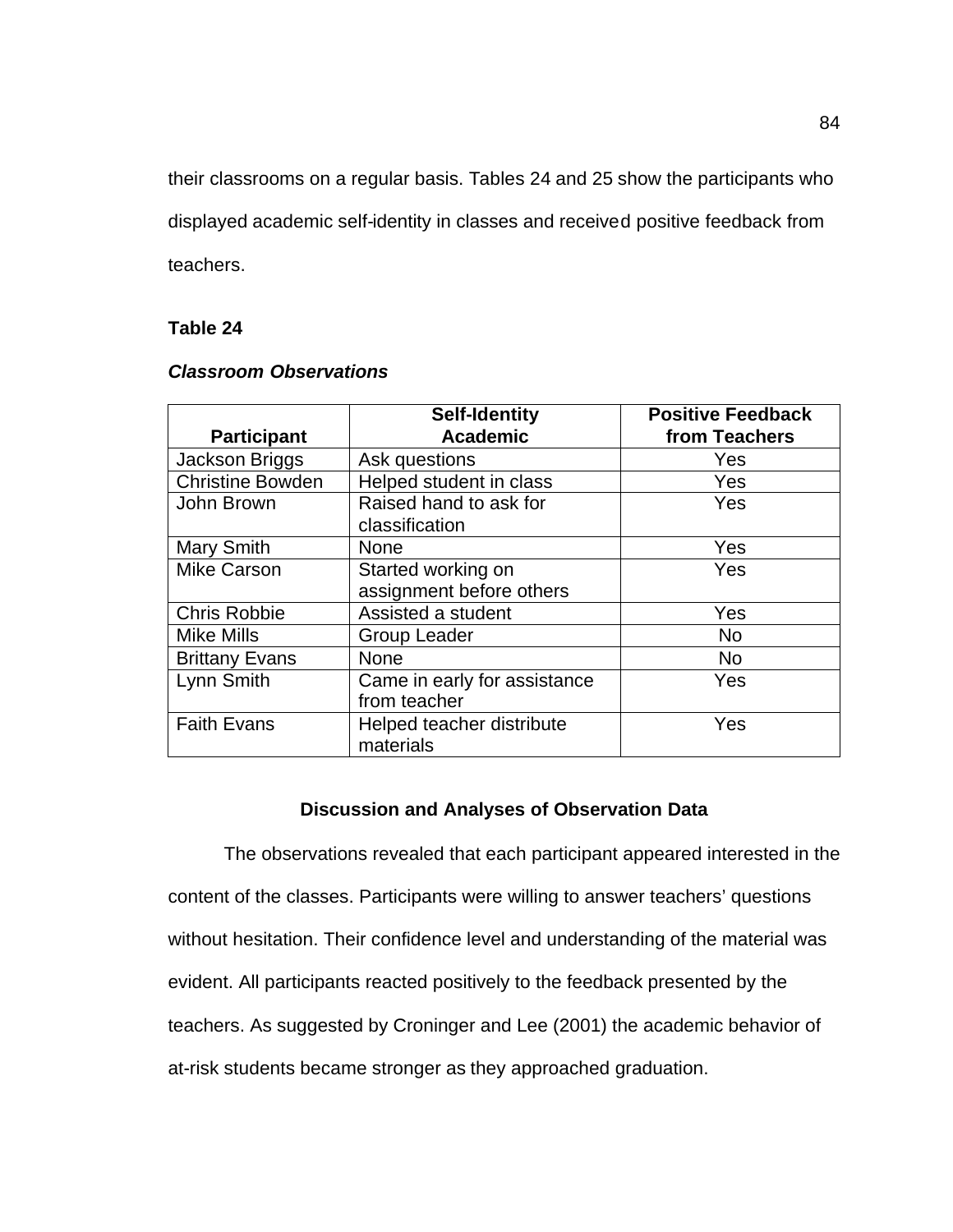#### *Observations Outside the Classroom*

| <b>Participant</b>      | <b>Positive Feedback from Role</b><br><b>Models/Peers</b> | <b>Engagement in</b><br><b>Curriculum</b> |
|-------------------------|-----------------------------------------------------------|-------------------------------------------|
| Jackson Briggs          | <b>Football Coach</b>                                     | Yes                                       |
|                         |                                                           |                                           |
| <b>Christine Bowden</b> | Teacher                                                   | Yes                                       |
| John Brown              | Role Model                                                | Yes                                       |
| <b>Mary Smith</b>       | Peer                                                      | Yes                                       |
| <b>Mike Carson</b>      | Coach                                                     | Yes                                       |
| <b>Chris Robbie</b>     | Peers                                                     | Yes                                       |
| <b>Mike Mills</b>       | <b>Teacher</b>                                            | Yes                                       |
| <b>Brittany Evans</b>   | Coach                                                     | <b>No</b>                                 |
| Lynn Smith              | Role Model                                                | Yes                                       |
| <b>Faith Evans</b>      | Manager at Work                                           | Yes                                       |

When I needed help with my work or tutoring, my teachers stepped in and told me changes that I needed to make in my work and that I can do better. (Lynn Smith, April 2006)

#### *Focus Group Data*

Two focus group sessions were held with participants. These focus groups permitted participants to interact with each other and elaborate upon their experiences, opinions and attitudes (Morgan, 1998). After listening to the tapes repeatedly, I coded the responses to the questions in the categories of selfidentity, support from parents, teachers, and role models, and engaging work. All of the participants responded to different questions. Participants' responses are shown in Tables 26-32.

The data from the focus groups permitted me to think critically about factors supporting at-risk high school students. As stated by Gentilucci (2004),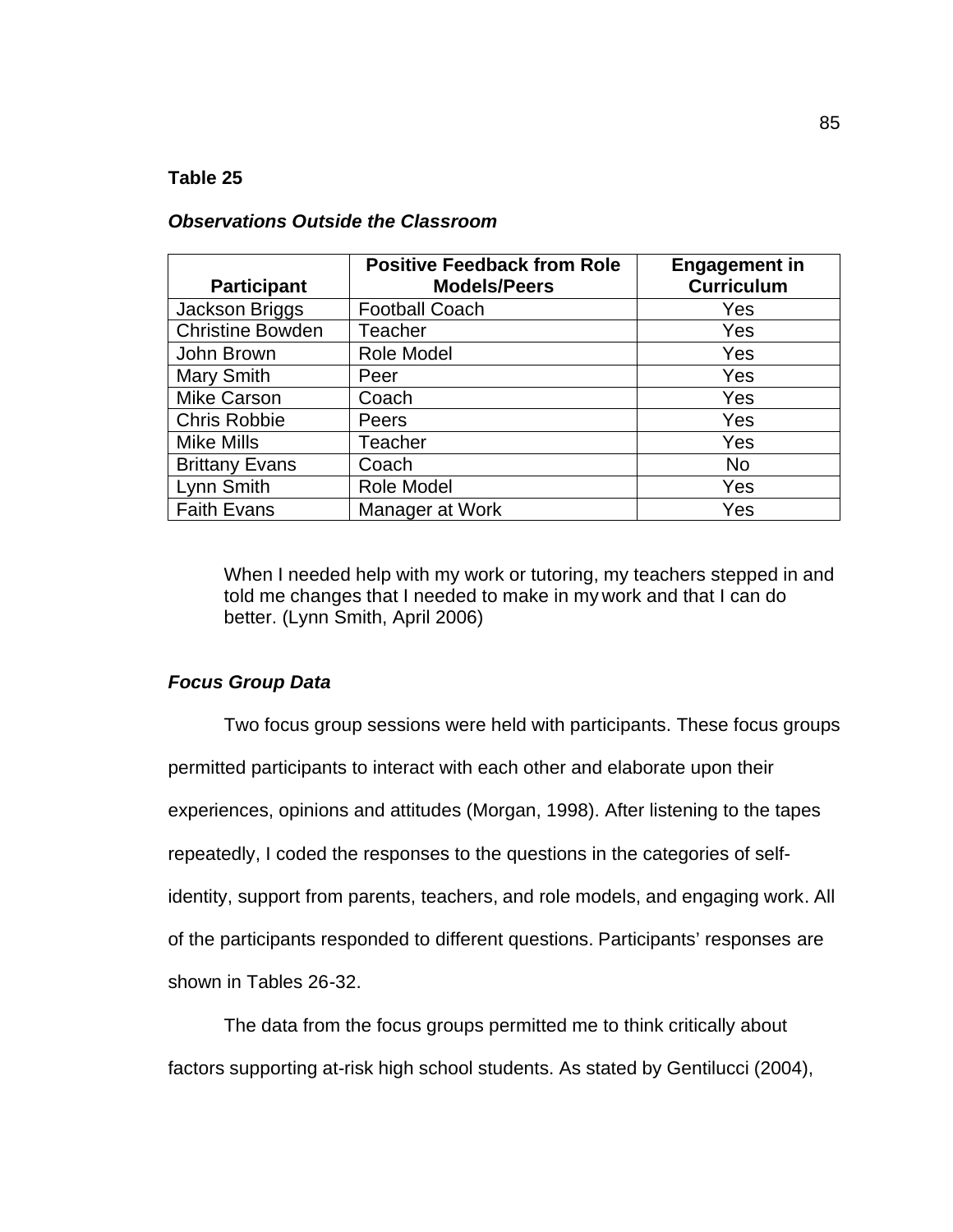*Self Identity: "Describe Two Events that Account for the Changes that You* 

#### *Have Made"*

| <b>Participant</b>  | <b>Response</b>                                                                                                                                                                |
|---------------------|--------------------------------------------------------------------------------------------------------------------------------------------------------------------------------|
| Jackson Briggs      | What do you mean by events? Do you mean like stuff that<br>went on in school? I think it was for me, sports in school<br>and my family giving me the motivation that I needed. |
| <b>Chris Robbie</b> | I think that's everybody's choice. I mean, I think<br>everybody gonna say, school, friends, sports, and family.                                                                |
| <b>Mike Mills</b>   | I ain't really into sports; I think it was being motivated by<br>my hobbies.                                                                                                   |
| Mary Smith          | School and friends.                                                                                                                                                            |

focus groups serve as powerful determiners of learning, motivation and support.

All of the participants shared positive attitudes about self-identity and self-

esteem. The role of the parents and teachers motivating the student to make

positive changes in their performance was evident. One participant, Brittany,

shared her concern about her teachers.

My coach was the only teacher who helped me. When teachers first meet me they think I have a bad attitude. (Brittany Evans, April 2006)

She only acknowledged one of her teachers as making a difference in her life.

Brittany admitted that her attitude was an obstacle for her success at school.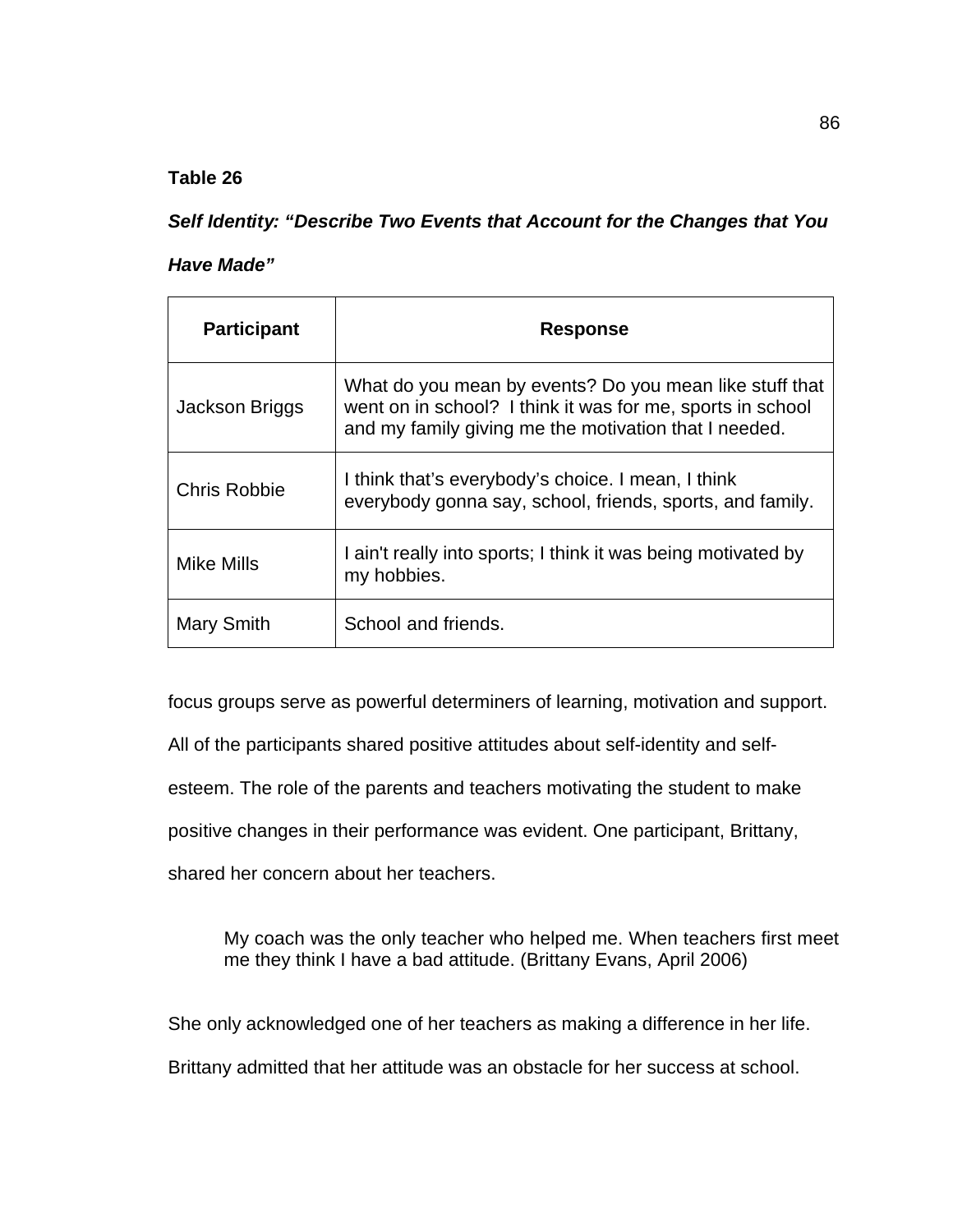# *Self-Identity: "How Would an Adult Figure Describe You?"*

| <b>Participant</b>      | <b>Response</b>                                                                                                                                                                                                                                                                                                                                                                              |
|-------------------------|----------------------------------------------------------------------------------------------------------------------------------------------------------------------------------------------------------------------------------------------------------------------------------------------------------------------------------------------------------------------------------------------|
| Lynn Smith              | Basically, I wouldn't know because my parents made me<br>work hard. My friends made sure I stayed out of trouble,<br>There's plenty of people I could say, but I don't know how<br>to say it.                                                                                                                                                                                                |
| <b>Chris Robbie</b>     | Well, it's kinda hard to say, but I would say they'd<br>described me as somebody who was very progressive.                                                                                                                                                                                                                                                                                   |
| John Brown              | Well, from what I heard and what they write down I'm a<br>great leader, outstanding, very fun to teach, with good<br>qualities.                                                                                                                                                                                                                                                              |
| <b>Brittany Evans</b>   | Do you mean in a bad way or in a good way? Because<br>when teachers first saw me they thought I was a mean<br>person. I am really a nice person. I'm a leader too, and I<br>like to help people. It's just that some teachers described<br>me as having a bad attitude. I do have a bad attitude<br>sometimes, but it's only with certain teachers, but overall,<br>I'm really a nice person |
| <b>Faith Evans</b>      | I'm a good person, but at times you know I can be on the<br>other side you know what I mean. A while back I was a<br>cold-hearted person, I didn't care much about stuff, but I<br>think I changed. Most people think I'm fun to be around,<br>I'm a down-to-earth person.                                                                                                                   |
| <b>Christine Bowden</b> | How would somebody describe me? Well, a joy to teach,<br>fun, I'm very playful, a leader, that's pretty much it. And,<br>talkative, very aggressive and smart; and full of potential.                                                                                                                                                                                                        |
| <b>Mike Carson</b>      | I think they would describe me as being responsible and<br>respectful and overall a good person.                                                                                                                                                                                                                                                                                             |
| <b>Mary Smith</b>       | They described me as being loud first, and aggressive. I<br>am a leader. I can be respectful. I might be loud, but I'm<br>very respectful, I'm just a fun and good-hearted person.                                                                                                                                                                                                           |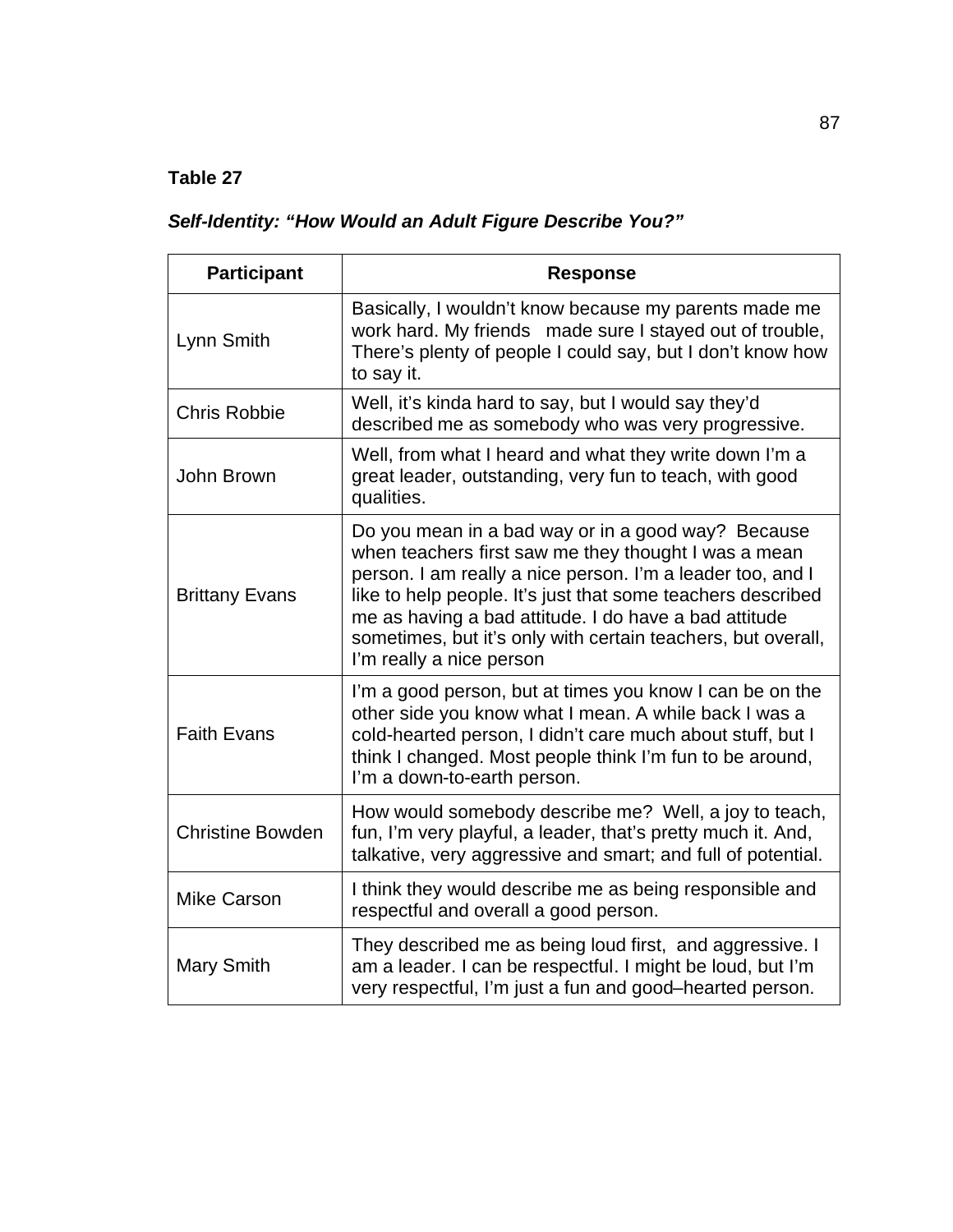*Support: "Who and What Were the Important Persons or Events that* 

## *Helped You Turn Things around and How?"*

| <b>Participant</b>      | <b>Response</b>                                                                                                                            |
|-------------------------|--------------------------------------------------------------------------------------------------------------------------------------------|
| <b>Christine Bowden</b> | Teachers and parents.                                                                                                                      |
| <b>Faith Evans</b>      | Myself, I'm self-motivation. Because I think that when we<br>get out school, it is most important, so you must drive and<br>push yourself. |
| <b>Mike Carson</b>      | Self-motivation.                                                                                                                           |
| <b>Chris Robbie</b>     | I agree. Yep.                                                                                                                              |
| <b>Mary Smith</b>       | That pretty much sums its up for me too.                                                                                                   |

## **Table 29**

# *Support: "Do You Believe that Your Teachers Care about You? Why?"*

| <b>Participant</b>      | <b>Response</b>                                                                                                                                                                                                                                                                       |
|-------------------------|---------------------------------------------------------------------------------------------------------------------------------------------------------------------------------------------------------------------------------------------------------------------------------------|
| Mary Smith              | Yeah, somewhat.                                                                                                                                                                                                                                                                       |
| <b>Brittany Evans</b>   | Some of them do, some of them don't.                                                                                                                                                                                                                                                  |
| <b>Christine Bowden</b> | I have teachers that tell me everyday, "I care about you, I<br>like you."                                                                                                                                                                                                             |
| Jackson Briggs          | Some teachers care, but they show it in a different way. It<br>might not be the way that we want them to show it, but in<br>the long run it's gonna help us. Even though they kick us<br>out of class; we have different opinions about things, it's<br>gonna help us in the long run |
| Mike Carson             | Our progress, I mean our grades, the way we study,<br>learn; the way they helped us reach our goals.                                                                                                                                                                                  |
| John Brown              | I also think they think it's their job and by helping a<br>student or by telling a student, "you can go to college,"<br>makes a teacher feel they have done a good job to<br>prepare students for the future.                                                                         |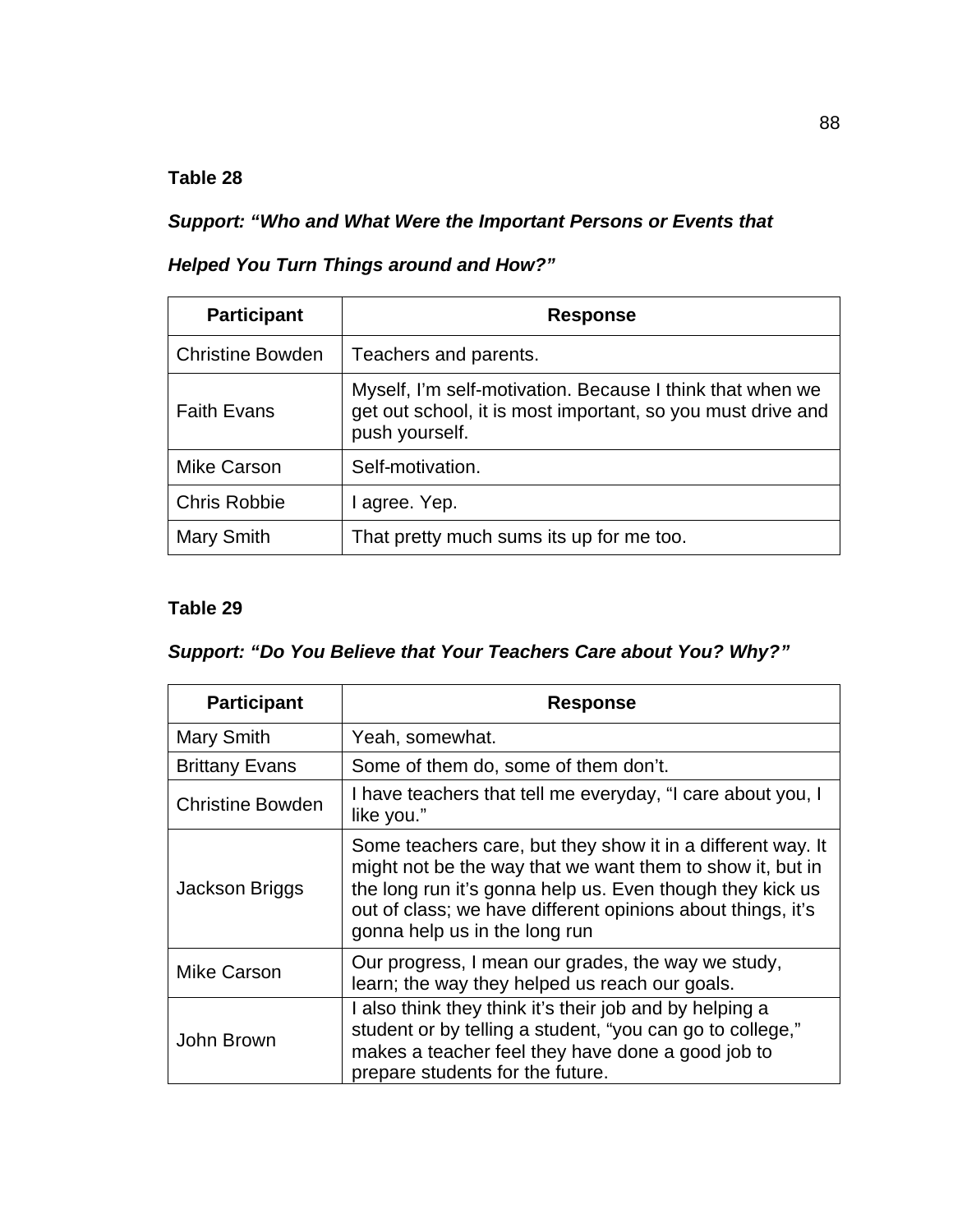## *Support: "What Do You Like about this School?"*

| Participant             | <b>Response</b>                                                                                                                                                                                                                                                                                                                                                                                                                                                                                                                                                       |
|-------------------------|-----------------------------------------------------------------------------------------------------------------------------------------------------------------------------------------------------------------------------------------------------------------------------------------------------------------------------------------------------------------------------------------------------------------------------------------------------------------------------------------------------------------------------------------------------------------------|
| <b>Christine Bowden</b> | The people.                                                                                                                                                                                                                                                                                                                                                                                                                                                                                                                                                           |
| Mary Smith              | Yea, the people, it's different types of people. You got your<br>good people, your fun people; you just got all different types of<br>people. And teachers, for me, you have very good teachers<br>here.                                                                                                                                                                                                                                                                                                                                                              |
| Jackson Briggs          | Good principals.                                                                                                                                                                                                                                                                                                                                                                                                                                                                                                                                                      |
| Mary Smith              | Plus the principals.                                                                                                                                                                                                                                                                                                                                                                                                                                                                                                                                                  |
| <b>Brittany Evans</b>   | I don't like this school, because people wanna be like other<br>people. It's just drama all the time. I mean, that's all it's about,<br>this school is about fashion. If a person got on this, another<br>person may get mad at that person. I just don't like this school.                                                                                                                                                                                                                                                                                           |
| <b>Christine Bowden</b> | That's not the school, that's just a group of people.                                                                                                                                                                                                                                                                                                                                                                                                                                                                                                                 |
| <b>Brittany Evans</b>   | But it's the people in the school and some of the teachers too.<br>It's some teachers that help though, but there's nothing about<br>this school I like.                                                                                                                                                                                                                                                                                                                                                                                                              |
| John Brown              | I like the teachers, cause they're willing to help. Some teachers<br>will go out their way and some teachers won't.<br>What I like about the school is the discipline, the discipline plan<br>because you can get in trouble, and feel like you shouldn't get<br>the punishment, but you get it anyway. It will help you, it will<br>make you understand like, okay, I don't wanna do this again. I<br>think we need the discipline. I think it's what everybody needs,<br>but especially what I need. If I don't have discipline, then I<br>would not be here today. |
| <b>Faith Evans</b>      | I really don't care, because I might just be fine with a teacher or<br>it's just not my day.                                                                                                                                                                                                                                                                                                                                                                                                                                                                          |
| <b>Brittany Evans</b>   | Actually the discipline in this school doesn't mean anything to<br>some people. Because they can get suspended like 5,000<br>times and they still do the same 'ole thang when they come<br>back to school. Some of the things and some of the rules are<br>good for some of the students but half of these students don't<br>really care about being suspended. They don't care about<br>being in trouble.<br>I think it's too easy to get in trouble, and then get away with it.<br>They gonna do it again.                                                          |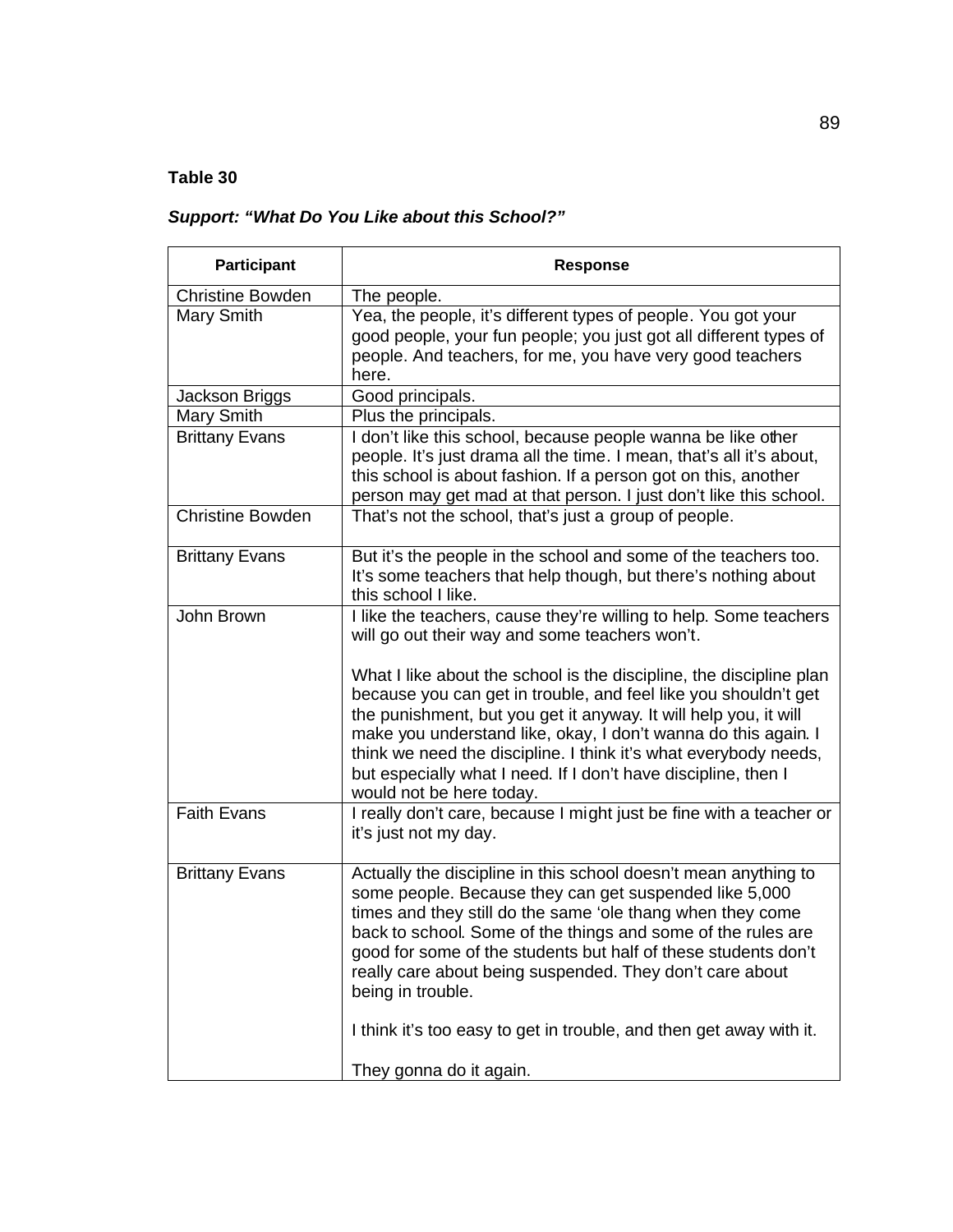# *Engaging Work: "Which Subjects Do You Enjoy the Most and Why?"*

| <b>Participant</b>    | <b>Response</b>                                                                                                                                                                                                                                                                                |
|-----------------------|------------------------------------------------------------------------------------------------------------------------------------------------------------------------------------------------------------------------------------------------------------------------------------------------|
| <b>Mary Smith</b>     | I like Math because it's harder, it gets me working, it gets<br>me thinking, it gets me motivated. I'm gonna major in<br>math. I'm going to get my degree in Math Education.                                                                                                                   |
| <b>Jackson Briggs</b> | English and US History, History, because you get to learn<br>more about the world and people that you don't know.<br>You learn about events that are important to your life.<br>English, because it helps me with everyday things like<br>grammar, the way I speak and read. I love English.   |
| <b>Mike Mills</b>     | I like Math, I like numbers, and I think it's hot.                                                                                                                                                                                                                                             |
| <b>Brittany Evans</b> | I like dance too, because it relieves stress. I can explore<br>boundaries for myself.                                                                                                                                                                                                          |
| <b>Chris Robbie</b>   | I like Computer Applications I, II, and Small Business,<br>those subjects are cool. I like anything that deals with<br>computers, math.                                                                                                                                                        |
| Jackson Briggs        | I thought you were talking about the main subjects, like<br>Math, English, stuff like that. I like drama, too.                                                                                                                                                                                 |
| John Brown            | I like Art. I like History.                                                                                                                                                                                                                                                                    |
| Lynn Smith            | I used to like PE, wow--, I wish I still did.                                                                                                                                                                                                                                                  |
| <b>Faith Evans</b>    | I think I like my block class the most.                                                                                                                                                                                                                                                        |
| <b>Mike Carson</b>    | I like any class that poses a challenge. I like to sit there<br>and think for a minute, I love it. The answers to questions<br>are so simple.                                                                                                                                                  |
| <b>Mike Mills</b>     | Yea, I don't like simple stuff. I get bored easily. In my first<br>block, it's a science class, it's not hard, it's easy.                                                                                                                                                                      |
| <b>Brittany Evans</b> | I also liked the after-school activities because without<br>them, such as Step Team, I would not have stayed in<br>school. Step Team has kept me out of trouble, so that's<br>another reason why I think I was picked for this thing<br>because I've been out of trouble for a good long time. |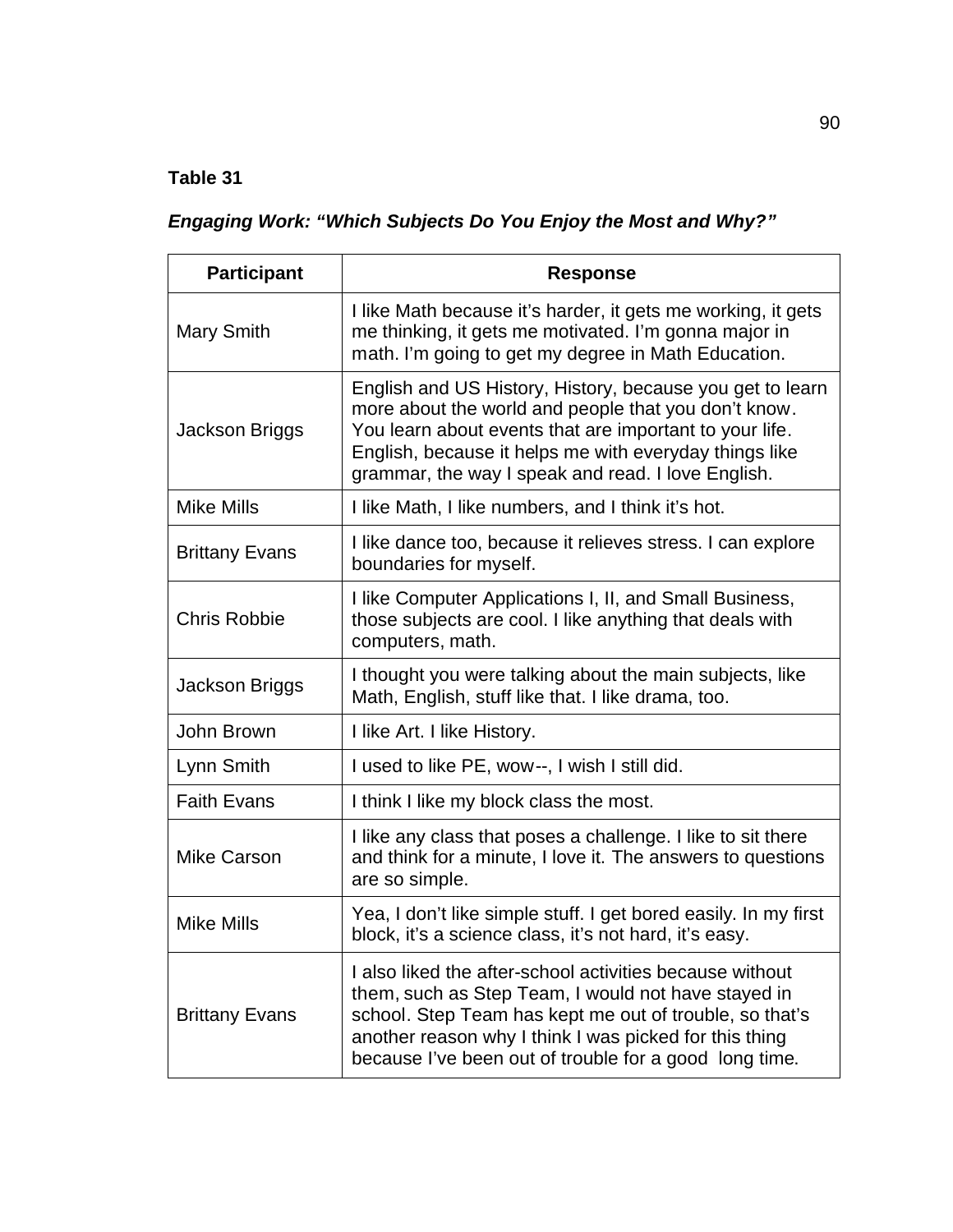*Final Question: "Is There Anything that Somebody Else Wants to Add that* 

## *We Did Not Mention?"*

| <b>Participant</b>    | <b>Response</b>                                                                                                                                                                                                                                                                    |
|-----------------------|------------------------------------------------------------------------------------------------------------------------------------------------------------------------------------------------------------------------------------------------------------------------------------|
| Christine Bowden      | I would like to say this experience has made me actually<br>sit and realize the things that I do like. When we were<br>talking in the interview, it made me actually realize that I<br>admire the teachers, school and my parents and family.<br>Those things are important to me. |
| Lynn Smith            | Yea—me, too. I agree. I like what she said.                                                                                                                                                                                                                                        |
| <b>Brittany Evans</b> | Again, I really like after-school activities.                                                                                                                                                                                                                                      |
| Mike Carson           | You need it to occupy your time. I think we should keep<br>the after school activities.<br>Coaches too.                                                                                                                                                                            |
| Jackson Briggs        | Oh yea, we need coaches, good teachers, good coaches,<br>good administrators. Yea, because those will be the ones<br>to set you straight.                                                                                                                                          |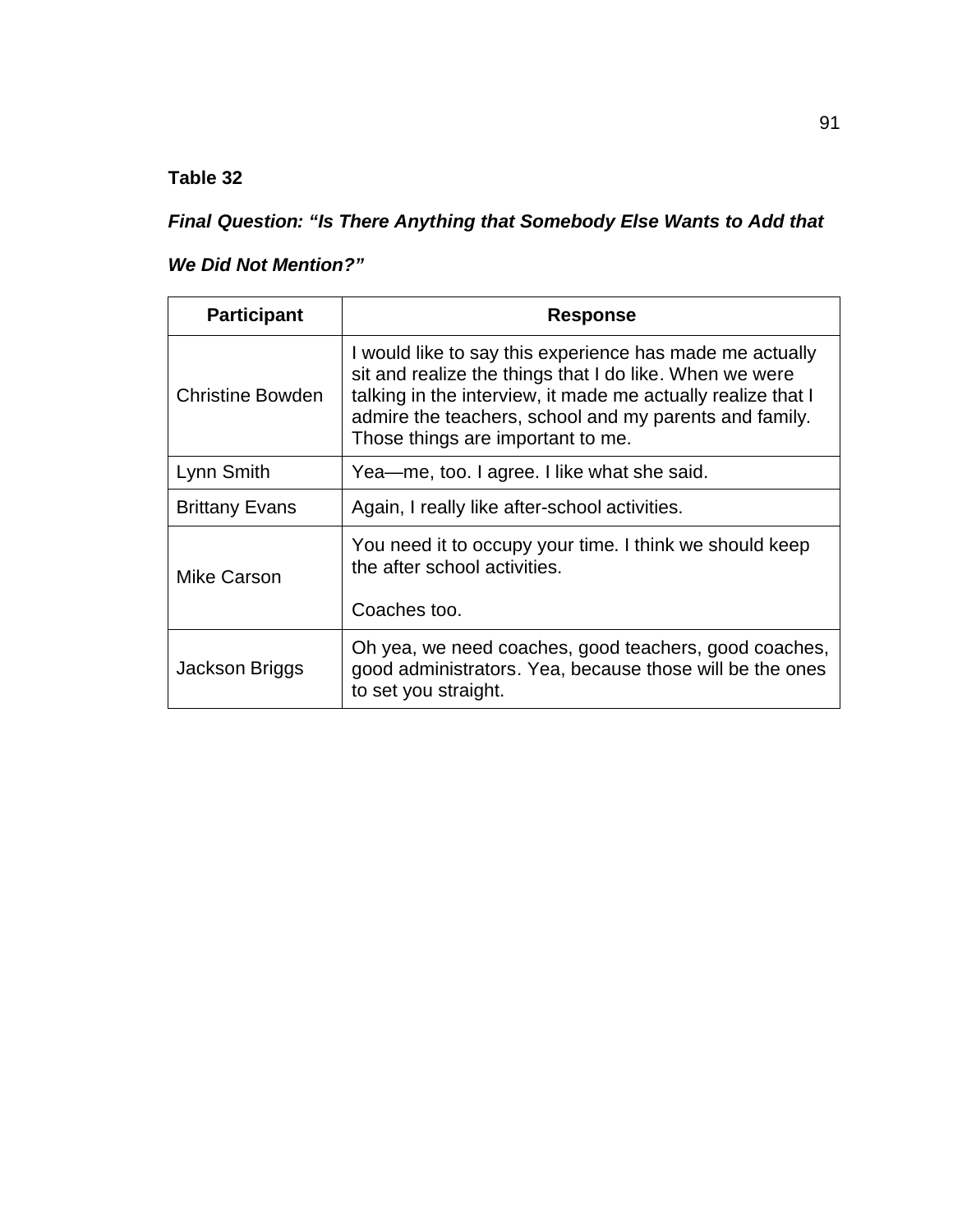#### **CHAPTER V**

#### **WITHIN CASE ANALYSIS**

To begin analyzing my data, I must first start with each individual student and examine their responses to my research questions. In this chapter, I will present case studies on each student.

#### **Christine Bowden**

Christine was the youngest of five children and the only girl. Christine lived

with both parents. She enjoyed playing basketball with her brothers. Christine

described herself as a people person who was friendly and never met any

strangers. "I like that I'm an outgoing person. I speak up for myself and just like to

have fun. If I don't understand something I will ask questions."

Christine enjoyed cheering up other students who had a bad day. She

reflected upon her  $9<sup>th</sup>$  grade year as a year of several bad days and bad choices:

It made me feel terrible because I looked at students who didn't do their work and those that did. I felt that I was right between. It made me feel down about myself. I knew I was smart, but I didn't know what I was doing. It made me feel real bad. I really wanted to show the teachers that I was smart. (Christine Bowden, April 2006)

Christine's academic year as a ninth grader was good. She maintained a C average and passed all of the standardized tests for ninth and tenth grades. She received four unsatisfactory marks in all core academic subjects. In tenth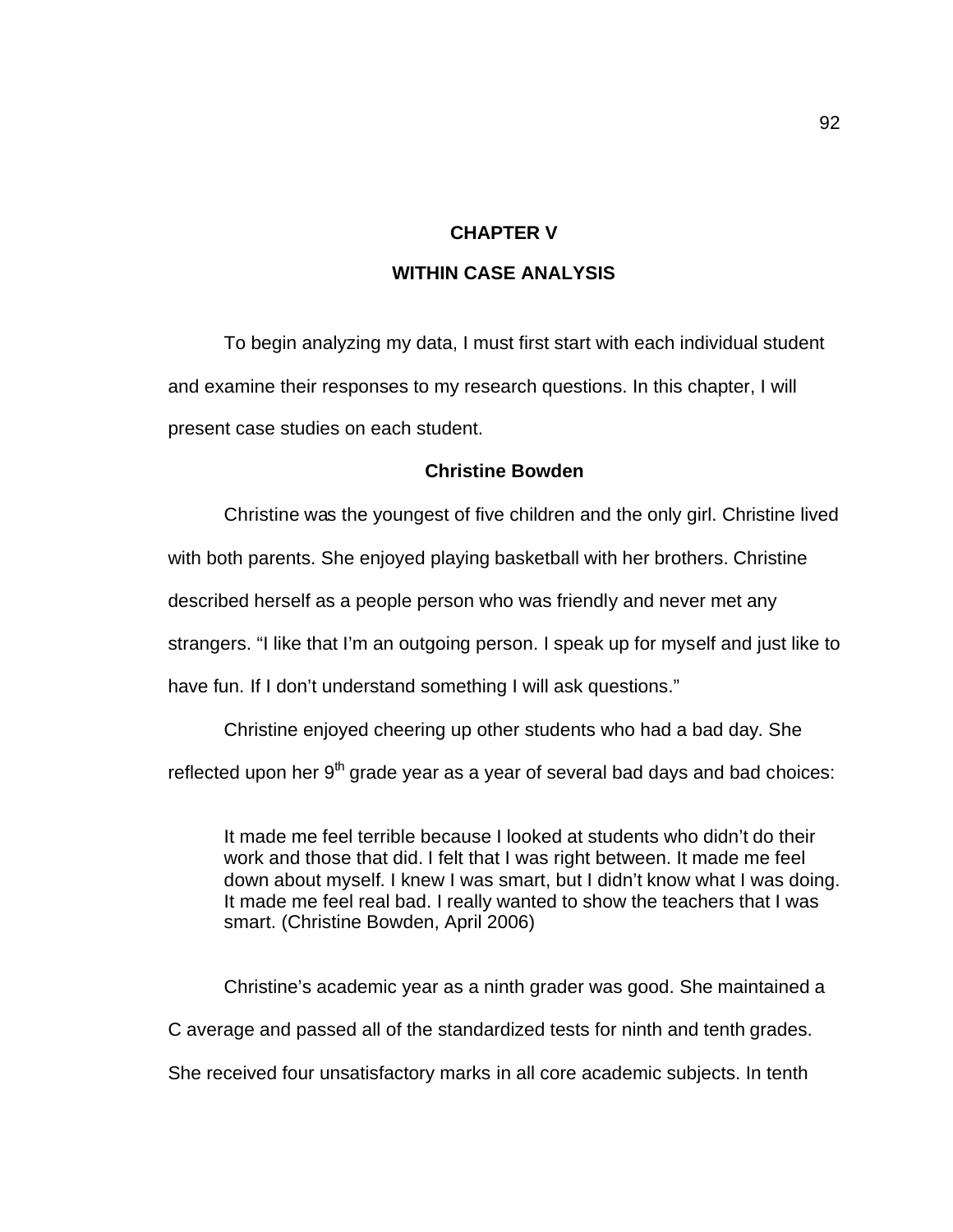grade, her academic performance continued to improve, but her classroom behavior continued to decline. Christine attributed the unsatisfactory conduct grades to associating with the wrong groups and seeking attention.

Christine smiled as she talked about her mother. She said her mother was everything; they were very close. Christine reported that she began involving her mother in everything that she did. There was evidence that her relationship with her mother helped her school engagement (Gonzales, Willems, & Holbein, 2005). Christine's mother served as a positive role model for her. Christine said her mother worked hard to get a masters degree. Christine made tremendous progress as an 11th-grade student. She had no unsatisfactory grades for discipline, and was on the A/B honor roll first semester of her 11th-grade year. Christine planned to attend college and wanted to be just like her mother when she became an adult. Her plans included pursuing a career as a Child Psychologist.

Christine Bowden's self-identity was low because she did not view herself as a good student. Her mother was instrumental in motivating her to achieve. The involvement of Christine's mother served as a factor to support high academic and social success.

#### **John Brown**

John was an excellent art student. During the time of this study, he told me he was accepted to attend The School of the Arts in Winston-Salem, North Carolina. John credited himself as a hard worker with goals and aspirations.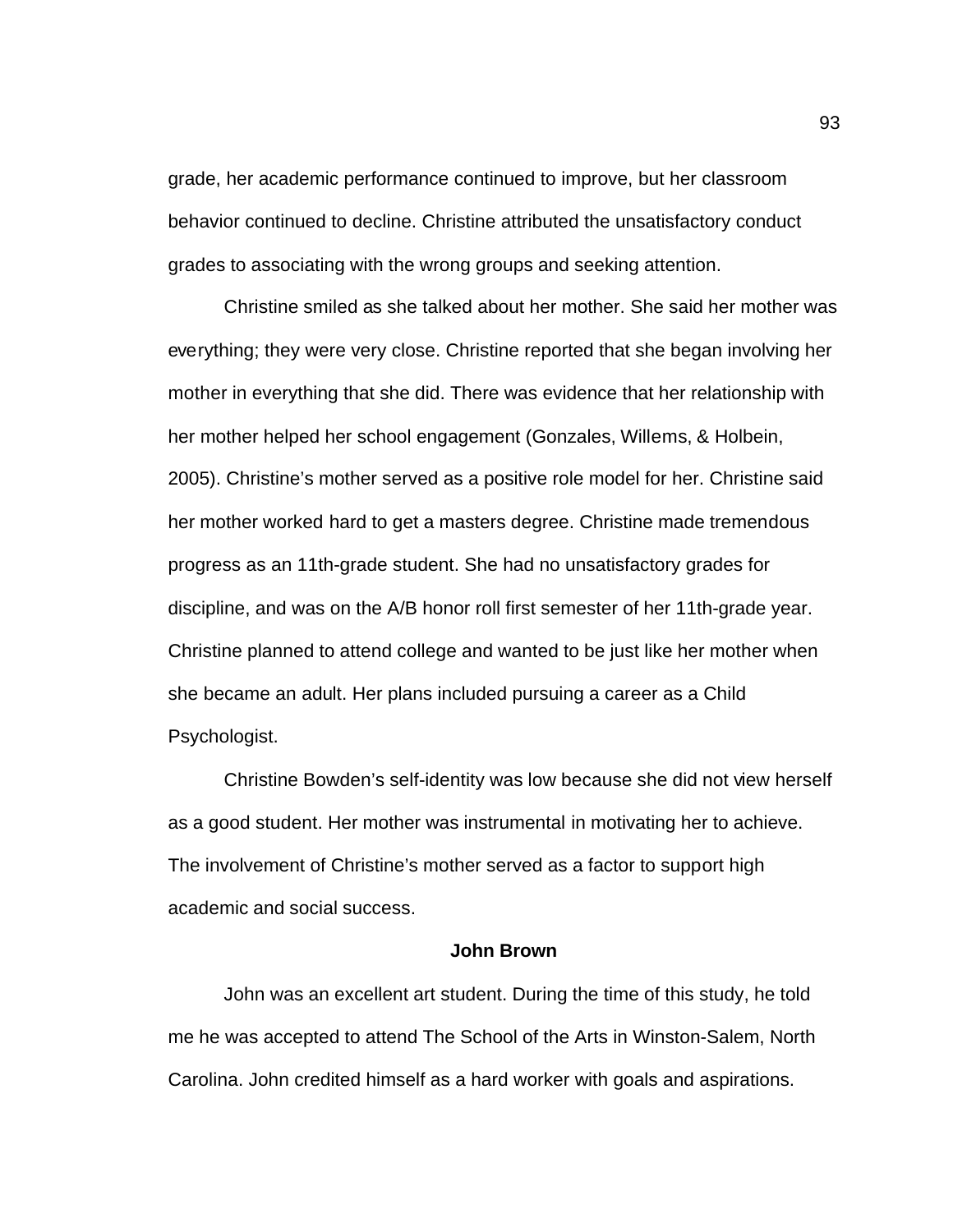I'm a hard worker. I want to make a career out of what I do and enjoy what I do. I hope to own my own clothing line, or store, or art store, art supplies, anything to deal with art. (John Brown, April 2006)

John appeared to be very motivated and goal oriented. He was very confident about his future. Throughout the interview with John, I noticed that he was very independent. His independence may have meant that he was working hard on his own. As stated by Ames and Ames (1989) some students work hard on their own to accomplish and pursue their interests. John moved to Greensboro, North Carolina when he was in the fourth grade. He lived with an older sister in an apartment complex. John maintained a C average during his 9th and 10th grade years but struggled with not passing end of course exams. However, he received an "A" in his favorite class, Art I and centered his success in Art I.

I felt like I could do better. I felt like I was just 'b.s.---ing' around, just 'shooting the breeze' when I could have 'stepped it up' and wouldn't have to worry about it later on. So now I'm just cramming trying to get it all done. (John Brown, April 2006)

He was absent 12 days in ninth grade. John stated his self-esteem was low when he first entered high school. "I felt lost and lonely." John said that things began to change for him in the second semester of his tenth-grade year. John was in the 11th grade during this study. He was enrolled in Advanced Placement Art. His grade point average was a B in most of his classes. John worked after school in a local restaurant in town. He was recognized as the 2004 Poet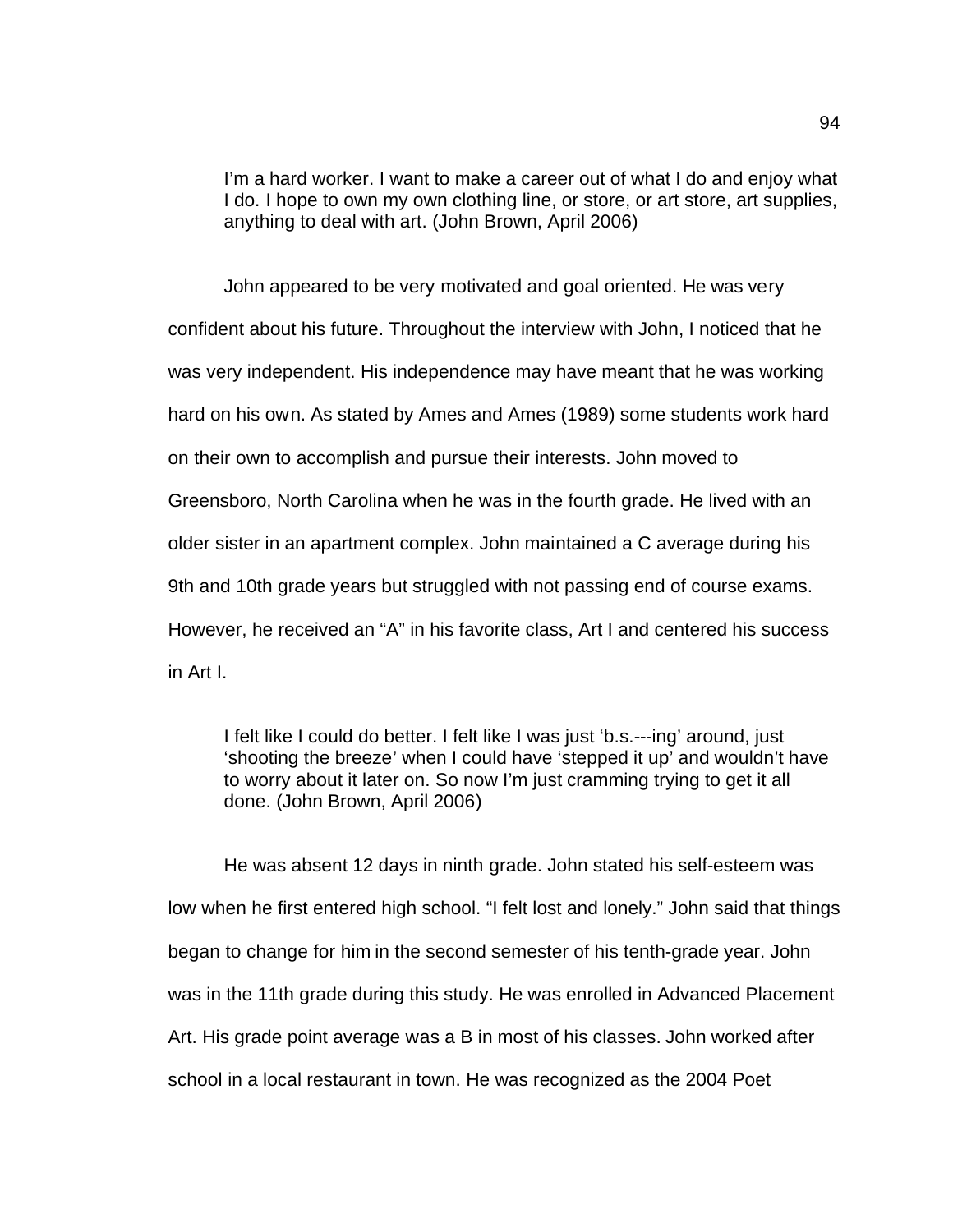Laureate for his school system. John said that his sister had always been there for him and he just wanted to make her proud of him.

John Brown was very motivated and goal oriented. Because of his achievement, one could say that John was confident. These qualities were factors, which assisted John in turning his performance around.

#### **Mary Smith**

Mary was a bubbly, high energy 11th-grader who lived with her mother and brother. She was identified as a student with behavioral problems who made loud outbursts in classrooms. Mary admitted that her teachers did not like her when she entered high school. Her teachers were concerned about her success in ninth and tenth grades. She recalled those two years as disastrous times. Although Mary experienced behavioral concerns, academically she maintained a B average. She did not pass the end of course test in two core subjects: Biology and Physical Science. She missed 28 days of school in ninth and tenth grades.

Mary believed that participating in school activities helped her get her life together. Participation in extracurricular activities provided extrinsic rewards to students and helped establish meaningful relationships in schools (Hwang et al., 2002). Mary attributed her changes to her involvement in after-school activities. Mary was one of the leading dancers on the school's modern dance team. In her leisure time, she volunteered as a cheerleader coach at one of the community centers with elementary children. Mary talked about her future.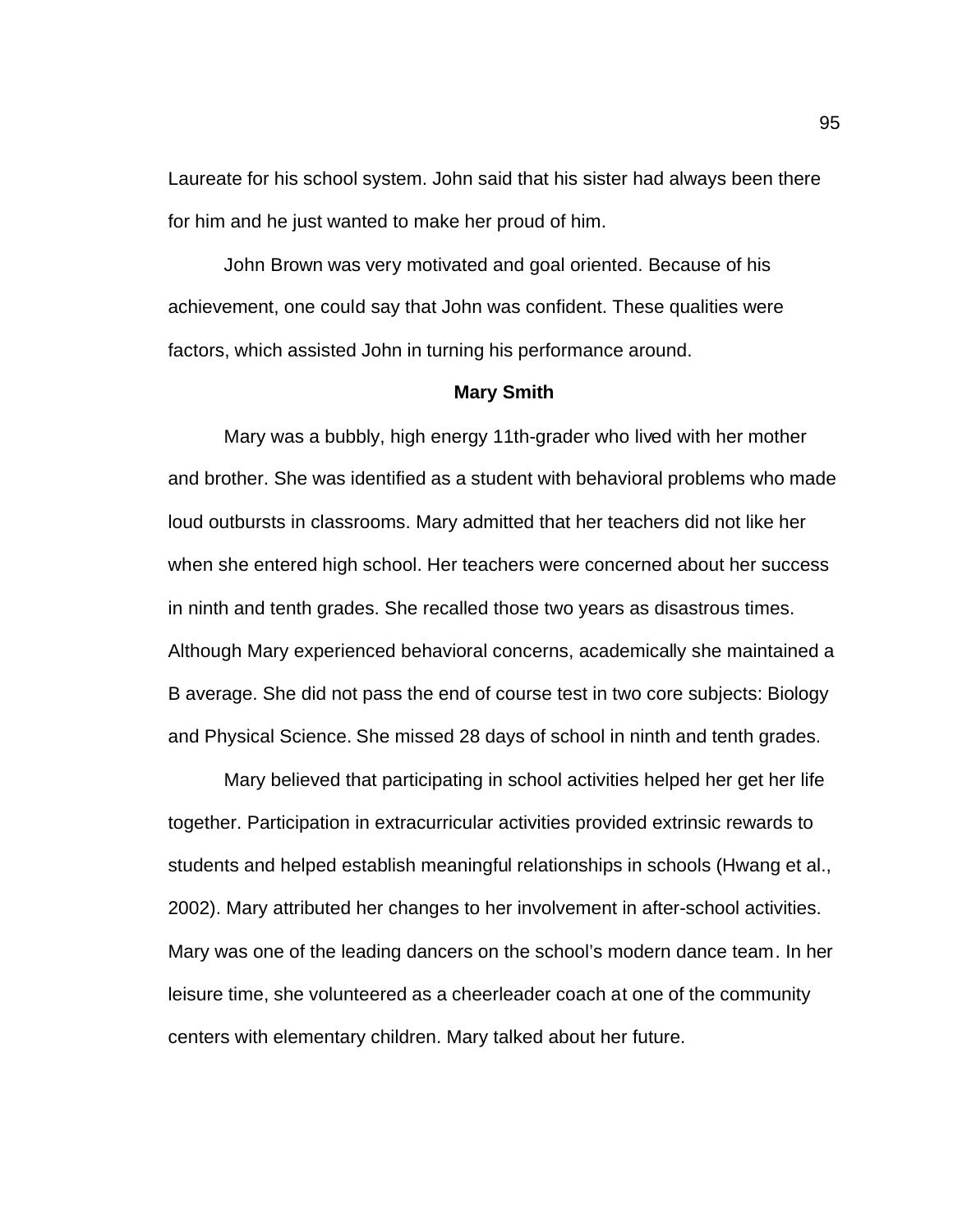Hopefully, I'll be in college trying to get my master's degree in Math Education or become a Social Therapist Teacher. (Mary Smith, April 2006)

Mary looked forward to graduation. She will be the first one in her family to graduate from college.

## **Mike Mills**

Mike's school records suggested that he was quiet and easygoing. He enjoyed helping others:

I had to do a project on how people act in different ways at different ages and things like that. Volunteering helped me do it because I was around them for most of the summer. It was easy for me to do it. (Mike Mills, April 2006)

Mike had an interest in Metals Technology. He took special courses at

Weaver High School. As suggested by Mahoney and Cairns (1997),

extracurricular activities linked patterns of adaptation for at risk students. This

was the case for Mike. Mike liked science and social studies, which were his

favorite courses.

Mike was retained in the ninth grade. During those two years, he received five unsatisfactory marks in Algebra I, Physical Education and Health, Spanish I, World History, and Honors Civic and Economics. His grades were D's.

At the beginning of the second semester as a tenth-grader, the light came on inside Mike's head. Mike planned to attend college and wanted to live in a better neighborhood: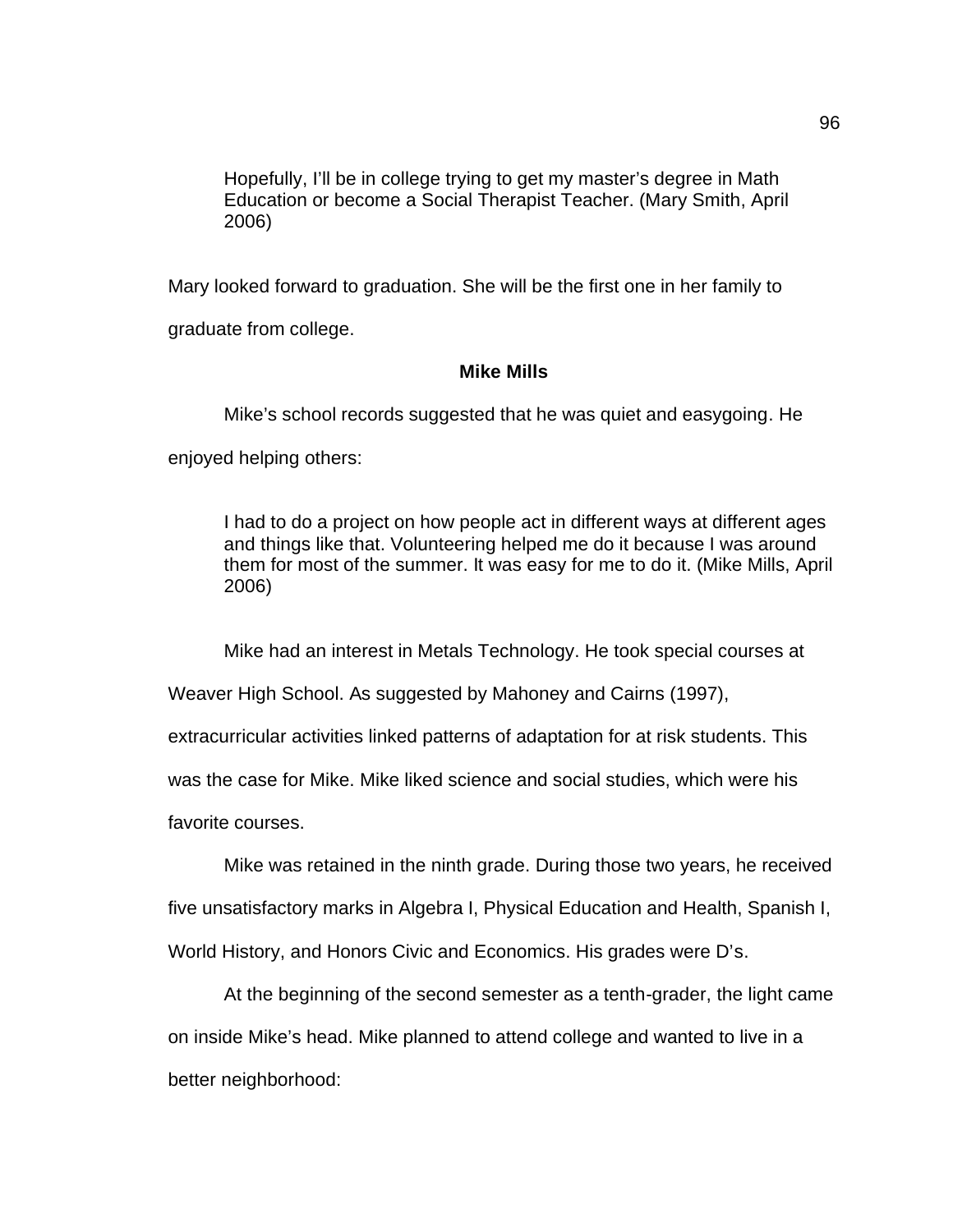I want to live in one neighborhood that's better than the one I'm living in now, but you know it's basically a good neighborhood. You know where people communicate with each other and have a good time. (Mike Mills, April 2006)

Mike Mills' positive attitude and motivation served as a factor that

supported his academics and social success level. Mike participated in engaging

work opportunities learning which allowed him to experience success.

### **Lynn Smith**

Lynn was proud of her positive way of thinking. She shared there was always a bright side to everything. When Lynn was in the ninth and tenth grades, her way of thinking was not positive. She allowed several things to hinder her progress:

When I wasn't doing well, it was like, I wasn't really thinking about it until I guess, it kinda hit me. I wasn't doing the right thing, so I figured out then that I needed to straighten up and do things the right way. (Lynn Smith, April 2006)

During this period, Lynn realized that she was giving in to peer pressure. Lynn lived with her aunt and really loved school. In the ninth grade, Lynn failed English 9, Algebra I, and Physical Education and Health. During her tenth-grade year, she made the A/B honor roll and continued the same trend during first semester in the 11th grade. Lynn planned to finish high school and attend college. She planned to be a nurse one day because she liked helping people.

Lynn Smith set goals and expectations for herself. Her positive attitude assisted her in turning her performance around.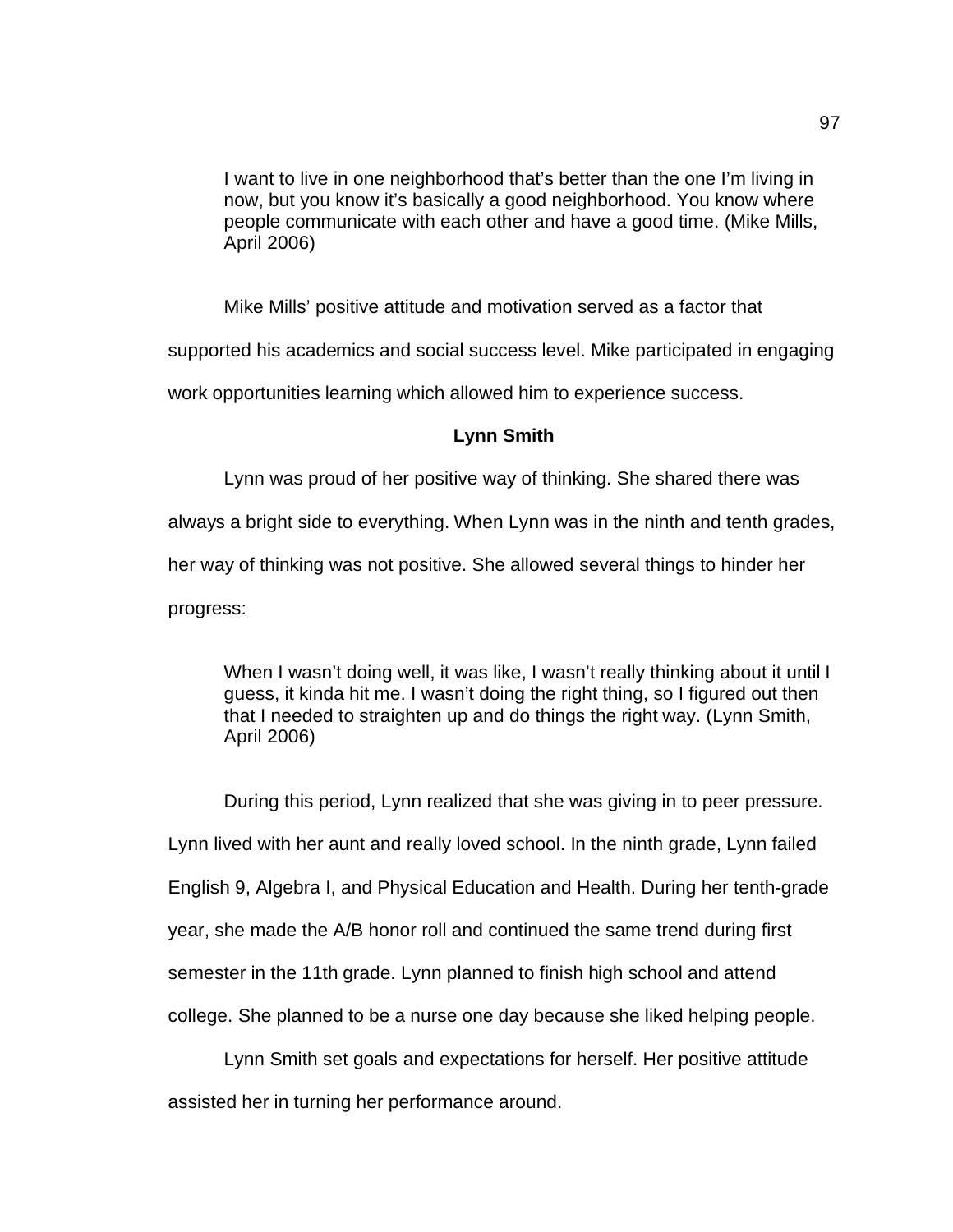#### **Faith Evans**

Faith liked the fact that she was an independent thinker.

I like that I'm a bright student and I'm looking to be successful in life, and I won't take failure as an answer to my priorities. (Faith Evans, April 2006)

Faith credited the wisdom of her grandmother and herself, as helping her make positive choices in her life. Her mother and stepfather made few comments about her career goals or future plans. Faith did not want to graduate with younger students who lived in her neighborhood. This motivated her to remain focused on completing her work in order to graduate with her own classmates. Faith spent two years in ninth grade because of failing grades in Physical Science, and Keyboarding. In tenth grade, she made the honor roll and was recognized first semester in the 11th grade as an honor roll student. She received four unsatisfactory grades in the tenth grade, and none during her 11thgrade year. Faith's attendance was not a problem; she passed the entire end of course exam requirements. Faith planned to pursue a career in Culinary Arts. She also hoped she would receive a scholarship to attend one of the community colleges in her city. She was taking courses at Davis Academy in Culinary Arts.

Faith Evans' survival characteristics were encouraged by her manager at her job, her grandmother, and herself. She set goals, established self-esteem, and established confidence to pursue a future in Culinary Arts.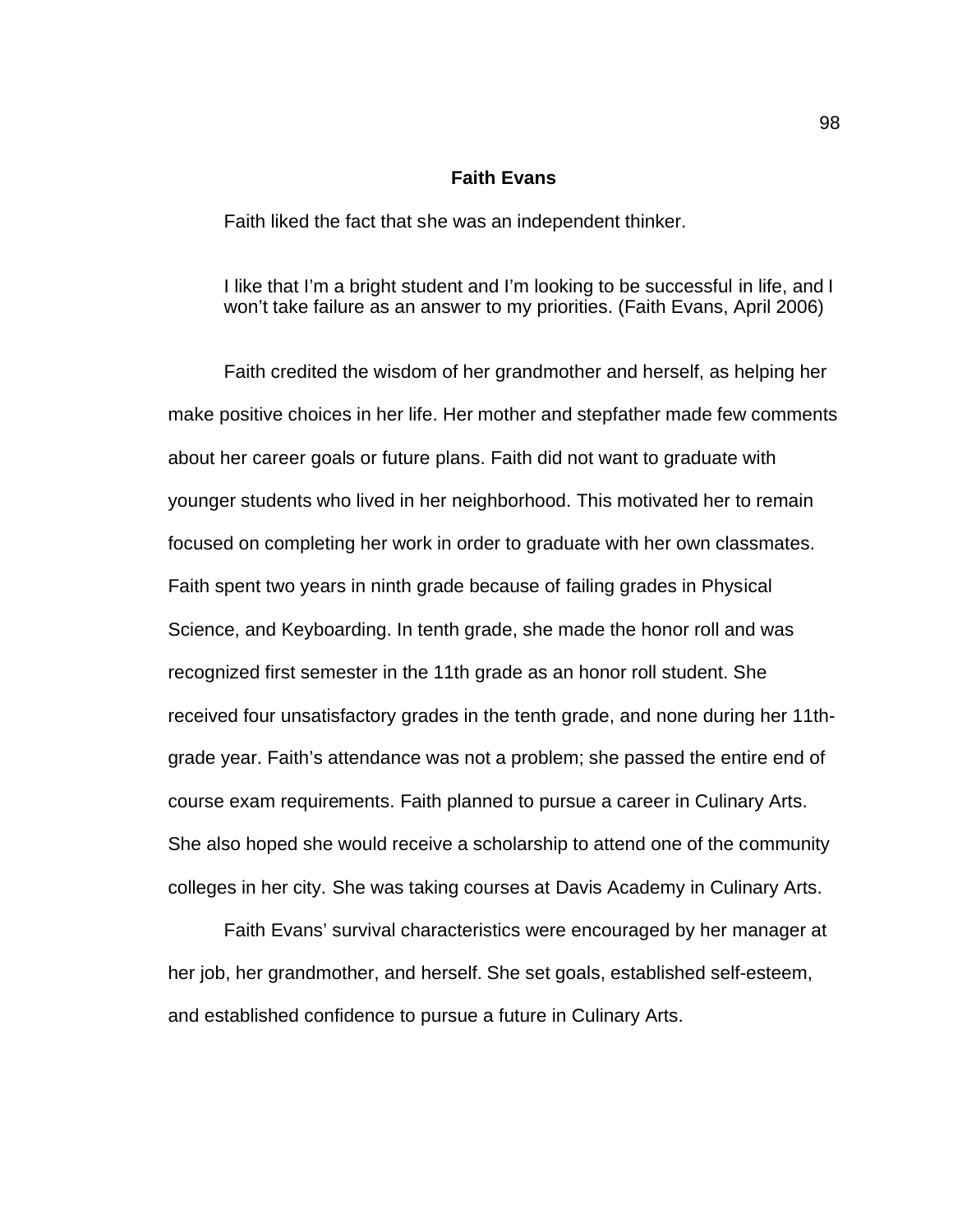## **Mike Carson**

Mike cruised into the room as he greeted me with his smile. There was

visual evidence that Mike suffered from polio but it never dimmed his smile

during the interview. Mike displayed a happy-go-lucky attitude. He lived with his

father, stepmother, two brothers and two sisters. He was the oldest child in his

family. Mike expressed the pleasure of doing fun activities with his brothers. Mike

talked about how he felt when he did not do well in ninth and tenth grade:

I felt like I wasn't being a good role model for my brothers and sisters. If they saw what I was doing then they would turn around and do the same thing, and I felt that I had to change myself for them. And plus, I wanted to be a good example for the rest of my family, I wanted to be up out of high school. (Mike Carson, April 2006)

Mike had to repeat ninth grade because he failed too many subjects. This was the turning point in his life. His strong family influence made him turn his life around.

The point of hearing my family say graduate, and everybody graduated from high school, I just wanted to work hard and get up out of high school myself. I think people around me prevented me from doing what I was supposed to do. I think myself prevented me from doing what I wanted to do also because there were points where I didn't do my work because of the people around me. And then sometimes I felt like I didn't want to do my work at all and I wouldn't do it and that's what stopped me. (Mike Carson, April 2006)

After a second year in ninth grade, Mike went from straight F's to B's in

English 9, and C's in Algebra I. Unfortunately, Mike experienced behavior

concerns and received unsatisfactory marks in World History, Earth Science, and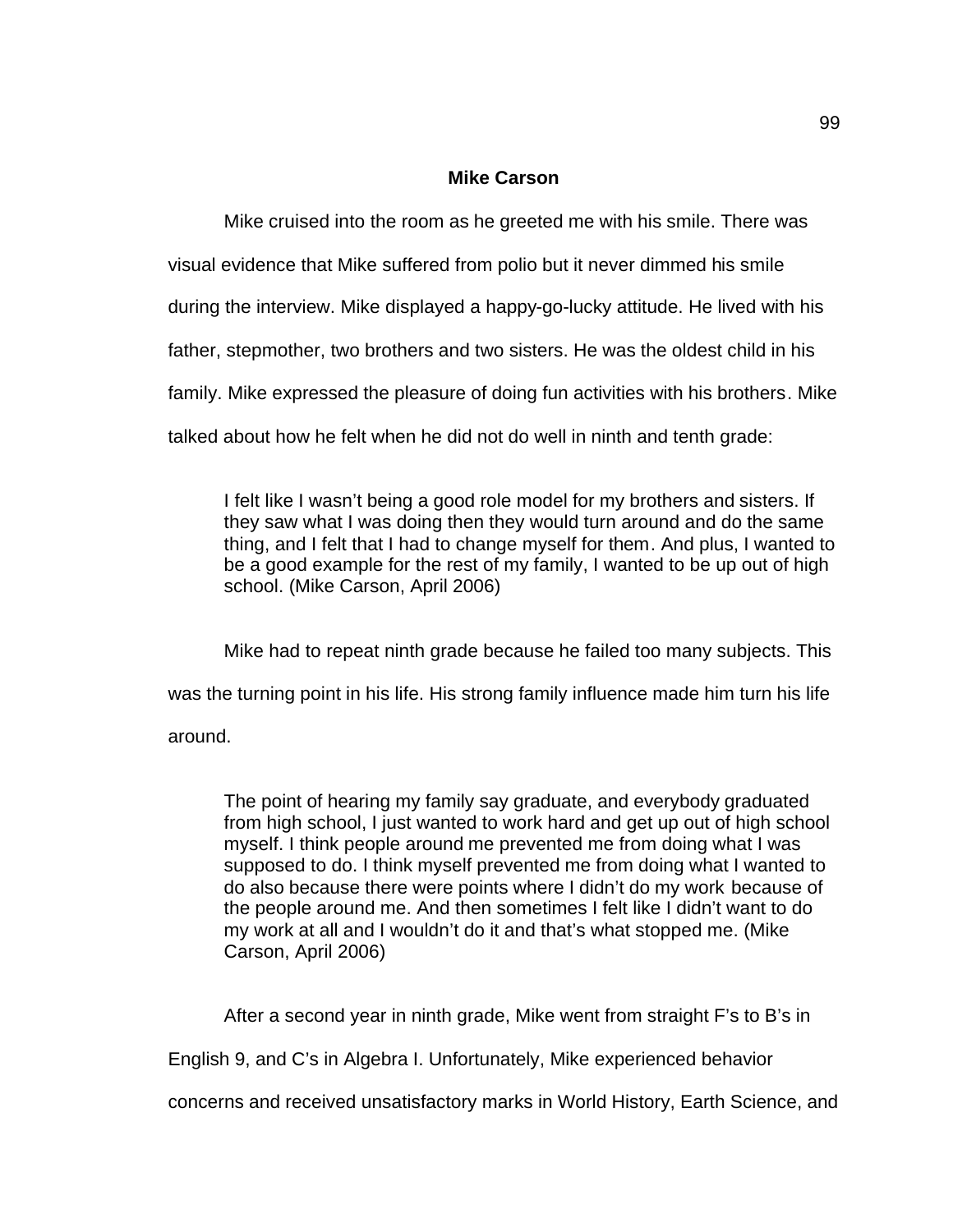Algebra I. Mike was absent 20 days during his first and second year in ninth grade. He had been successful in completing and passing the English 9, Algebra I, Physical Science, and Computer Skills at high levels. Mike was proud of the fact that his father graduated from the same high school that he attended which motivated him. Mike planned to attend college after high school. He attributed his ambitious thoughts to having a caring coach:

Coach, he stayed on top of whatever I did. He made sure I got to class on time, he made sure I was not late and I have all my materials. You know, he was on top of whatever I did. He made sure I didn't want no D's, he didn't want no C's. He wanted A's and B's, he knew I worked hard for him. That's the main reason I'm trying to get up out of here, I worked hard for him. (Mike Carson, April 2006)

Meaningful relationships with teachers who believed Mike could graduate

were a motivating factor critical to Mike's success. At the completion of this

study, Mike hoped he would have enough credits to graduate in the fall of 2006.

Mike Carson set high expectations and values for himself. The

student/teacher relationship strengthened Mike Carson's academic success.

## **Jackson Briggs**

Jackson Briggs was an only child living with his mother and two aunts. He

had a great interest in athletics and set the goal of being drafted by the National

Football League as his life aspiration. Jackson shared how good he felt being on

the football team.

Football has help me with my future goals because I will be able to go all the way because God blessed me with talent. (Jackson Briggs, April 2006)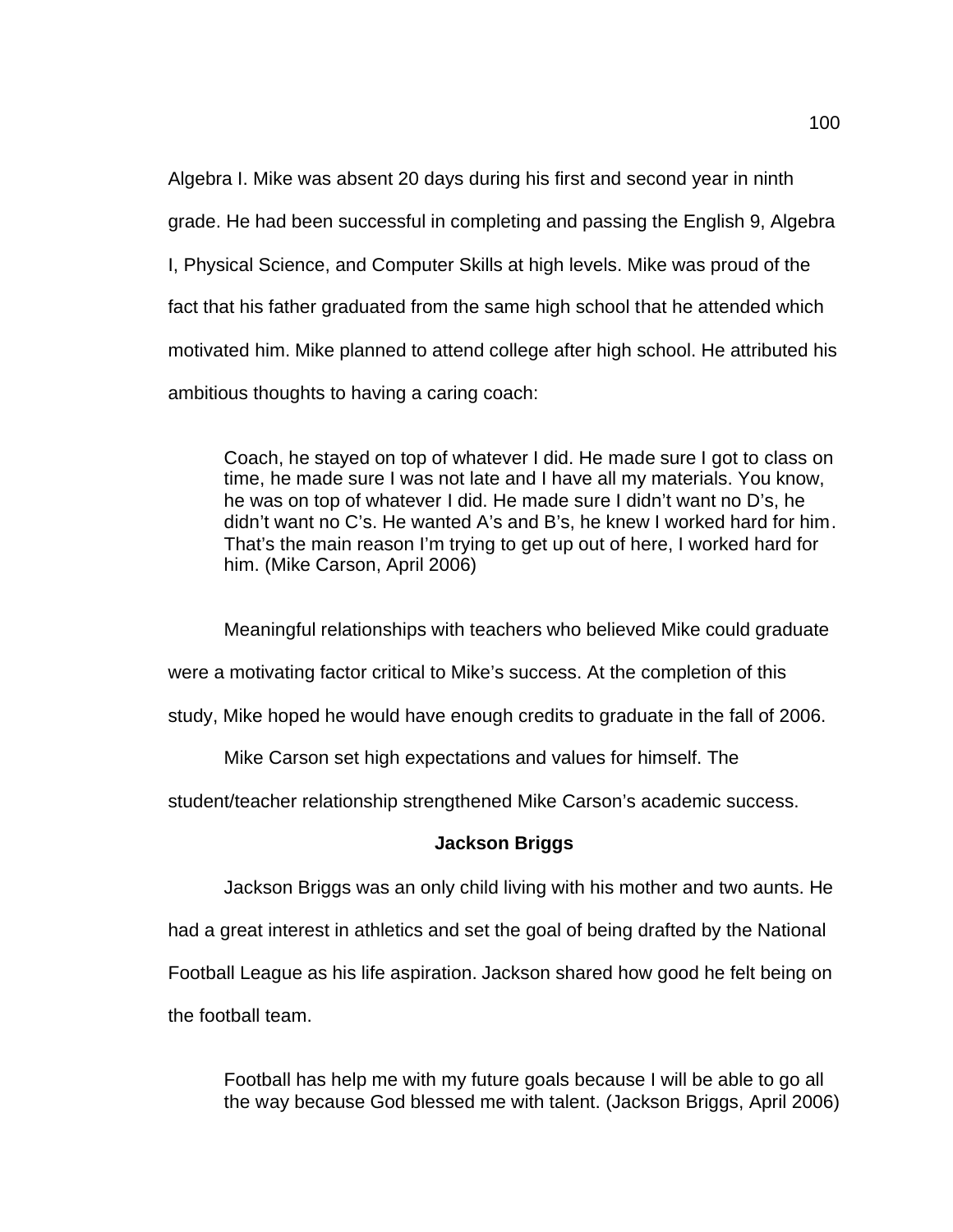Jackson invested in sports. This feeling of investment helped to develop his selfesteem (Katz, 1994). Jackson was pleased by the respect he received from his teammates and family. At the beginning of Jackson's  $9<sup>th</sup>$  grade year, he struggled academically and behaviorally to stay in school. He failed Algebra IA, Algebra I and World History his first time in  $9<sup>th</sup>$  grade. He received unsatisfactory conduct grades in two of his subjects. This caused Jackson to repeat the  $9<sup>th</sup>$  grade. Jackson shared his feelings at that time:

I didn't feel like my life was over or anything like that, but I felt like I was failing myself. I knew how smart I was and not applying myself made me look stupid among my peers and among my family. I felt in some kind of way, that you could overcome all of that. I was doing badly. I was at that point that I was not at rock bottom bad, but it was bad enough to let myself know that I did need to wake-up! (Jackson Briggs, April 2006)

Jackson's second time in ninth grade was better. He failed one class but received unsatisfactory conduct grades in three subjects. Jackson did not pass any of the end-of course exams in ninth grade. He missed 35 days of school in the two years of ninth grade and was suspended 13 days.

At the time of this study, Jackson was on track for graduating in 2007. He said something happened to him during that second time in ninth grade. He said the sports were the key and having people around him who cared and supported him positively:

Well there's actually two people, Ms. Smith for helping me out and I feel like Coach has positively influenced me for the simple fact that he's helping me do something that I felt like I would never have a chance to do again. I felt like he was a positive influence because I never had a father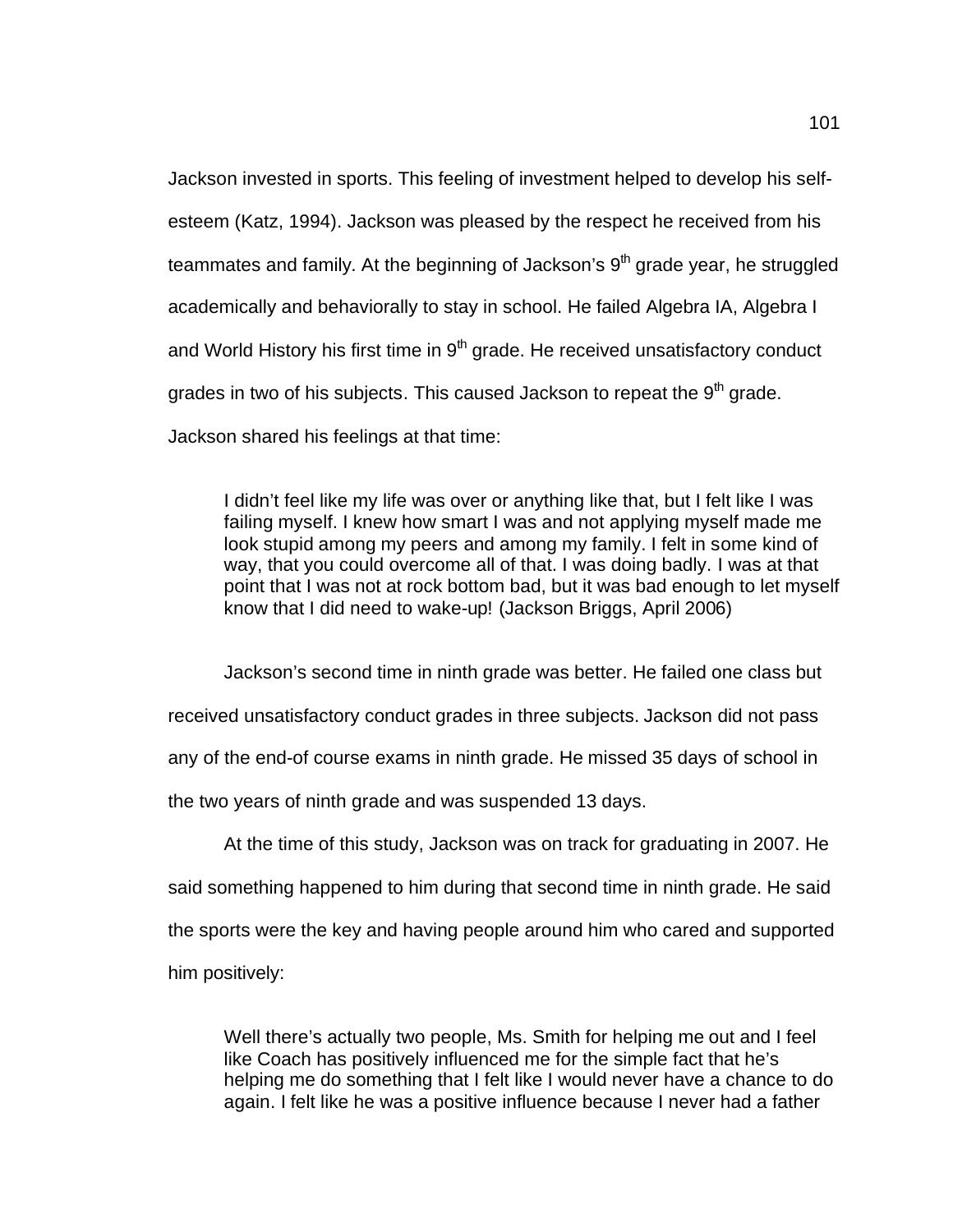and he's kinda playing that male role in my life. (Jackson Briggs, April 2006)

As suggested by Manson (2005), positive teacher/student relationships removed barriers and replaced hope for students. At the beginning of his 11thgrade year, Jackson passed the North Competency Test, had perfect attendance, excellent conduct, and maintained a B average.

Jackson said the turning point in his life was the sports. Jackson stated that he felt blessed to have the athletic ability. "I can go all the way because God blessed me with talents. I have these talents for a reason and I can't blow it." Jackson was a starter on the Pride City High School football team that year.

Jackson Briggs' self-identity and success was enhanced by his involvement in sports, and relationship with the coach. Jackson's grades, attendance, and behavior improved, allowing him the opportunity for engaging work.

## **Chris Robbie**

Chris was one of the most popular students in the school. During the school's annual awards program, Chris received the "Most Improved Math Award." The student body clapped for him for at least 2 minutes.

Chris' improvement could have been associated with the changes he made:

Teachers say I've changed for the better, I thank them on that because I'm glad that somebody noticed it. If they say I have not changed, then I just don't need the negative energy. (Chris Robbie, April 2006)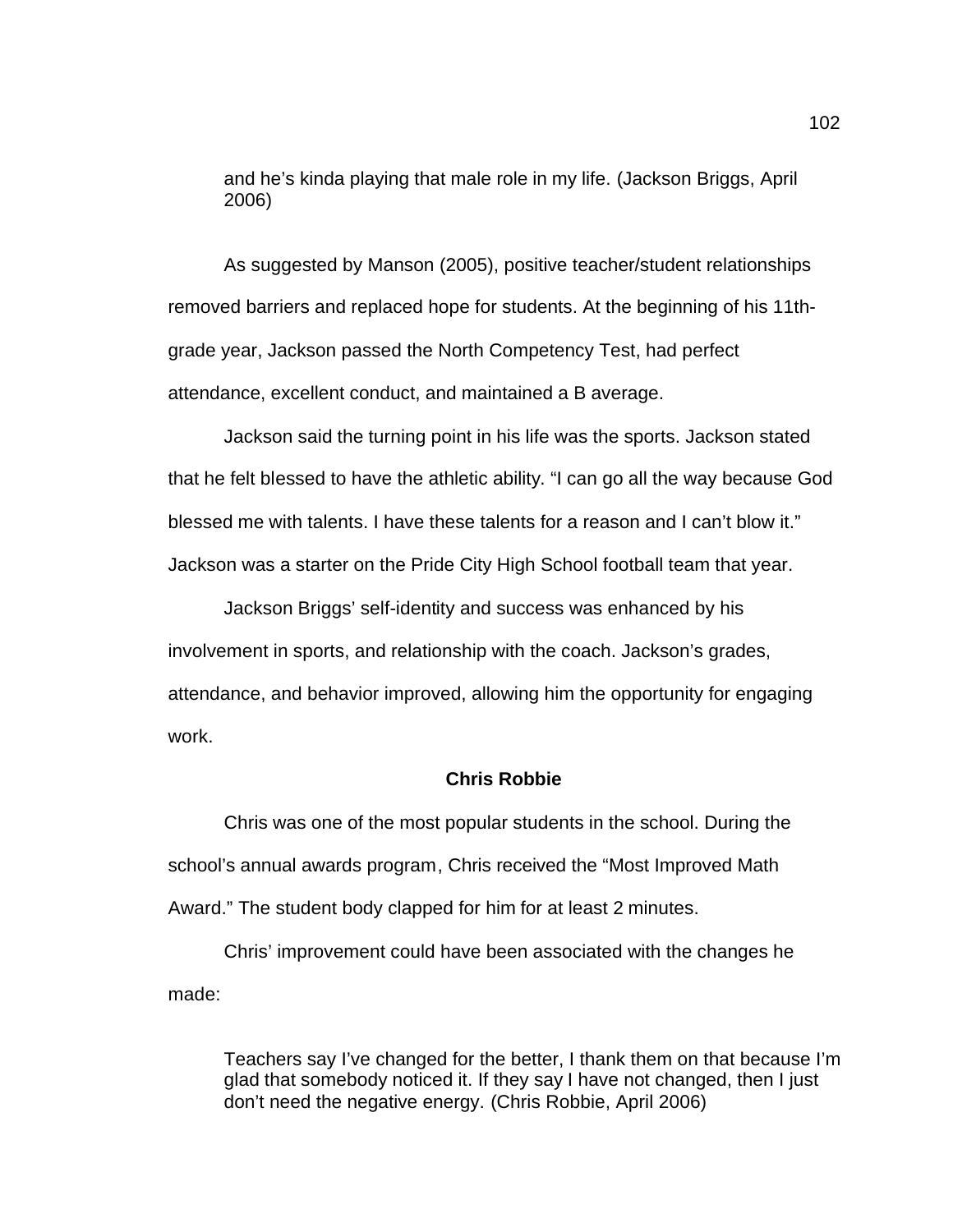Chris was often observed opening the doors for teachers and served as a peer tutor for students in Math. Before this study, Chris was thought to be a member of a gang while in ninth and tenth grades. He grew up in a large family, four sisters and four brothers. He lived with his mother and had been a teenage father for three months, at the time of this study. Academically, Chris had been successful. He received A's in Introduction to Math and Algebra I during his ninth-grade year. He made the B honor roll his tenth-grade year, but had problems controlling his temper. This caused him to receive six unsatisfactory conduct grades. At the time of this study, Chris had scored well on all end of course exams including Algebra I, Computer Skills, and English 9. Chris had a desire to attend college and work with computers after earning his degree.

Chris Robbie's survival skills were dominant during the interview. He credited teachers, family, and peers for the changes he made. His confidence level and pride were demonstrated when he spoke of not wanting negative energy. Chris' interest in computers served as a strategy to engage at-risk students in meaningful school experiences to support their academic and social success.

#### **Brittany Evans**

Brittany had a twin sister upon whom she depended for emotional support. Brittany shared that she liked her new attitude, hair, and eyes. She was fashionably dressed during the interviews. Brittany lived with her parents, her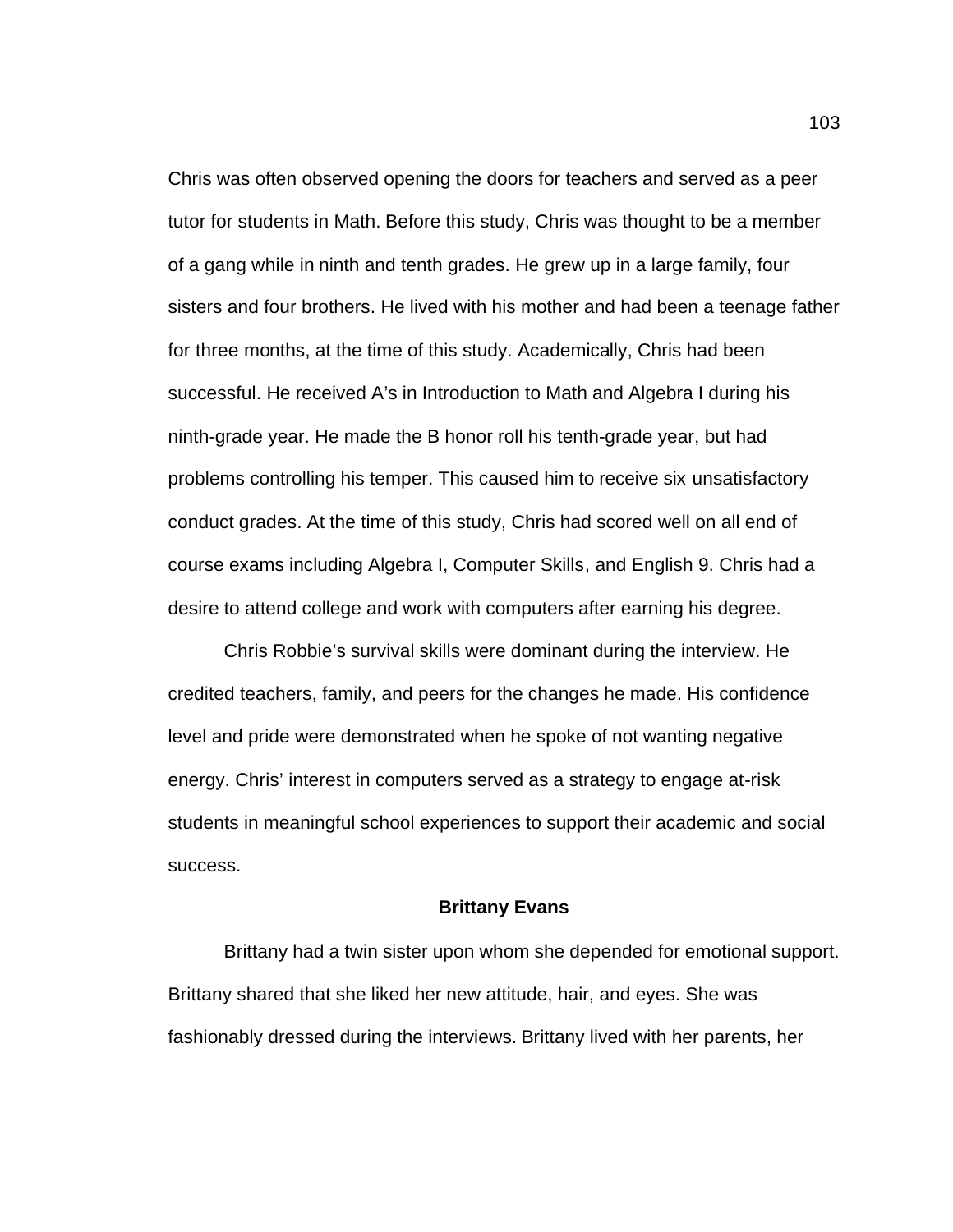twin sister, and an older sister who helped her in school. She reported that her

coach and sister guided her in decision-making:

My coach and my oldest sister helped me. Because my sister graduated from this school and she just told me to just keep my head up. Make sure I just keep my head in the books, don't put boys before education. (Brittany Evans, April 2006)

Her parents had little or no education and were uncomfortable about making school choices and decisions. Brittany shared her parents' expectations for her schooling:

They just expect me to graduate. They want me to go to college, but as long as I graduate, that's all that matters. They don't want nothing bad you know, in my future. (Brittany Evans, April 2006)

Brittany reflected on her attitude. She reported that she had a negative

attitude when she was in the ninth and tenth grades. Although her grades were

good, her attitude prevented her from participating in extracurricular activities.

She received six unsatisfactory conduct grades in ninth and tenth grades. In

grade 11, she had all satisfactory conduct grades. Her main goal was to graduate

from high school and make her family proud.

Brittany Evans' family values and support were factors that helped her.

Brittany's pride and motivation helped to turn her performance around. She

recognized that she needed to change her attitude about school to improve her

academics and participation in social events.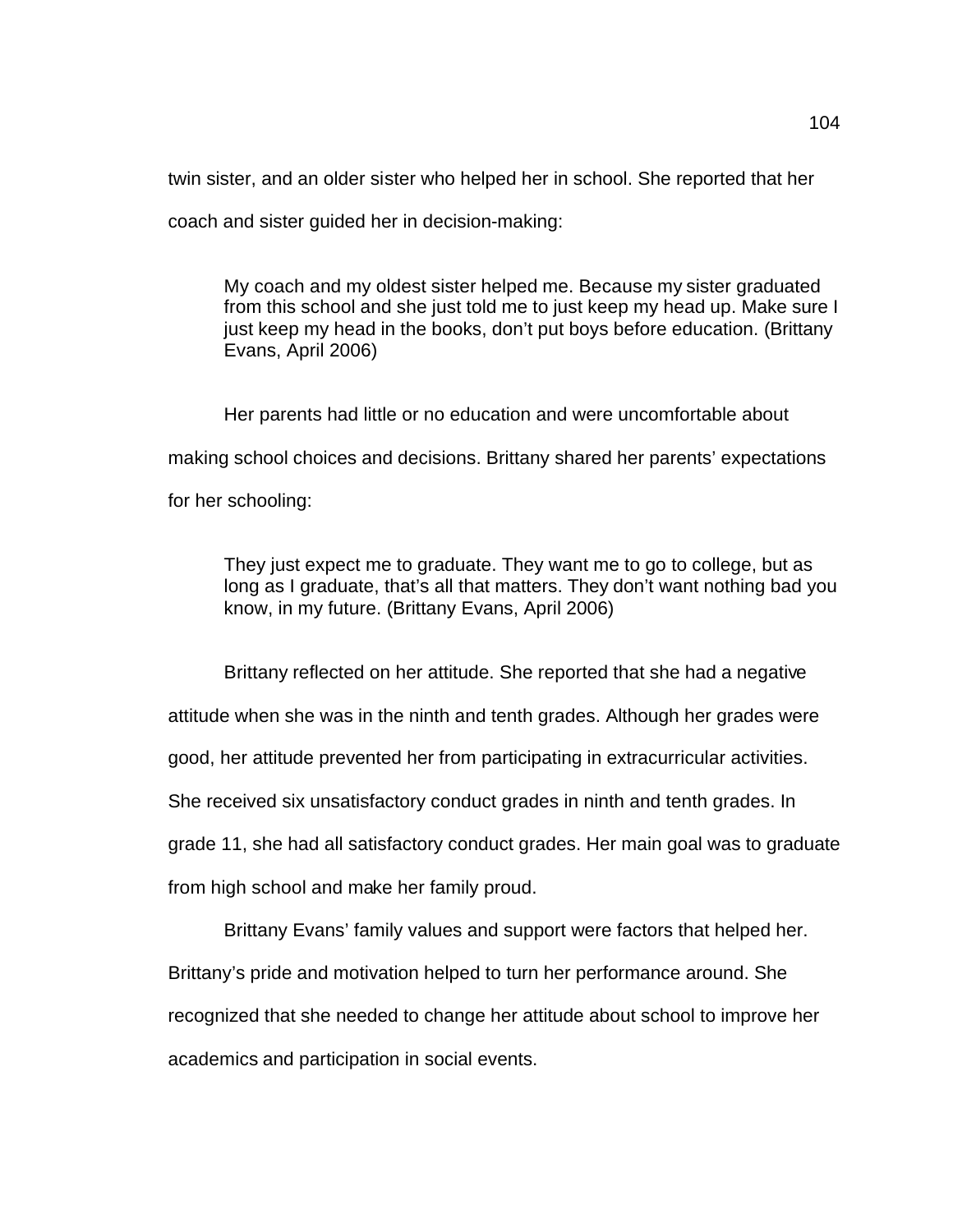The 11th-grade administrator shared that the participants in the study greatly improved academically and behaviorally. He shared that participants' changes were drastic and some of the participants often talked about dropping out of school. He believed that the participants had low self-esteem and at the time when they were ninth graders did not understand the importance of doing well in school.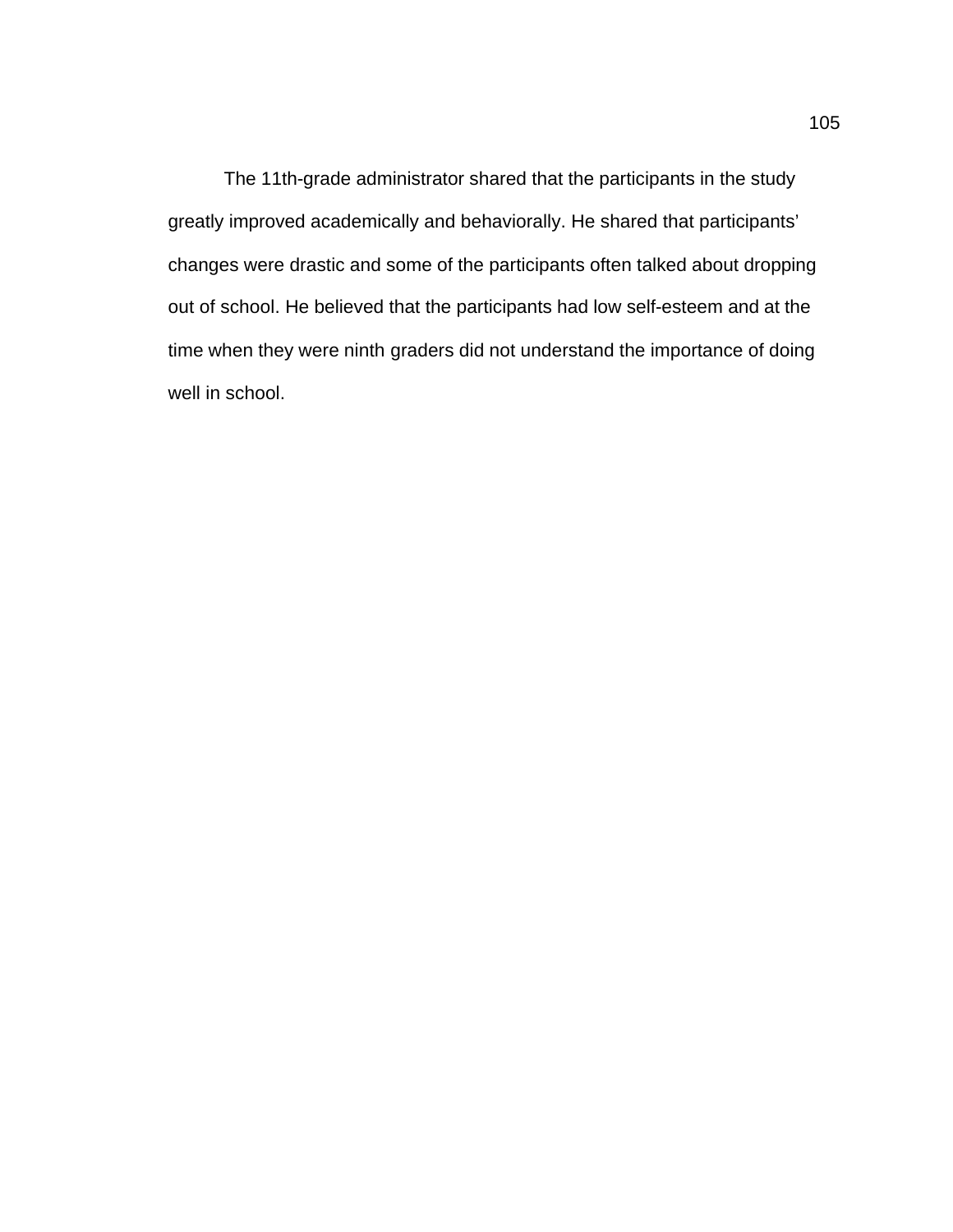#### **CHAPTER VI**

## **CROSS CASE ANALYSES**

As stated in Chapter I, the purpose of this study was to identify and examine the factors that can positively affect the academic success rate of at-risk high school students. This chapter is organized to compare the different participants' responses to questions that relate to self-identity, support, and engaging work.

#### **Self-Identity**

High school at-risk students developed skills to regulate their high school life. A positive attitude toward oneself enhanced the success of at-risk students (Hinckley & Alden, 2005). Having a positive attitude also affected at-risk students' value systems, expectations, and daily interactions with others (Alfassi, 2003). At-risk students developed their own definitions of self-identity and scholarship through challenges and obstacles. Although these challenges persisted, at-risk students experienced success because of self-identity and their willingness to reach their goals and aspirations.

Once students were provided opportunities to experience success, they are afforded the opportunity to be unique individuals (Sagor & Cox, 2004). Through motivation and determination, at-risk students controlled themselves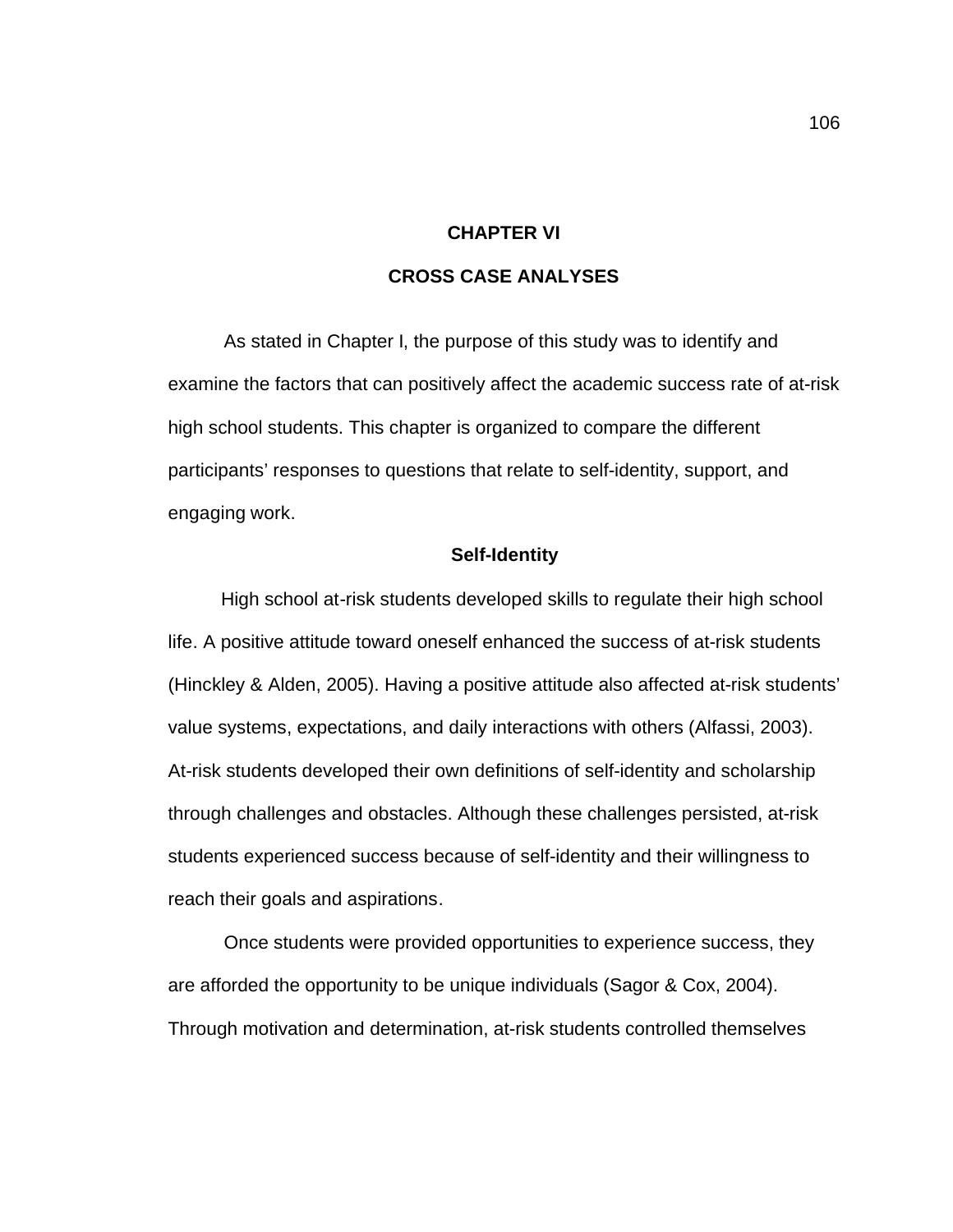and made meaningful choices (Hallahan & Kauffman, 2003; Reglin, 1998; Pianta & Walsh, 1996).

Some of the themes found across the literature in support of at-risk students were parents, teachers, and positive role models that contributed to the successful experiences of at-risk students. More assurance from adults created more success for at-risk students. Close family adult members, extended family members, and non-family adults supported the success of at-risk students (Kenny et al., 2002). Supportive relationships were important because at-risk students developed confidence when exposed to high levels of stress. Supportive relationships provided at-risk students with positive social environments and structures for school success. At-risk students received different types of social support associated with day-to-day challenges (Rosenfield, Richman, & Bowen, 1998). Through the interviews, observations, and focus groups, I was able to determine how the student-teacher relationship contributed to or hindered the success of at-risk high school students.

Given the literature, I expected to find that all ten students would have supportive relationships with at least one teacher. I found that several students did not have such relationships. Four of the students shared that teachers assisted them in turning their performance around, and six students stated that family members and role models assisted them in turning their performance around. The six students who felt teachers did not support them compensated their lack of support by seeking guidance from parents, peers, and positive role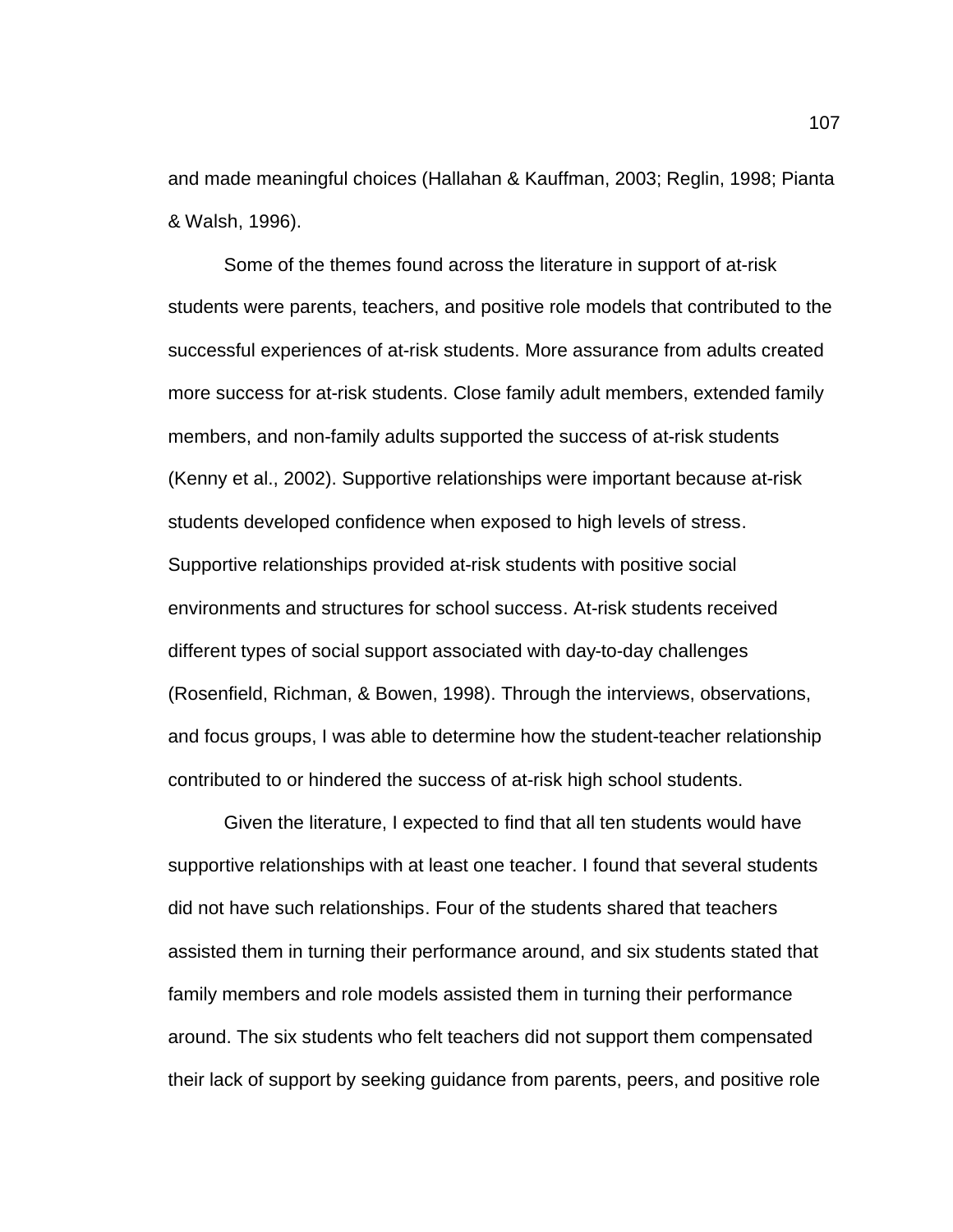models. These students shared that teachers were judgmental and did not respect their rights as students in their classes. There were differences in the responses from students about teachers who played a role in their success and those from parents and family members who contributed to a student's success. As it turned out, it did not matter that it was a teacher, as long as an adult took an interest in the student. The table below illustrates which participants believed that teachers, parents, and extended family contributed to their success.

## **Table 33**

| <b>Participant</b>      | <b>Teacher</b>                 | <b>Parent and</b><br><b>Extended Family</b> | <b>Non-Family</b><br><b>Members</b> |
|-------------------------|--------------------------------|---------------------------------------------|-------------------------------------|
| Jackson Briggs          | Highly supportive              | Little support or<br>influence              | <b>None</b>                         |
| <b>Christine Bowden</b> | Little support or<br>influence | Highly supportive                           | <b>None</b>                         |
| John Brown              | Little support or<br>influence | Highly supportive                           | <b>None</b>                         |
| Mary Smith              | Little support or<br>influence | Support from<br>Grandmother                 | <b>None</b>                         |
| Mike Carson             | Highly supportive              | Little support or<br>influence              | <b>None</b>                         |
| <b>Chris Robbie</b>     | <b>Highly supportive</b>       | Little support or<br>influence              | <b>None</b>                         |
| <b>Mike Mills</b>       | Little support or<br>influence | Highly supportive                           | <b>None</b>                         |
| <b>Brittany Evans</b>   | Highly supportive              | Little support or<br>influence              | <b>None</b>                         |
| Lynn Smith              | Little support or<br>influence | Highly supportive                           | <b>None</b>                         |
| <b>Faith Evans</b>      | Little support or<br>influence | Little support or<br>influence              | Highly supportive                   |

## *Sources of Support for Students*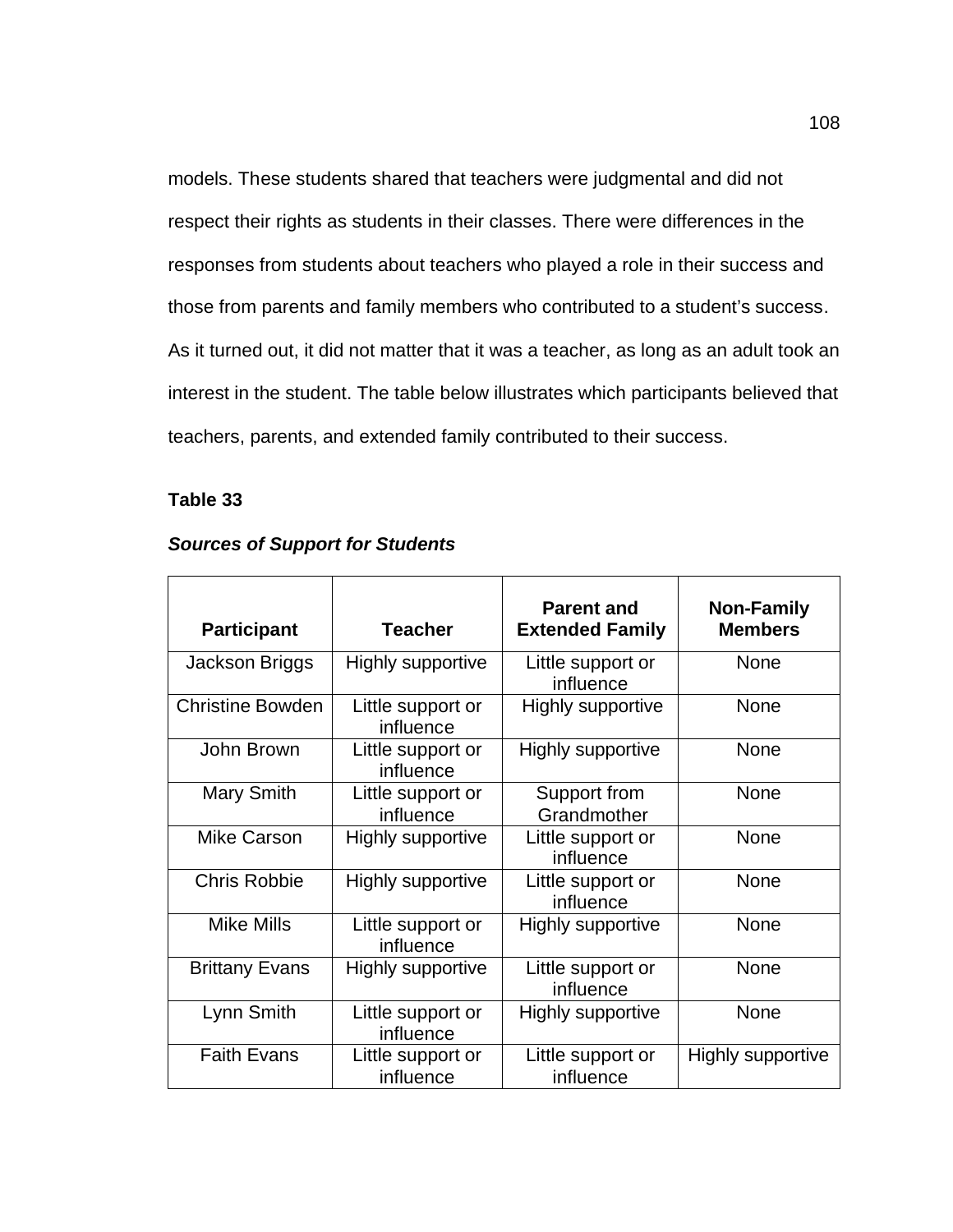Positive role models who provide structure, rules, and trust for at-risk students can strengthen the support for students (Sarton & Youniss, 2002). Teachers who display caring attitudes can nurture and sustain students (Nodding, 1992). In a high school setting, the absence of teacher-student relationships can cause negative peer bonding, which can overshadow school success, and discourage at-risk high school students (Farrell, 1990).

All of the participants stated that an adult figure positively influenced their

lives. Four participants in this study had a great deal of contact with teachers.

They shared that a teacher or coach contributed to their success. Jackson Briggs

shared how two teachers helped turn him around.

Well, there's actually two people who helped me one Ms. Smith and Coach. They positively influenced me for the simple fact that they helped me do things that I thought I could not do. My coach influenced me because I never had a father and he played that male role in my life. I love my teachers because they want me to do good. My teachers care about me and they just don't say they care they show it. They really care about me because that's the right thing for them to do. The students must put forth efforts. Students must bring 50 percent of the effort and the teacher has to bring 50 percent to meet students half way. (Jackson Briggs, April 2006)

Teachers can provide students with positive validations and engagement. At-risk students worked well when teachers identified their strengths. During this study, I noticed that Jackson Briggs and Mike Carson often referred to situations where they felt validated by teachers. Mike Carson stated:

My coaches and teachers make sure I work hard each and everyday to keep up my grades, homework and other stuff. My teachers are great. I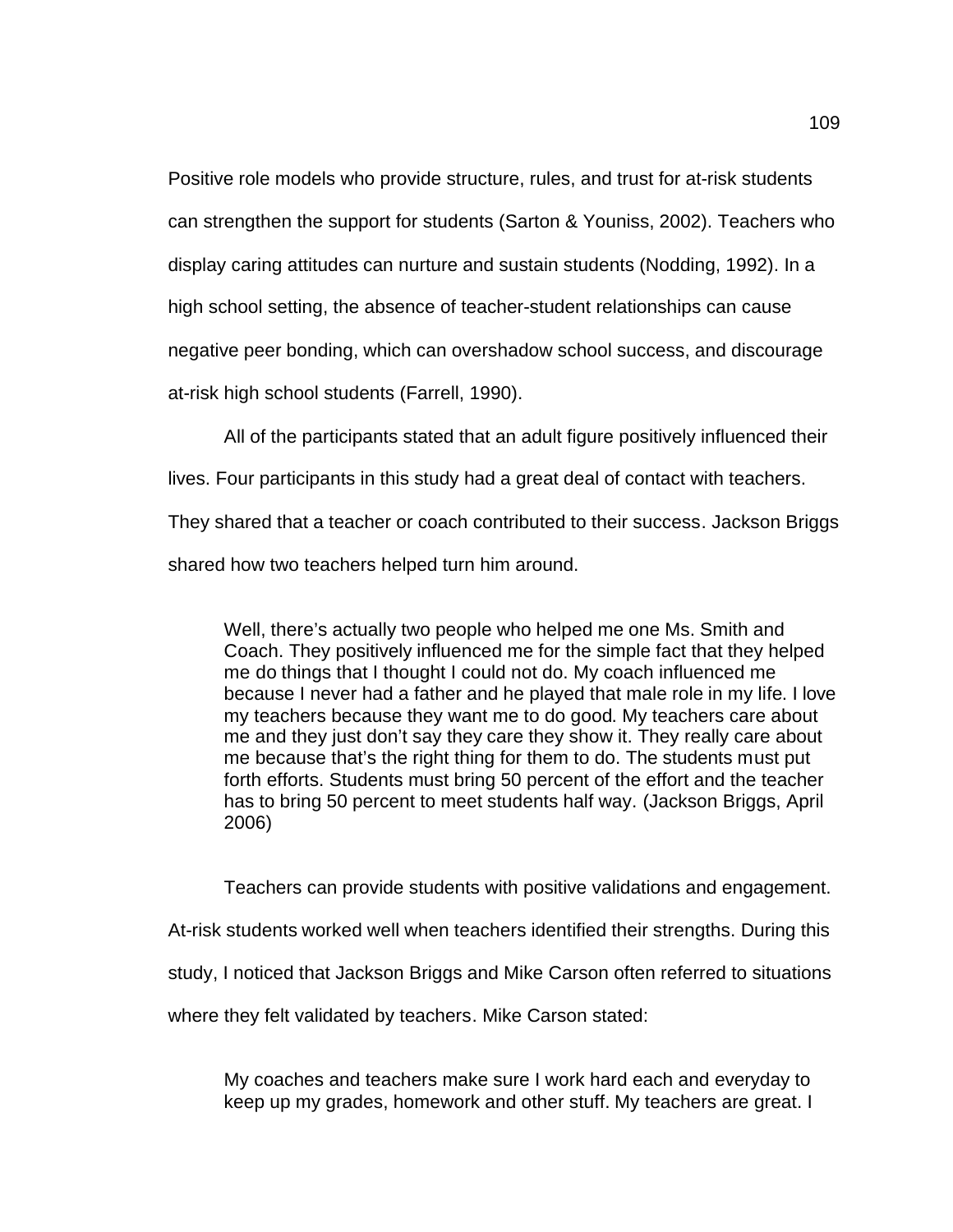mean, when I think I'm doing something wrong, they already know that I have done something wrong. They are on top of things. (Mike Carson, April 2006)

Most participants shared the values of caring attitudes by teachers

because they were not judged as being at-risk. Chris Robbie seemed surprised

about his teacher's belief in him. He stated:

My teacher has positively influenced my life up to this point. They want to see me do better because they have seen the potential in me. I'm cool with my teachers. I appreciate them helping me. They want me to succeed and accomplish great things. (Chris Robbie, April 2006)

. Brittany Evans recalled a time when her attitude prevented her from

establishing meaningful relationships with her teachers.

My attitude has changed. If anybody says anything to me now I just hold my tongue. Previously I would tell them off. I like my teachers now. My dance coach told me to keep my head in the books and not on boys. My teacher made me feel special and I have more potential than I thought I had. (Brittany Evans, April 2006)

Jackson Briggs, Mike Carson, Chris Robbie, and Brittany Evans attributed

their success to a caring competent teacher. They felt their teachers motivated

them and believed that they should be respected. They were made to feel that

they had an opportunity to succeed. The teachers motivated them and

established high expectations, which served as factors that supported their

relationships with teachers. Brittany Evans talked about how rules and values

served as factors for her success with teachers. These guiding themes served as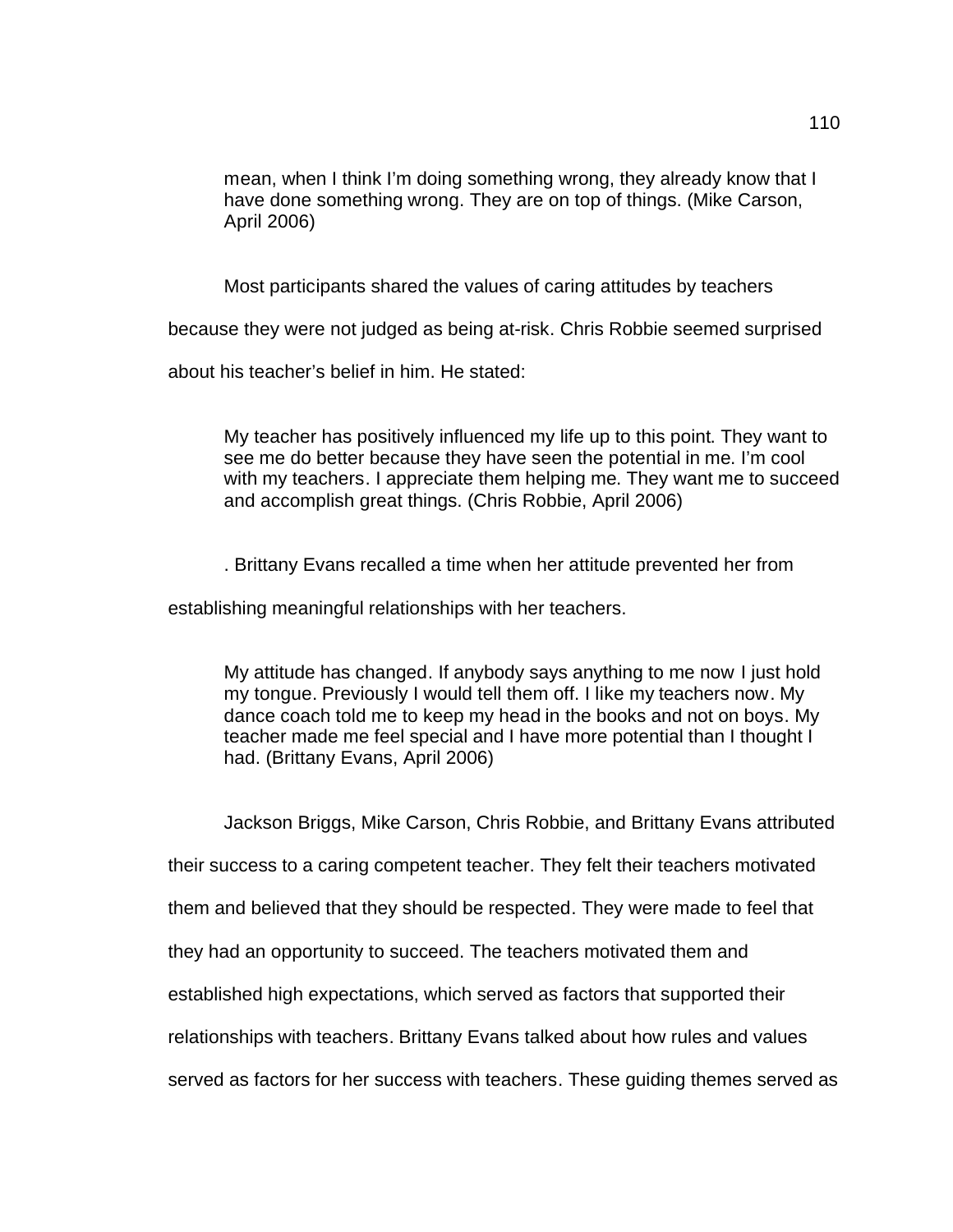support factors that contributed to the success of at-risk high school students.

The themes served as models to create positive relationships between teachers

and students (Gomez, Allen, & Clinton, 2004).

On the other hand, the other six participants valued positive relationships between parents, extended family members, and students. As stated by Morris and Morris (2000), African Americans generally had high expectations for their children. This was evident with the parents in this study as viewed by the participants. Christine Bowden shared in her interview how her parents influenced her life:

Everybody in my family has influenced my life. Although I really, want to be like my mama because she goes to school and has her master's, I look up to her, I really want to be like her. My school performance is important to my family. I have nothing to do but go to school. My family doesn't just want me to go to school; they want me to get all the education I can get. Most of my family did not go to school, but my mother did and my father did. My grandfather, grandparents, and aunt really want me to go to school and better myself. My mother stays on me. She made sure my homework was done and that I was involved in school. She made sure my grades were right. My mother has been really on my case, I know I just can't take anything home to her. (Christine Bowden, April 2006)

Data from the interviews of the participants show a beneficial relationship between parents and students identifying goals, aspirations and self-regulation. John Brown talked about the motivation and drive that his family provided for him:

My sister and my father have helped me. My sister encouraged me to go to school since I moved to Greensboro, and my father has been there for me as well. My father always tells me positive things. However, my sister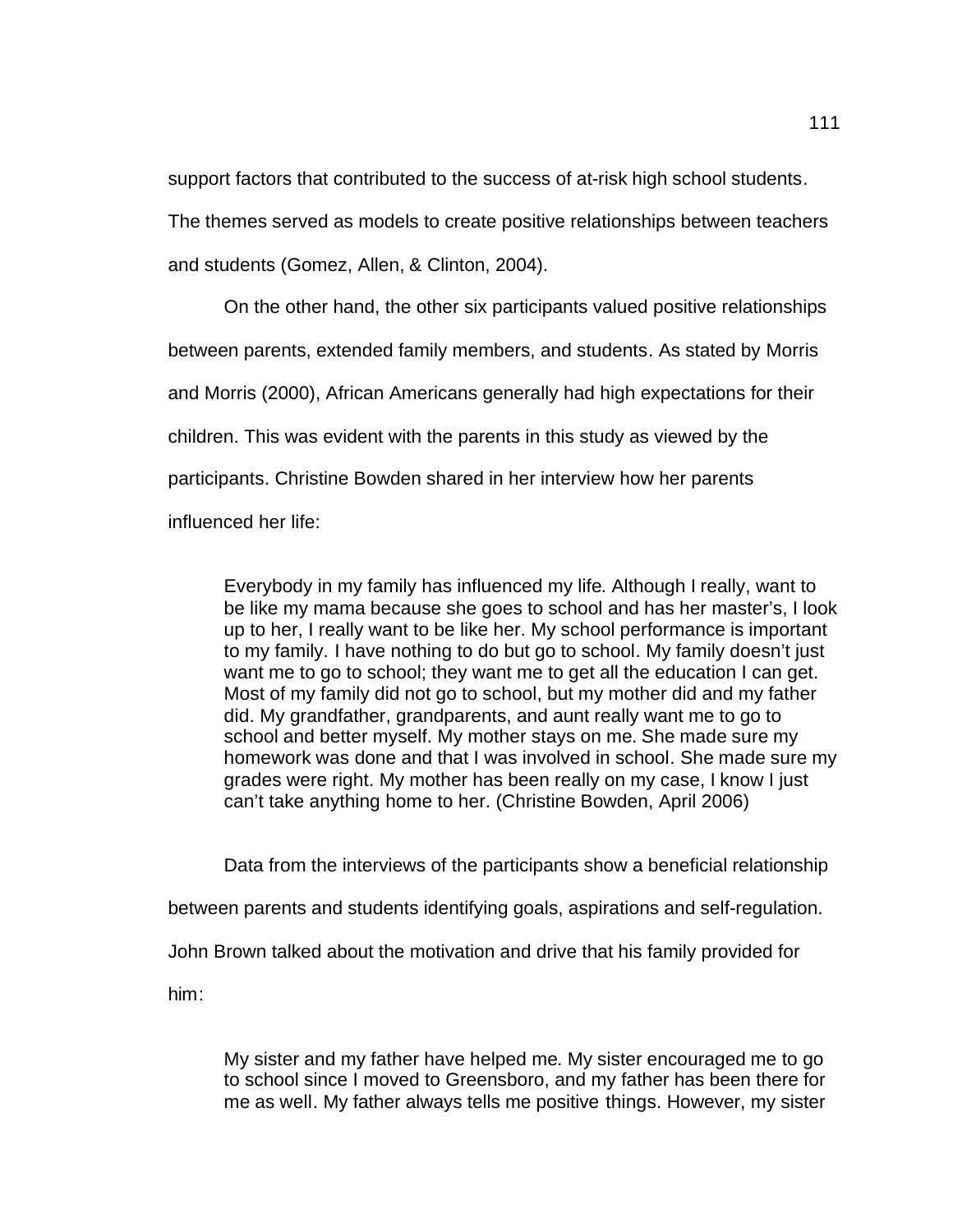has been my main influence. She has always been there for me. She told me to prepare for college because I will be the only member of our family graduating from high school and college. I know I can count on my sister. (John Brown, April 2006)

The participants also showed how their parents had authority, customs,

and traditions that were passed down to them. Mary talked about expectations

her grandmother and mother established for her:

My family tradition was for me to graduate from this school. Everyone in my family graduated from Pride City High School. My grandma, aunts and mamma graduated from Pride City. My grandma has influenced me the most. She has tried to get me what I needed to be successful and motivate me to graduate from Pride City High School. (Mary Smith, April 2006)

Mike Mills viewed his parents as influences in his life in a positive manner.

Basically, my parents are always pushing me forward. I feel good about the fact that they listen to me. (Mike Mills, April 2006)

Throughout this study, the participants mentioned the support of parents

and extended family members. Their parents conveyed support by listening to

them and by demonstrating compassion, love, and kindness. Lynn Smith

reported that through the guidance of her parents she now has goals to attend

college.

My mom and dad gave me good information about how I should go about doing things the right way. (Lynn Smith, April 2006)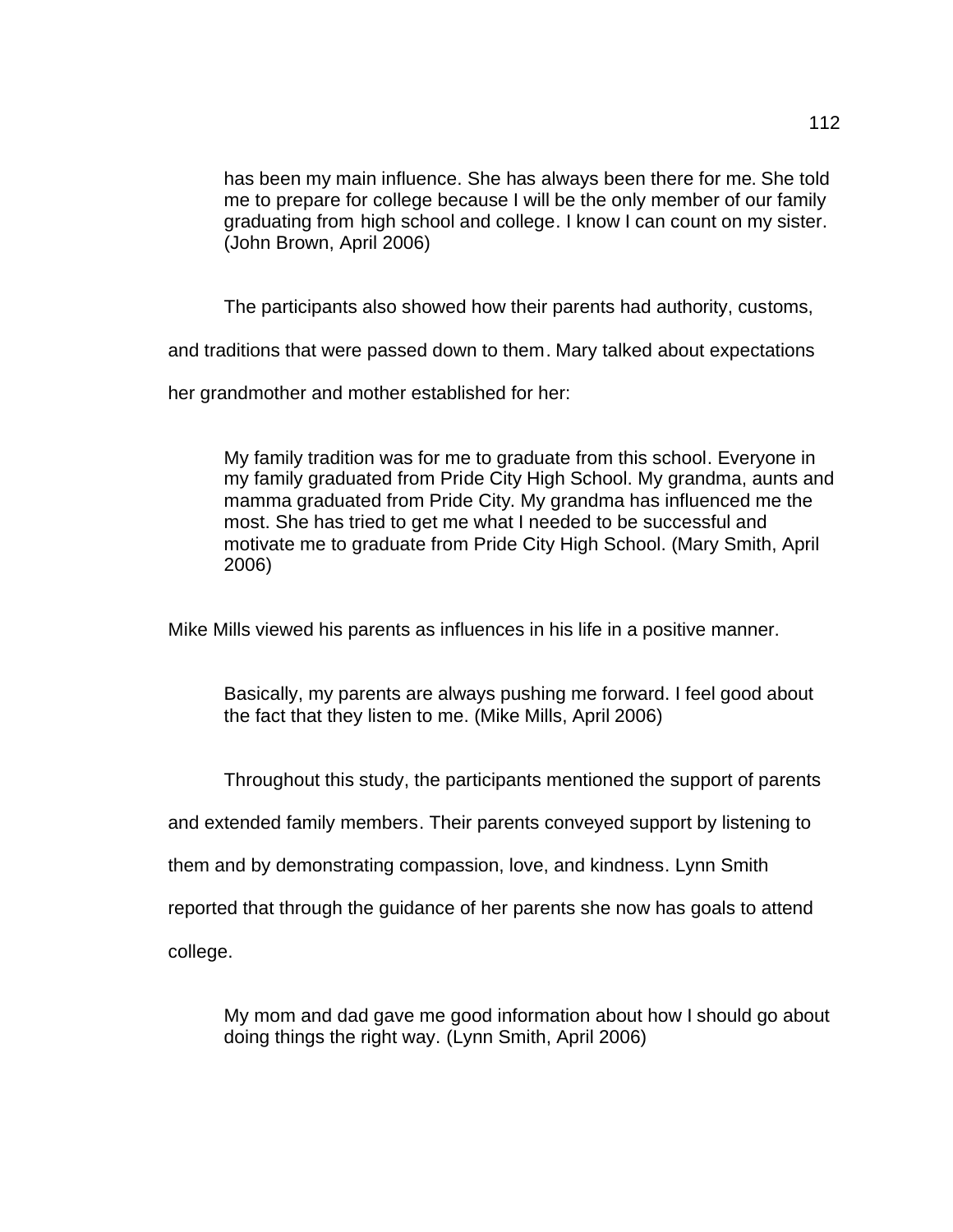Faith Evans commented on the fact that her manager at work positively influenced her:

My manager was the main person who really influenced me. She is in college and she's young so she knows how to tell me what's right and what's wrong. She has told me not to mess up my life and always makes positive statements to me. No one in my family has graduated. Basically everyone in my family has been just waiting around waiting to see if I'm going to make it. I know I will. (Faith Evans, April 2006)

At-risk high school students' supportive relationships with parents, extended family members, and positive role models were contributors to their success. The students' perceptions of increased support from parents and extended family members, gave them a feeling of pride, which contributed to their success in school (Domagala-Zysk, 2006). Participants Christine Bowden and Lynn Smith responded that values, rules, and expectations were factors that their parents and family members talked about during their high school experience. Mary Smith and Faith Evans discussed supportive themes of pride and motivation. John Brown talked about setting goals. He described one goal which was to own his own art business. These 5 participants addressed the fact that other adults outside of the school setting positively contributed to their school success.

Support for at-risk high school students was critical. All participants were not doing well as ninth and tenth-graders; however, after establishing meaningful support systems with teachers, parents, and extended family members, they were able to turn their performance around. The student-teacher relationship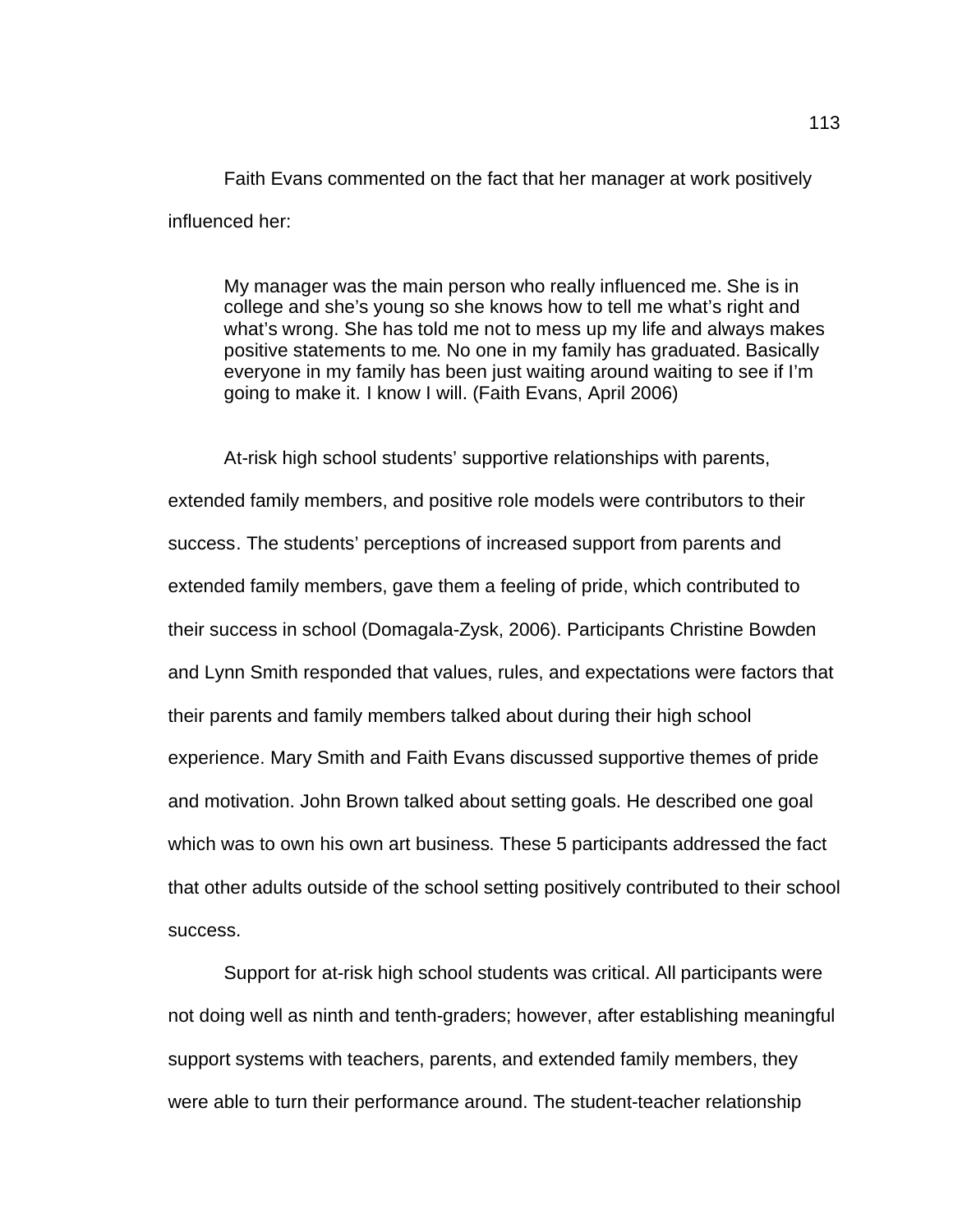contributed to the success of at-risk high school students through establishing meaningful relationships, having a caring attitude, and taking a genuine interest in the students. The teachers assisted students in developing them as individuals. Teachers viewed each of the participants as individuals instead of labeling them as at-risk (McPhail, Pierson, Freeman, Goodman, & Ayappa, 2000).

Themes emerged from participants' interviews and focus groups that were echoed in the research. Building relationships, feelings of confidence, and positive attitudes were mentioned by the students as ways to better ensure atrisk student success rates (Daniels & Arapostathis, 2005). Table 34 shows that participants involved in engaging work and extracurricular activities ensured their success.

#### **Table 34**

| <b>Participants</b>     | <b>Engaging Work/</b><br><b>Service Learning</b> | <b>Extra Curricular</b><br><b>School Activities</b> |
|-------------------------|--------------------------------------------------|-----------------------------------------------------|
| Jackson Briggs          | No                                               | Yes                                                 |
| <b>Christine Bowden</b> | <b>No</b>                                        | Yes                                                 |
| John Brown              | Yes                                              | Yes                                                 |
| Mary Smith              | <b>No</b>                                        | Yes                                                 |
| <b>Mike Carson</b>      | No.                                              | Yes                                                 |
| <b>Chris Robbie</b>     | Yes                                              | <b>No</b>                                           |
| <b>Mike Mills</b>       | Yes                                              | <b>No</b>                                           |
| <b>Brittany Evans</b>   | <b>No</b>                                        | Yes                                                 |
| Lynn Smith              | <b>No</b>                                        | Yes                                                 |
| <b>Faith Evans</b>      | Yes                                              | <b>No</b>                                           |

#### *How Do At-Risk Students Achieve and Maintain High Success Rates?*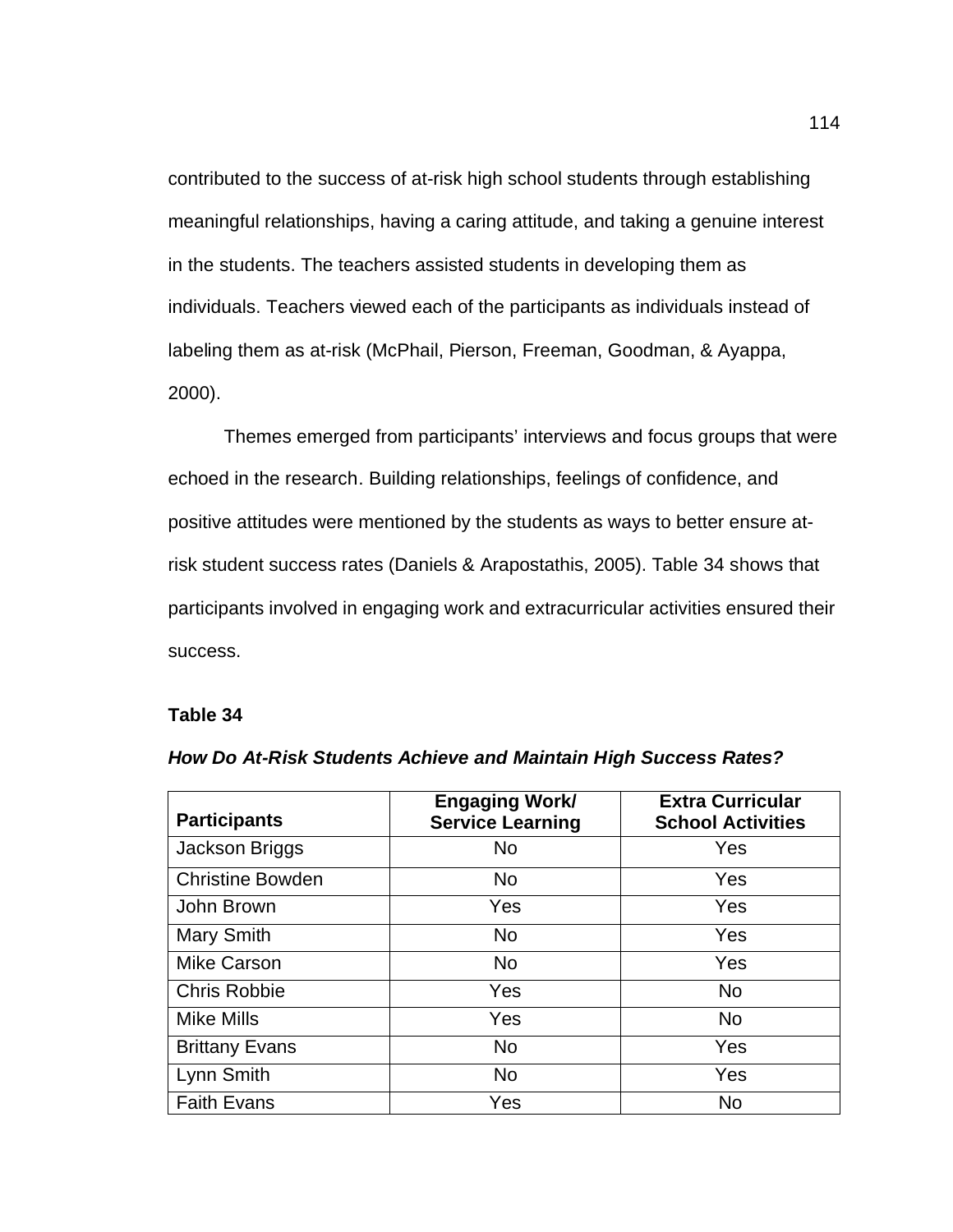All ten of the participants were engaged in some form of after school

activity or service learning that ensured their success. Faith Evans talked about

her after school job and her interest in attending Culinary Arts School:

I am taking courses in Culinary Arts. I hope to get a scholarship to attend the Technical Community College for two years before going on to a fouryear college. I also work a part-time job. When I'm at work I don't get in any trouble. I spend more of my time working and making plans for Culinary Arts School. (Faith Evans, April 2006)

Mike Mills demonstrated how engaging work helped him achieve and

maintain high success rates.

I enjoy working with my hands. I'm taking classes at Davis Academy. These classes will help me with my interest in Metals Technology. I like to make rockets. In my first block class we learned how to draw the blueprints for the rockets. I volunteered in an old folks home, I guess I can say that. I had to do a project on how people act in different ways at different ages. It helped me understand older people and it was easy for me to be around them. (Mike Mills, April 2006)

Chris Robbie and John Brown shared their outside interests. Chris stated:

I like working with computers, I want to do something with computers in my future. (Chris Robbie, April 2006)

John was excited about his interview for art school in Winston-Salem, North

Carolina. John stated:

I take advanced art classes. I hope to own my own art store, art supplies, just anything dealing with art, one day. This summer I hope I can learn different things in this art school. I want to start airbrushing tee shirts in a couple of weeks. (John Brown, April 2006)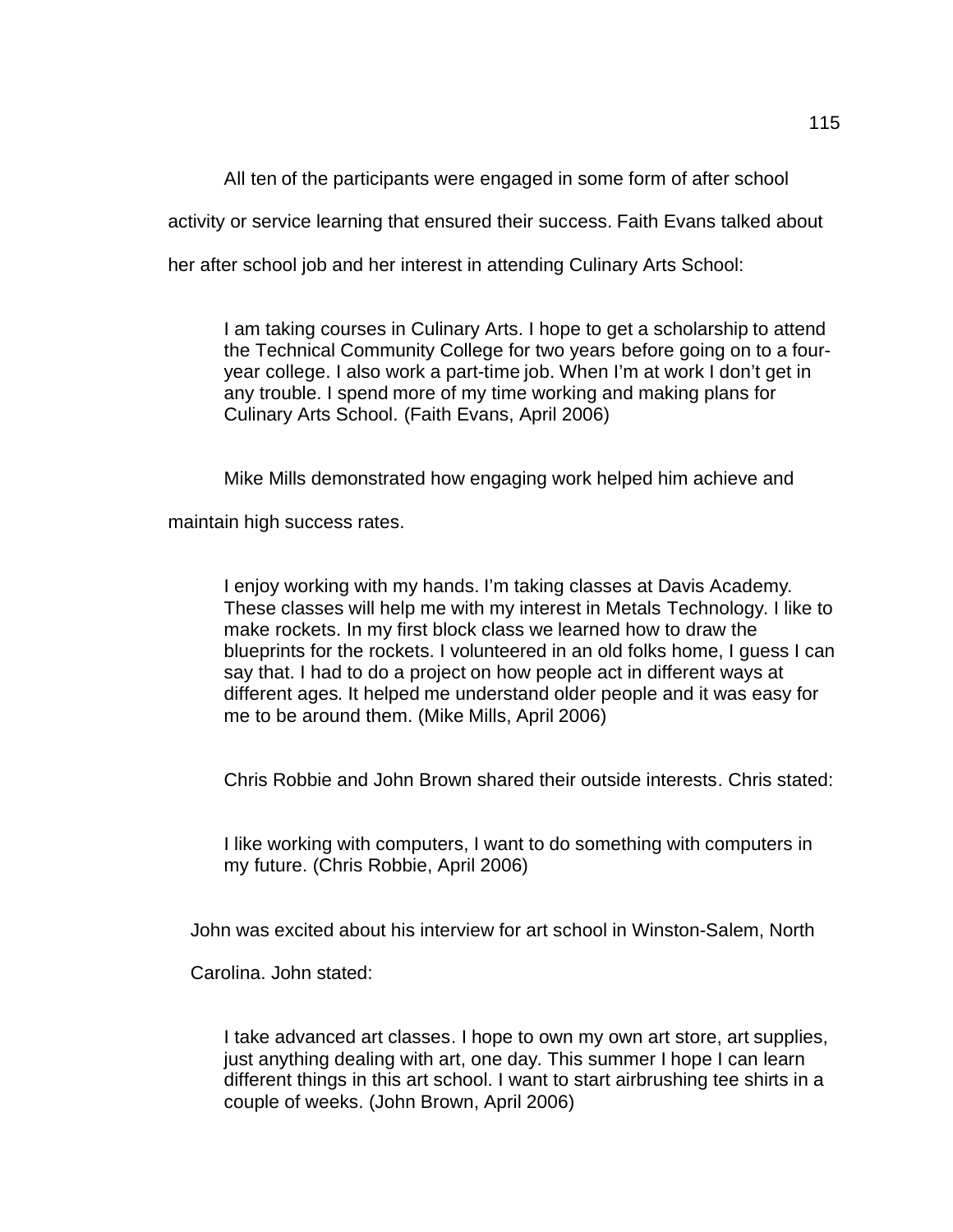A body of evidence pointed to Mahoney and Cairns (1997) suggesting the importance of providing at-risk students with rewarding experiences inside and outside of the classroom setting. To better ensure that at-risk students achieve and maintain high success rates throughout their school experiences, they should be engaged. Students should be engaged beyond the classroom and should be provided lasting and meaningful experiences. Through engaging work, at-risk students' horizons were being expanded. Students became active participants (Waldstein & Reicher, 2001). Faith Evans, Mike Mills, Chris Robbie and John Brown expanded their success rates and learning through engaging work.

Findings from interviews, observations, and focus groups indicated that extracurricular activities permitted the participants to be successful without grades. They had a break from the standard schedule and class offerings. Extracurricular activities included organized sports, student government activities, yearbook, and newspaper. These activities provided the students with opportunities to create a vision, a positive attitude and to gain more confidence (McNeal, 1995).

One participant, Mike Carson, commented on the fact that playing basketball helped him:

My coach stayed on top of whatever I did. To play sports I had to get to class on time and make sure I had all my materials. My coach did not want D's nor C's. I had to make A's and B's. I worked hard. (Mike Carson, April 2006)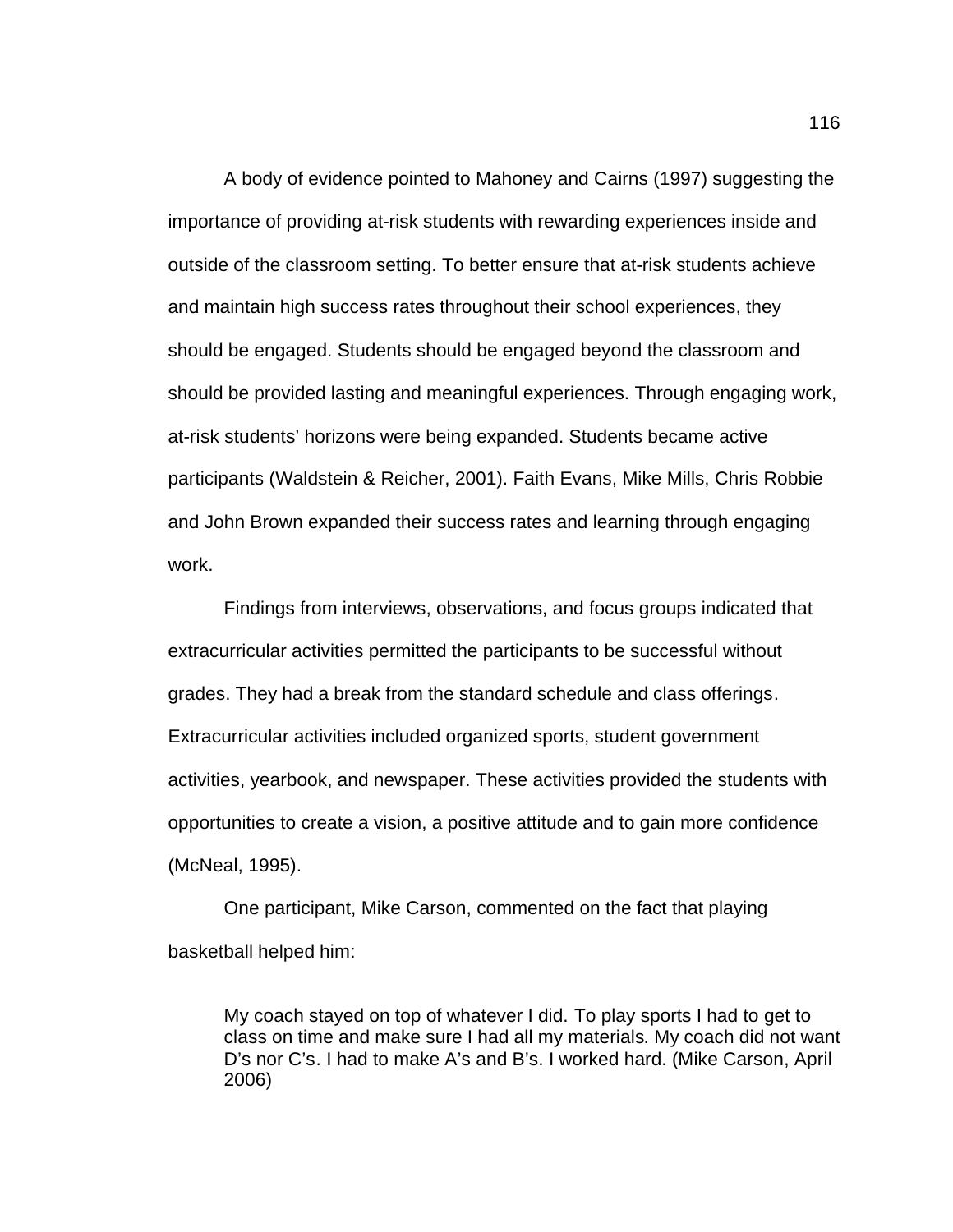Extracurricular activities offered high school students greater opportunities that suited their abilities and interests (Kinney, 1993). Mary Smith, Brittany Evans, and Lynn Smith were involved in organized sporting activities. Mary Smith commented:

I was a cheerleading coach at Windsor Community Center. I enjoyed working with kids and helping them get ready for becoming a cheerleader. Cheering helped me. I'm popular, everybody knows me, and I'm friendly with the kids. (Mary Smith, April 2006)

One participant, Christine Bowden, talked about her involvement in church:

I like going to church and church programs. We have study groups at church. It showed me that other people care and helped me focus in school. (Christine Bowden, April 2006)

All of the participants experienced confidence, relationships, and a positive attitude in their interviews and focus groups. Students talked about how these engaging experiences built their confidence and allowed three participants to consider career opportunities generated from engaging work experiences. A key theme emerged during each of the participants interviews related to engaging work.

Engagement in learning activities and school environment is an important factor and strategy that supports high academics and social success levels of atrisk high school students. When students started maintaining positive self-views and positive attitudes, their chances of school success improved (Finn & Rock, 1997).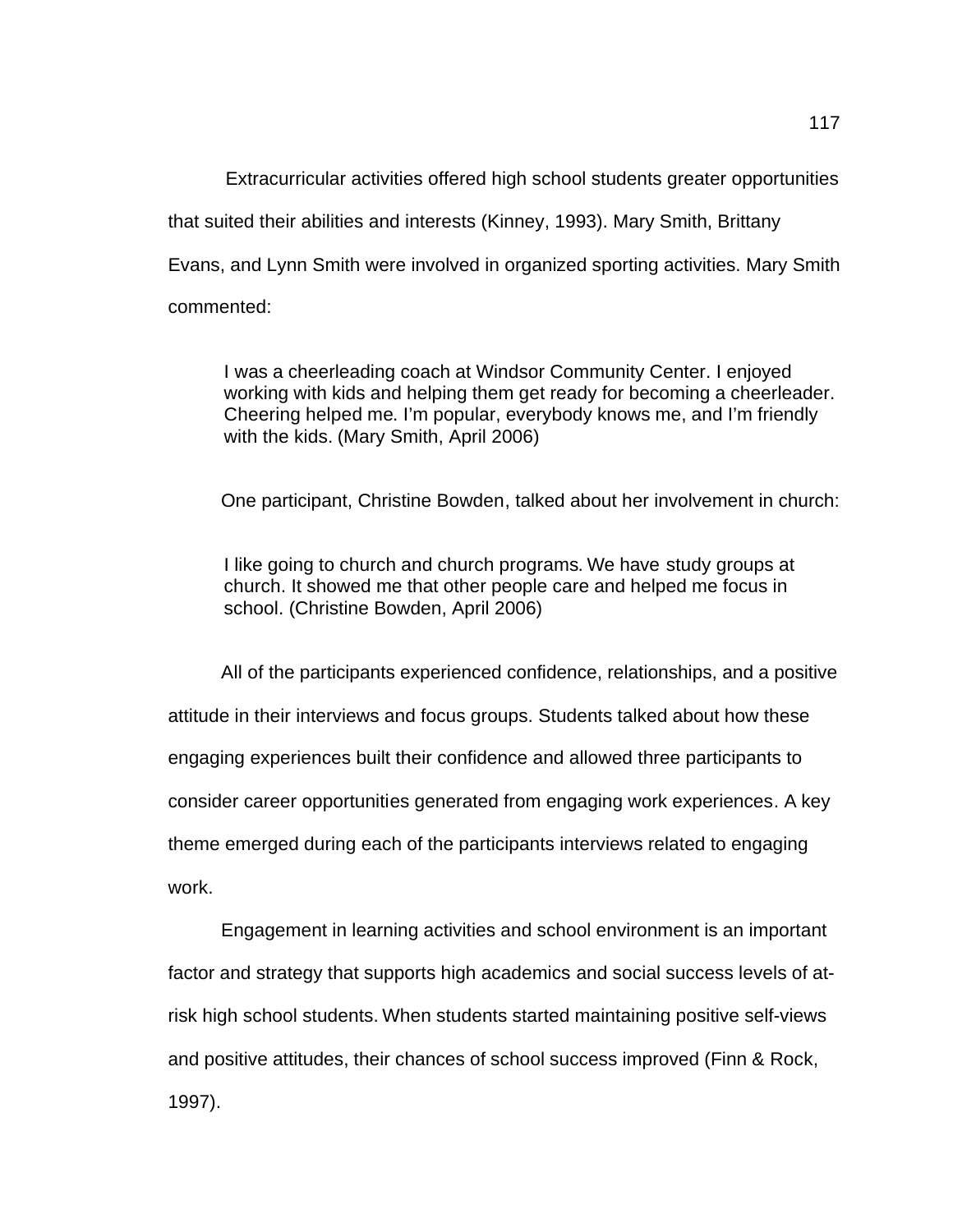## **Table 35**

*Specific Factors and Strategies Supporting High Academic and Social* 

## *Success of At-Risk High School Students*

| <b>Participants</b>     | <b>Influence of Self-</b><br><b>Identity or Self-View</b> | Influence of<br><b>Positive Attitude</b> |
|-------------------------|-----------------------------------------------------------|------------------------------------------|
| Jackson Briggs          |                                                           |                                          |
| <b>Christine Bowden</b> |                                                           | Χ                                        |
| John Brown              |                                                           |                                          |
| <b>Mary Smith</b>       |                                                           |                                          |
| <b>Mike Carson</b>      | Χ                                                         |                                          |
| <b>Chris Robbie</b>     | Χ                                                         |                                          |
| <b>Mike Mills</b>       | Χ                                                         |                                          |
| <b>Brittany Evans</b>   |                                                           | Χ                                        |
| Lynn Smith              |                                                           | x                                        |
| <b>Faith Evans</b>      |                                                           |                                          |

All of the participants in this study felt that high academics and social

success levels supported their success. All five of the male participants and only

one female participant felt self-identity or self-view was a factor. One female

participant, Faith Evans stated:

I turned things around for myself. It was self-motivation. I think that when you get outta school, it is most important; so you must drive and push yourself. (Faith Evans, April 2006)

Jackson demonstrated his self-identity:

I am able to stand up for what's right within my community and in school. I am able to make decisions on my own. I'm not pressured into doing things that everybody else wants me to do, like smoking. I have a very strong character. (Jackson Briggs, April 2006)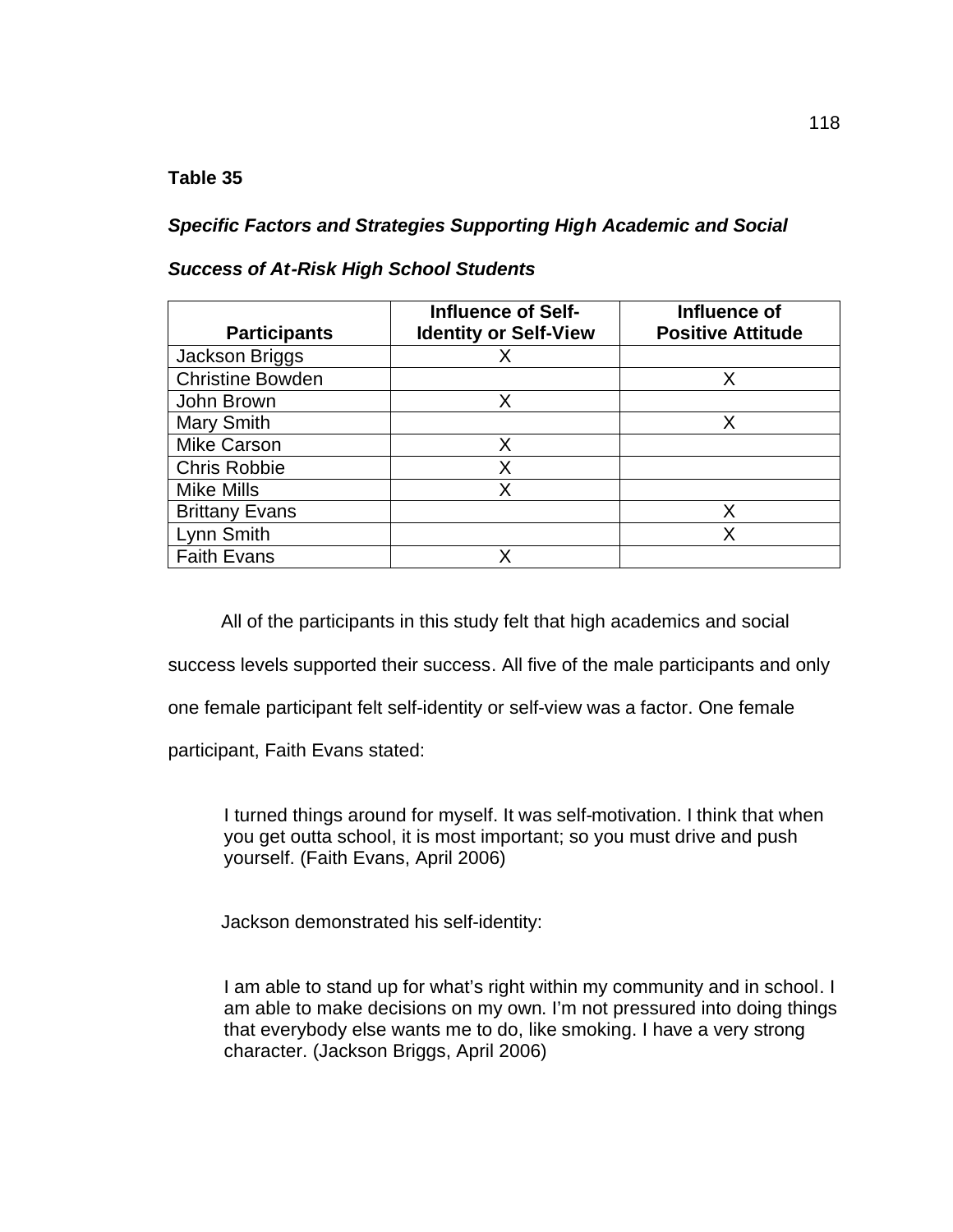Four of the female participants talked about a positive attitude. Christine

Bowden stated:

I talk to everybody; I have friends. If I see someone, like an outcast, standing in the hallway, I'll go up and talk to them. I'm friendly with everybody. If I see somebody who looks like they had a bad day, I go back and talk to them and tell them, everything is going to be all right. (Christine Bowden, April 2006)

Through classroom observations, participants demonstrated using class

time wisely, asking questions during class, assisting other students, and

spending extra time in the classroom. Christine Bowden commented about one

of the classes:

If I don't understand something, I will raise my hand and ask the teacher to explain. (Christine Bowden, April 2006)

John Brown talked about the teacher role as a strategy for success:

I like the fact that teachers have helped me. They were willing to help me anytime. They stopped what they were doing. This was what I needed. (John Brown, April 2006)

The participants in this study identified factors and strategies that helped

them achieve high academic and social success levels. In the participants'

interviews and focus groups, key themes emerged from the literature review and

in my data. The themes were self-identity, support, and engaging work. The

tables below show the participants who gave responses that connect to the given

theme. The first and last initials identify participants.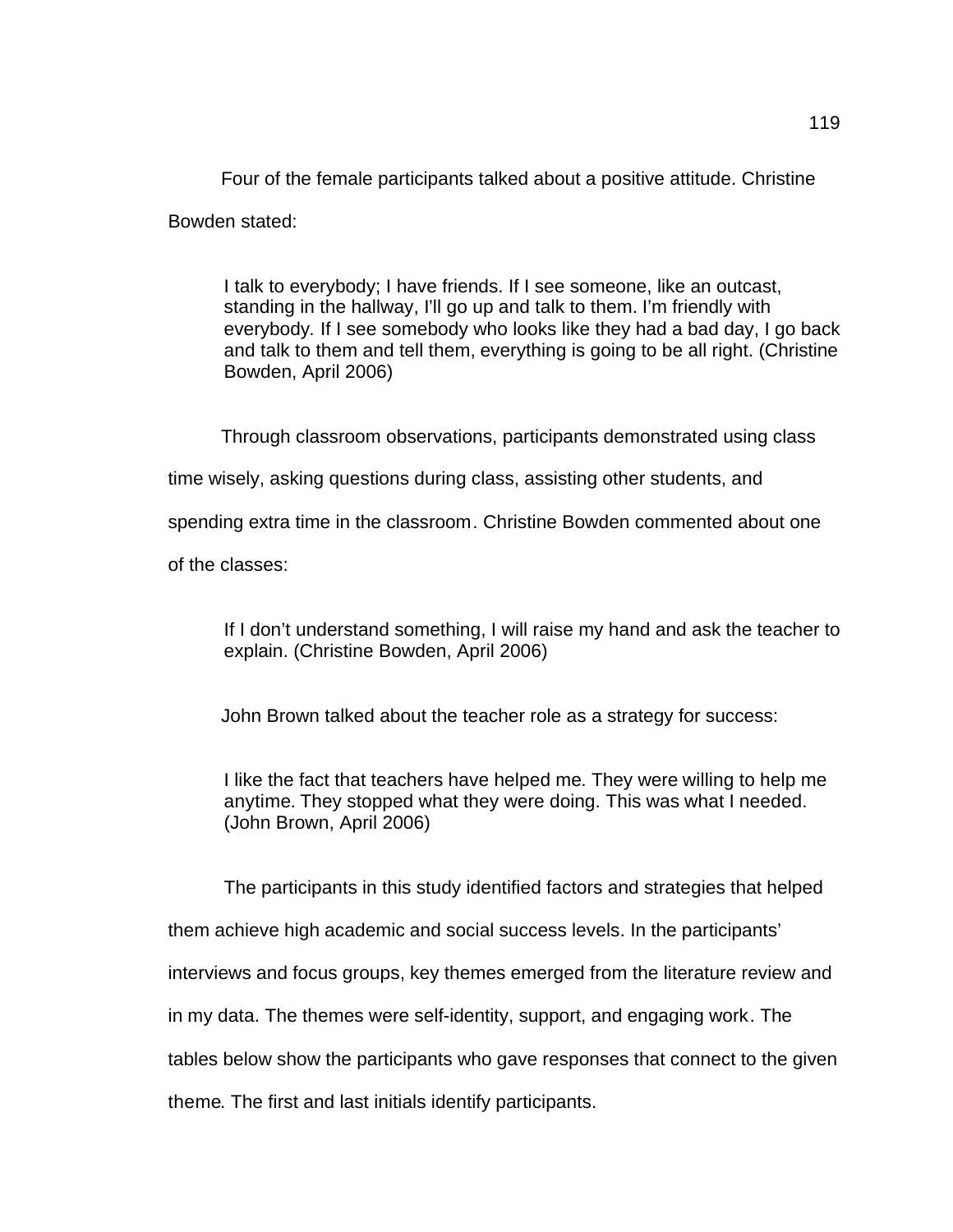## **Table 36**

## *Self-Identity Themes*

| <b>Key Themes</b>        | <b>JB</b> | CB | <b>JBr</b> | <b>MS</b> | <b>MC</b> | <b>CR</b> | <b>MM</b> | <b>BE</b> | LS | FE |
|--------------------------|-----------|----|------------|-----------|-----------|-----------|-----------|-----------|----|----|
| Self-esteem              | Χ         | Χ  | Χ          | Χ         | Χ         |           | X         |           |    | Χ  |
| Goals                    | Χ         | Χ  | Χ          | Χ         |           | Χ         | Χ         |           |    | Χ  |
| Motivation               | Χ         | Χ  | Χ          |           |           |           | Χ         | Χ         |    | Χ  |
| <b>Positive Attitude</b> | Χ         | Χ  | X          | Χ         | Χ         | Χ         | Χ         |           | Χ  |    |
| Survival                 | Χ         | Χ  | Χ          |           |           | Χ         |           |           |    | Χ  |
| Confidence               | Χ         | Χ  | Χ          | Χ         | Χ         | ∨         | Χ         |           |    | Χ  |
| Aspirations              |           |    |            |           |           |           | Χ         | Χ         |    | Х  |

## **Table 37**

## *Support Themes*

| <b>Key Themes</b>   | <b>JB</b> | CB | <b>JBr</b> | <b>MS</b> | <b>MC</b> | <b>CR</b> | <b>MM</b> | <b>BE</b> | LS | <b>FE</b> |
|---------------------|-----------|----|------------|-----------|-----------|-----------|-----------|-----------|----|-----------|
| Competence          |           | Χ  |            | Χ         |           |           | Χ         |           |    | Χ         |
| Values              | Χ         | Χ  |            | Χ         | Χ         |           | Χ         |           |    |           |
| Pride               | Χ         | Χ  | Χ          | Χ         | Χ         | Χ         | Χ         |           | Χ  | Χ         |
| Motivation          | Χ         | Χ  | Χ          |           |           |           | Χ         | Χ         |    | Χ         |
| <b>Rules</b>        | Χ         | Χ  |            |           | Χ         |           |           |           | v  |           |
| <b>Goal Setting</b> | Χ         | Χ  | Χ          |           | Χ         |           | Χ         |           |    | Χ         |
| Expectation         |           | v  | Χ          |           | v         |           |           |           |    | ◡         |

## **Table 38**

## *Engaging Work Themes*

| <b>Key Themes</b>        | <b>JB</b> | CB | <b>JBr</b> | <b>MS</b> | <b>MC</b> | <b>CR</b> | MМ | <b>BE</b> | <b>LS</b> | <b>FE</b>   |
|--------------------------|-----------|----|------------|-----------|-----------|-----------|----|-----------|-----------|-------------|
|                          |           |    |            |           |           |           |    |           |           |             |
| Relationship             | Χ         | Χ  | Χ          | Χ         | Χ         |           |    | Χ         | Χ         |             |
| Expectations             | Χ         | Χ  |            |           |           |           | Χ  |           |           |             |
| Confidence               | Χ         | Χ  | Χ          | Χ         | Χ         | Χ         | X  |           |           | Χ           |
| Mastery-Oriented         |           | Χ  |            | Χ         |           |           | X  |           |           | Χ           |
| Motivation               | Χ         | Χ  | Χ          |           |           |           | Χ  | Χ         |           | Χ           |
| Goals                    | Χ         | Χ  | Χ          | Χ         |           |           | Χ  | Χ         |           | $\check{ }$ |
| <b>Positive Attitude</b> | Χ         | Χ  |            | Χ         | Χ         |           | Χ  |           |           |             |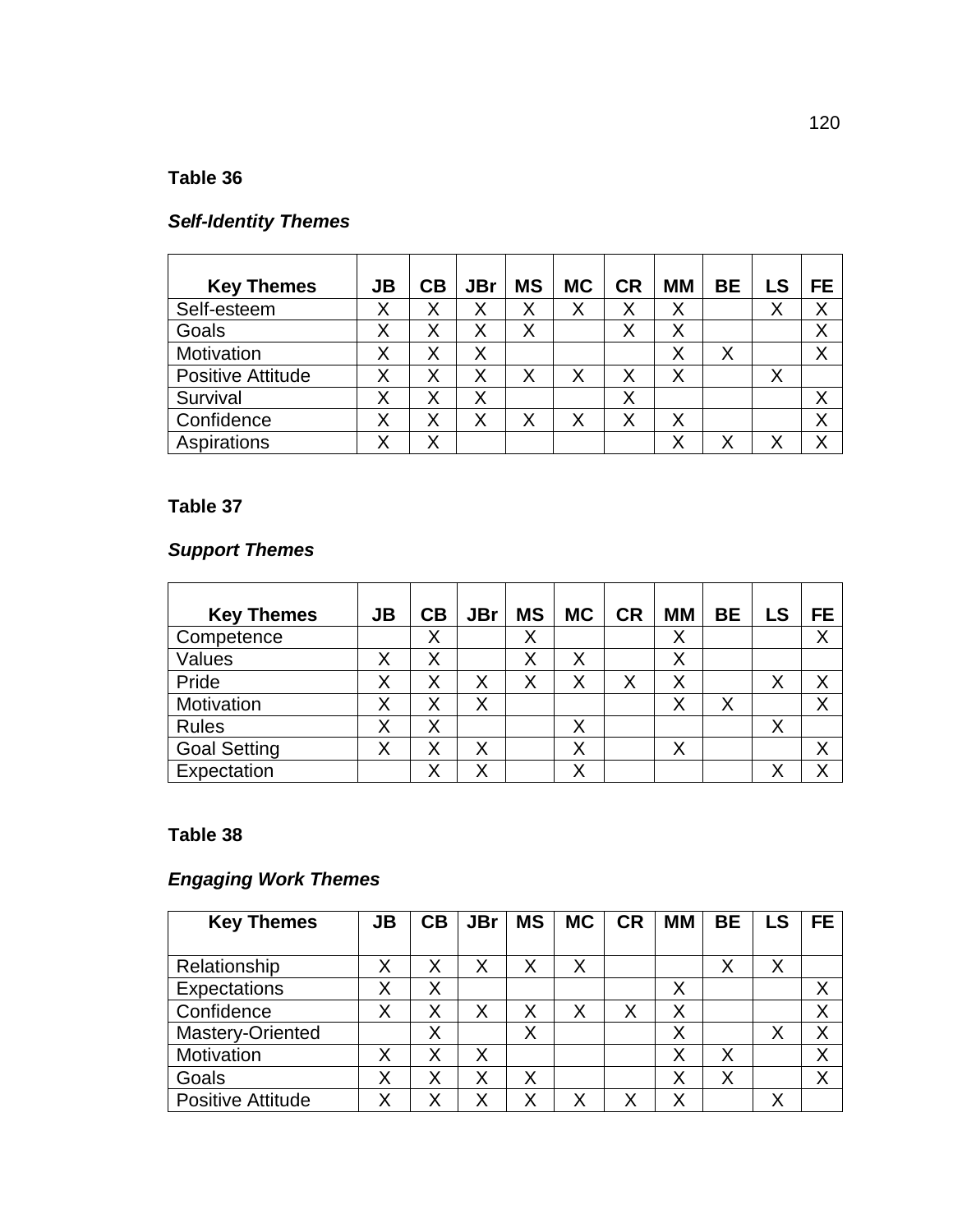## **Data Analysis and Interpretation of Findings**

To analyze the factors supporting the success of at-risk high school students, I interviewed 10 high school students with similar characteristics in one high school. All of the students were current 11th-graders who during their ninth and tenth-grade years had not done well academically. In the study, I compared the responses from the participants in order to answer the research questions identified in Chapter I.

# **How Does the Student-Teacher Relationship Contribute to or Hinder the Success of At-Risk Students?**

Research conducted by Croninger and Lee (2001) suggested that students who came from socially disadvantaged backgrounds benefited from a positive student-teacher relationship. In this study, I discovered that the participants from Pride City High School conveyed through interviews the importance of the student-teacher relationship and their success. The participants talked about the changes they made because of the student-teacher relationship. Successes for these participants were developed through teacher support. They referred to the following teacher characteristics as contributors to their success:

- A caring attitude
- Good listening skills
- Providing nurturing attention
- Speaking encouraging words
- Identifying students' strengths
- Non-judgmental attitudes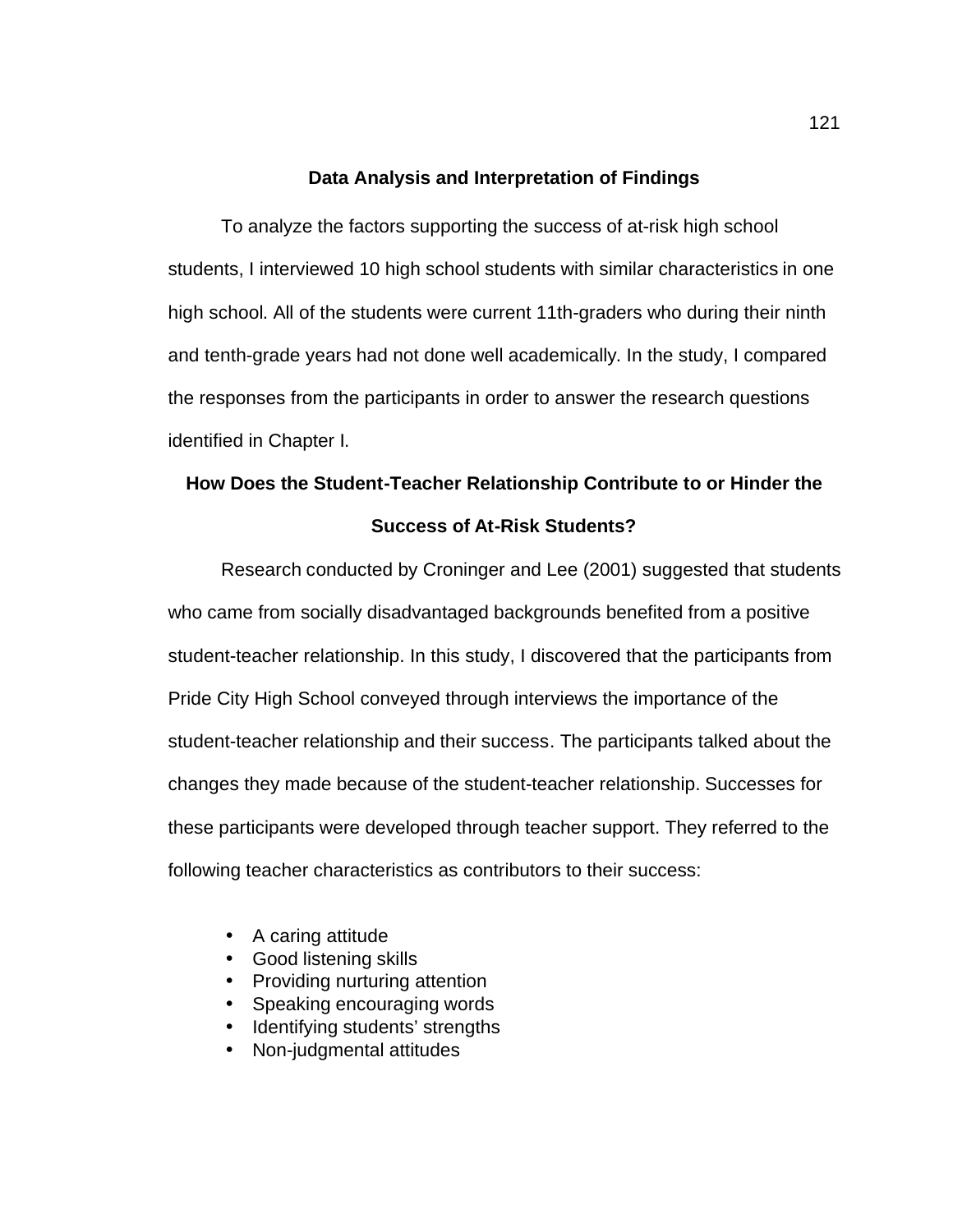Student success has been recognized in several ways including scores

from standardized tests, attendance, grades, and behavior. Given the converging

evidence, many at-risk students have defied the odds and become successful

students (Germinario et al., 1992).

Christine Bowden contributed her success to her teachers:

My teachers encouraged me to do better. All of my teachers at every grade level. They really knew who I was. They wanted me to know who I was. They saw that within me was a good student. (Christine Bowden, April 2006)

Most of the participants recalled how their teachers helped them turn their

performance around. Lynn Smith commented:

They told me I was not doing the right things. They showed me things that I could do instead. They told me I was a smart kid and what I should do. (Lynn Smith, April 2006)

Jackson Briggs talked about what hindered him as a ninth-grader entering

high school. He said that when he started respecting his teacher his performance

was better.

There are teachers here who care about students. They are not like some teachers in other schools. I feel these are teachers who care about seeing us succeed in life. When we make it, we can think back and tell our teachers thank you. (Jackson Briggs, April 2006)

The participants felt that their teachers helped turn their performance around.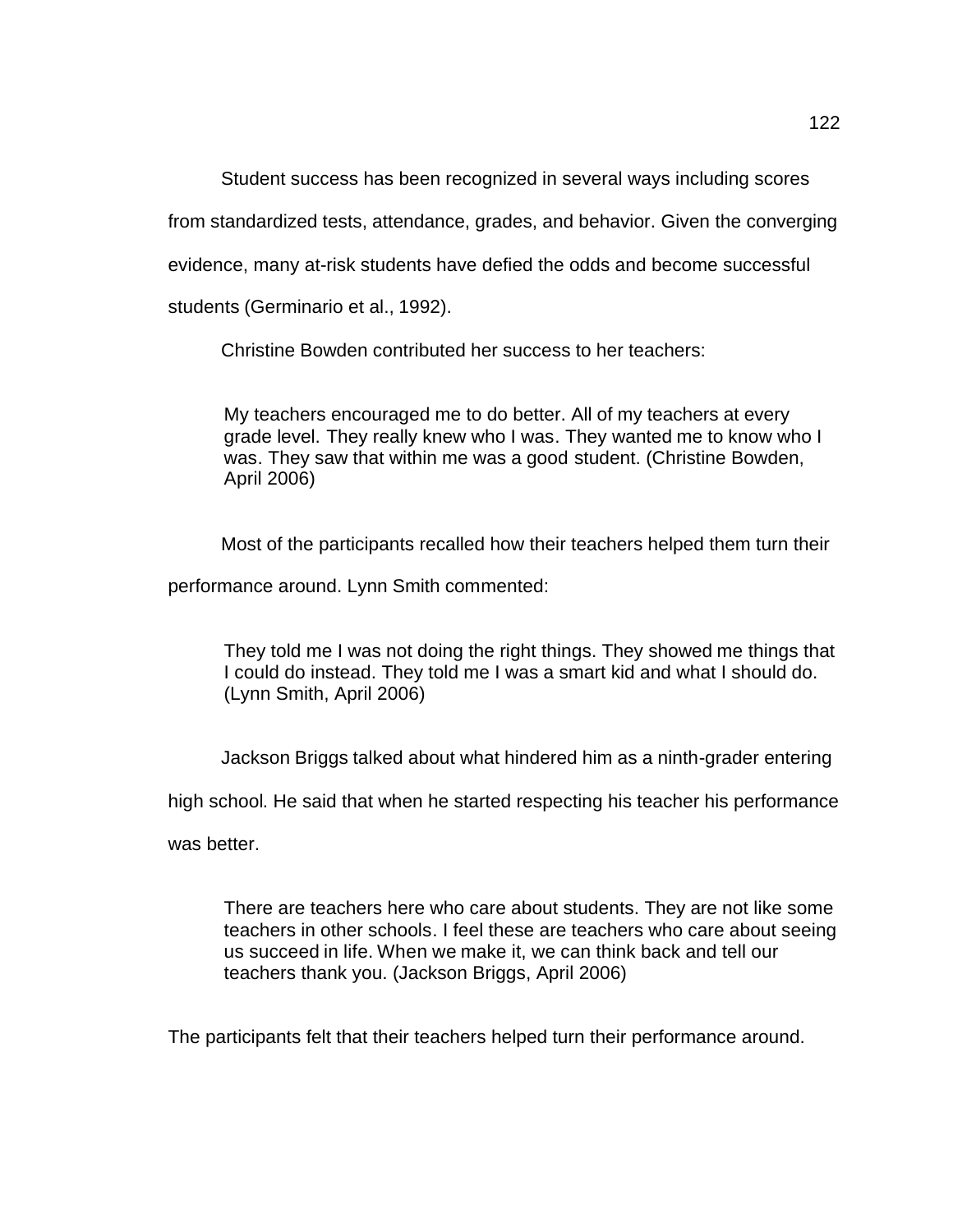# **How Might We Best Ensure that At-Risk Students Achieve and Maintain High Success Rates Throughout Their School Experiences at All Grade**

## **Levels?**

In this study, I found that establishing open communication with students,

active involvement, motivation, and goal setting was consistent indicators

ensuring success of at-risk students (Murray & Malmgren, 2005). These

indicators were not only consistent with student-teacher relationships, but with

parents, family members, and positive role models. Parental support was key in

demonstrating academic success of at-risk students through school engagement,

motivation and self-regulation (Dweck, 1986).

Mike Carson commented on his family support:

My parents and uncle encouraged me to do better in school. My uncle always said they wanted me to graduate from Pride because most of our family graduated from Pride. He always said I would be the next family member to graduate. Hearing those words just made me work harder to graduate from high school. (Mike Carson, April 2006)

John Brown demonstrated his evidence of achievement through his sister:

She is always on me. She really lets me know what I should do to prepare for school. I will be the only one to graduate and go to college. (John Brown, April 2006)

Mike Carson commented on the motivation he received from his family:

Now I really want to graduate with my class. At one point I just wanted to graduate with my younger brothers and sisters. The point of graduating with my class will make my family proud of me. (Mike Carson, April 2006)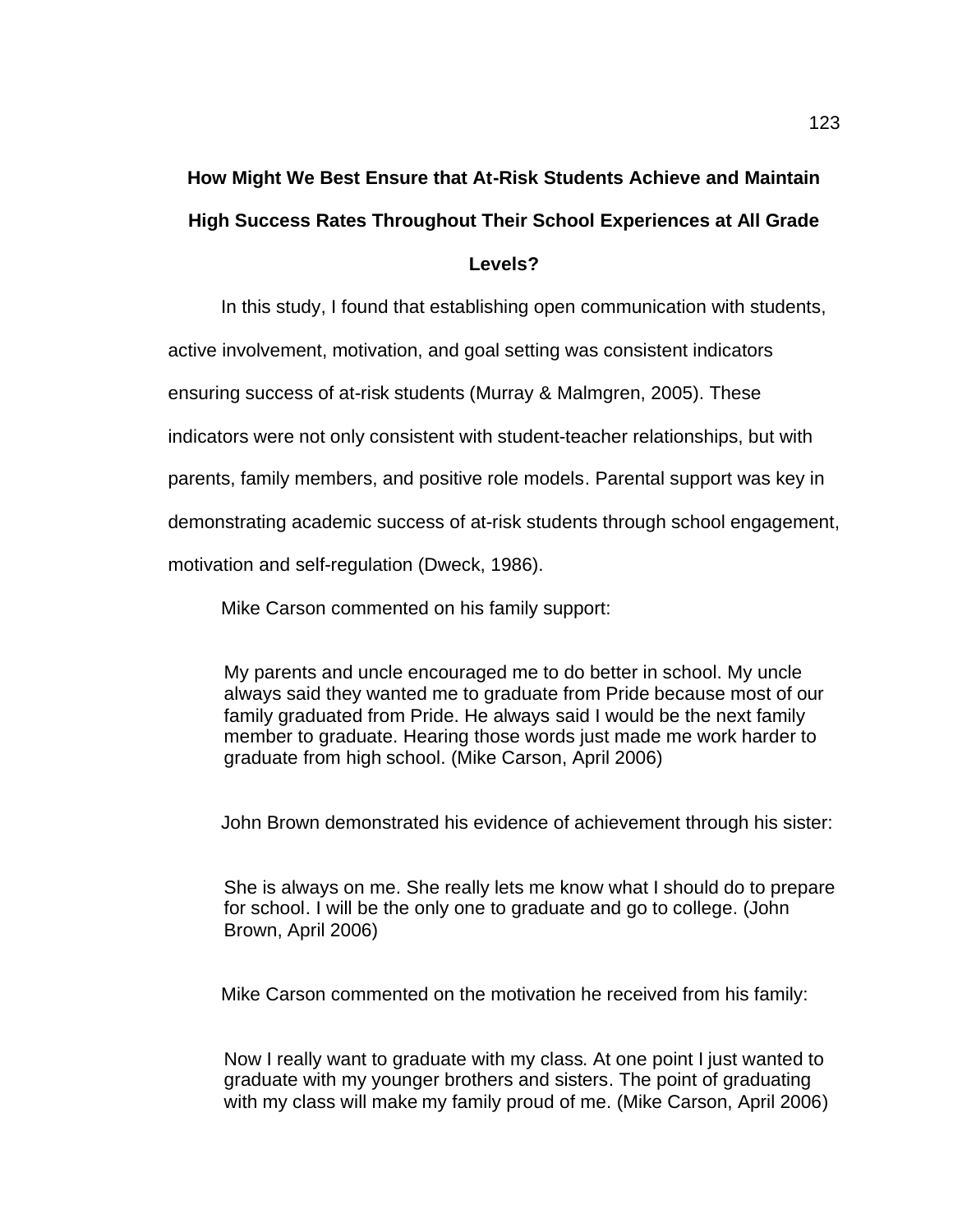Parents, teachers, positive role models, and extended family members significantly predicted the academic success of at-risk students at all levels (Taylor, Hinton, & Wilson, 1995). At-risk students benefit from positive relationships, which allowed them to maintain high success rates.

# **What are Specific Factors and Strategies that Support High Academic and Social Rates of At-Risk High School Students?**

Several documented studies suggested that at-risk students possessed intrinsic qualities that supported them academically and socially (Alderman, 1990). Participants in this study talked about what hindered their success and what qualities they used to turn their performance around. The following table shows hindering factors that emerged from the interviews.

## **Table 39**

|                         | <b>Pressure from</b> |                       |             |
|-------------------------|----------------------|-----------------------|-------------|
| <b>Participants</b>     | <b>Peers</b>         | <b>Skipping Class</b> | <b>Self</b> |
| Jackson Briggs          | X                    | X                     |             |
| <b>Christine Bowden</b> |                      |                       | X           |
| John Brown              | X                    |                       | X           |
| Mary Smith              | X                    |                       |             |
| <b>Mike Carson</b>      |                      |                       | X           |
| <b>Chris Robbie</b>     |                      |                       | X           |
| <b>Mike Mills</b>       | X                    |                       |             |
| <b>Brittany Evans</b>   |                      |                       | X           |
| Lynn Smith              | Χ                    |                       |             |
| <b>Faith Evans</b>      |                      |                       | X           |

## *Factors That Limited At-Risk Students' Academic and Social Levels*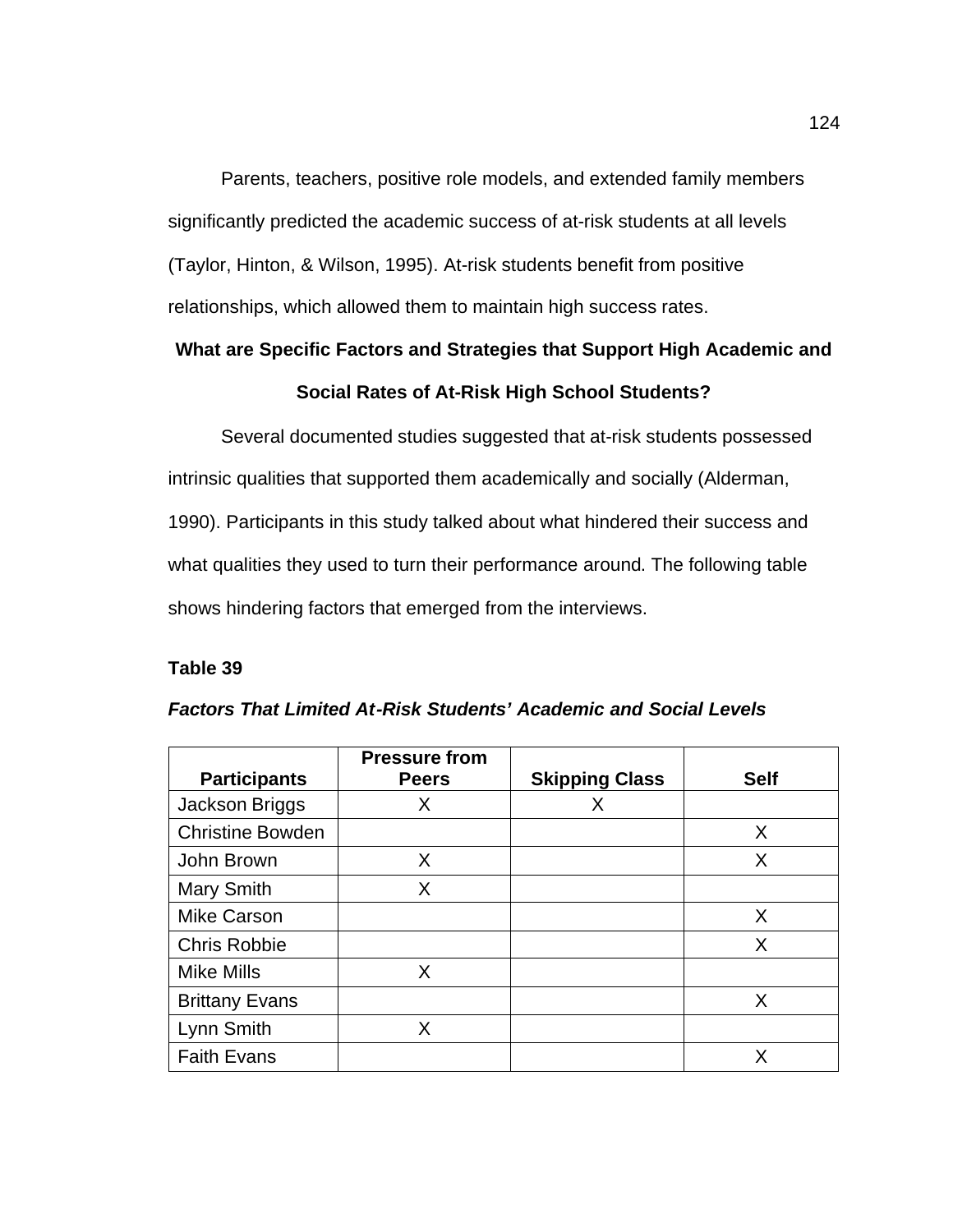All of the participants talked about their inward potentials to do better. Faith

Evans stated:

I'm a good person now, I can be on the other side too, if you know what I mean. A while back, I was a cold-hearted person. I didn't care much about stuff. I needed to change. I did not want to be like some of the kids I saw in high school. (Faith Evans, April 2006)

Brittany Evans talked about how her attitude hindered her:

I had a bad attitude. Some teachers described me as a person with an attitude. However, I am really nice. I'm a leader and I like helping people. (Brittany Evans, April 2006)

Lynn Smith talked about the peer pressure:

It was hanging out with the wrong people that influenced me. I just didn't care about anything. (Lynn Smith, April 2006)

## *Self-Identity*

Each of the participants stated that their self-identity, setting goals, and

positive attitudes were the specific factors that supported them in turning their

performance around. Alfassi's (2003) research emphasized the correlation

between a student's self-identity and the way he or she faced challenging

situations. Lynn Smith stated:

I always looked at things positively. When I wasn't doing well, I didn't like myself. It kinda hit me that I wasn't doing the right thing so I figured out that I needed to straightened up and do things the right way. (Lynn Smith, April 2006)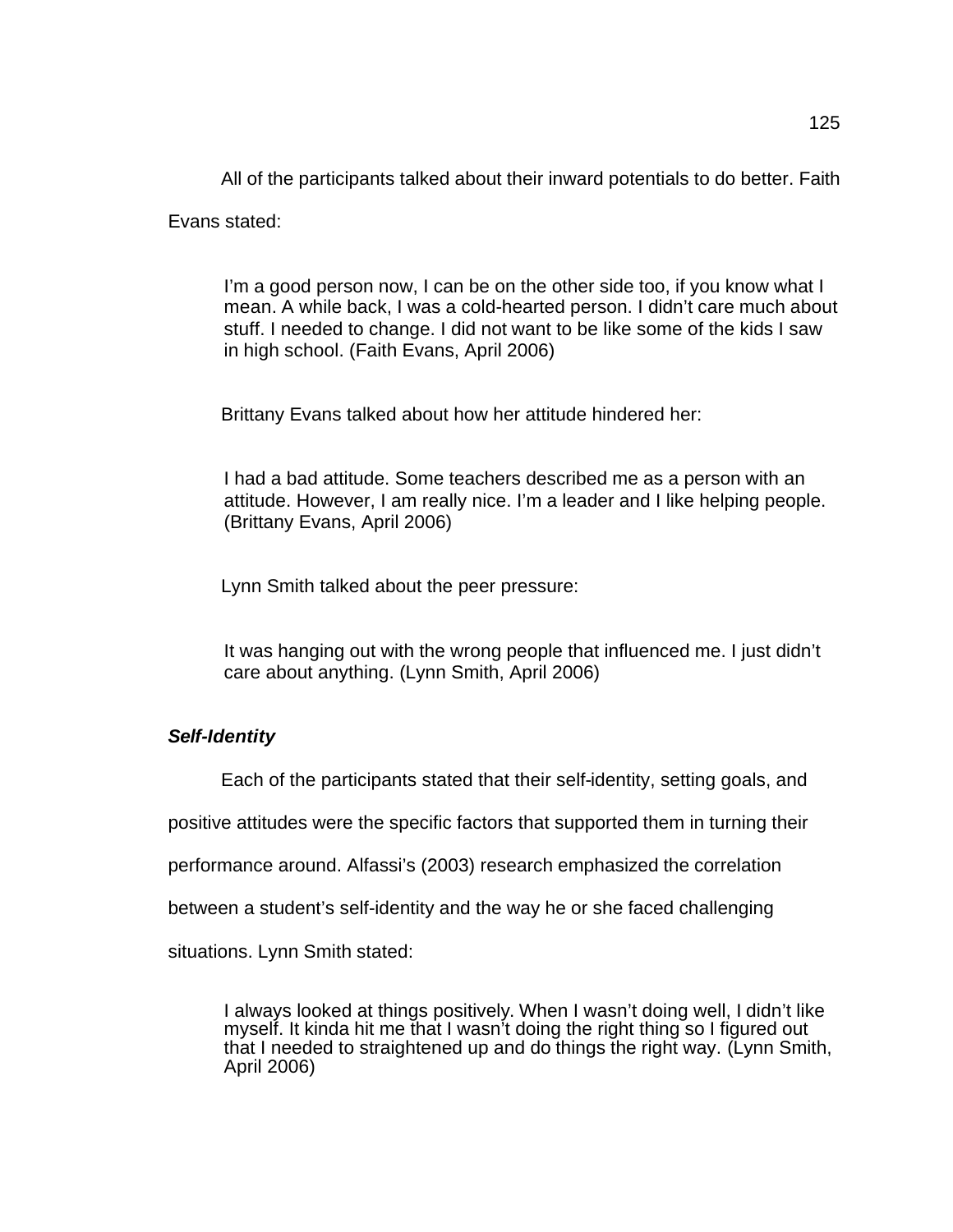At-risk students achieve success through past experiences and their

desire to set meaningful goals (Alderman, 1990). Faith Evans commented:

To tell you the truth, I felt bad. I never made bad grades in school, but my ninth grade year. I was getting left behind so I got my head together and got back in the right grade. (Faith Evans, April 2006)

Key themes emerged during the focus groups. Each participant

demonstrated positive attitudes. John Brown commented:

I am a great leader, an outstanding person and fun to teach. (John Brown, April 2006)

Table 26 lists the occurring themes, which merged from participants.

## **Table 40**

| <b>Occurring Themes from Participants</b> |  |  |
|-------------------------------------------|--|--|
|                                           |  |  |

| <b>Participants</b>     | <b>Setting Goals</b> | <b>Positive Attitude</b> | <b>Motivation</b> |
|-------------------------|----------------------|--------------------------|-------------------|
| Jackson Briggs          | Х                    |                          |                   |
| <b>Christine Bowden</b> |                      | X                        |                   |
| John Brown              | Χ                    |                          |                   |
| Mary Smith              |                      |                          | Χ                 |
| <b>Mike Carson</b>      |                      |                          |                   |
| <b>Chris Robbie</b>     |                      | x                        |                   |
| <b>Mike Mills</b>       | X                    |                          |                   |
| <b>Brittany Evans</b>   |                      | Χ                        |                   |
| Lynn Smith              |                      | x                        |                   |
| <b>Faith Evans</b>      | x                    |                          |                   |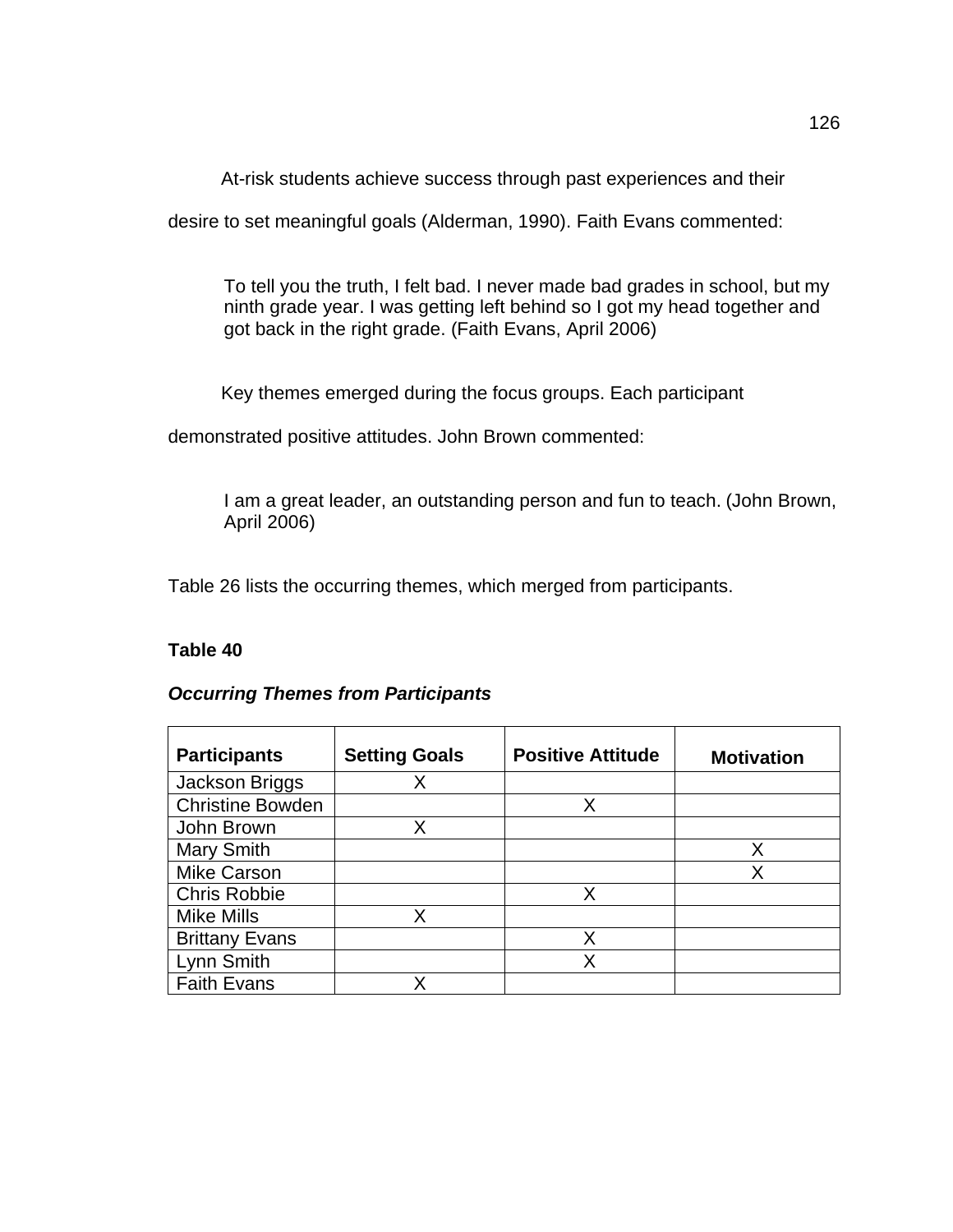## **Strategies that Support High Academics and**

## **Social Success Rates of At-Risk Students**

#### *Caring Teachers*

In the focus groups, students defined caring teacher as people who supported them academically and socially. Caring teachers helped the students improve their academic self-identity. One of the themes that ran throughout student interviews was the need for helpful and caring teachers. John Brown demonstrated his feelings for his teacher:

I like the teachers because they are willing to help you. They go out of their way to make sure you have what you need. (John Brown, April 2006)

The participants talked about the teachers who encouraged, listened, and knew them personally. Some of the participants talked about how teachers helped them enjoy subjects. Jackson Briggs shared that his teachers designed the lessons and made them engaging.

I love English; it helps me with my grammar. I also enjoy history. In history I get to learn more about the world and people. My classes were challenges. (Jackson Briggs, April 2006)

Chris Robbie shared his interest in computers and math through the guidance of his teachers. Each of the participants' grades changed after establishing meaningful relationships with teachers. Positive effects were observed in the academic performance of at-risk students. Supportive student-teacher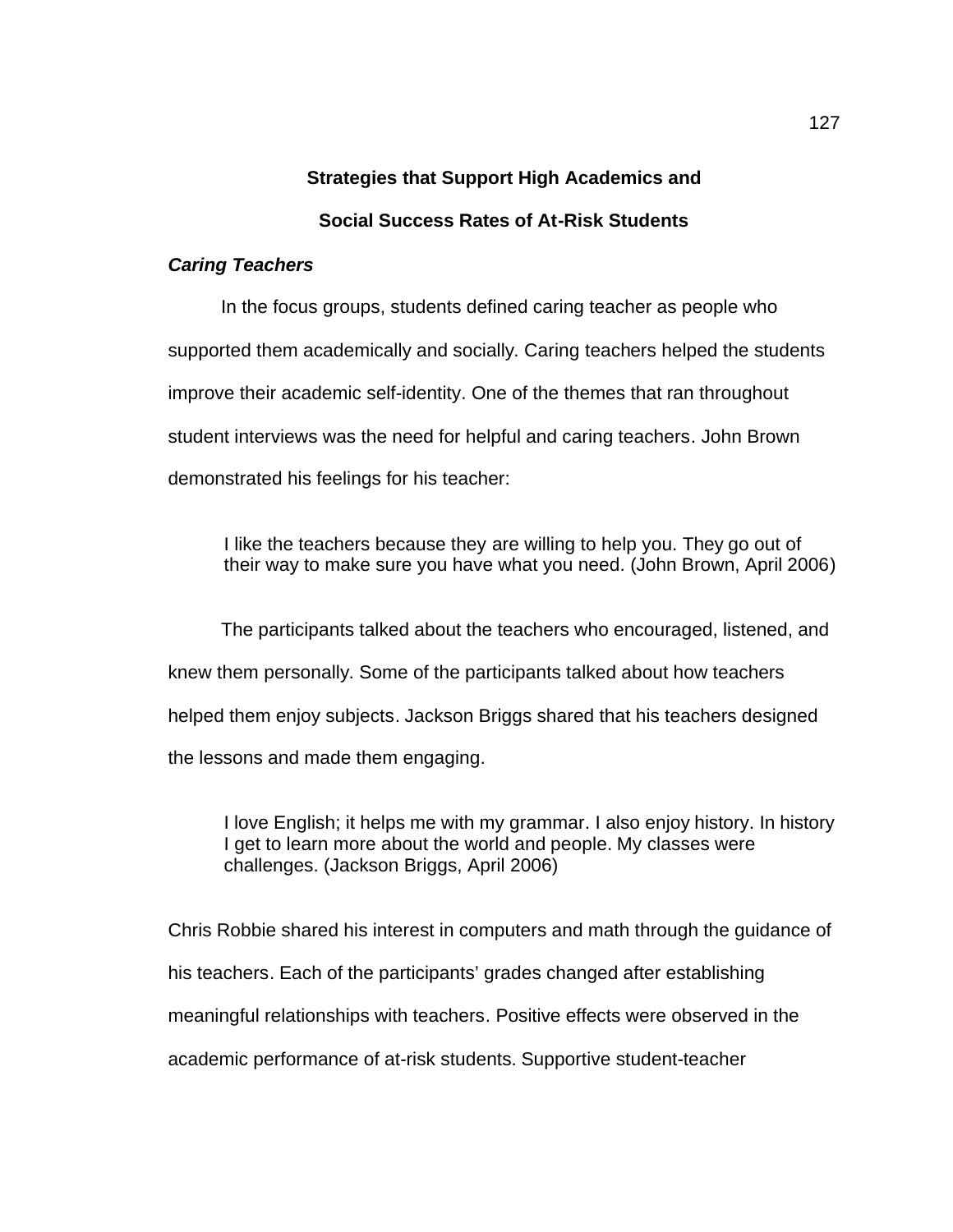relationships positively impacted school and extra-curricular activities (Murray & Malmgren, 2005).

## *Support from Parents and Role Models*

Parental support and positive role models were strategies that supported at-risk students. Parents have the ability to socialize their children to achieve or not (Noller & Callan, 1991). The participants talked about discipline and high expectations of parents. Jackson Briggs shared how his mother made him display good behavior at school:

The main support was this belt called "Black Joe." When I was in elementary school my mother told me that if I didn't do good in school, "Black Joe" would see me every afternoon until I started doing good. That actually motivated me. (Jackson Briggs, April 2006)

Implementing specific factors and strategies to ensure support for at-risk

students will help maintain high academic and social success rates.



**Figure 3.** *Key Factors to Academic and Social Success*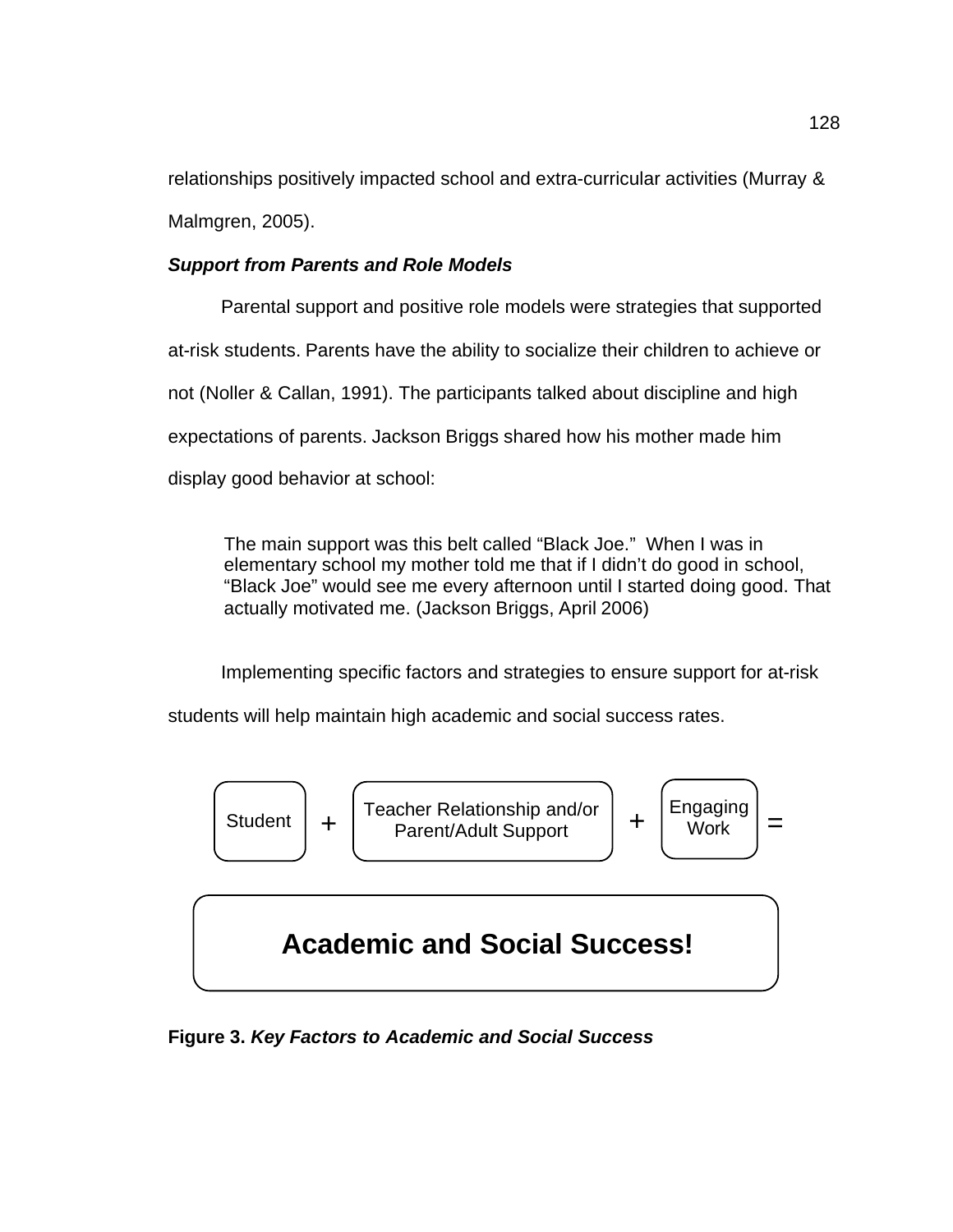One of the most notable findings during the interviews and focus groups was that the participants did not refer to poverty, socio-economical backgrounds, or other risk factors. The participants in my study qualified for the free and reduced lunch program. These students did not have social privileges or economic resources; however, they set high goals and aspirations for themselves and did not attribute either their problems or their achievement to their social conditions.

This chapter presented case studies of each participant in the study, interpretations of the cases through cross case analyses, and data analyses/interpretation and findings.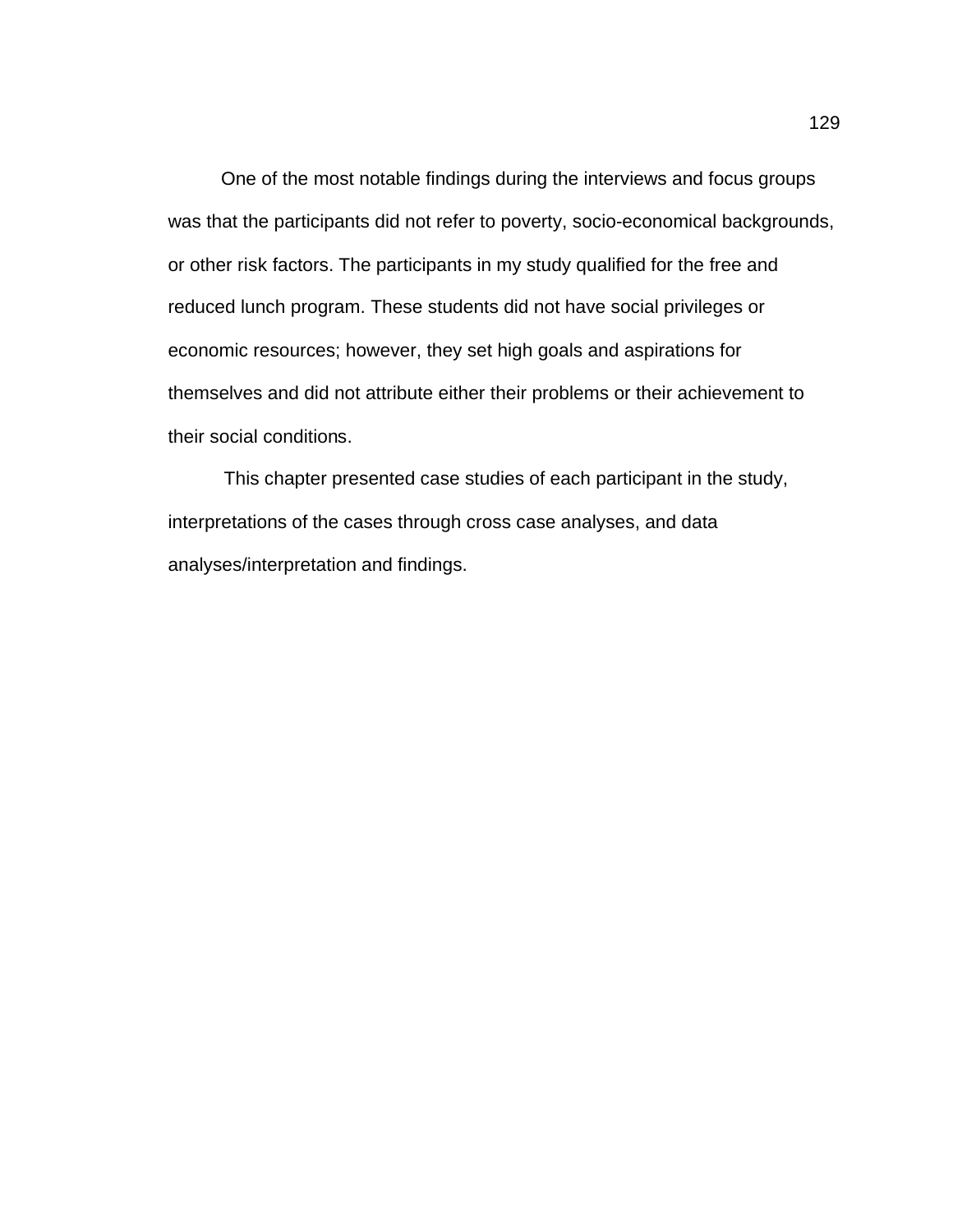#### **CHAPTER VII**

### **CONCLUSIONS AND IMPLICATIONS**

High school students are at-risk at alarming levels. They have been considered at-risk because of family backgrounds, socio-economic status, neglect, academic achievement levels, and abuse. At-risk high school students bring emotional, social and diverse learning needs to school. Concerns from teachers, parents, administrators, and school boards anticipate continued increases in the number of at-risk students (Reyes & Jason, 1993). School systems have funded extensive programs to assist teachers and administrators in learning more about students who are at-risk by implementing school and community support for at-risk students. Some of these funded programs have been successful while others have failed to ensure the success of these students.

As we continue to examine factors that increase the success of at-risk students, it stands to reason that there are already existing factors and factors about which we do not know. In an effort to determine these factors, we must look at the students who succeed regardless of the challenges in their social environments. This study was designed to learn from student participants what factors supported their academic and social success in high school.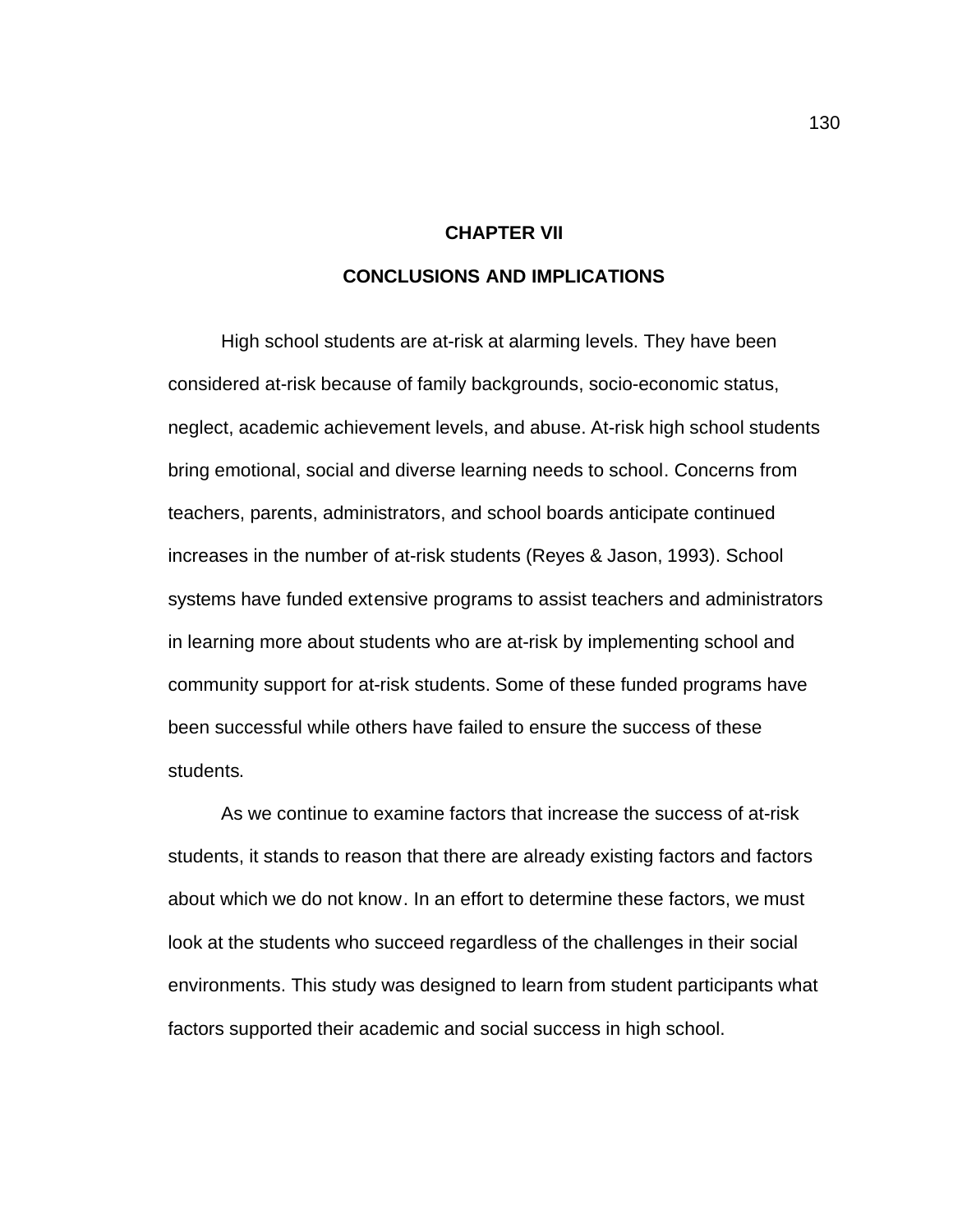The ten students who participated in this study were selected because they were identified as at-risk. The students attended the same high school for three consecutive years. Student participants acknowledged that they had made significant changes, which helped them turn their performance around. Factors contributing to their success included self-identity, support from parents, teachers, positive role models, and engaging work. Changes made by the students were:

- Developing a strong sense of self-identity, self-worth and values.
- Developing a positive attitude toward teachers, school, and challenging social experiences.
- Setting high expectations, motivation, and aspirations.
- Learning how to make good decisions by avoiding pressure from peers.
- Engaging in special interests and hobbies outside of school.

Despite extraordinary hardships, the students in the study developed characteristics that helped them succeed. They became students who were able to experience meaningful relationships, develop high self-esteem, motivation, sound values, and good decision-making strategies (McMillian, Reed, & Bishop, 1992).

One participant, Jackson Briggs, stated that he was very comfortable with himself:

I was not pressured into doing things that everybody else was doing. That's what I liked about myself, I have a very strong character.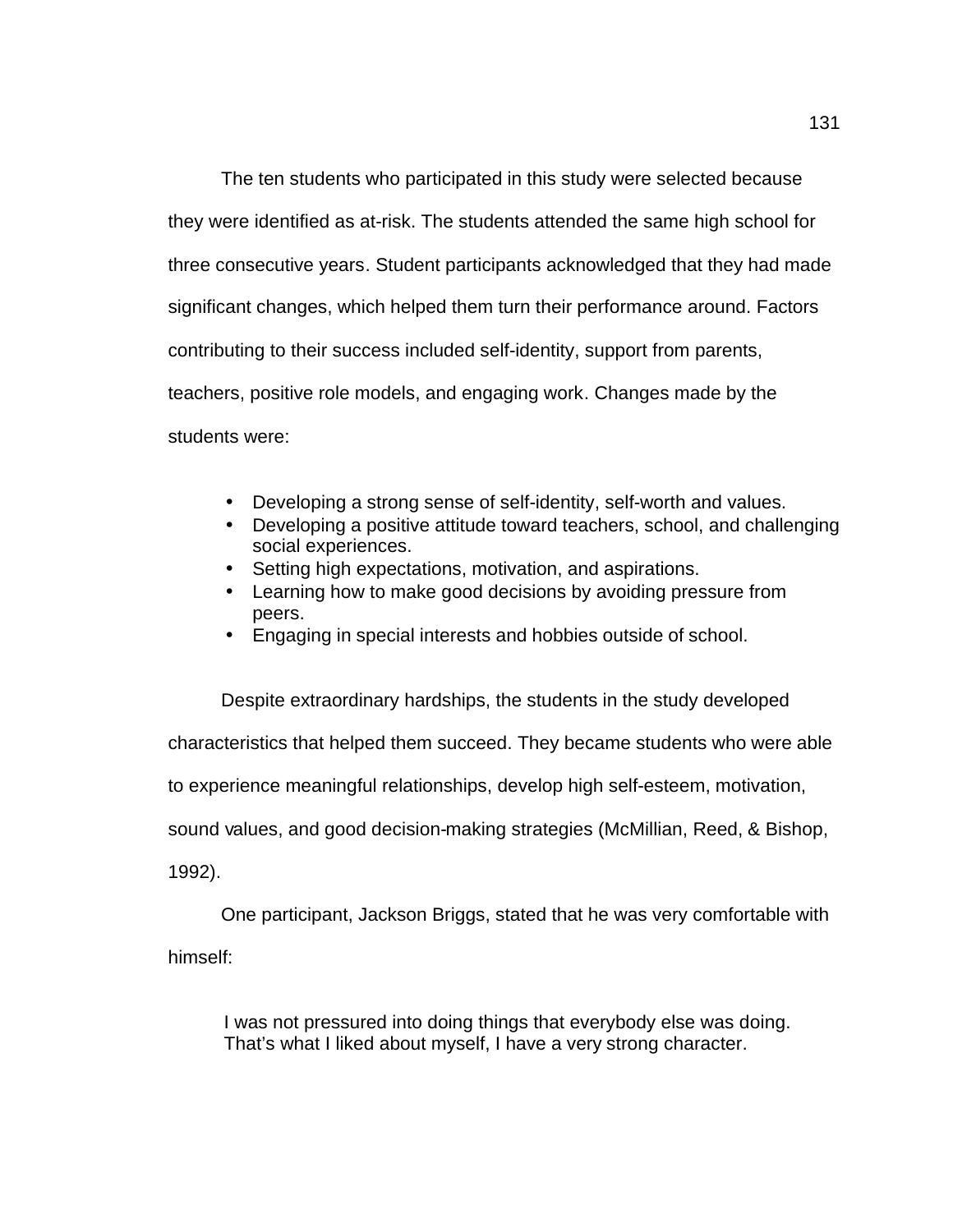A nurturing school experience and positive attitude toward teachers helped these at-risk students improve their academic and social skills (Murray & Malmgren, 2005). One participant, Mike Carson, talked about how his attitude helped him experience success:

I work hard everyday in school. My teachers said on every report card that I was a hard worker. Hearing those comments made me want to keep working to improve. (Mike Carson, April 2006)

Student participants attributed their school success to meaningful

relationships with teachers. Positive student-teacher relationships through

established high expectations have determined to be a supportive factor for

school success (Bernard, 1991; Pianta & Walsh, 1996). The following are factors

students cited as having contributed to positive student-teacher relationships:

- Teachers cared about students as individuals.
- Teachers were non-judgmental.
- Teachers capitalized on student's positive attributes instead of focusing on past unsuccessful school backgrounds.
- There was a willingness to help students at any time; extra time was given whenever needed.
- Teachers served as parents, coaches, and role models.
- Supportive relationships were established through teachers and students.

The participants talked about the support they received from parents and role models. One participant, Lynn Smith, commented on the expectations her family had for her: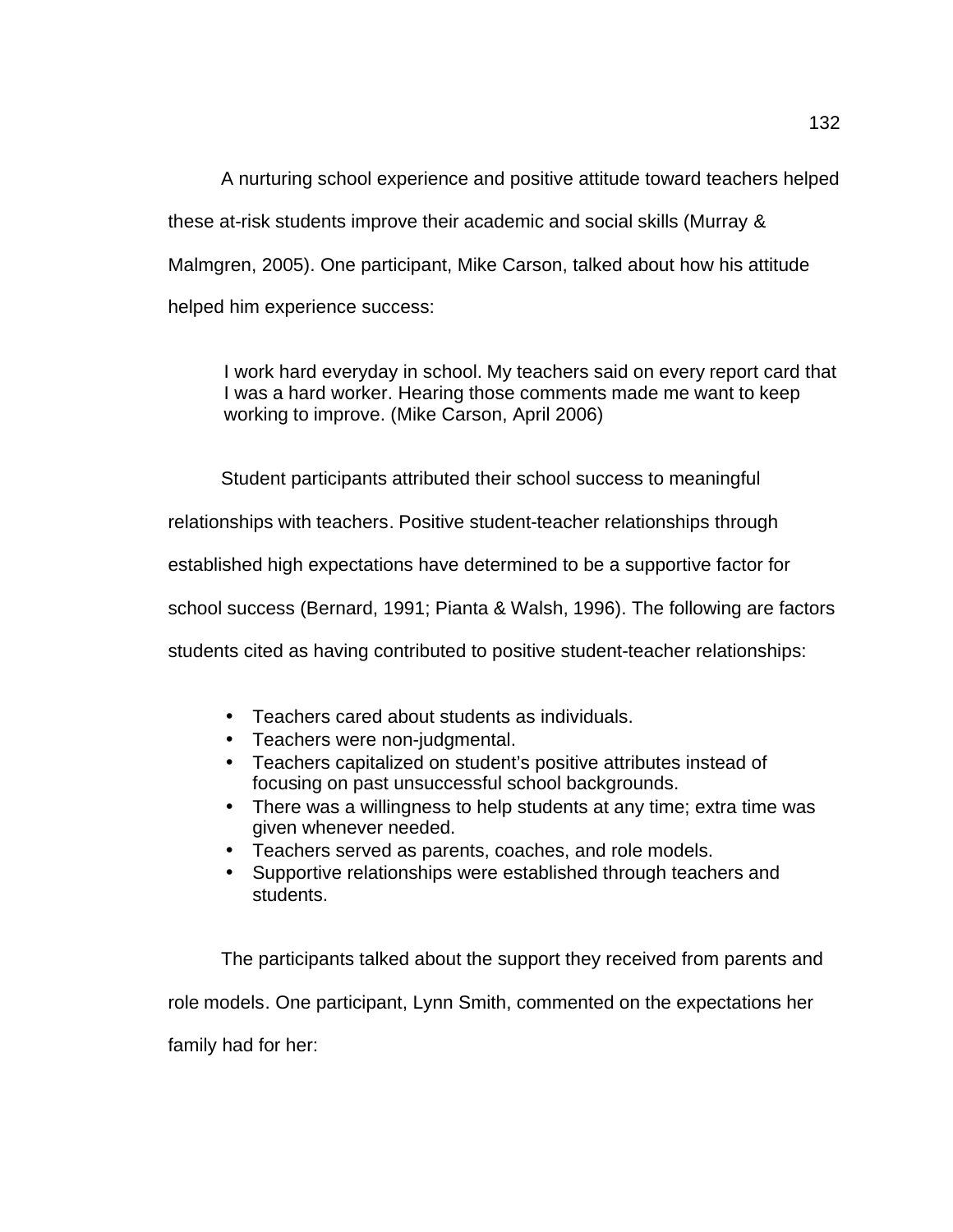My family thinks I am doing well compared to what I was doing a while back. I feel better about myself. My family expected me to succeed. (Lynn Smith, April 2006)

The students in this study were motivated to succeed through engaging

work experiences. Positive classroom experience and outside interest provided

these students with high reinforcement for success. Special interest and hobbies

allowed at-risk students to gain satisfaction and rewarding experiences

(Brodinsky & Keough, 1989). Schools that set goals and motivated students

through engaging work increased opportunities for at-risk students' success

(McMillan et al., 1992). The participants determined that engaging work

facilitated their interest in career choices and served as a factor for them to

remain in school. Mike Mills talked about how his classes were preparing him for

the future.

I'm taking classes at Davis Academy. It's gonna help me with the field of Metals Technology. In this class we learned how to draw blueprints. When I made rockets at home I thought about what we did in the class at Davis Academy.

I also volunteered at an old folks home. I had to do a project on how people act differently at different ages. The volunteering helped me do the project because I was around old folks for the summer. It was easy for me to do the project. (Mike Mills, April 2006)

Other participants shared their interest in engaging work experiences.

Faith Evans and John Brown discussed their interest in outside courses that

sparked their future interests. Faith Evans shared the following: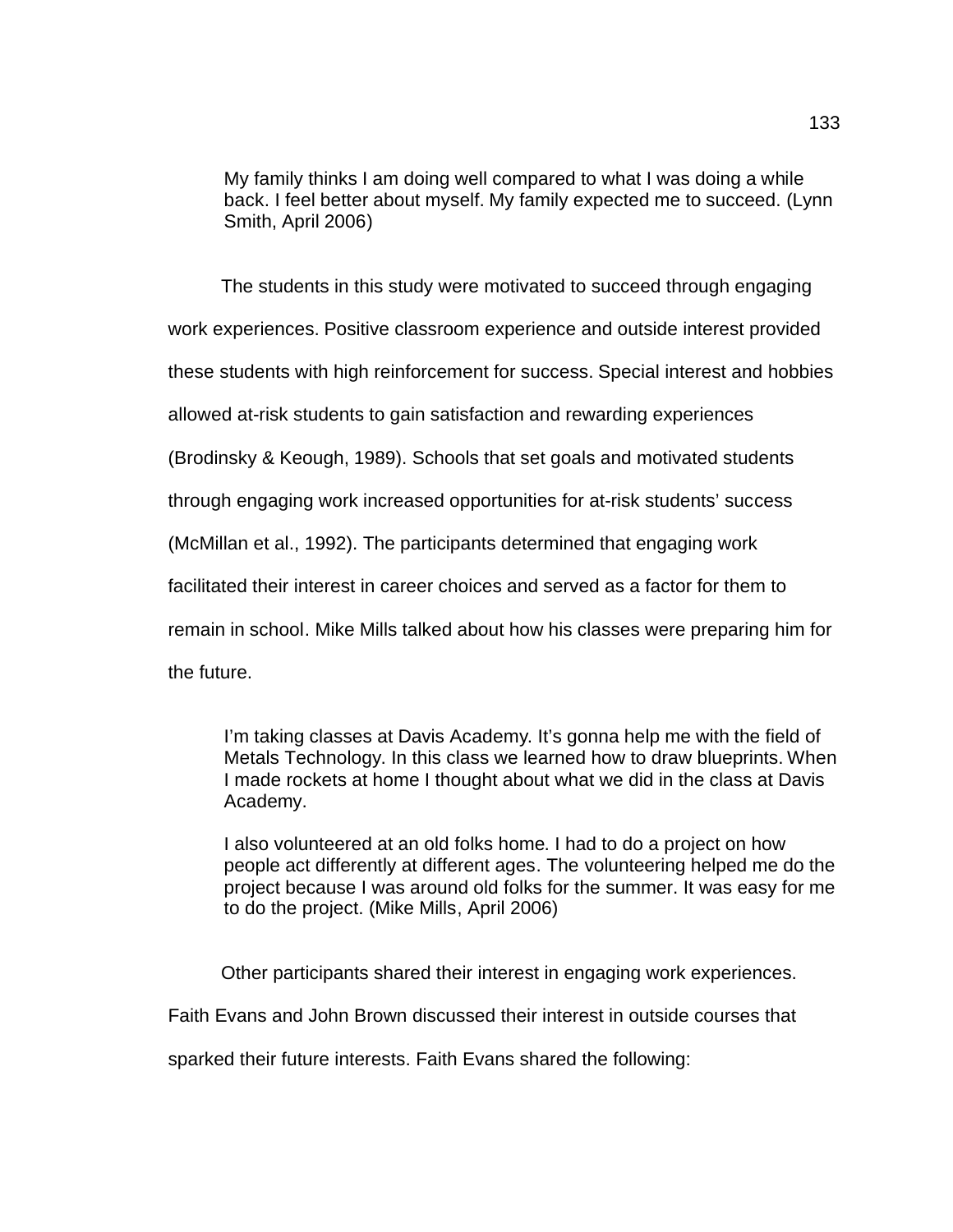I enrolled in Culinary Arts classes. I hope I can get a scholarship at the Technical Community College for two years to pursue a career in Culinary Arts.

John Brown demonstrated his interest in art in one of the interviews.

I like to draw I hope to own my own art store. I have taken Art I, II and Advanced Art. I was accepted to the School of The Arts in Winton-Salem, North Carolina. I will start air brushing tee-shirts in a couple of weeks.

The students talked about how engaging work increased their interest in

school, provided an arena for success, and served as a safe and nurturing

environment. In addition, they discussed the courses they enjoyed in school.

They had visual and concrete evidence of success through an increase in

grades, attendance, and self-regulation in classroom settings.

Jackson Briggs shares the following:

I did well in English. I have an A average. I have improved since my ninthgrade year. My ninth-grade year was very difficult.

Researchers Finn and Rock (1997) suggested that parents, teachers, and positive role models supported the increased levels of engaging work for at-risk students. Engaging work experiences involve at-risk students taking initiative to dialogue with teachers, parents, and positive role models to seek appropriate guidance and direction.

On the other hand, Christine Bowden talked about her church activities that served as engaging work experiences: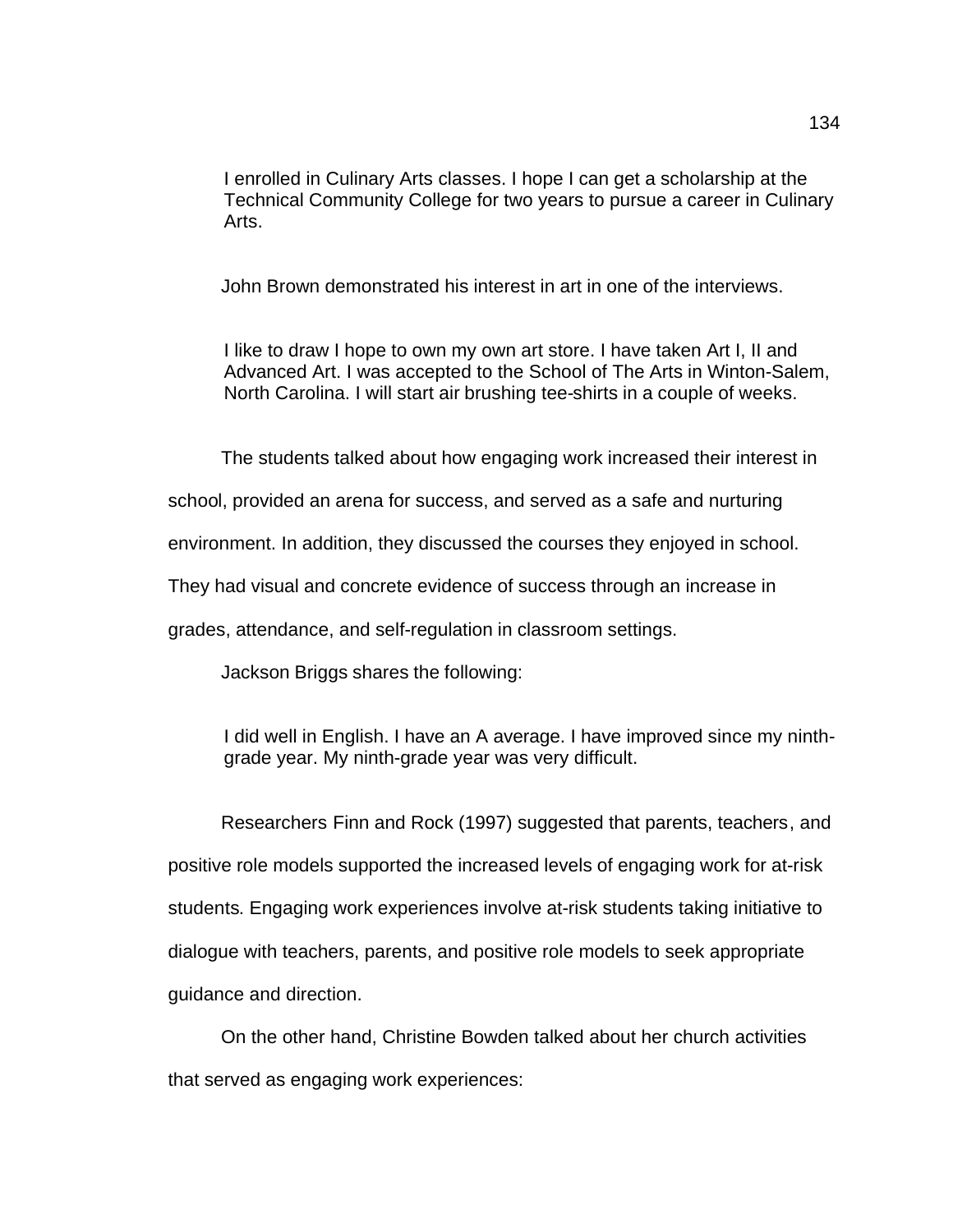Church programs have benefited my success in school. We have study groups at church. These study groups showed me that other people cared about me. Other people outside of school shared an interest in me.

Based on the responses during interviews and focus groups, self-identity, support from parents, teachers, positive role models, and engaging work were factors that supported the academic and social success of at-risk students.

#### **Lessons Learned/Strategies that Support the Success**

#### **of At-Risk High School Students**

Most of my administrative experiences have been in school settings where disproportionate numbers of at-risk students have been in attendance. As a former elementary, middle, and high school principal, I noticed certain behaviors that existed among many at-risk students. Most of the students came from impoverished backgrounds with low socioeconomic status, and disadvantaged settings. There was something different about some of the students who did well in school. This study revealed that at-risk students face adverse settings, abuse, high absenteeism, poverty, language barriers, and the lack of exposure to academics and social success; but some have turned their performance around. In most cases, the successful students were aware that they were not doing well but certain events and adult influences helped them make changes. This study further revealed that each student participant knew that they were smart. Selfidentity, motivation, support from parents, teachers, positive role models, and engaging work supported their success.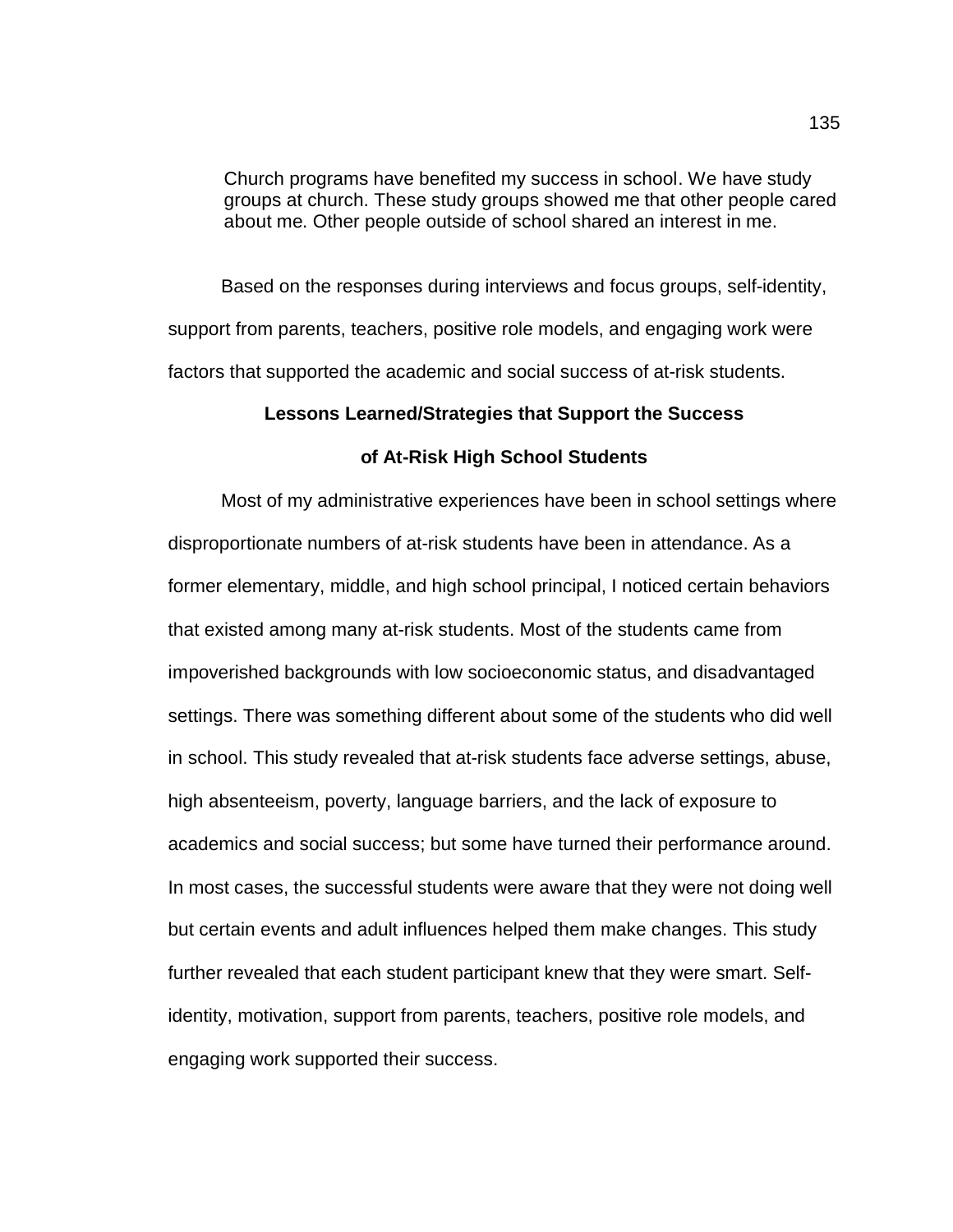During the classroom observations, these high school students were seen coming to class before class started, talking with teachers after school, and attending study sessions on Saturdays. The 11th-grade administrator, Mr. Williams, commented on the progress of each student:

These students have many dramatic changes. If they did not make changes, I'm afraid they would have dropped out of school. (Mr. Williams, April, 2006)

Self-identity, combined with support from positive adult figures and engaging work, developed the success of these students (McMillan et al., 1993). Students said that developing a strong self-identity was a key factor in turning their performance around. The following are ways to assist school principals, administrative staff, teachers, and other staff members in ensuring self-identity of at-risk high school students:

- 1. Create a school climate that fosters high expectations
	- a. School administrators, teachers, and staff should build on students' strengths
	- b. Develop the belief that all students can learn by communicating this belief to students several times a day. Student participants shared that their teachers believed in them and that belief was a positive factor in turning their performance around
- 2. Hold students accountable for academic excellence
	- a. Confer with students on a regular basis to review student progress and academic goals
	- b. Maintain a portfolio on each student so that students and parents can monitor their academic success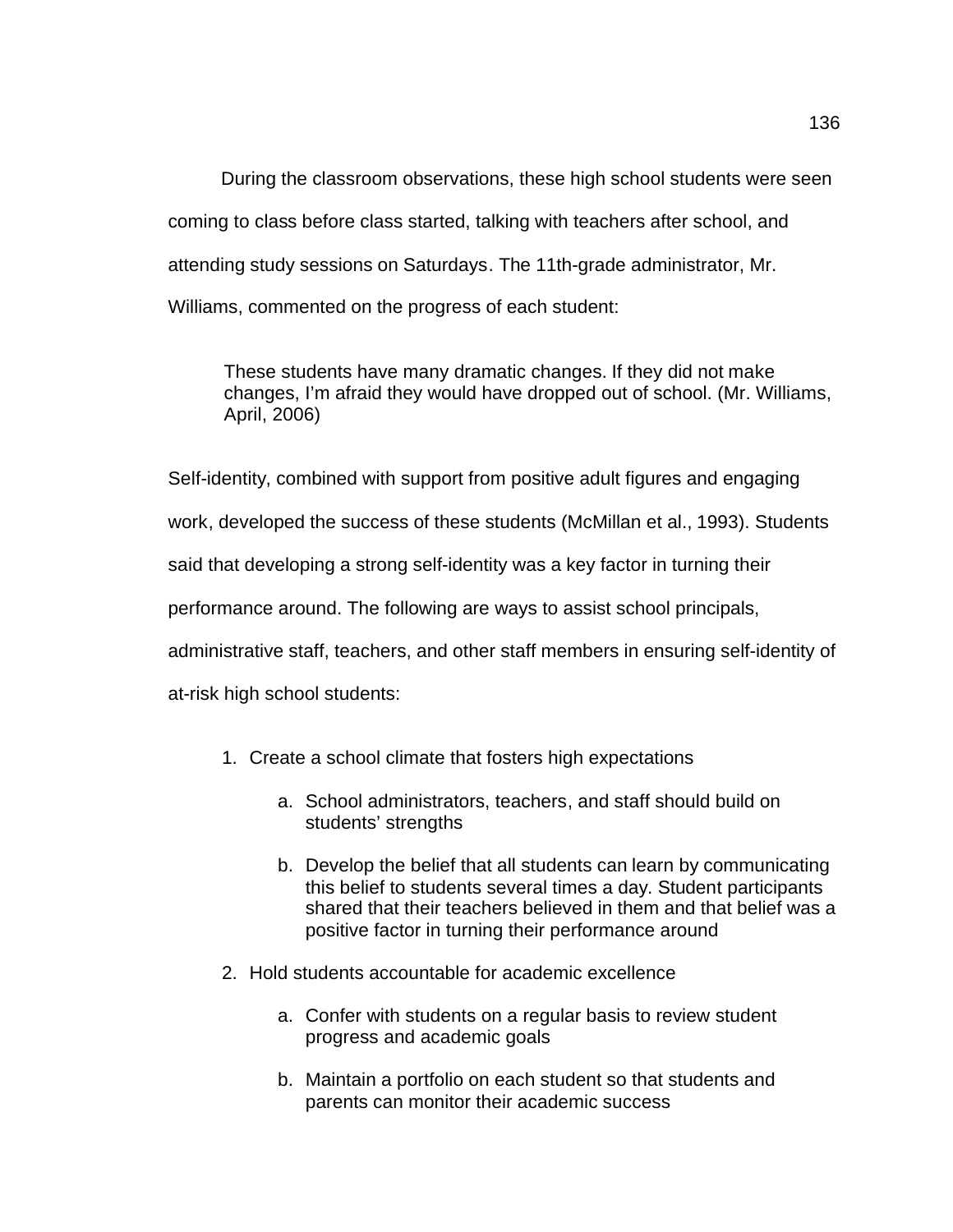c. Recognize and praise students for their efforts and accomplishments.

Students reported that support from teachers, parents, and adult figures were

beneficial to their success. The following are recommendations for support of at-

risk students:

- 1. Provide professional development for school staff to ensure support and care in classrooms.
	- a. Teachers and staff ensure student success by listening, motivating and providing students with different opportunities to succeed.
	- b. Teachers and staff provide meaningful instruction that connects and embraces the various cultural backgrounds of students
	- c. School administrators, teachers, and staff purchase instructional materials that address character education qualities and reflect upon the ethnicity and culture of the school
- 2. Build shared visions
	- a. Invite parents and the school community to be a part of improving learning for all students.
	- b. Encourage retired educators and community members to join in mentoring and tutoring programs
	- c. Families and communities can provide job shadowing opportunities for students
- 3. Minimize the number of standard, low level courses and tracking systems for students.
	- a. Tracking encourages school administrators to place at-risk students in low level courses. Heterogeneous grouping provides at-risk students broader opportunities for success.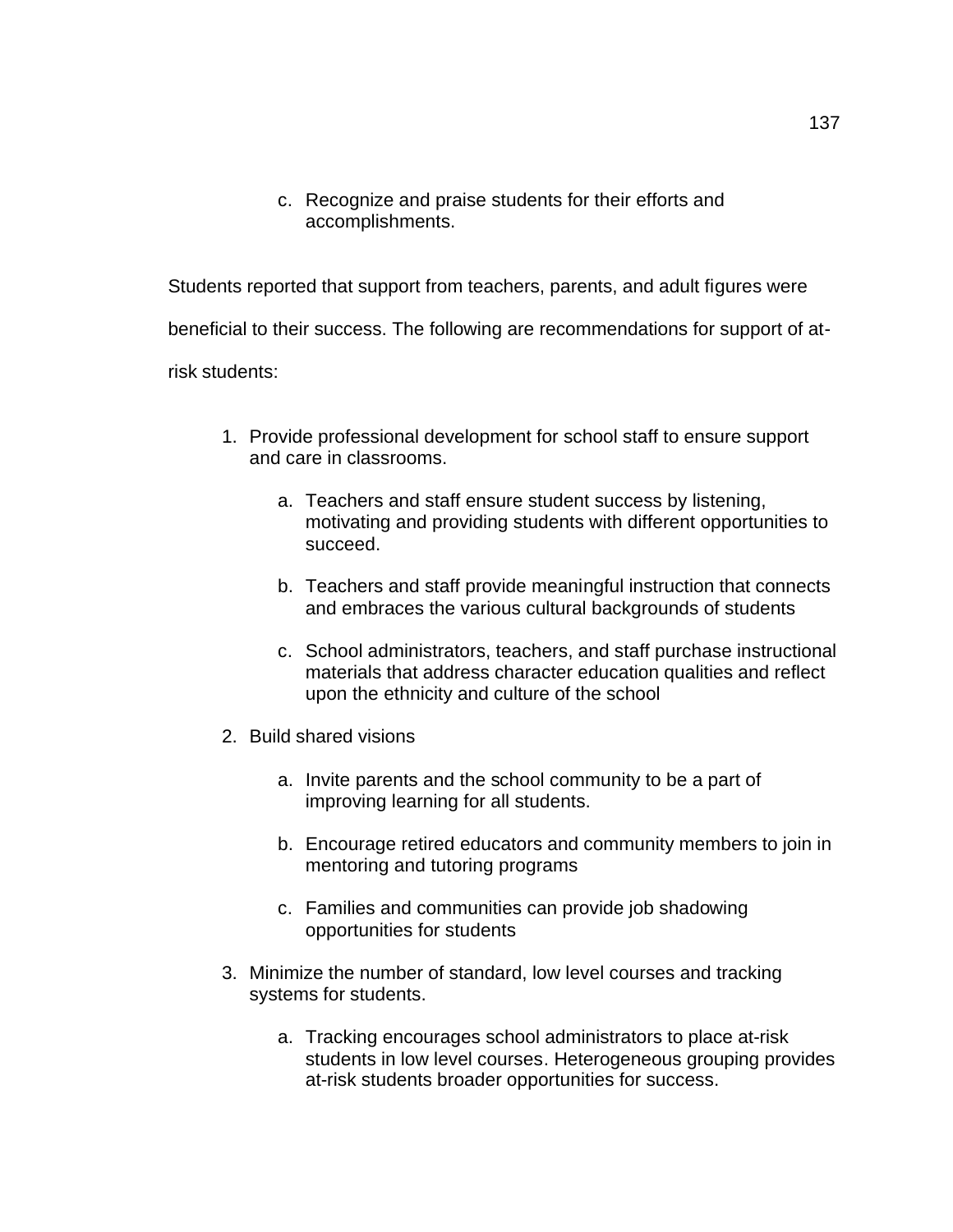b. Involve parents more in the four year plans for high school students.

There was a noticeable improvement in the academic performance of students when they were involved in engaging work through the curriculum, service learning, and extra curricula activities. The following are considerations for principals and other educators to increase the academic performance of at-risk students:

- 1. Encourage students to participate in engaging work
	- a. Provide learning opportunities that promote active engagement for students in core subjects as well as the arts, music, sports, and service learning. Learning opportunities must be meaningful and relevant to students
	- b. Students must be able to apply what they learn to real life experiences
	- c. Expose students to a rich curriculum
	- d. Develop a service learning policy for all students in the school
- 2. Make classrooms meaningful and culturally relevant
- 3. Assist students as needed and monitor their performance to ensure their progress.
- 4. Utilize alternative assessment tools that measure what students know. Alternative assessment tools include student presentations, oral interviews, and special projects
- 5. Reward students for their accomplishments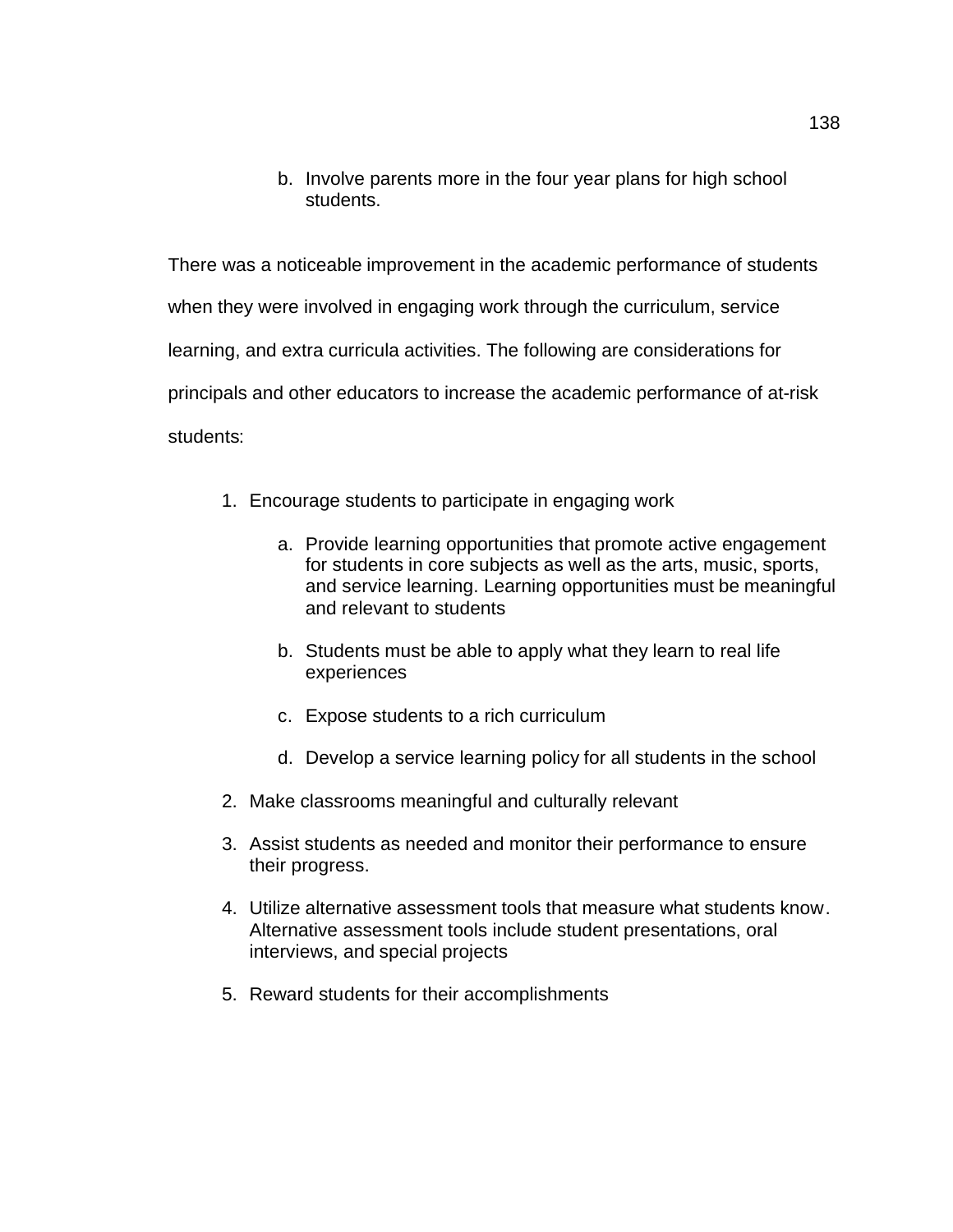#### **Conclusions**

At Pride City High School, I learned that there were some at-risk students who had a strong sense of self-identity, self-worth and value. Situations and important people in their lives motivated them. I learned that only a few teachers influenced the lives of these students. These teachers were nonjudgmental, supportive, and were willing to help students as needed. These teachers were the main force that kept these students in school.

Parents, role models, and other adult figures provided high standards and support for at-risk students. At-risk students in this study wanted their parents and extended family members to be proud of them. These students demonstrated pride in the family traditions of graduating from Pride City High School.

This study showed that strategies were needed to help at-risk high school students experience success. Further research on factors supporting at-risk students' success is needed. It would be interesting to conduct a study to determine where the difficulty for at-risk students begins. This would allow school leaders to correct the problems and start intervention for at-risk students at an early age. It also seems to me that my findings are consistent with theories about resilience in children and young adults, particularly the strategies and supports that help them to succeed in the face of adversity. Further research could draw this theory in more closely as a way to understand the patterns I observed with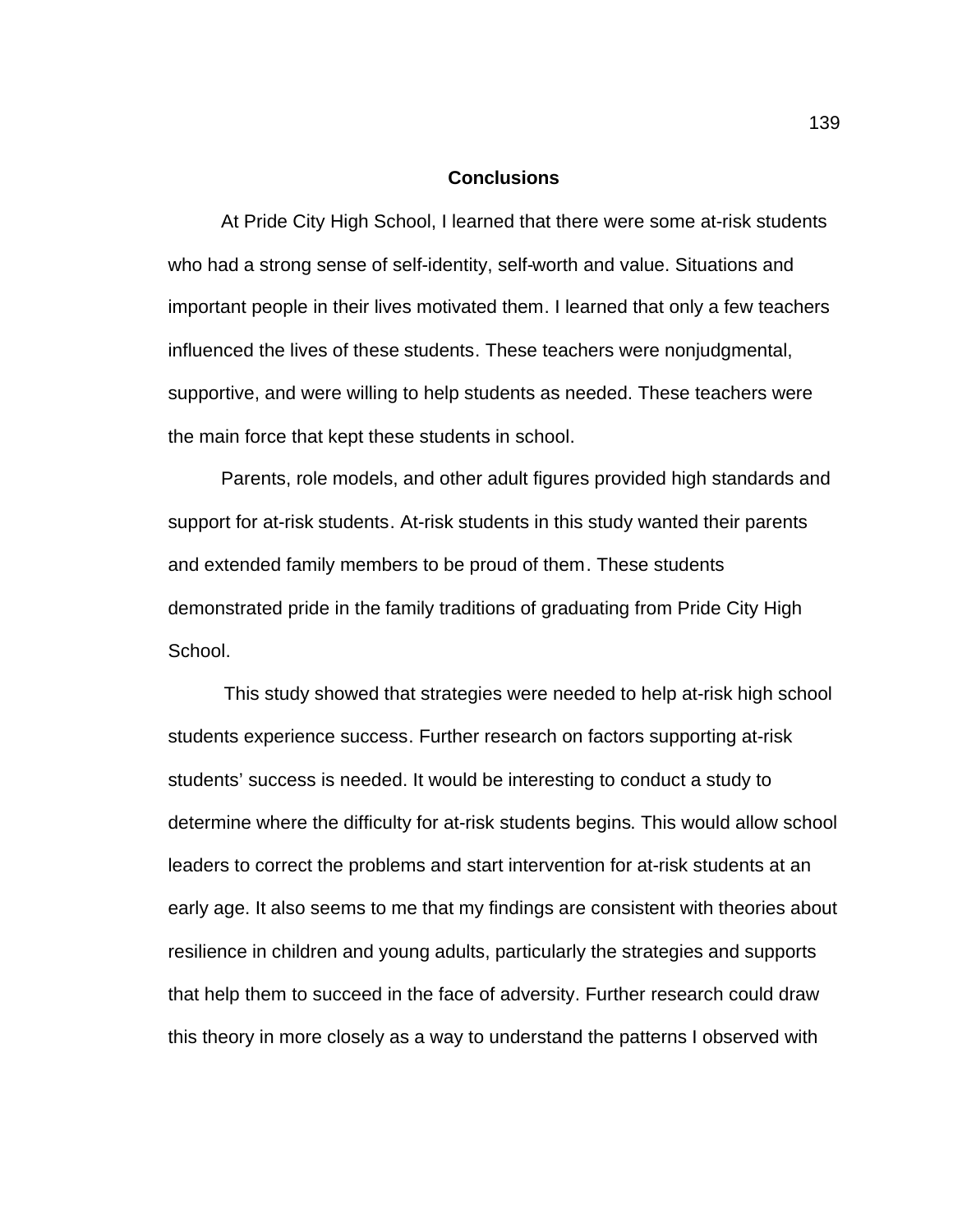these students and it could provide guidance for how schools can address the problems of at-risk students.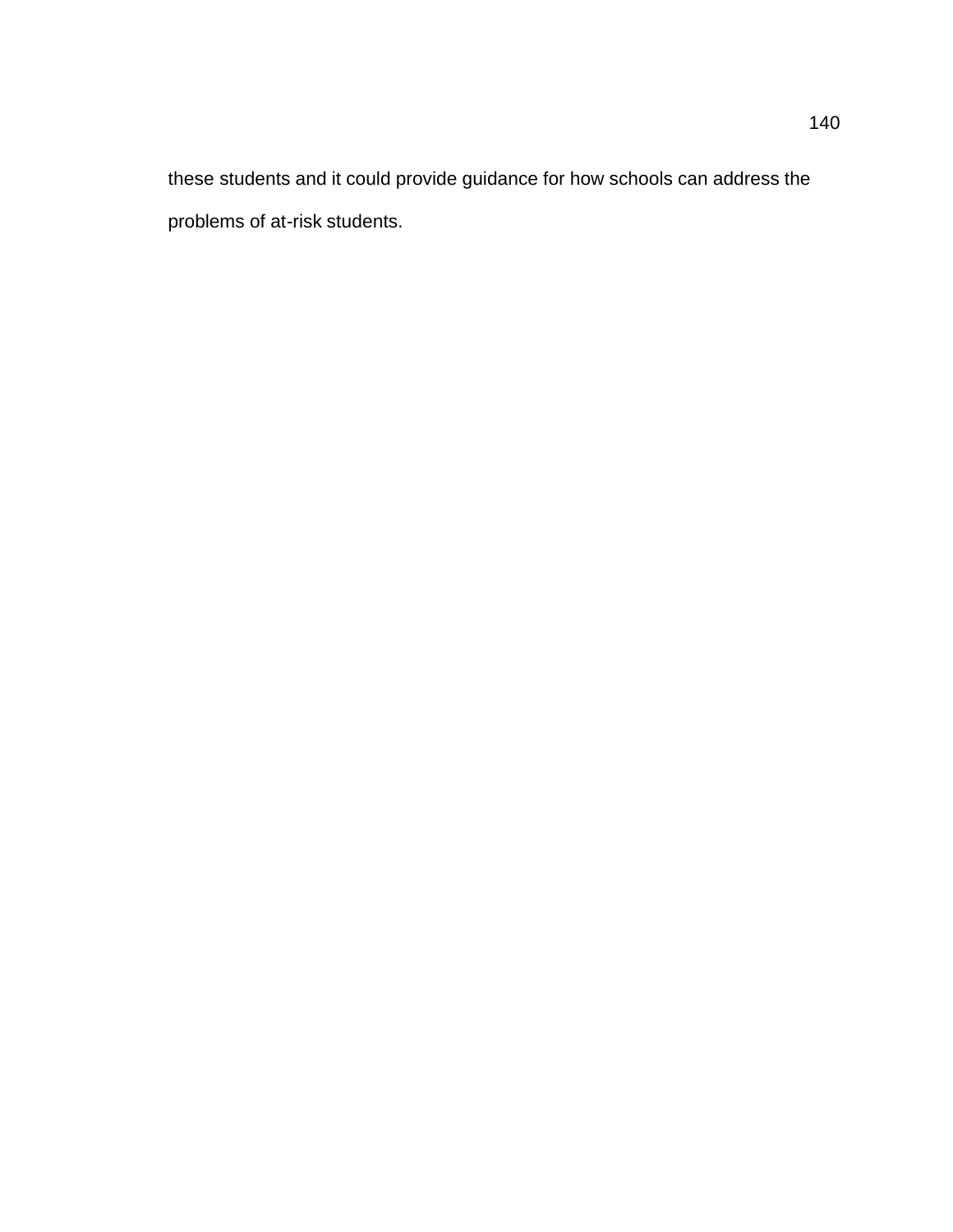#### **BIBLIOGRAPHY**

- Alderman, M. (1990). Motivation for at-risk students. *Educational Leadership*, *48*(1), 27-36.
- Alderman, M., & Cohen, M. (1985). *Motivation theory and practice for preservice teachers.* Washington, DC: Eric Clearinghouse on Teacher Education.
- Alfassi, M. (2003*).* Promoting the will and skill of students at academic risk: An evaluation of an individual design geared to foster achievement selfefficiency and motivation. *Journal of Instructional Psychology, 30*(1), 1-13.
- Ames, C., & Ames, R. (1989). *Research on motivation in education goals and cognition.* San Diego, CA: Academics Press.
- Anderson, J. (1988). *The education of Blacks in the South, 1860-1935.* Chapel Hill: University of North Carolina Press.
- Arnold, P. (1997). *Sports, ethics and education.* London: Cassell
- Bailey, L. (1997). Growing in character: A garden learning center. *Social Studies Review, 37*(1), 60-63.
- Bennin, H. (1999). *Our lives in community: Pilot project for at-risk students.* Speech.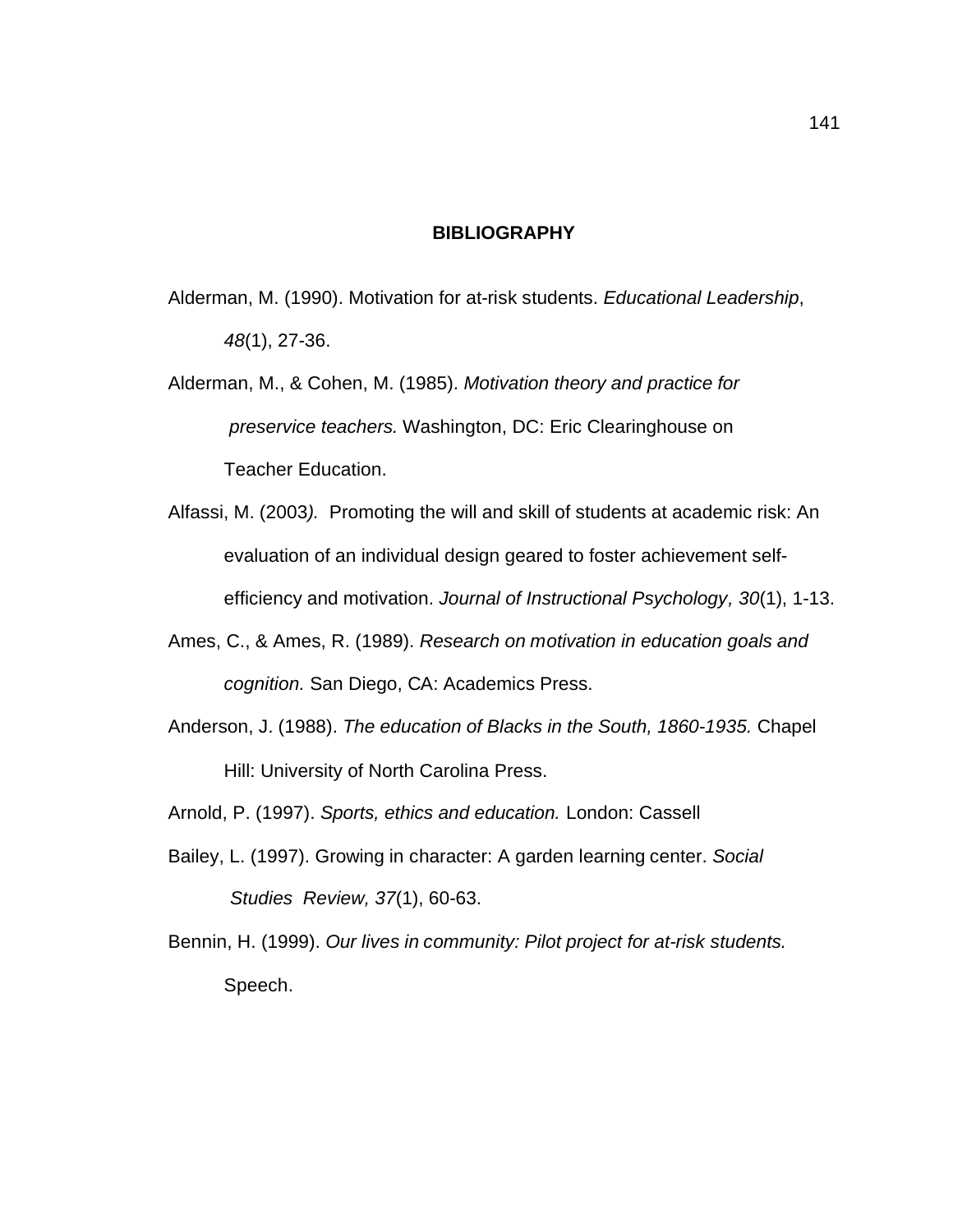- Bernard, B. (1991). *Fostering resiliency in kids: Protective factors in the family, school and community.* Portland. OR: Western Center for Drug Free Schools and Communities.
- Blanchard, K. (1995). *The anthropology of sports: An introduction.* Westport, CT: Bergin & Garvey.
- Brodinsky, B., & Keough, K. (1989). *Students at-risk: Problems and solutions.* Arlington, VA: American Association of School Administrators.
- Carter, J. (1998). *The relationship between at-risk students' resilience and dropout behavior.* (Doctoral dissertation, The University of North Carolina at Chapel Hill, 1998).
- Casey, K. (1996). *The new narrative research in education: Review of research in education.* (pp. 211-254). Washington, DC: AERA.
- Clews, R., & Newman, K. (2005). Multiple learning about identity from narrative research: Canadian war brides as teachers and catalysts. *McGill Journal of Education, 40*(1), 80-94.
- Cohen, E. C. (1981). *Interdependence and management in bilingual classroom.* (Final Report Research), 206.

Corderio, P A. (1991*). Ethnography of high achieving at risk Hispanic youth at two urban high schools: Implications for administration.* Chicago, IL: Annual Meeting of the American Educational Research Association.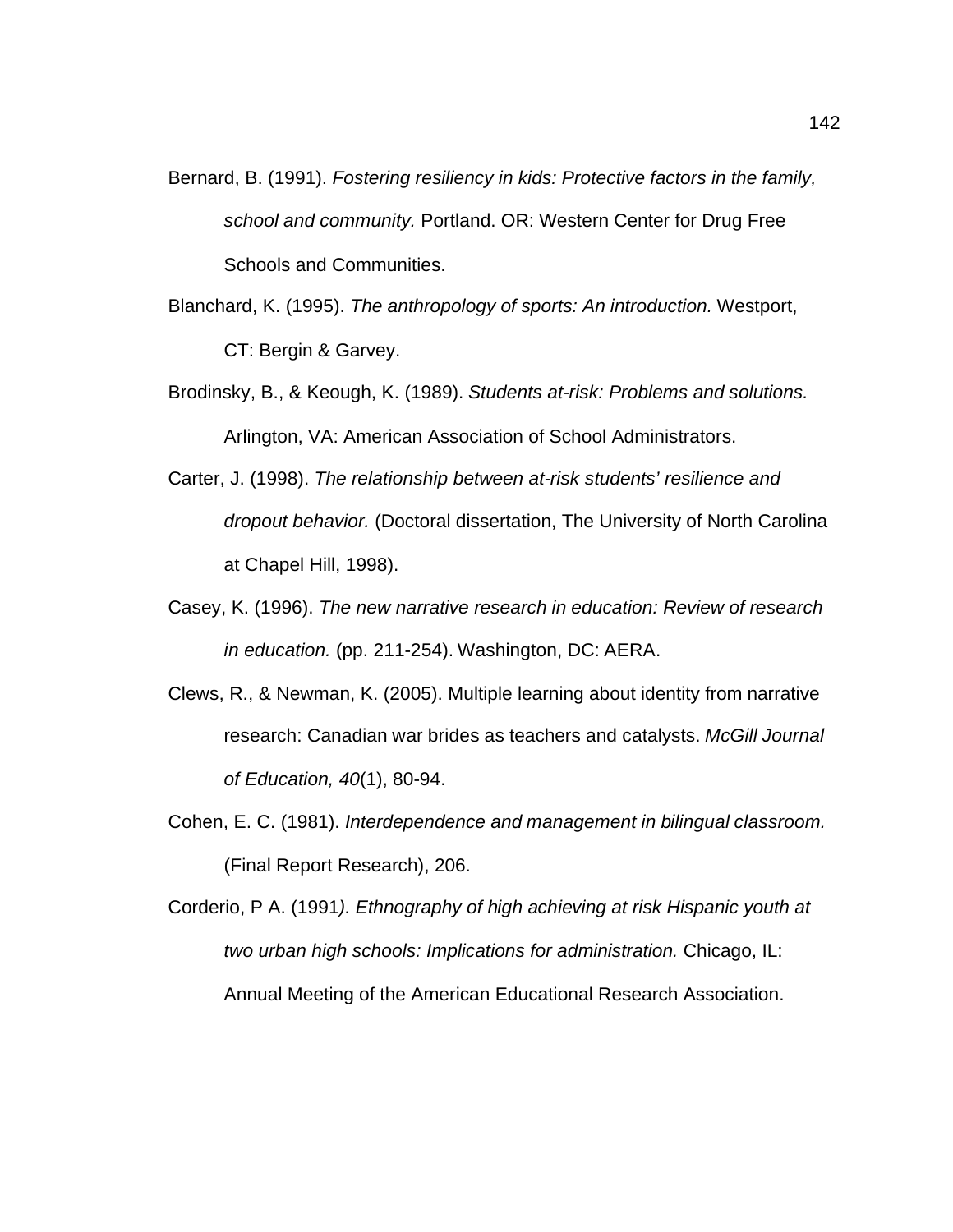- Croninger, R., & Lee, V. (2001). Social capital and dropping out of high school: Benefits to at-risk students of teachers' support and guidance. *Teacher College Record, 103*(4), 548-581.
- Daniels, E., & Araposthathis, M. (2005). What do they really want? Student voices and motivation. *Research Urban Education, 40*(1), 34-59.
- Denzin, D., & Lincoln Y. (2000). *Handbook of qualitative research: Discipline and practices of qualitative research-introduction Part A.* Thousand Oaks: London. Sage Publication.
- Dillard, C. (1995). Leading with her life: An African American feminist reinterpretation of leadership for an urban high school principal. *Educational Administration Quarterly, 31*(4), 539-563.
- Dodd, E., & Lilly, D. (2000). Learning within communities: An investigation of community service-learning in teacher education. *Action in Teacher Education, 22*(3), 77-85.
- Domagala-Zysk, E. (2006). The significance of adolescents' relationships with significant others and school failures. *School Psychology International, 27*(2), 232-247.
- Donmoyer, R., & Kos, R. (1993). *At-risk students, portraits, policies, programs, and practices.* Albany, NY: State University of New York Press.
- Downing, S. (1996). *On course: Strategies for success in college and in life.* Boston, MA: Houghton Mifflin.

Doyle, W. (1980). *Classroom management.* West Lafayette, IN: Kappa Delta Pi.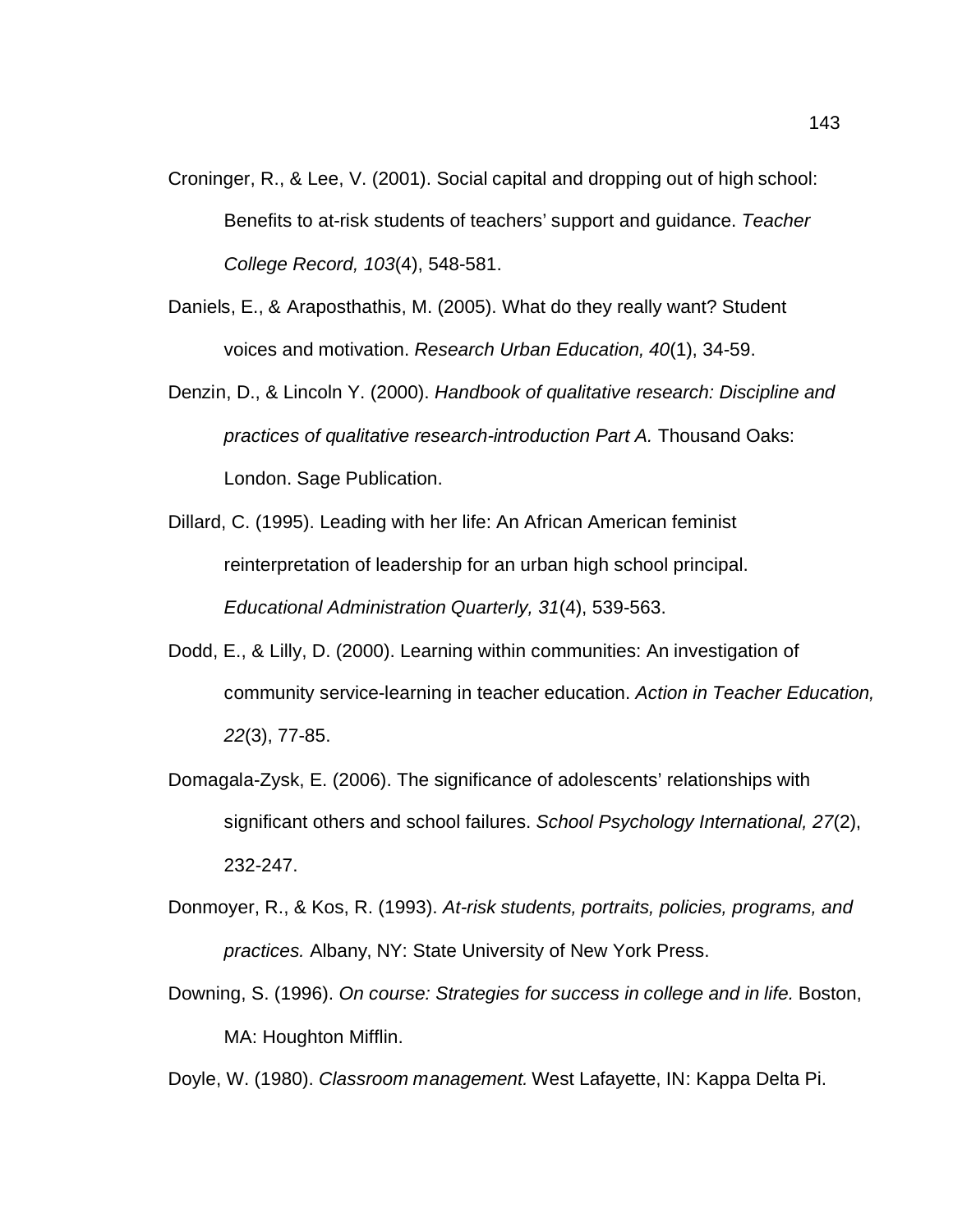- Dweck, C. (1986). Motivational process affecting learning. *American Psychology, 41*(10), 1040-1048.
- Farrell, E. (1990). *Hanging in and dropping out voices of at-risk high school students.* New York: Teachers College Press.
- Finn, J., & Rock, D. (1997). Academic success among students at-risk for school failures. *Journal of Applied Psychology, 82*(2), 21-234.
- Finch, C., & Mooney, M. (1999). *School to work opportunities in the middle school: Concept and issues.* Report Research.
- Flores-Gonzales, N. (1999). Puerto Rican high achievers: An example of ethnic and academic identity compatibility. *Anthropology and Education Quarterly, 30,* 343-362.
- Fontana, A., & Frey, J. (2000). The interview: From structured questions to negotiated text. In N. K. Denzin & Y. S. Lincoln (Eds.), *Handbook of qualitative research* (2<sup>nd</sup> ed.). (pp. 645-672). Thousand Oaks, CA: Sage Publications.
- Fordham, S., & Ogbu J. (1986). Black students' school success: Coping with the "burden of acting white." *The Urban Review, 18*(3), 176-206.
- Fulk, B. (2003). Concerns about ninth-grade students' poor academic performance: One school's action plan. *American Secondary Education, 31*(2), 8-26.
- Gall, M., Borg, W., & Gall, J. (1996). *Educational research* (6th ed.). New York: Longman.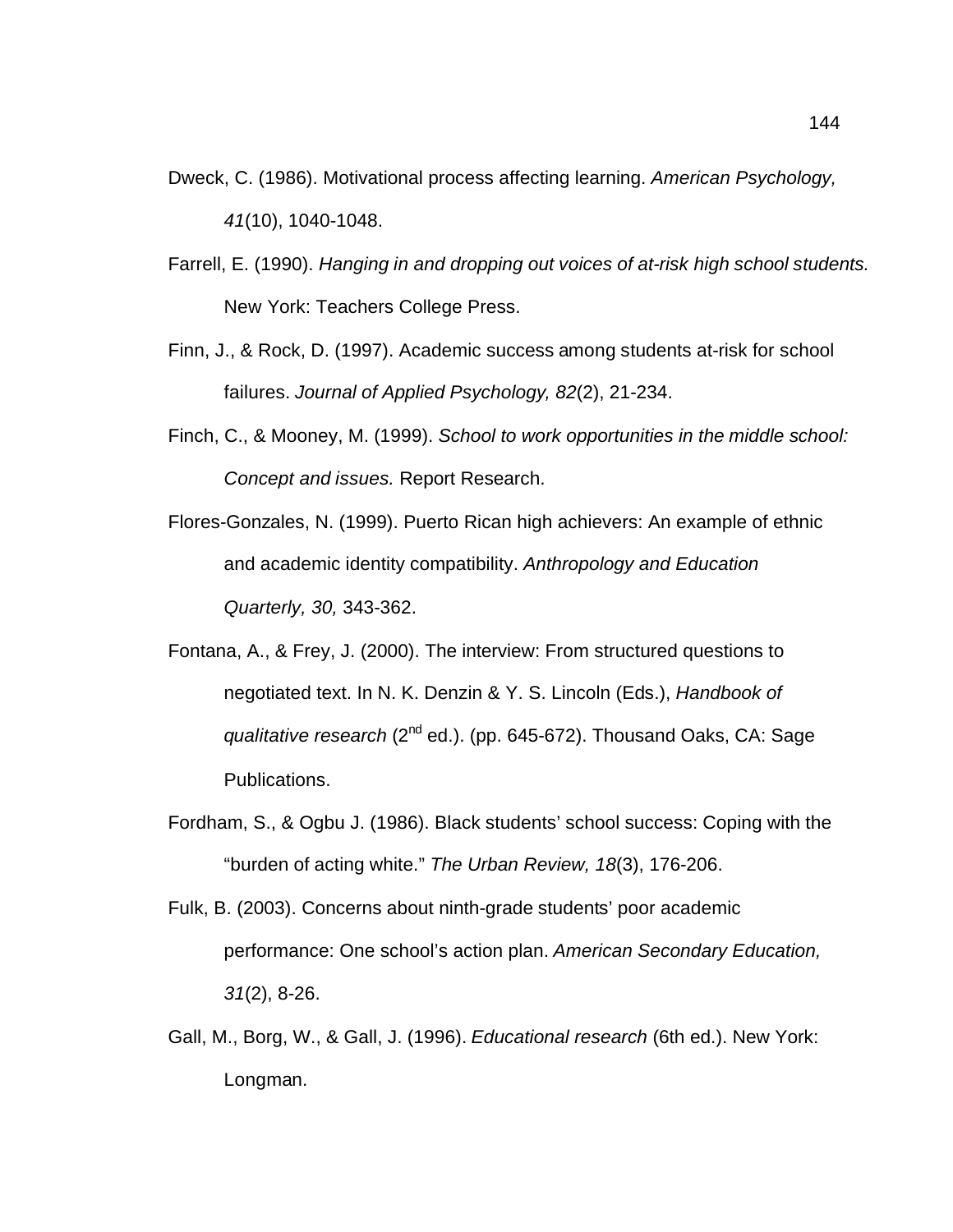- Gentilucci, J. (2004). Improving school learning: The student perspective. *The Educational Forum, 68*(2), 133-43.
- Germinario, V., Cervalli, J., & Ogden, E. (1992). *All children successful, real answers for helping at-risk elementary students.* Lancaster, PA: Technomic Publishing.
- Gleason, P., & Dynarski, M. (1999). *Do we know whom to serve? Issues in using risk factors to identify dropouts.* A Research report from the School Dropout Demonstration Assistance Program Evaluation. Princeton, NJ: Mathematic Policy Research, Inc.
- Gomez, M., Allen, A., & Clinton, K. (2004). Cultural models of care in teaching: A case study of one pre-service secondary teacher. *Teaching and Teacher Education, 20*(5), 473-488.
- Gonzalez, A., Willems, P., & Holbein, M. (2005). Examining the relationship between parental involvement and student motivation. *Educational Psychology Review, 17*(2), 99-123.
- Gray, M. A., Ondaatje, E., & Frieken, R. (2000*). Assessing Service Learning: The benefits of Community-service for Students.* Change.
- Griffee, D. (2005). Research tips: Observation data collection. *Journal of Developmental Education, 29*(1), 42-43.
- Hallahan, D., & Kauffman, J. (2003). *Exceptional learners.* Boston: Allyn and Bacon.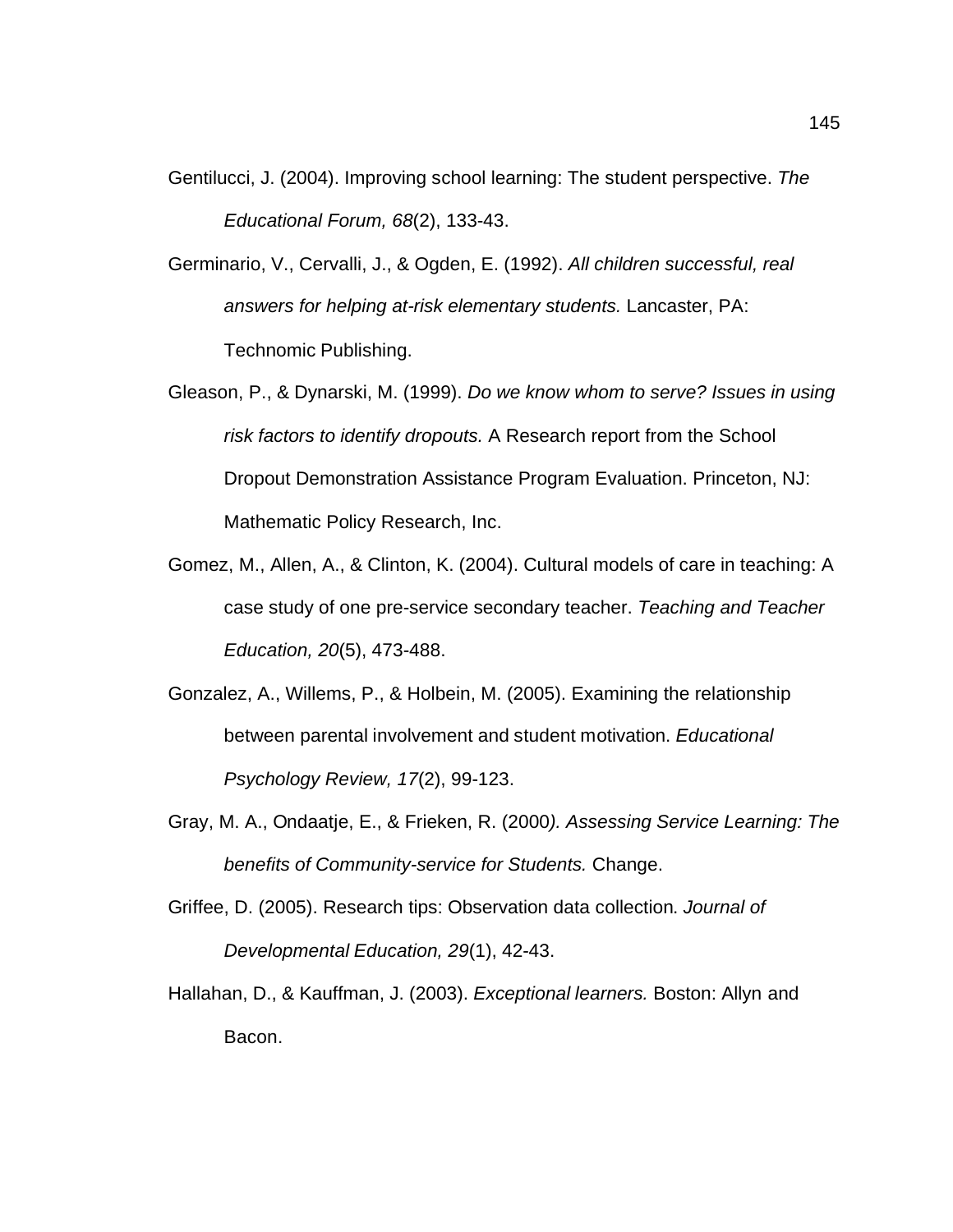- Halle, T., Kurtz-Costes, B., & Mahoney, J. (1997). Family influences on school achievement in low-income, African American children. *Journal of Educational Psychology, 89,* 527-537.
- Harrington, C., & Boardman, S. (1997). *Paths to success: Beating the odds in American society.* Cambridge, MA: Harvard University Press.
- Hinckley, J., & Alden, P. (2005). Women with attention issues: Success in college learning. *Journal of Development Education, 29*(1), 10-12.
- Ho, J., & Crowley, G. (2003). User perceptions of the "reliability" of library services at Texas A & M University: A focus group. *Journal of Academics Librarianship*, 29(2), 82-87.
- Hodgkinson, H. (1985). *All one system: Demographics of education kindergarten through graduate school.* Washington, DC: Institute for Educational Leadership.
- Hudley, C., Daoud, A., Hershberg, R., Wright-Castro, R., & Polanco, T. (2002). *Factors supporting school engagement and achievement among adolescents.* New Orleans, LA: Annual Meeting of the American Education Research Association.
- Hunt, P., Hatae, A., Doering, K., Karasoff, P., & Goetz, L. (2000). Community is what I think everyone is talking about. *Remedial and Special Education, 21*(5), 305-17.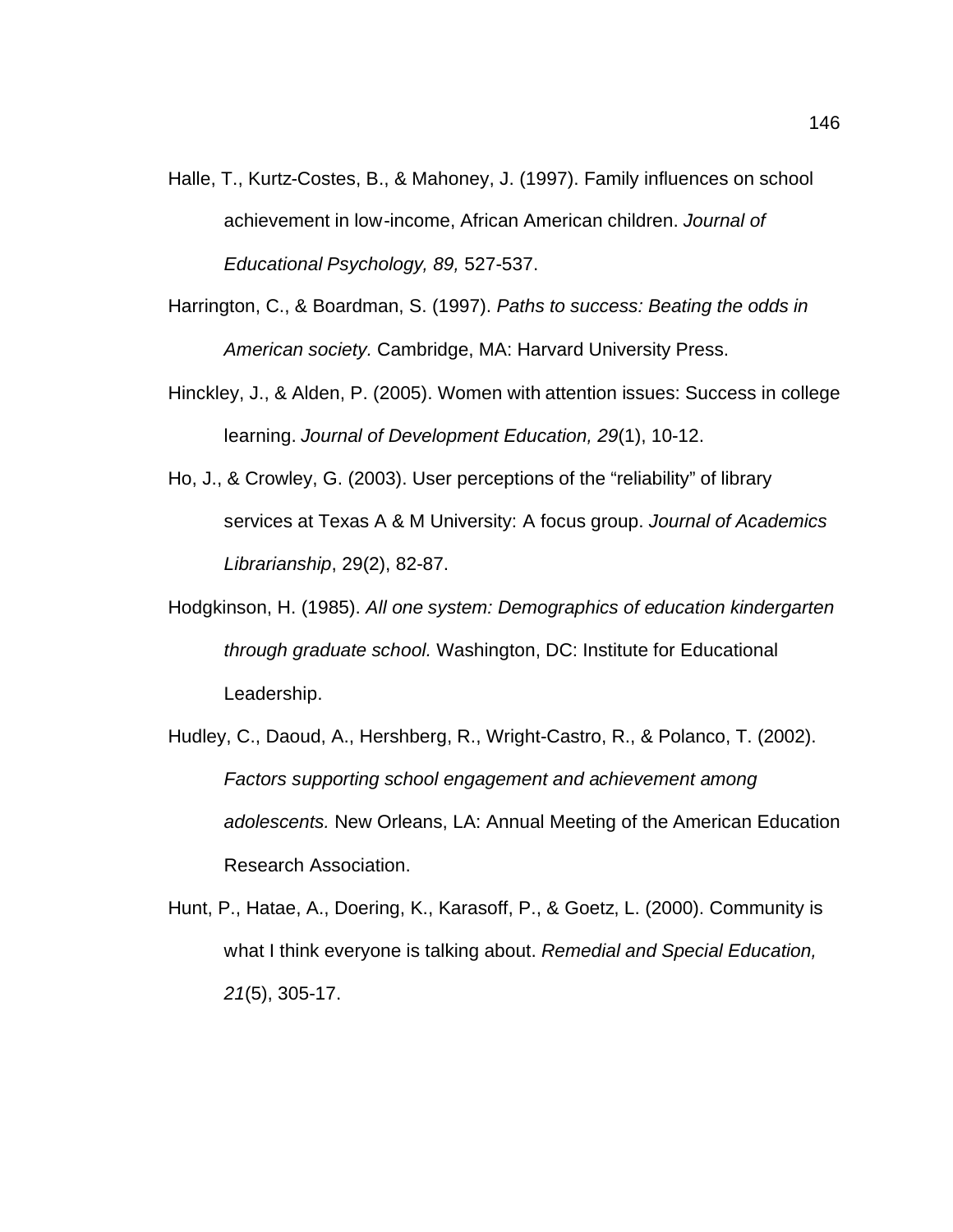- Hunt, P., Soto, G., Maier, J., & Doering, K. (2003). Collaborative teaming to support students at-risk and students with severe disabilities in general education. *Council of Exceptional Children, 69*(3), 315-332.
- Hwang, Y., Echols, C., & Vrongistinos, K. (2002). Multidimensional Academic Motivation of high Achieving African American Students. *College Student Journal, 36*(4), 544-54
- Jacobson, L. O. (2000). *Valuing diversity: Student teacher relationships that enhance achievement.* Community College Review.
- Jakubowski, L.M. (2003*).* Beyond book learning cultivating the pedagogy of experience through field trips. *Journal of Experimental Education, 26,* 5- 12.
- Katz, M. (1994). *Shipwrecked by the laughter of the gods.* San Diego, CA: Learning Development Services.
- Keating, L., Tomishina, F., Foster, S., & Alessandri, M. (2002). The effects of a mentoring program on at-risk youth. *Adolescence, 37,* 717-734.
- Kinney, D. (1993). From nerd to normals: The recovery of identity among adolescents from middle school to high school. *Sociology of Education, 66,* 21-40.
- Kenny, M., Gallagher, L., Alvarez-Salvat, R., & Selsky, J. (2002). Source of support and psychological distress among academically successful innercity youth. *Adolescence,* 1-16.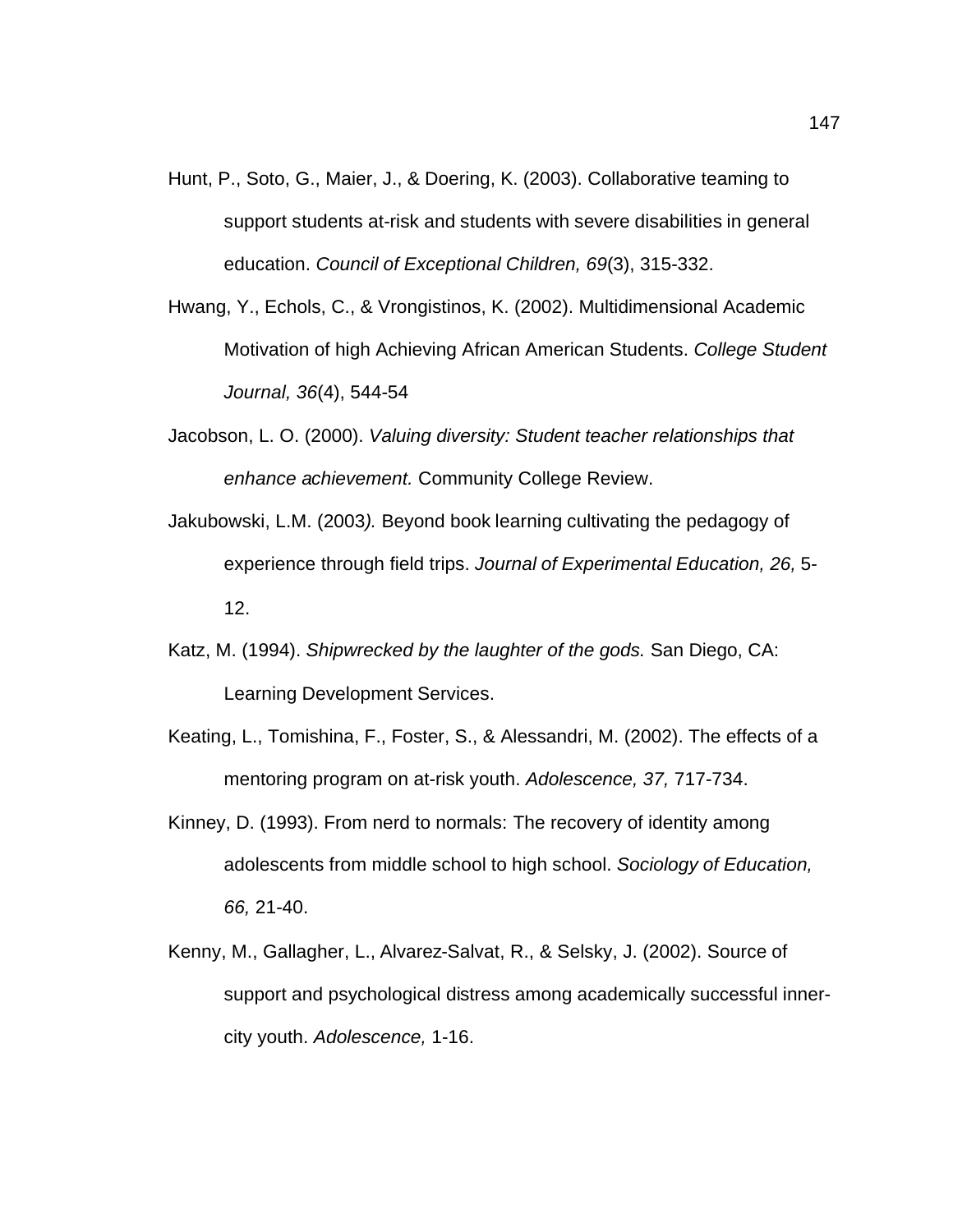- Knesting, K., & Waldron, N. (2006). Willing to play the game: How at-risk students persist in school. *Psychology in the Schools, 43*(5), 599-611.
- Ladson-Billings, G. (1994). *The dreamkeepers: Successful teachers of African American children.* San Francisco: CA Random House.
- Ladson-Billings, G. (2001). *Crossing over Canaan: The journey of new teachers in diverse classrooms.* San Francisco, CA: Jossey Bass.
- Ladson-Billings, G., & Darling-Hammond G. (2000). *The validity of National Board for Professional Teaching Standards (NBPTS) Interstate New Teacher Assessment and Support Consortium (INTASC) Assessment for Effective Urban Teachers.* Research Assessment.
- LeCompte, M., & Dworkin, A. (1991). *Giving up on school: Student dropouts and teacher burnouts.* Newbury Park, CA: Corwin Press.
- Lipman, P. (1998). *Race, class and power in school restructuring*. Albany, NY: State University of New York Press.
- Mahoney, J., & Cairns, R. (1997). Do extracurricular activities protect against early school dropout? *Developmental Psychology*, *33*(2), 241-253.
- Manson, T. (2005). *How to teach children at-risk of educational failure: Coping with poverty, bullying, disease, crime and ethnicity.* Lewiston, NY: The Edwin Mellen Press.
- McMillan, J., Reed, D., & Bishop, A. (1992). *A qualitative study of resilient at-risk students.* Richmond, VA: Metropolitan Educational Research Consortium. (ERIC Document Reproduction Service No. ED 389779)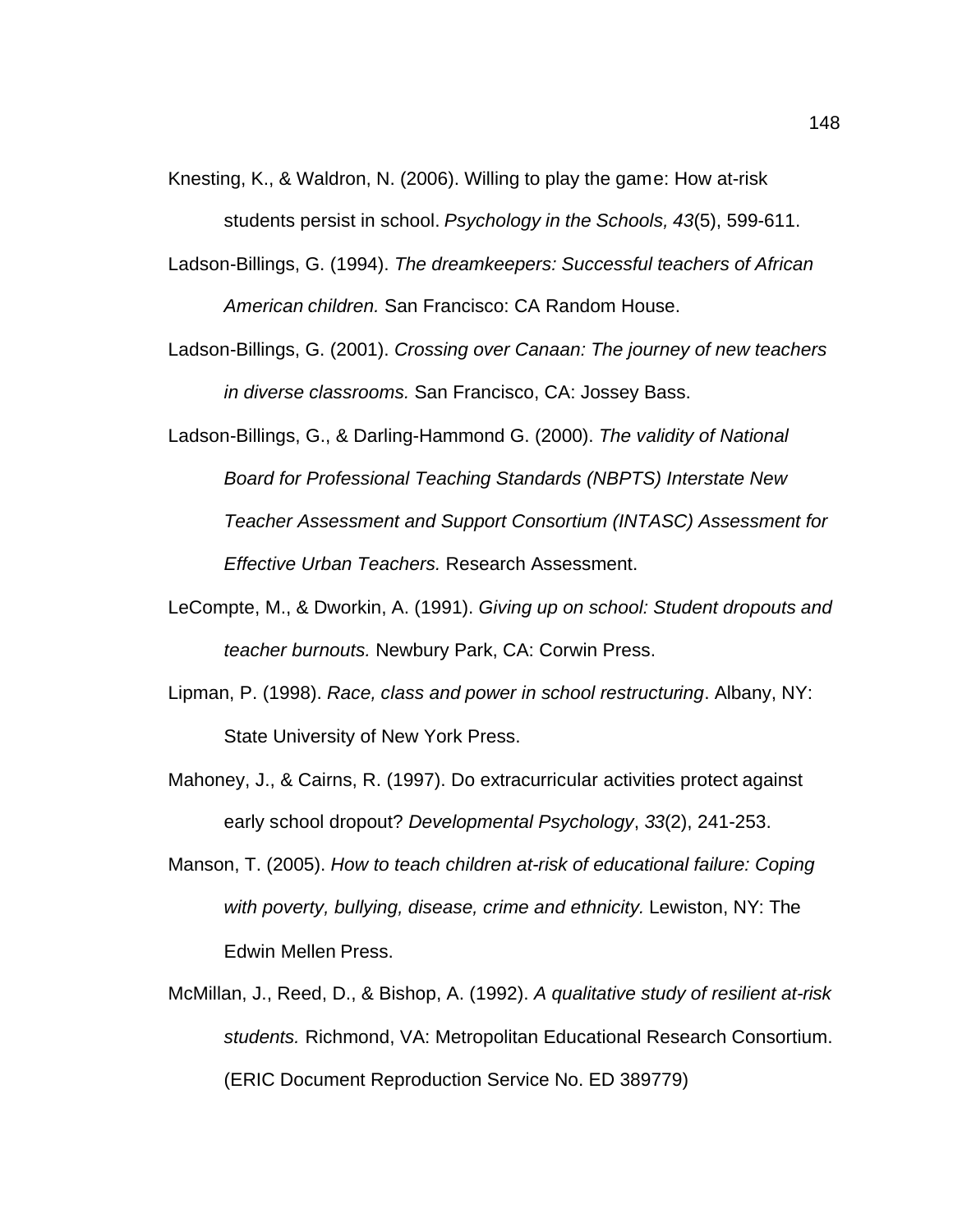- McNeal, R. (1995). Extra curriculum activities and high school dropouts. *Sociology of Education, 68,* 62-81.
- McPhail, J., Pierson, J., Freeman, J., Goodman, J., & Ayappa, A. (2000). The role of interest in fostering sixth grade students' identities as competent learners. *Curriculum Inquiry, 30*(1), 43-70.
- Morgan, D. (1998). The Focus Group Guidebook. London: Sage Publication.
- Morris, V., Morris, C. (2000). Creating caring and nurturing educational environments for African American children. Westport, CT: Bergin & Garvey.
- Murphy, J., Kayla, C., & Valencia, F. (2003). Care Studies in African-American School Success and Parenting Behaviors Rural Urban and Minority Education. *Journal of Early Education and Family Review, 10*(3), 33-45.
- Murray, C. & Malmgren, K. (2005). Implementing a teacher-student relationship program in a high poverty urban school: Effects on social, emotional and academic adjustment and lessons learned. *Journal of School Psychology*, *43,* 137-152.
- Niebuhr, K. (1995). *The effects of motivation on the relationship of school climate, family environment and student characteristic to academic achievement.* (Annual Meeting of Mid-South) Educational Research Association.
- Noddings, N. (1992). *The challenges to care in schools: An alternate approach to education.* New York: Teachers College Press.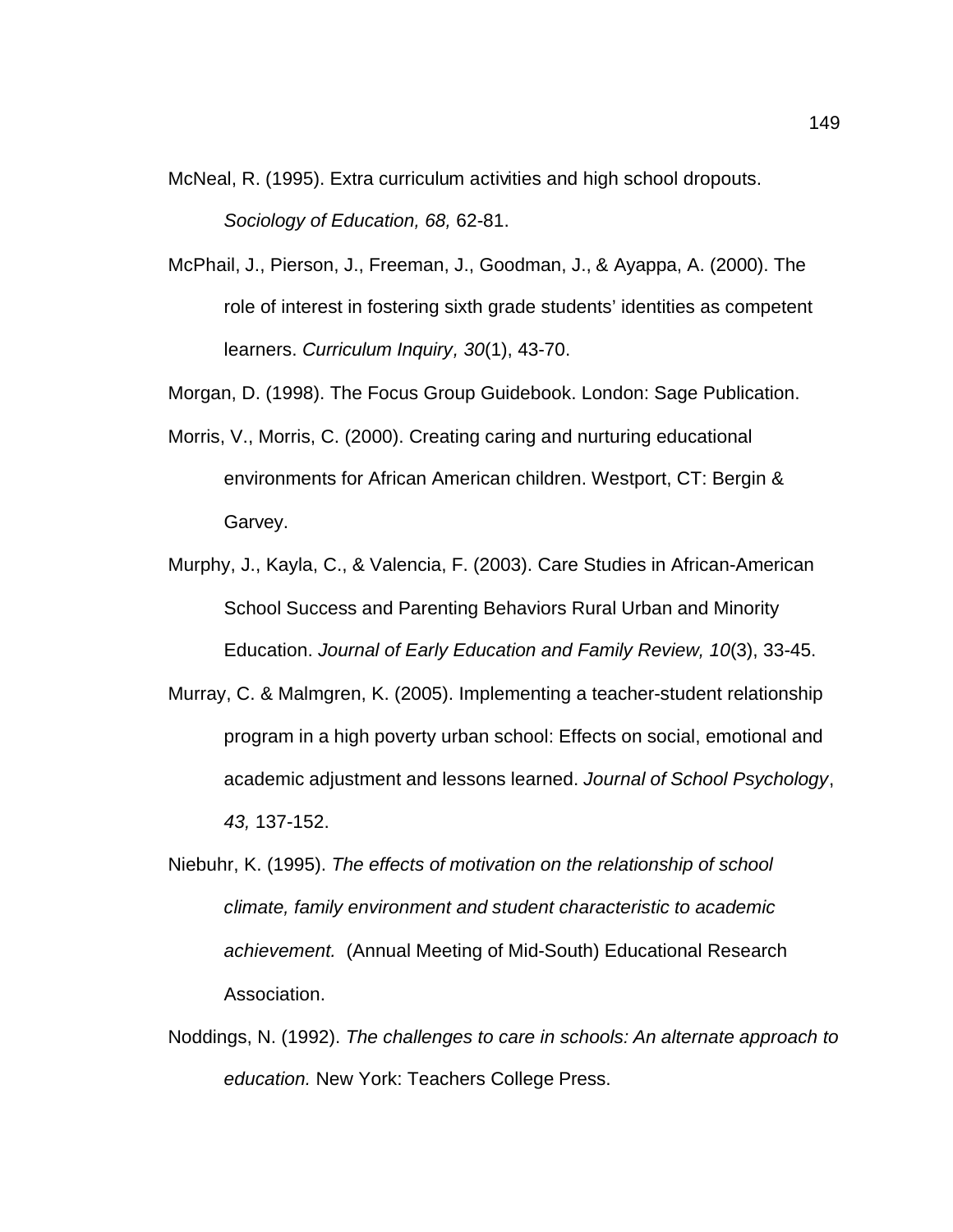Noller, P., & Callan, V. (1991). The adolescent in the family. London: Routledge.

- Opuni, K. (1998). *Beating the odds: A support program for at-risk students. ERS Spectrum, 13*(2), 37-43.
- Parker, D., (2001). Social promotion or retention? Two wrongs still don't make a right. *Leadership Magazine, 30*(4), 1-5.
- Peshkin, A. (1998). In search of subjectivity: One's own. *Educational Researcher,* 17-21.
- Pianta, R., & Walsh, D. (1996). *High risk children in schools.* New York: Routledge.
- Polite, V. (1997). *Cornerstones: Catholic high schools that serve predominately African American student populations.* Report Research (143).
- Reglin, G. (1998). *Mentoring students at-risk.* Springfield, IL: Thomas Publisher, Ltd.
- Reissman, C. (1993). *Narrative analysis.* Thousand Oaks, CA: Sage Publications.
- Reyes, O., &Jason, L. (1993). Pilot study examining factors associated with Academic success for Hispanic high school students. *Journal of Youth and Adolescence, 22*(1), 57-71.
- Richardson, V., Cassanova, U., Placier, P., & Guilfoyle, K. (1989). *School children at-risk.* Philadelphia, PA: The Falmer Press.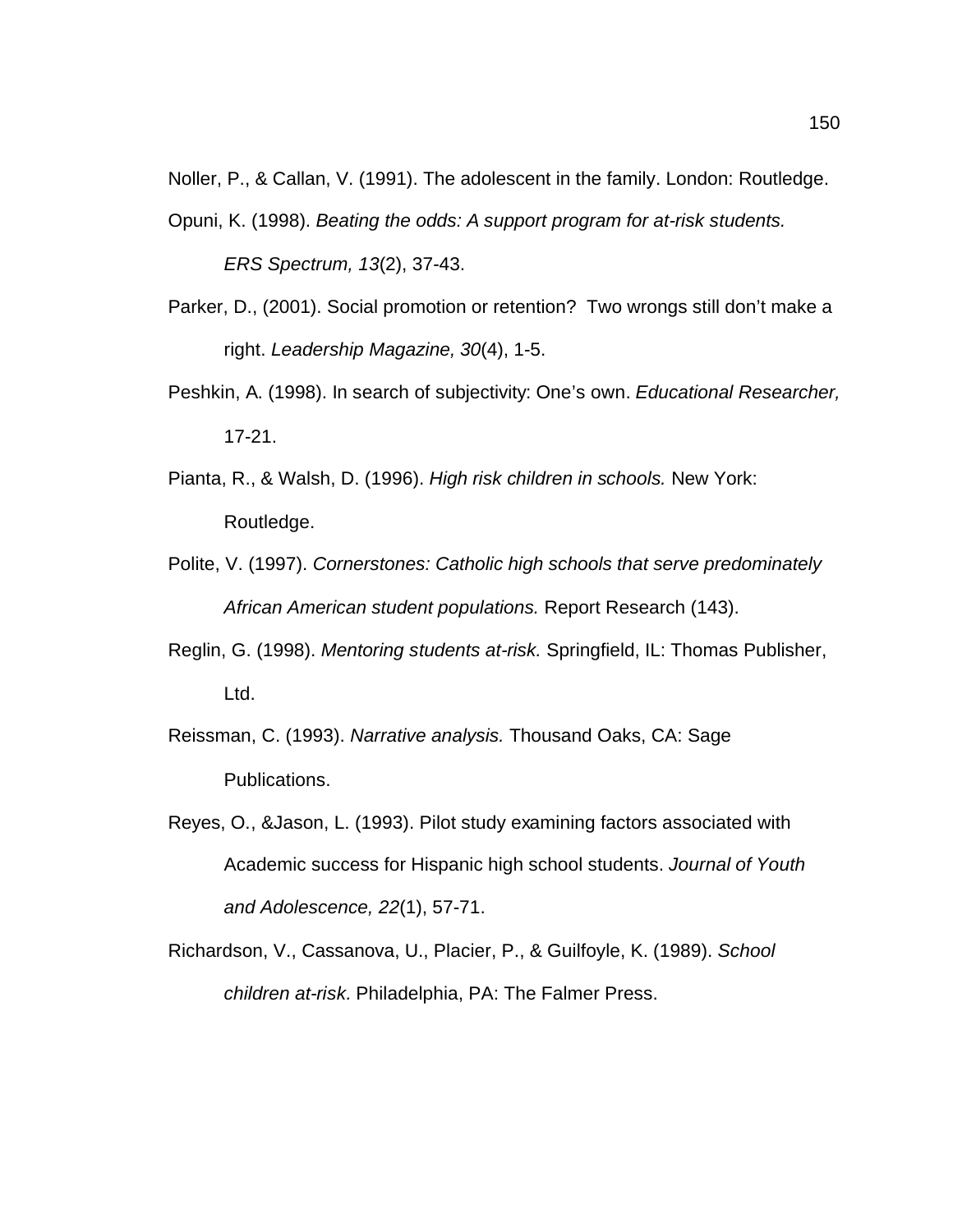- Riehl, C. (2001). Bridges to the Future: The Contributions of Qualitative Research to the Sociology of Education. *Sociology of Education, 115-134.* Spring.
- Rosenfield, L., Richman, J., & Bowen, G. (1998). *Supportive communication and school outcome for academically "at-risk" and other low-income middle school student, 47*(4). 309-325.
- Sagor, R., & Cox, J. (2004). *At-risk students: Reaching and teaching them.* Larchmont, NY: Eye on Education.
- Sarton, C., & Youniss, J. (2002). The relationship between positive parental involvement and identity achievement during adolescence. *Adolescence,* 3-14.
- Silverman, D. (2005). *Doing qualitative research* (2nd ed). Thousand Oaks, CA: Sage Publications.
- Stewart, C., & Cash, W. (2000). *Interviewing: Principal and practices.* Boston: McGraw Hill.
- Swadener, B., & Lubeck, S. (1995). *Children and families "at promise."* Albany, New York: State University Press.
- Swick, K., & Brown, M. (1999). The caring ethic in early childhood teacher education. *Journal of Instructional Psychology.*
- Tatum, B. (1992). African-American identity development academic achievement and missing history. *Social Education, 56*(6), 331-34.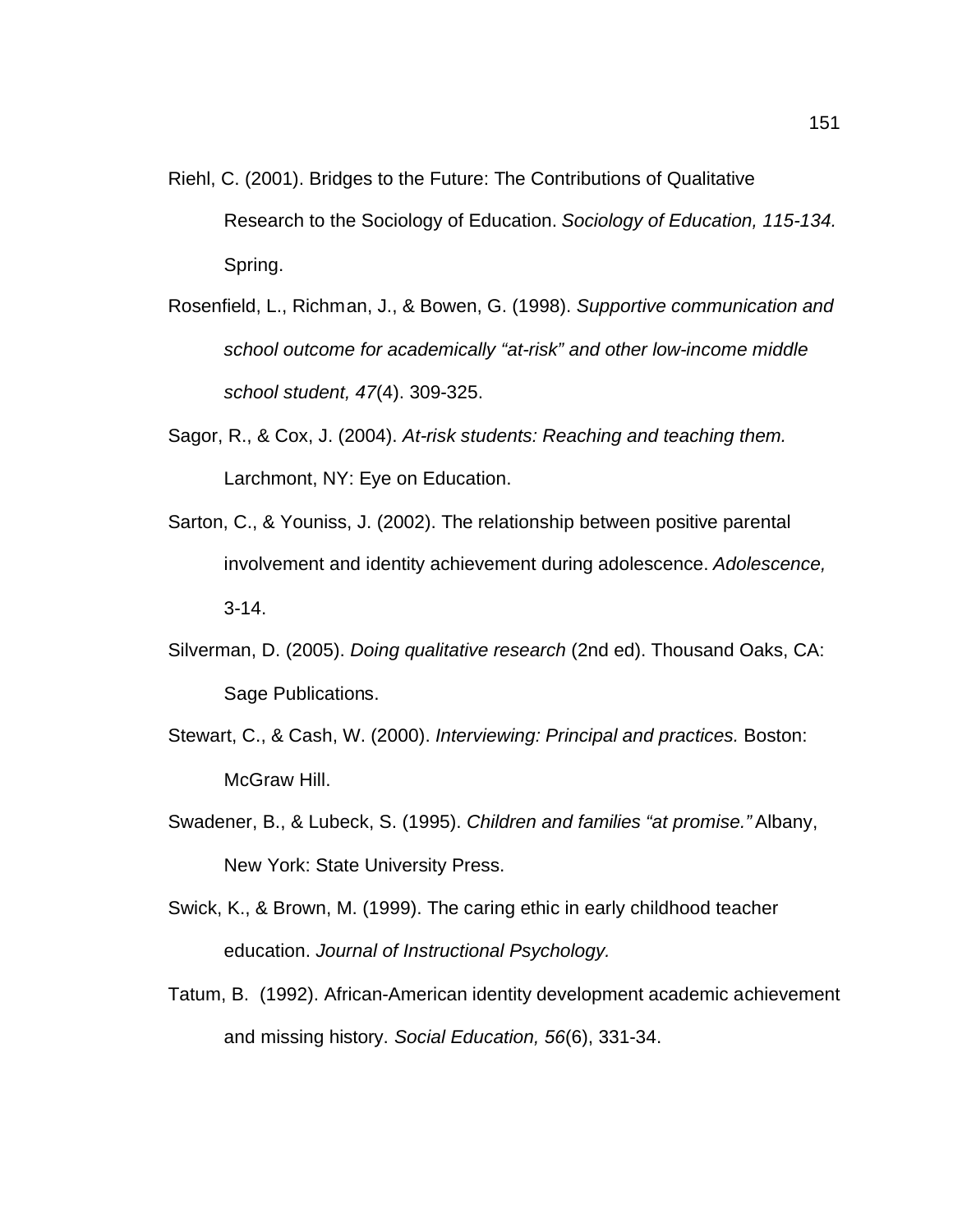- Taylor, L. (1991). *The parent component of the kindergarten and elementary intervention project.* KEIP.
- Taylor, L., Hinton, I., & Wilson, M. (1995). Parental influence on academic performance in African American students. *Journal of Child and Family Studies, 4*(3), 293-302.
- Thompson, G. (2002). *African-American teens discuss their schooling experiences.* Westport CT: Greenwood Publishing.
- Trent, W., & Braddock, J. (1992). Extracurricular activities in the secondary schools. *Encyclopedia of Educational Research,* 2, 476-481.
- Waldstein, F., & Reiher, T. (2001). Service learning and students' personal and civic development. *Journal of Experimental Education, 24*(1), 7-13.
- Wehlage, G., Rutter, R., Smith, G., Lesko, N., & Fernandez, R. (1989). *Reducing the risk schools as communities of support*. Philadelphia, PA: The Falmer Press.
- Welch, O., & Hodges, C. (1997). *Standing outside on the inside: Black adolescents and the construction of academic identity.* Albany, NY: State University of New York Press.
- Wells, A., & Crain, R. (1997). *Stepping over the color lines.* New Haven, CO: Yale University Press.
- Westfall, A., & Pisapia, J. (1994). *Students who defy the odds: A study of resilient at-risk students.* Research Brief 18.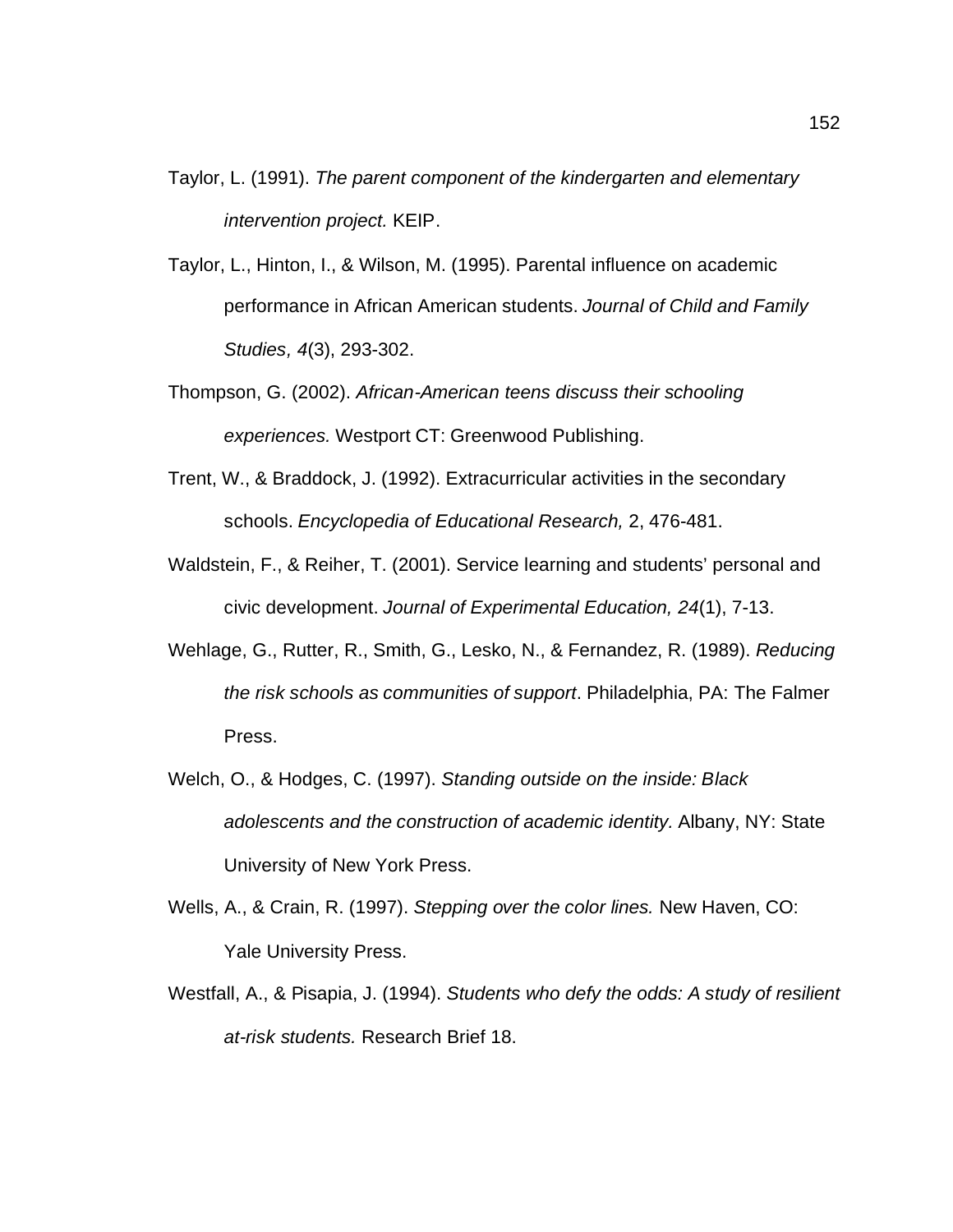- Whitney, L. (2005). Middle school teachers using focus group research. *Education (Chula Vista Calif.), 126*(1) 3-9.
- Wong, E., Wiest, D. J., & Cusick, L. B. (2002). Perceptions of autonomy, parental attachment, competence and self-worth as predictors of motivational orientation and academic achievement an example of  $6<sup>th</sup> - 9<sup>th</sup>$ grade regular education. *Adolescence,* 125-136.
- Zirkel, S. (2002*). Is there a place for me? Role models and academic identity among white students and students of color. Teachers College Record, 104*(2), 357-376.

Zullinger, C., & Mentavlos, M. (1998). *Support for at-risk youth*. Report.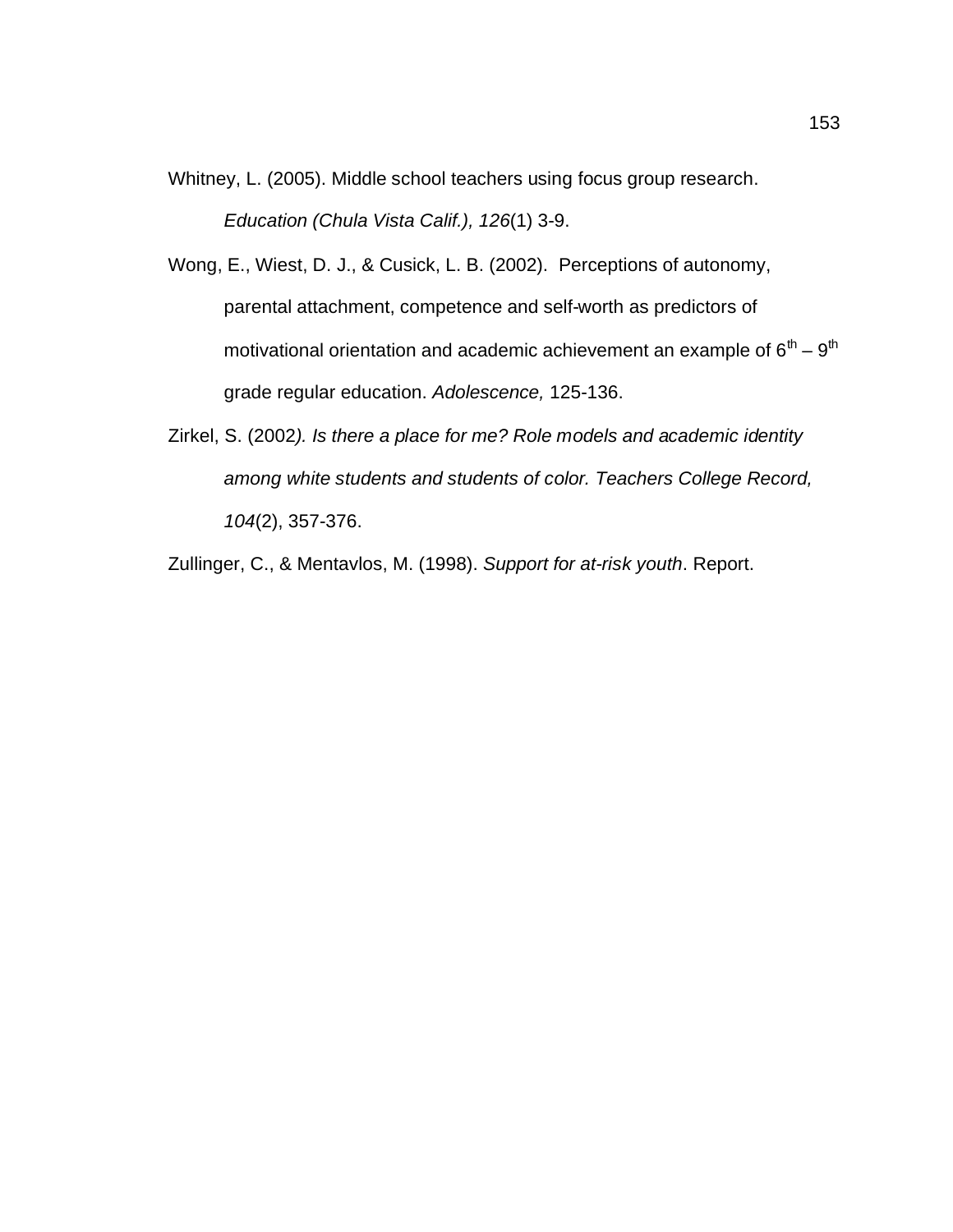#### **APPENDIX**

### **DATA COLLECTION PROTOCOLS**

#### **Interview Questions**

 The general questions served as guidelines for me to get students to talk about themselves. The interviews began with the following questions to help the sessions emerge:

What do you like about yourself? Where do you hope to be in your life five years from now? What are you doing now to prepare for your future? What adults have positively influenced your life up to this point? How? What do you like about school?

These questions permitted students to talk about themselves and feel comfortable in the interviews.

I began the interviews with the following statements:

You have experienced things that could have changed your decision to stay in school, and you are doing well. I want to ask some questions about people or things that helped you make changes in your life. I am not here to judge you in any way.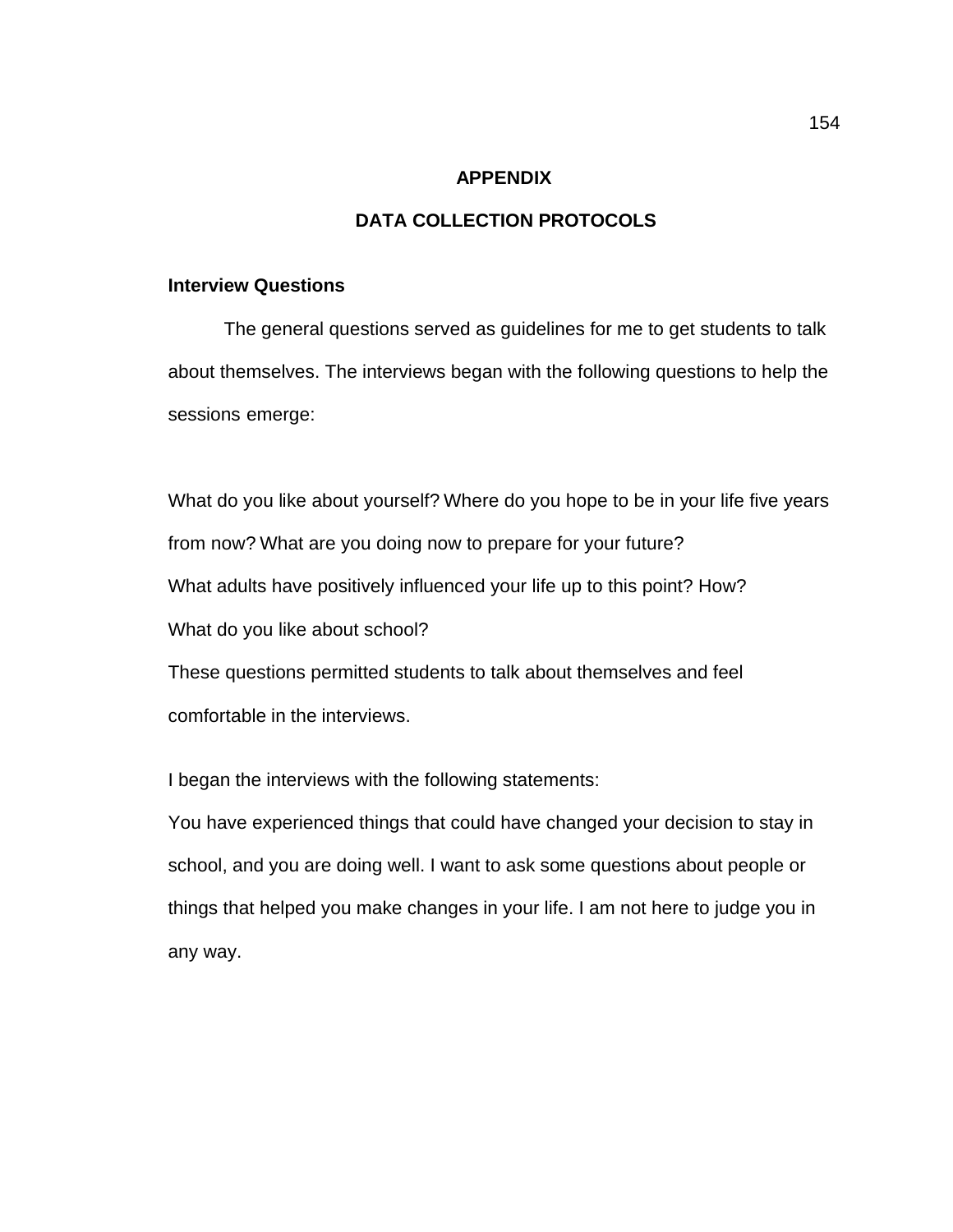I divided interview questions into the following categories: self-identity, support from role models, teachers and parents, service learning for curriculum, and engaging work. I conducted qualitative, semi-structured interviews by asking the following questions:

## **Self Identity**

- 1. How did you feel when you were not doing well in school? What hindered you?
- 2. Who encouraged you to do better? Why do you think they wanted to encourage you?
- 3. How do you deal with students who think you have changed?
- 4. How do you account for the changes you have made?
- 5. How do you interact with students at this school? How do you and other students feel about one another?
- 6. How good are you in school subjects? In what subjects do you do well? What do you like or dislike about your subjects?

# **Support**

- 1. How do you feel about your teachers? Do they help you? How does that make you feel?
- 2. Who encourages your efforts in school?
- 3. How does your family feel about your school and your performance?
- 4. Do you like your neighborhood? What is it like? What type of neighborhood would you like to live in one day?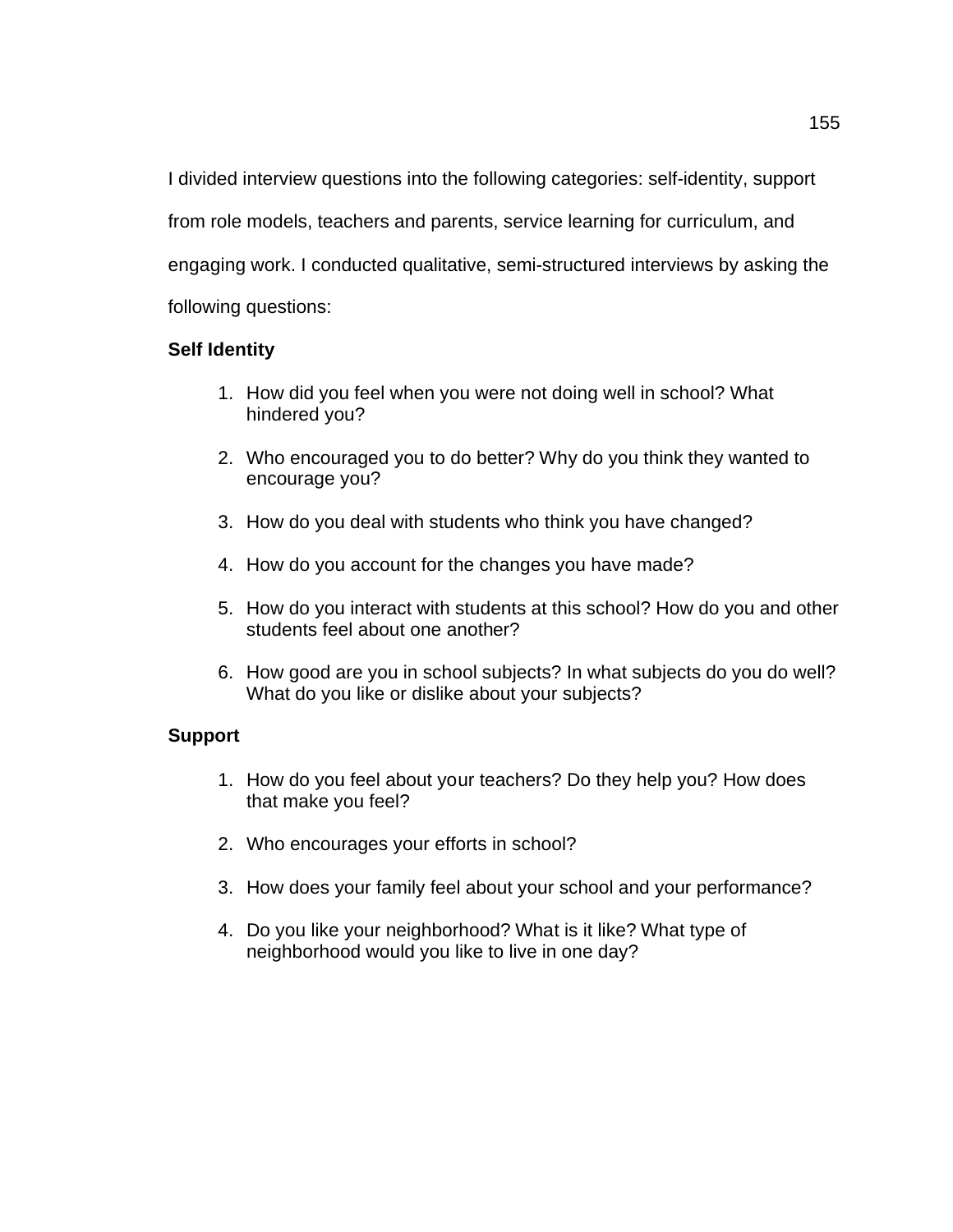# **Engaging Work**

- 1. Do you have any hobbies and interests outside of school? If so, what?
- 2. How do these hobbies and interests help you with your school subjects?
- 3. How do your hobbies and interests help you with your career goals?
- 4. Have you participated in any activity outside of school that helped you with a school project? What were the benefits of the outside project?
- 5. Are you involved in an outside activity that is connected to your career goals and future? How has the outside activity helped you?
- 6. Are you employed? What helps you or motivates you on your job? Why?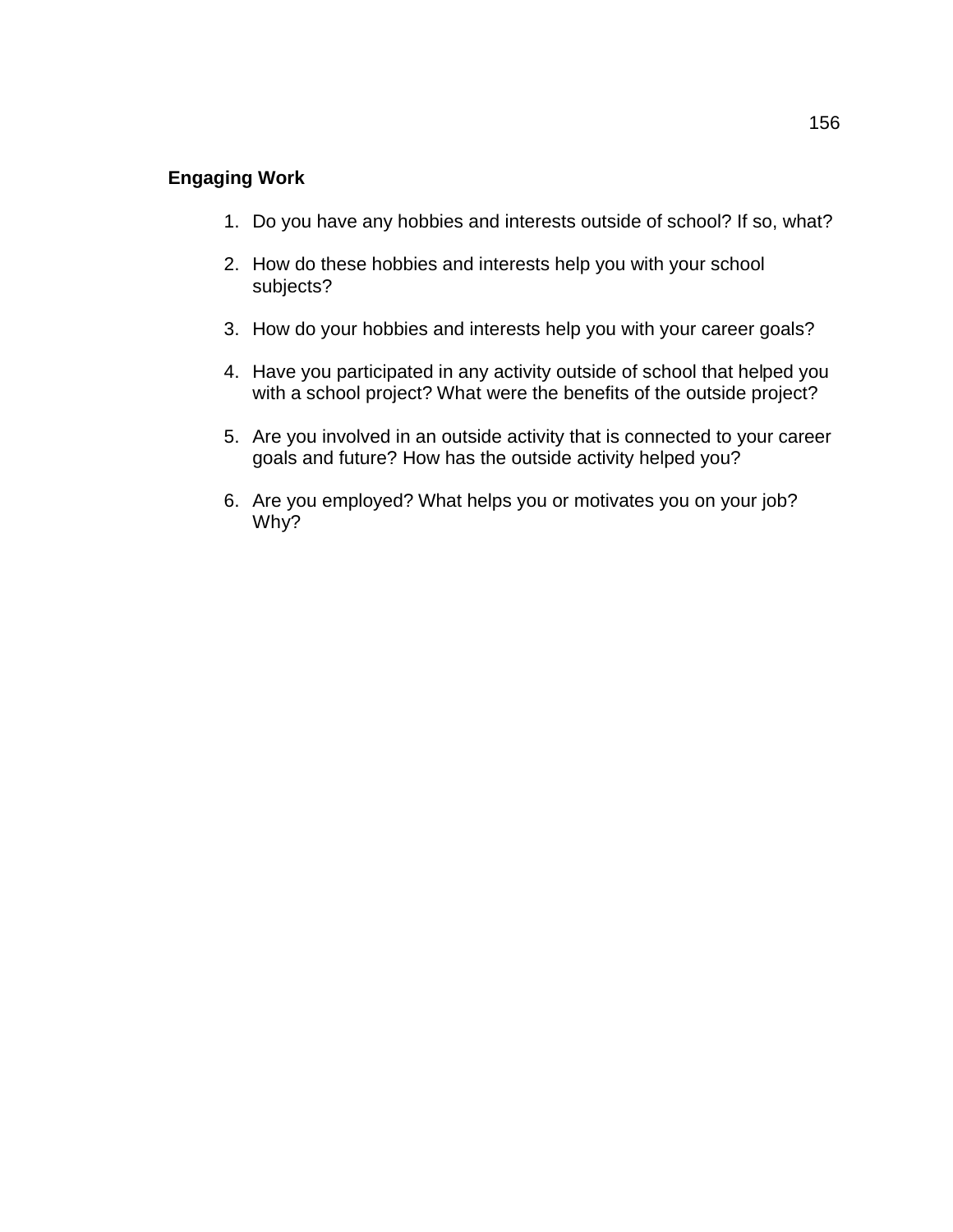# **Observation Form**

| Name of<br><b>Student</b> | Race | Student<br>displayed<br>academic<br>self-identity<br>(Yes or No) | Student<br>received<br>positive<br>feedback<br>from role<br>models<br>(Yes or No) | Student<br>received<br>positive<br>feedback<br>from<br>teachers<br>(Yes or No) | <b>Student</b><br>displayed<br>engagement<br>in curriculum<br>(Yes or No) |
|---------------------------|------|------------------------------------------------------------------|-----------------------------------------------------------------------------------|--------------------------------------------------------------------------------|---------------------------------------------------------------------------|
|                           |      |                                                                  |                                                                                   |                                                                                |                                                                           |
|                           |      |                                                                  |                                                                                   |                                                                                |                                                                           |
|                           |      |                                                                  |                                                                                   |                                                                                |                                                                           |
|                           |      |                                                                  |                                                                                   |                                                                                |                                                                           |
|                           |      |                                                                  |                                                                                   |                                                                                |                                                                           |